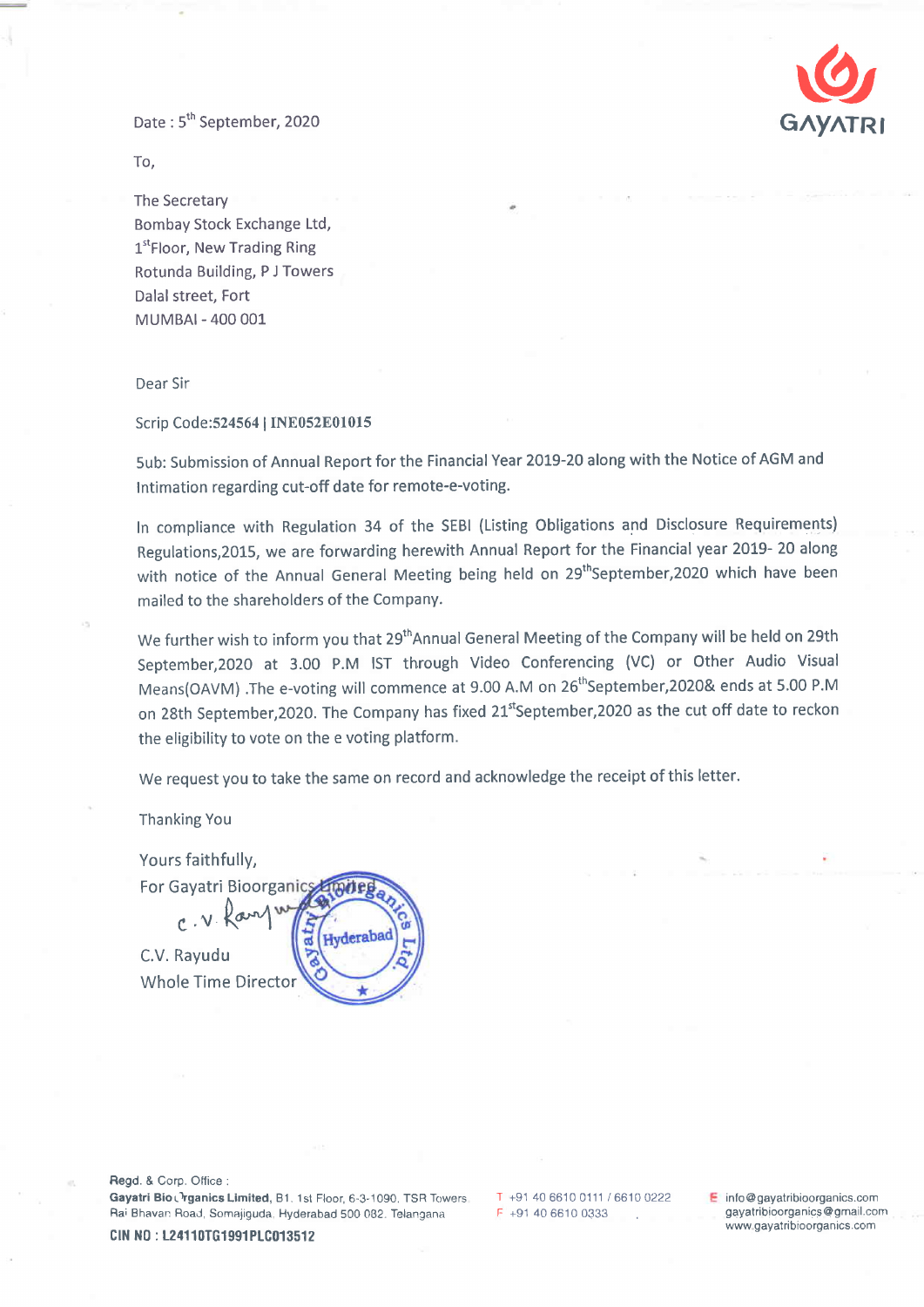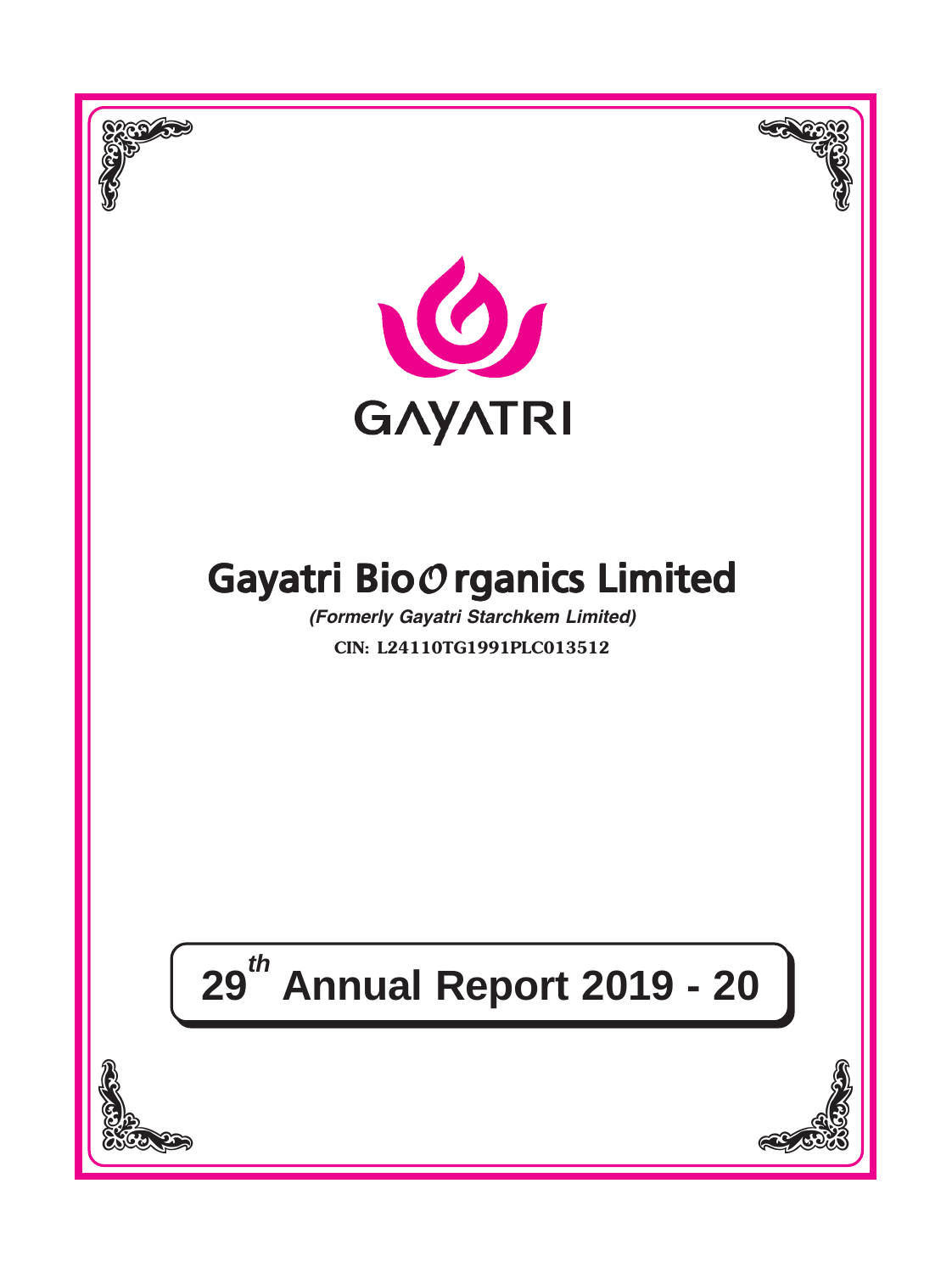# 29th Annual General Meeting

Day : Tuesday

Date : 29<sup>th</sup> September, 2020

Time : 3.00 P.M.

Venue : 29th Annual General Meeting of the Members of GAYATRI BIOORGANICS LIMITED (the 'Company') will be held through Video Conferencing in accordance with the applicable provisions of the Companies Act, 2013 read with MCA General Circular No. 20/2020, 14/2020 and 17/2020 dated 5th May, 2020, 8th April, 2020 and 13th April, 2020.

# **CONTENTS**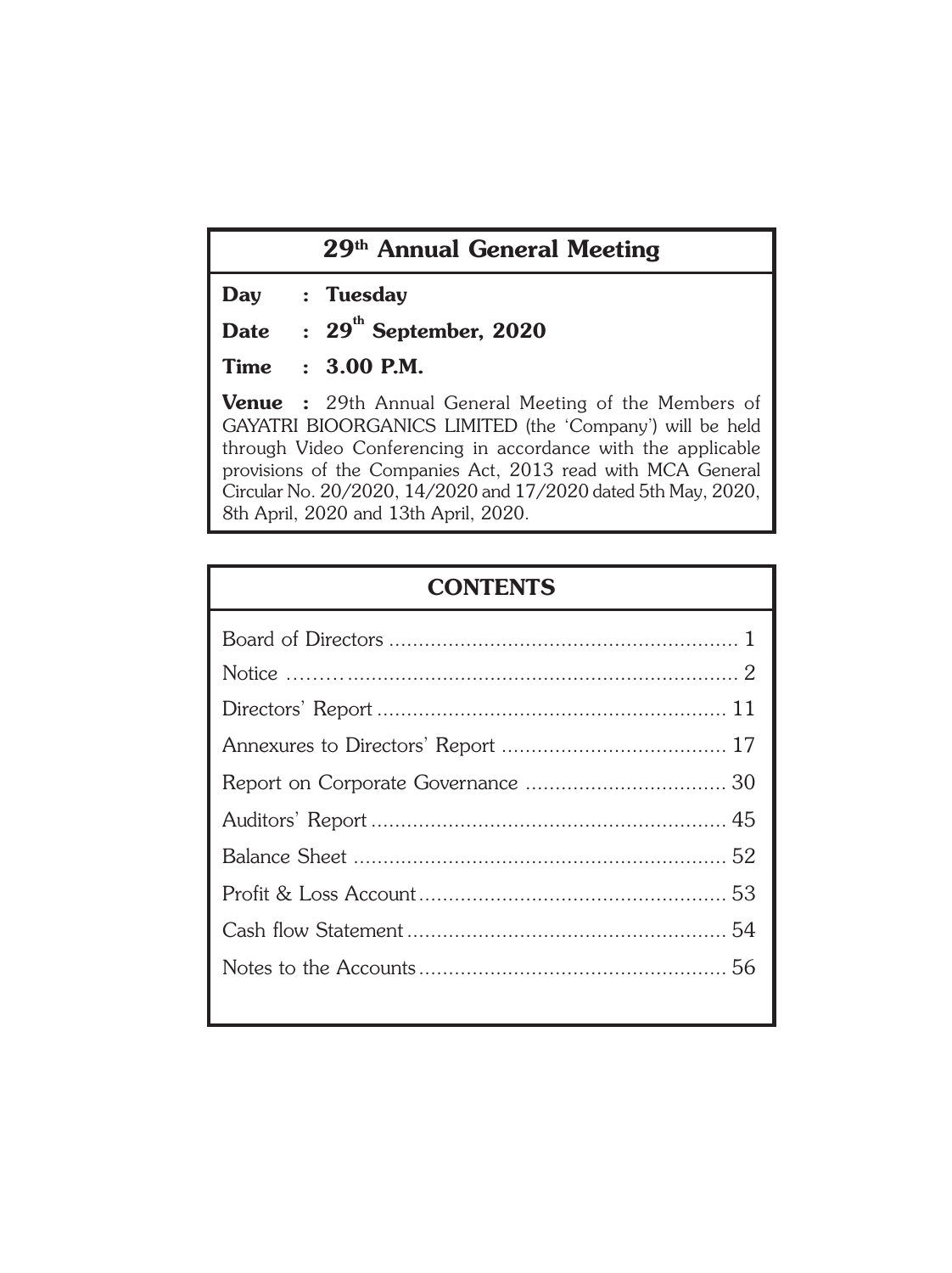# COMPANY INFORMATION

# CIN: L24110TG1991PLC013512

Sri . T.V. Sandeep Kumar Reddy Chairman (DIN:00005573) Sri. C.V. Rayudu WholeTime Director (DIN :03536579)<br>
Smt T. Sarita Reddy Non Executive Director (DIN: 00017122) Smt T. Sarita Reddy<br>
Sri. P. V. Narayana Rao<br>
Independent Director (DIN: 00017122)<br>
(DIN: 07378105) Sri. P. V. Narayana Rao Sri. Ch. R. Seshaprasad Independent Director (DIN 08490735)<br>
Sri. Murali Vittala Independent Director (DIN 08688453)

Independent Director (DIN 08688453)

# Chief Financial Officer

Sri Achanta Prabhakar Rao

## Company Secretary

Smt. Sneha Murlimanohar Bangad

| <b>STATUTORY AUDITOR:</b>                            | M/S. N G RAO & ASSOCIATES,<br>Chartered Accountants,<br>H.No.6-3-1186/A/6 (New No.325), 2nd Floor<br>Chinna Balreddy Building, Adjacent Lane<br>To ITC Kakatiya Hotel, Begumpet, Hyderabad-500016<br>Email:nageswararao207@gmail.com<br>nageswararaog@rediffmail.com |
|------------------------------------------------------|----------------------------------------------------------------------------------------------------------------------------------------------------------------------------------------------------------------------------------------------------------------------|
| <b>INTERNAL AUDITOR :</b>                            | Vas & Co.,<br>Chartered Accountant<br>Office: 5-2-392/5, Hyderabasthi,<br>R.P. Road, Secunderabad.                                                                                                                                                                   |
| <b>SECRETARIAL AUDITOR :</b>                         | Y. KOTESWARA RAO<br>H.No.48-345, Ganesh Nagar Colony, Chinthal,<br>HMT Road, Hyderabad - 500 054.                                                                                                                                                                    |
| <b>REGISTRAR AND SHARE</b><br><b>TRANSFER AGENT:</b> | M/s Venture Capital and Corporate<br>Investments Private Limited,<br>12-10-167, Bharat Nagar, Hyderabad 500018.                                                                                                                                                      |
| <b>REGISTERED OFFICE:</b>                            | B3, 3 <sup>rd</sup> Floor, 6-3-1090, Rajbhavan Road,<br>Somajiguda, Hyderabad - 500 082.<br>Ph: 040-66100111, Fax: 040-66100333<br>E-mail: info@ gayatribioorganics.com                                                                                              |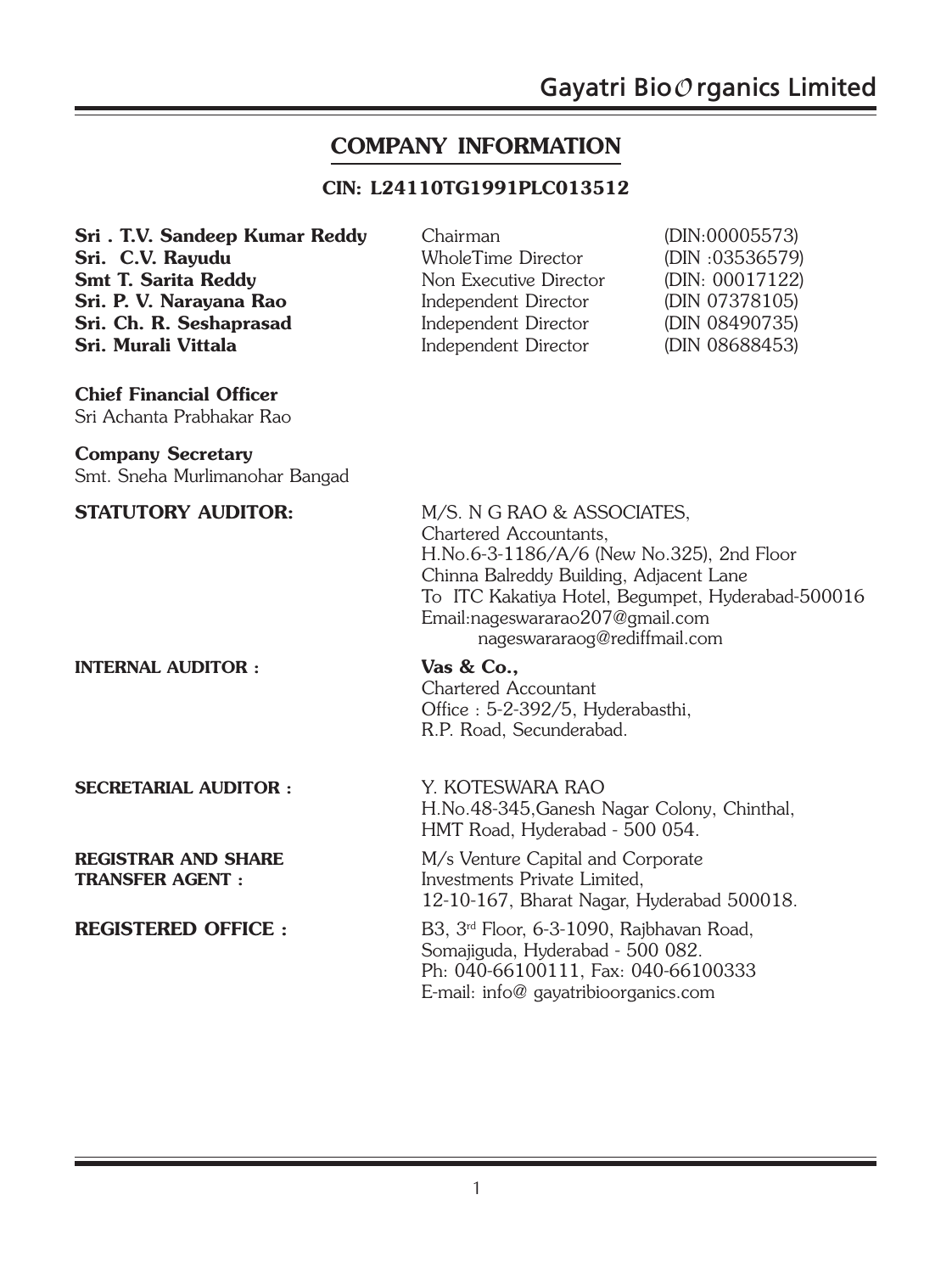# **NOTICE**

NOTICE is hereby given that the 29thAnnual General Meeting of the Members of GAYATRI BIOORGANICS LIMITED (the 'Company') will be held through Video Conferencing, on 29th, September 2020 at 3.00 P.M. [Optionally, with the name of the platform) in accordance with the applicable provisions of the Companies Act, 2013 read with MCA General Circular No. 20/2020, 14/2020 and 17/2020 dated 5th May, 2020, 8thApril, 2020 and 13th April, 2020 respectively, to transact the following businesses:-

## ORDINARY BUSINESS:

- 1. To receive, consider and adopt the Audited Standalone Financial Statements of the Company for the financial year ended 31stMarch, 2020 and the Reports of the Board of Directors and Auditors thereon; and
- 2. To appoint a Director in place of Shri. T. V. Sandeep Kumar Reddy, who retires by rotation at this Annual General Meeting and being eligible, offers himself for re-appointment.

# SPECIAL BUSINESS:

3. To Consider and if thought fit, to pass, with or without modification(s), the following resolution as an Ordinary Resolution:

## Regularization of Appointment of Sri Murali Vittala (DIN: 08688453) as an Independent Non Executive Director:-

**"RESOLVED THAT** pursuant to the provisions of Sections 149,152 and any other applicable provisions of the Companies Act, 2013 and rules made there under (including any statutory modification(s) or re-enactment there of for the time being in force) read with Schedule IV of the Companies Act, 2013, Sri Murali Vittala (DIN: 08688453), who was appointed by the Board of Directors as an Additional Non Executive Independent Director of the Company with effect from January 30th 2020 pursuant to the provisions of section 161(1) of the Companies Act, 2013 and pursuant to the applicable Articles of Association of the company, and who holds office upto the date of this Annual General Meeting of the Company in terms of Section 161 of the Companies Act, 2013 and who has submitted a declaration that he meets the criteria of the independent directorship as provided in section 149(6) of the Act and he is not debarred from holding the office of director by virtue of any SEBI order or any other such authority, who is eligible for appointment, on recommendation of the Nomination and Remuneration Committee, be and is hereby appointed as an Independent Non Executive Director of the Company, who shall hold office for a period of five years from the date of appointment and whose office shall not, henceforth, be liable to retire by rotation.

RESOLVED FURTHER THAT to give effect to this resolution the Board of Directors be and are hereby authorized to do all the acts, deeds, matters and things as they may in their absolute discretion deem necessary, proper or desirable and to settle any question, difficulty or doubt that may arise in this regard and to sign and execute all necessary documents, applications, returns and writings as may be necessary, proper, desirable or expedient."

#### 4. To consider and if thought fit,to pass,with or without modification(s),the following resolutionas an Ordinary Resolution:

## Re-Appointment of Sri C. V. Rayudu (DIN: 03536579) as a WholeTime Director

**"RESOLVED THAT** pursuant to the provisions of Sec. 196, 197 and 203 read with Schedule V and therules made there under and any other applicable provisions if any of the Companies Act, 2013, the approval of the members of the Company be and is hereby accorded for the re-appointment of Sri C. V. Rayudu (DIN:03536579) as the Whole Time Director of the Company for a term of 3 (three) years w.e.f. 13th August, 2020 at a remuneration of Rs. 1,50,000 per month in addition to the Contribution to Provident Fund and Gratuity, payable as per Service Rules of the Company as approved by the Remuneration Committee which shall also be the minimum remuneration payable in the event of loss or any inadequacy of profits in any particular financial year during his tenure."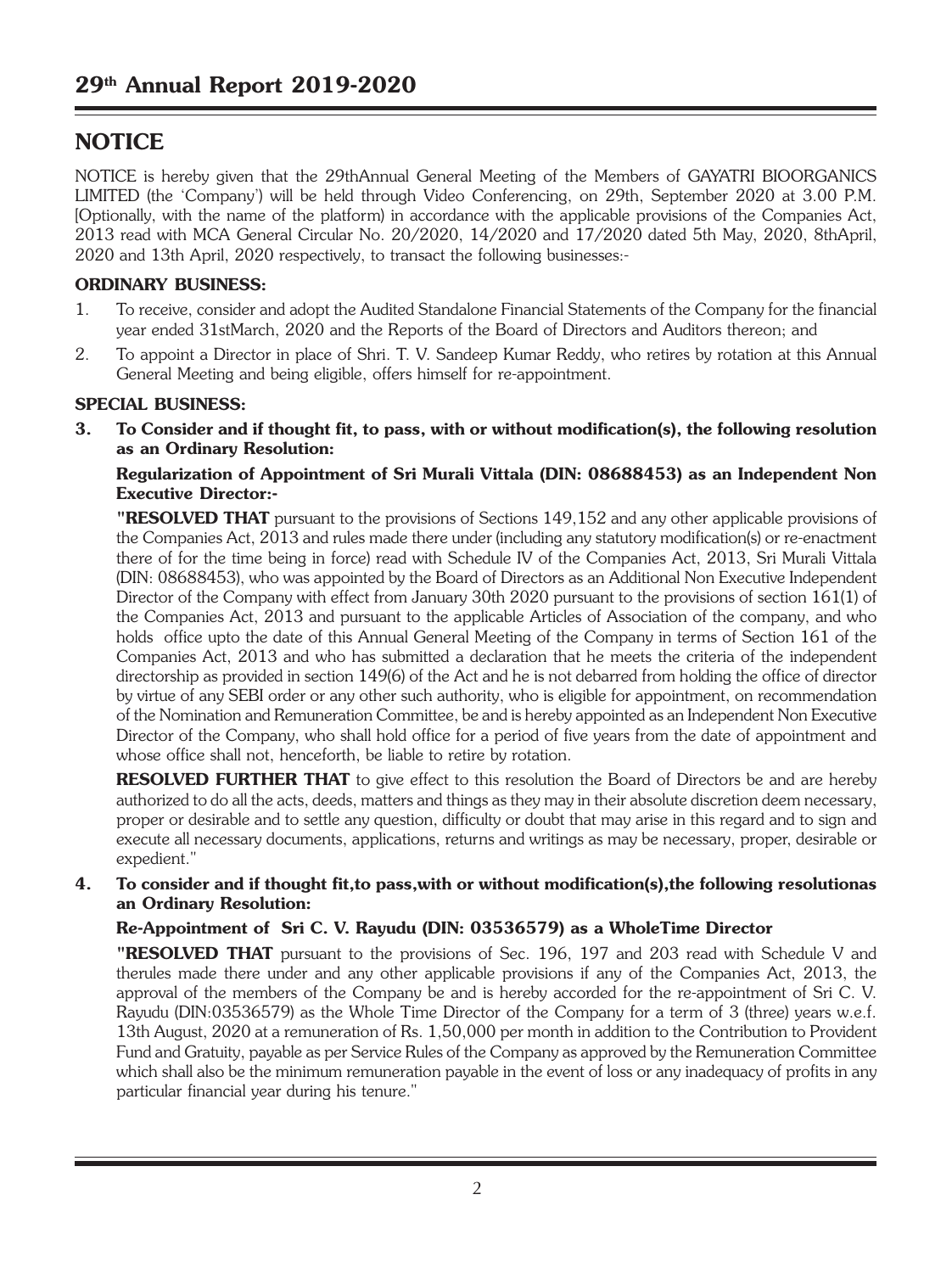RESOLVED FURTHER THAT to give effect to this resolution the Board of Directors be and are hereby authorized to do all the acts, deeds, matters and things as they may in their absolute discretion deem necessary, proper or desirable and to settle any question, difficulty or doubt that may arise in this regard and to sign and execute all necessary documents, applications, returns and writings as may be necessary, proper, desirable or expedient."

By Order of the Board

Date:  $31^{\text{st}}$  August, 2020

Place: Hyderabad **T.V. Sandeep Kumar Reddy**<br>Date: 31<sup>st</sup> August. 2020 DIN :00005573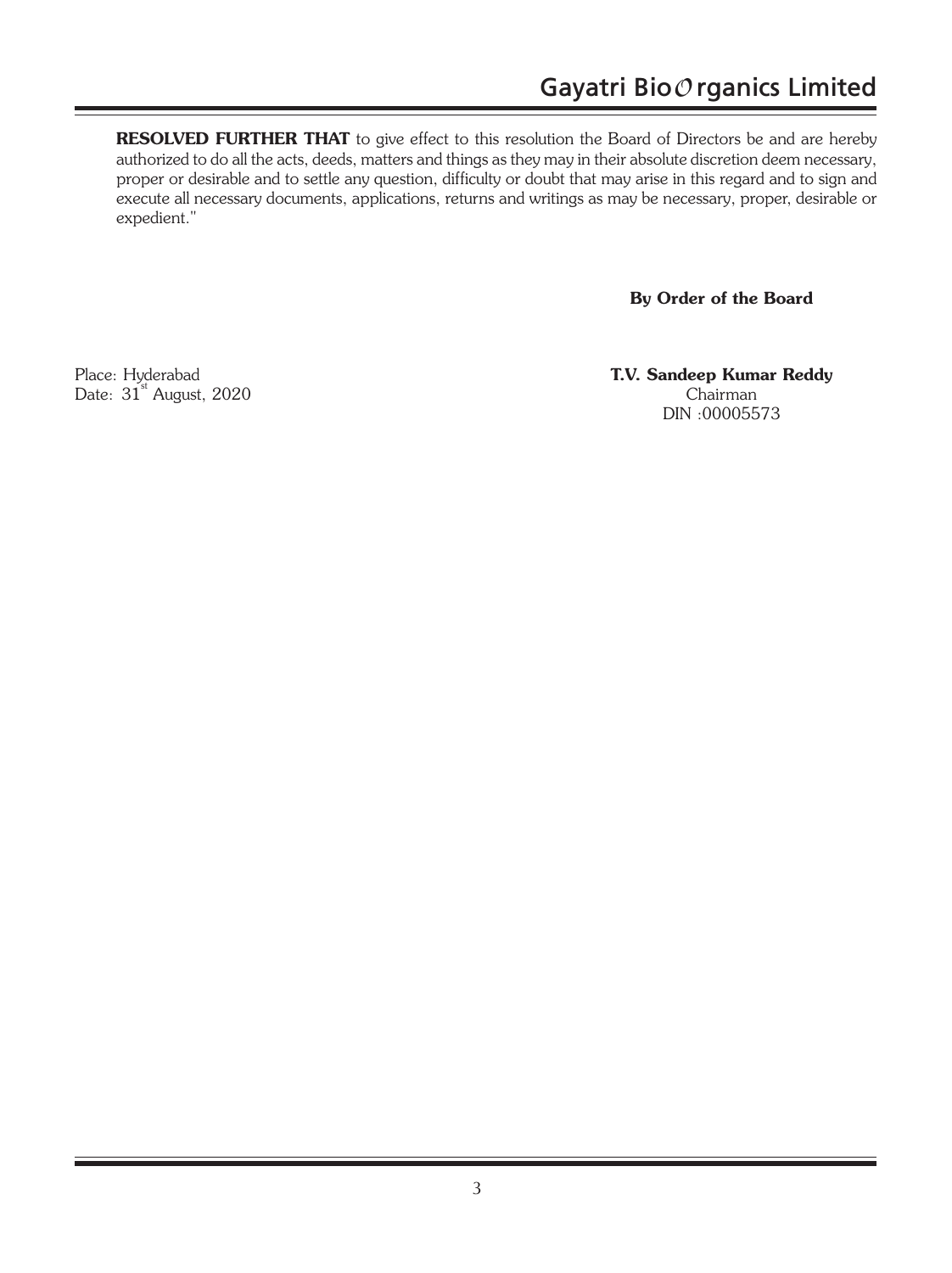# NOTES:

- 1. As you are aware, in view of the situation arising due to COVID-19 global pandemic, the general meetings of the companies shall be conducted as per the guidelines issued by the Ministry of Corporate Affairs (MCA) vide Circular No. 14/2020 dated April 8, 2020, Circular No.17/2020 dated April 13, 2020 and Circular No. 20/2020 dated May 05, 2020. The forthcoming AGM will thus be held through video conferencing (VC) or other audio visual means (OAVM). Hence, Members can attend and participate in the ensuing AGM through VC/OAVM.
- 2. Pursuant to the provisions of Section 108 of the Companies Act, 2013 read with Rule 20 of the Companies (Management and Administration) Rules, 2014 (as amended) and Regulation 44 of SEBI (Listing Obligations & Disclosure Requirements) Regulations 2015 (as amended), and MCA Circulars dated April 08, 2020, April 13, 2020 and May 05, 2020 the Company is providing facility of remote e-voting to its Members in respect of the business to be transacted at the AGM. For this purpose, the Company has entered into an agreement with Central Depository Services (India) Limited (CDSL) for facilitating voting through electronic means, as the authorized e-Voting's agency. The facility of casting votes by a member using remote e-voting as well as the e-voting system on the date of the AGM will be provided by CDSL.
- 3. The Members can join the AGM in the VC/OAVM mode 15 minutes before and after the scheduled time of the commencement of the Meeting by following the procedure mentioned in the Notice. The facility of participation at the AGM through VC/OAVM will be made available to atleast 1000 members on first come first served basis. This will not include large Shareholders (Shareholders holding 2% or more shareholding), Promoters, Institutional Investors, Directors, Key Managerial Personnel, the Chairpersons of the Audit Committee, Nomination and Remuneration Committee and Stakeholders Relationship Committee, Auditors etc. who are allowed to attend the AGM without restriction on account of first come first served basis.
- 4. The attendance of the Members attending the AGM through VC/OAVM will be counted for the purpose of ascertaining the quorum under Section 103 of the Companies Act, 2013.
- 5. Pursuant to MCA Circular No. 14/2020 dated April 08, 2020, the facility to appoint proxy to attend and cast vote for the members is not available for this AGM. However, in pursuance of Section 112 and Section 113 of the Companies Act, 2013, representatives of the members such as the President of India or the Governor of a State or body corporate can attend the AGM through VC/OAVM and cast their votes through e-voting.
- 6. In line with the Ministry of Corporate Affairs (MCA) Circular No. 17/2020 dated April 13, 2020, the Notice calling the AGM has been uploaded on the website of the Company at www.gayatribioorganics.com. The Notice can also be accessed from the websites of the Stock Exchanges i.e. BSE Limited at www.bseindia. The AGM Notice is also disseminated on the website of CDSL (agency for providing the Remote e-Voting facility and e-voting system during the AGM) i.e. www.evotingindia.com.
- 7. The AGM will be convened through VC/OAVM in compliance with applicable provisions of the Companies Act, 2013 read with MCA Circular No. 14/2020 dated April 8, 2020 and MCA Circular No. 17/2020 dated April 13, 2020 and MCA Circular No. 20/2020 dated May 05, 2020.
- 8. Mr. S.V. Krishna Reddy practicing Company Secretary (Membership No. 53083) has been appointed by the Board for the purpose of ascertaining the requisities mejority for all the business at fair & transport manner.

## THE INTRUCTIONS FOR SHAREHOLDRES FOR REMOTE E-VOTING ARE AS UNDER:

- (i) The voting period begins on 26th September, 2020 (9.00 am) and ends on 28th September, 2020 (5.00 pm) During this period shareholders' of the Company, holding shares either in physical form or in dematerialized form, as on the cut-off date (record date) of 21st September, 2020 may cast their vote electronically. The e-voting module shall be disabled by CDSL for voting thereafter.
- (ii) Shareholders who have already voted prior to the meeting date would not be entitled to vote at the meeting venue.
- (iii) The shareholders should log on to the e-voting website www.evotingindia.com.
- (iv) Click on "Shareholders" module.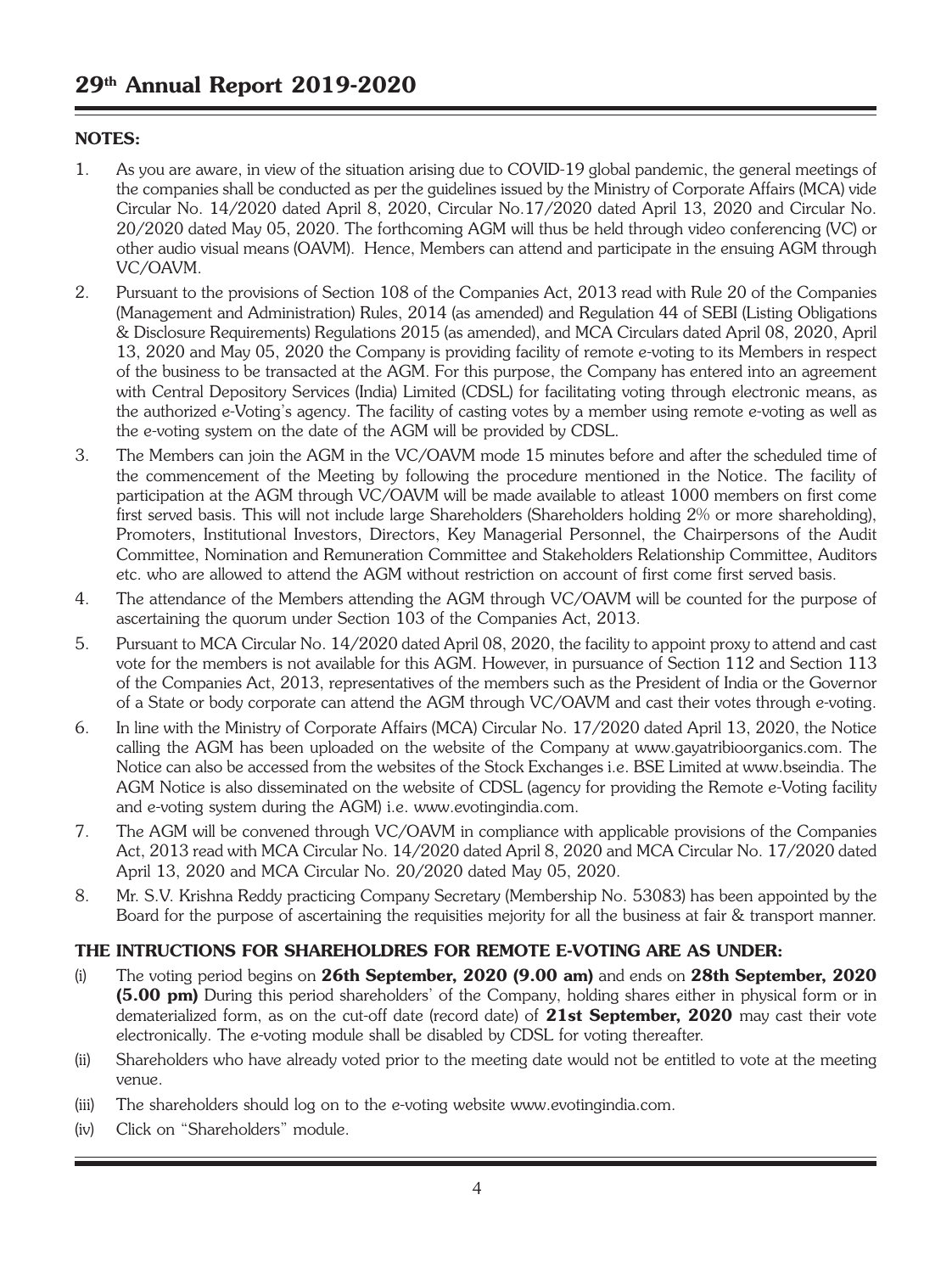(v) Now enter your User ID

- a. For CDSL: 16 digits beneficiary ID,
- b. For NSDL: 8 Character DP ID followed by 8 Digits Client ID,
- c. Shareholders holding shares in Physical Form should enter Folio Number registered with the Company. OR

Alternatively, if you are registered for CDSL's EASI/EASIEST e-services, you can log-in at https://www.cdslindia.com from Login - Myeasi using your login credentials. Once you successfully login to CDSL's EASI/EASIEST e-services, click on e-Voting option and proceed directly to cast your vote electronically.

- (vi) Next enter the Image Verification as displayed and Click on Login.
- (vii) If you are holding shares in demat form and had logged on to www.evotingindia.com and voted on an earlier e-voting of any company, then your existing password is to be used.
- (viii) If you are a first time user follow the steps given below:

|                                                 | For Shareholders holding shares in Demat Form and Physical Form                                                                                                                              |  |
|-------------------------------------------------|----------------------------------------------------------------------------------------------------------------------------------------------------------------------------------------------|--|
| <b>PAN</b>                                      | Enter your 10 digit alpha-numeric *PAN issued by Income Tax Department<br>(Applicable for both demat shareholders as well as physical shareholders)                                          |  |
|                                                 | Shareholders who have not updated their PAN with the Company/<br>Depository Participant are requested to use the sequence number<br>sent by Company/RTA or contact Company/RTA.              |  |
| Dividend Bank Details<br>OR Date of Birth (DOB) | Enter the Dividend Bank Details or Date of Birth (in dd/mm/yyyy format)<br>as recorded in your demat account or in the company records in order<br>to login.                                 |  |
|                                                 | If both the details are not recorded with the depository or company<br>٠<br>please enter the member id / folio number in the Dividend<br>Bank details field as mentioned in instruction (v). |  |

- (ix) After entering these details appropriately, click on "SUBMIT" tab.
- (x) Shareholders holding shares in physical form will then directly reach the Company selection screen. However, shareholders holding shares in demat form will now reach 'Password Creation' menu wherein they are required to mandatorily enter their login password in the new password field. Kindly note that this password is to be also used by the demat holders for voting for resolutions of any other company on which they are eligible to vote, provided that company opts for e-voting through CDSL platform. It is strongly recommended not to share your password with any other person and take utmost care to keep your password confidential.
- (xi) For shareholders holding shares in physical form, the details can be used only for e-voting on the resolutions contained in this Notice.
- (xii) Click on the EVSN for the relevant Company Name Gayatri BioOrganics Limited on which you choose to vote.
- (xiii) On the voting page, you will see "RESOLUTION DESCRIPTION" and against the same the option "YES/ NO" for voting. Select the option YES or NO as desired. The option YES implies that you assent to the Resolution and option NO implies that you dissent to the Resolution.
- (xiv) Click on the "RESOLUTIONS FILE LINK" if you wish to view the entire Resolution details.
- (xv) After selecting the resolution you have decided to vote on, click on "SUBMIT". A confirmation box will be displayed. If you wish to confirm your vote, click on "OK", else to change your vote, click on "CANCEL" and accordingly modify your vote.
- (xvi) Once you "CONFIRM" your vote on the resolution, you will not be allowed to modify your vote.
- (xvii) You can also take a print of the votes cast by clicking on "Click here to print" option on the Voting page.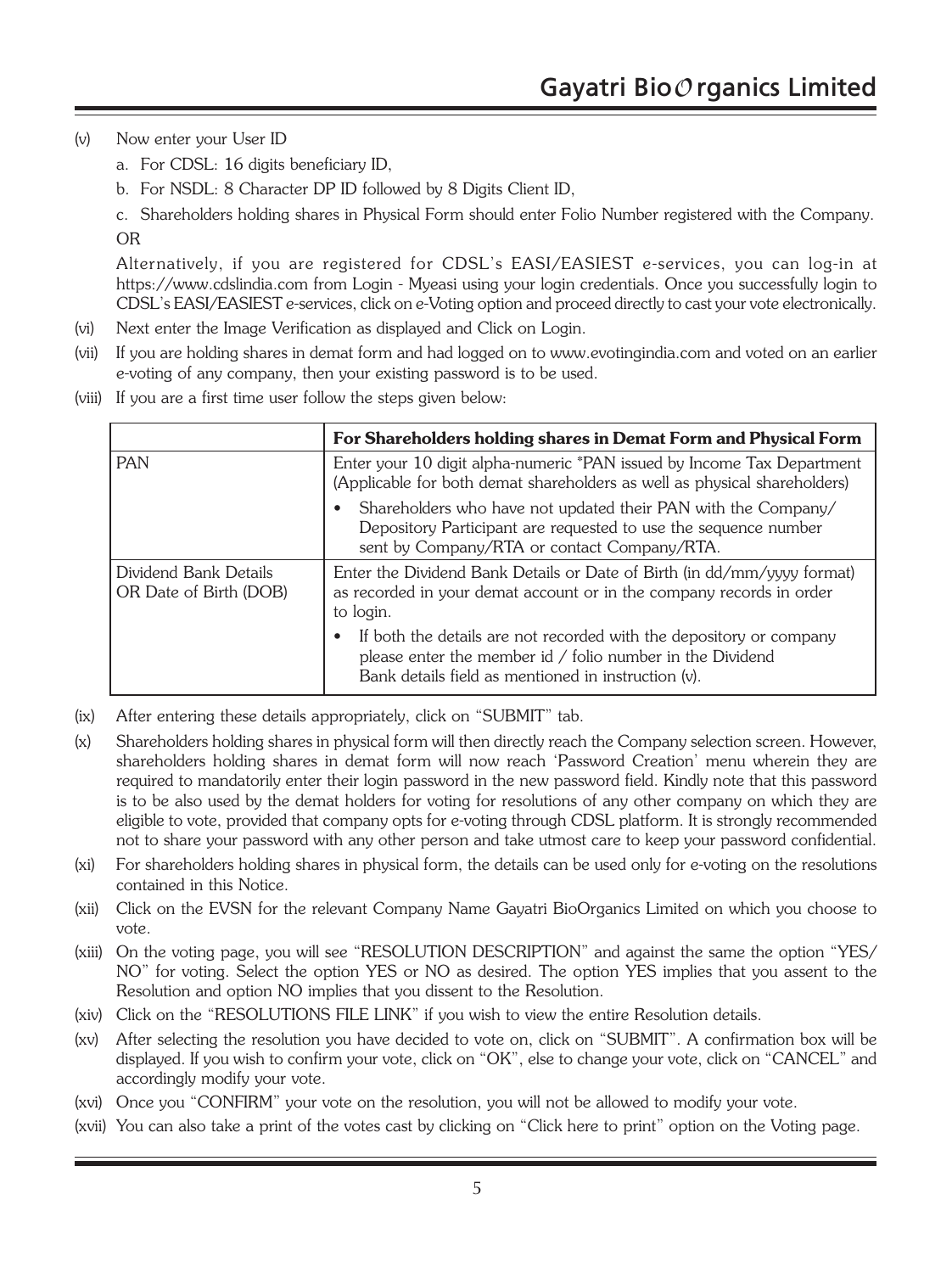- (xviii) If a demat account holder has forgotten the login password then Enter the User ID and the image verification code and click on Forgot Password & enter the details as prompted by the system.
- (xix) Shareholders can also cast their vote using CDSL's mobile app "m-Voting". The m-Voting app can be downloaded from respective Store. Please follow the instructions as prompted by the mobile app while Remote Voting on your mobile.

#### PROCESS FOR THOSE SHAREHOLDERS WHOSE EMAIL ADDRESSES ARE NOT REGISTERED WITH THE DEPOSITORIES FOR OBTAINING LOGIN CREDENTIALS FOR E-VOTING FOR THE RESOLUTIONS PROPOSED IN THIS NOTICE:

- 1. For Physical shareholders- please provide necessary details like Folio No., Name of shareholder, scanned copy of the share certificate (front and back), PAN (self attested scanned copy of PAN card), AADHAR (self attested scanned copy of Aadhar Card) by email to Company/RTA email id.
- 2. For Demat shareholders -, please provide Demat account detials (CDSL-16 digit beneficiary ID or NSDL-16 digit DPID + CLID), Name, client master or copy of Consolidated Account statement, PAN (self attested scanned copy of PAN card), AADHAR (self attested scanned copy of Aadhar Card) to Company/RTA email id.

## INSTRUCTIONS FOR SHAREHOLDERS ATTENDING THE AGM THROUGH VC/OAVM ARE AS UNDER:

- 1. Shareholder will be provided with a facility to attend the AGM through VC/OAVM through the CDSL e-Voting system. Shareholders may access the same at https://www.evotingindia.com under shareholders/ members login by using the remote e-voting credentials. The link for VC/OAVM will be available in shareholder/ members login where the EVSN of Company will be displayed.
- 2. Shareholders are encouraged to join the Meeting through Laptops / IPads for better experience.
- 3. Further shareholders will be required to allow Camera and use Internet with a good speed to avoid any disturbance during the meeting.
- 4. Please note that Participants Connecting from Mobile Devices or Tablets or through Laptop connecting via Mobile Hotspot may experience Audio/Video loss due to Fluctuation in their respective network. It is therefore recommended to use Stable Wi-Fi or LAN Connection to mitigate any kind of aforesaid glitches.
- 5. Shareholders who would like to express their views/ask questions during the meeting may register themselves as a speaker by sending their request in advance atleast 3 days prior to meeting mentioning their name, demat account number/folio number, email id, mobile number at (company email id). The shareholders who do not wish to speak during the AGM but have queries may send their queries in advance 3 days prior to meeting mentioning their name, demat account number/folio number, email id, mobile number at (company email id). These queries will be replied to by the company suitably by email.
- 6. Those shareholders who have registered themselves as a speaker will only be allowed to express their views/ ask questions during the meeting.

# INSTRUCTIONS FOR SHAREHOLDERS FOR E-VOTING DURING THE AGM ARE AS UNDER:-

- 1. The procedure for e-Voting on the day of the AGM is same as the instructions mentioned above for Remote e-voting.
- 2. Only those shareholders, who are present in the AGM through VC/OAVM facility and have not casted their vote on the Resolutions through remote e-Voting and are otherwise not barred from doing so, shall be eligible to vote through e-Voting system available during the AGM.
- 3. If any Votes are cast by the shareholders through the e-voting available during the AGM and if the same shareholders have not participated in the meeting through VC/OAVM facility , then the votes cast by such shareholders shall be considered invalid as the facility of e-voting during the meeting is available only to the shareholders attending the meeting.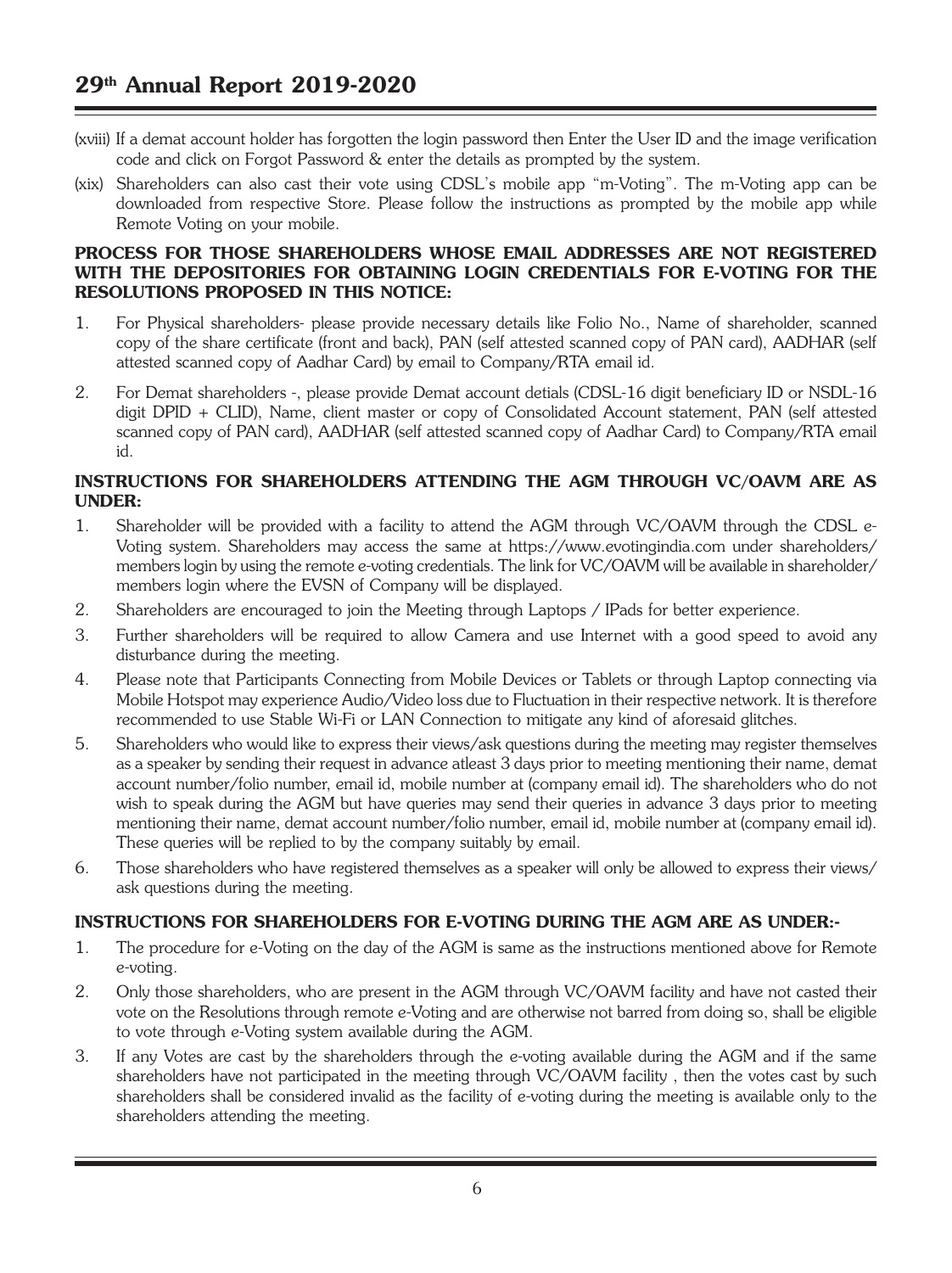- 4. Shareholders who have voted through Remote e-Voting will be eligible to attend the AGM. However, they will not be eligible to vote at the AGM.
- (xx) Note for Non Individual Shareholders and Custodians
	- Non-Individual shareholders (i.e. other than Individuals, HUF, NRI etc.) and Custodians are required to log on to www.evotingindia.com and register themselves in the "Corporates" module.
	- A scanned copy of the Registration Form bearing the stamp and sign of the entity should be emailed to helpdesk.evoting@cdslindia.com.
	- After receiving the login details a Compliance User should be created using the admin login and password. The Compliance User would be able to link the account(s) for which they wish to vote on.
	- The list of accounts linked in the login should be mailed to helpdesk.evoting@cdslindia.com and on approval of the accounts they would be able to cast their vote.
	- A scanned copy of the Board Resolution and Power of Attorney (POA) which they have issued in favour of the Custodian, if any, should be uploaded in PDF format in the system for the scrutinizer to verify the same.
	- Alternatively Non Individual shareholders are required to send the relevant Board Resolution/ Authority letter etc. together with attested specimen signature of the duly authorized signatory who are authorized to vote, to the Scrutinizer and to the Company at the email address viz;info@gayatribioorganics.com (designated email address by company) , if they have voted from individual tab & not uploaded same in the CDSL e-voting system for the scrutinizer to verify the same.

If you have any queries or issues regarding attending AGM & e-Voting from the e-Voting System, you may refer the Frequently Asked Questions ("FAQs") and e-voting manual available at www.evotingindia.com, under help section or write an email to helpdesk.evoting@cdslindia.com or contact Mr. Nitin Kunder (022- 23058738 ) or Mr. Mehboob Lakhani (022-23058543) or Mr. Rakesh Dalvi (022-23058542).

All grievances connected with the facility for voting by electronic means may be addressed to Mr. Rakesh Dalvi, Manager, (CDSL, ) Central Depository Services (India) Limited, A Wing, 25th Floor, Marathon Futurex, Mafatlal Mill Compounds, N M Joshi Marg, Lower Parel (East), Mumbai - 400013 or send an email to helpdesk.evoting@cdslindia.com or call on 022-23058542/43.

> By Order of the Board For Gayatri Bioorganics Limited

Date:  $31^{\text{st}}$  August, 2020

Place: Hyderabad **T.V. Sandeep Kumar Reddy** DIN :00005573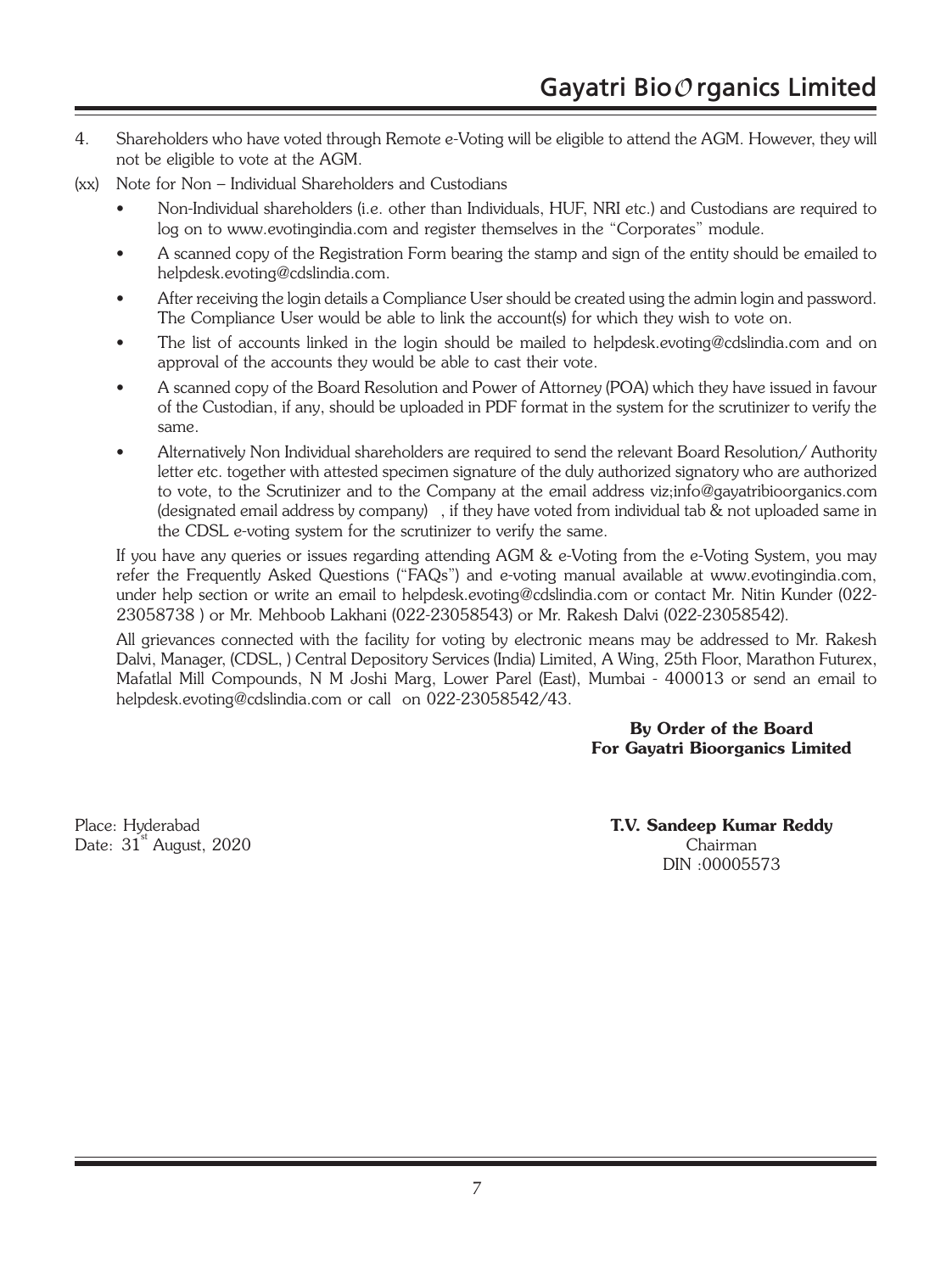# Annexure : 1

Statement provided pursuant to the provisions of Regulation 36 of SEBI (LODR) Regulations, 2015 read with Secretarial Standard on General Meetings issued by the Institute of Company Secretaries of India:

Regularization of Appointment of Sri MuraliVittala (DIN: 08688453) as an Independent Non Executive Director:-

|                | Name                                                                                                                                                | <b>MURALI VITTALA</b>                                                                                          |
|----------------|-----------------------------------------------------------------------------------------------------------------------------------------------------|----------------------------------------------------------------------------------------------------------------|
| $\mathcal{P}$  | Date of Birth                                                                                                                                       | 08/09/1960                                                                                                     |
| 3              | Date of Appointment                                                                                                                                 | 30/01/2020                                                                                                     |
| $\overline{4}$ | Qualifications                                                                                                                                      | LLB (General) B.Sc., P.G Diploma in<br>Personal Management Industrial Relations and<br>Labour Welfare from A.P |
| 5              | Expertise in specific functional Area                                                                                                               | Expert in HR & Admin                                                                                           |
| 6              | Directorship held in other public<br>companies (Excluding foreign companies<br>and Section 8 Companies)                                             | Gayatri Tissue And Papers Limited                                                                              |
| 7              | Memberships/Chairmanships of<br>Committees of other Public Companies<br>(Includes only Audit Committee and<br>Stakeholder's Relationship Committee) | <b>NIL</b>                                                                                                     |
| 8              | Number of shares held in the company                                                                                                                | NIL                                                                                                            |
| 9              | Relationship between Directors inter-se                                                                                                             | NIL                                                                                                            |

Re-appointment of Sri. C. V. Rayudu as the Whole Time Director of the Company

|                | <b>Name</b>                                                                                                                                         | Chintalapudi Venkata Rayudu |
|----------------|-----------------------------------------------------------------------------------------------------------------------------------------------------|-----------------------------|
| 2              | Date of Birth                                                                                                                                       | 02/07/1959                  |
| 3              | Date of Appointment                                                                                                                                 | 13/08/2020                  |
| $\overline{4}$ | Qualifications                                                                                                                                      | PG in MPM, B.Com, B.L       |
| 5              | Expertise in specific functional Area                                                                                                               | Expert in Admin             |
| 6              | Directorship held in other public<br>companies (Excluding foreign companies)<br>and Section 8 Companies)                                            | <b>NIL</b>                  |
| 7              | Memberships/Chairmanships of<br>Committees of other Public Companies<br>(Includes only Audit Committee and<br>Stakeholder's Relationship Committee) | <b>NIL</b>                  |
| 8              | Number of shares held in the company                                                                                                                | <b>NIL</b>                  |
| 9              | Relationship between Directors inter-se                                                                                                             | NIL                         |

#### By Order of the Board For Gayatri Bioorganics Limited

Date:  $31^{\text{st}}$  August, 2020

Place: Hyderabad T.V. Sandeep Kumar Reddy DIN :00005573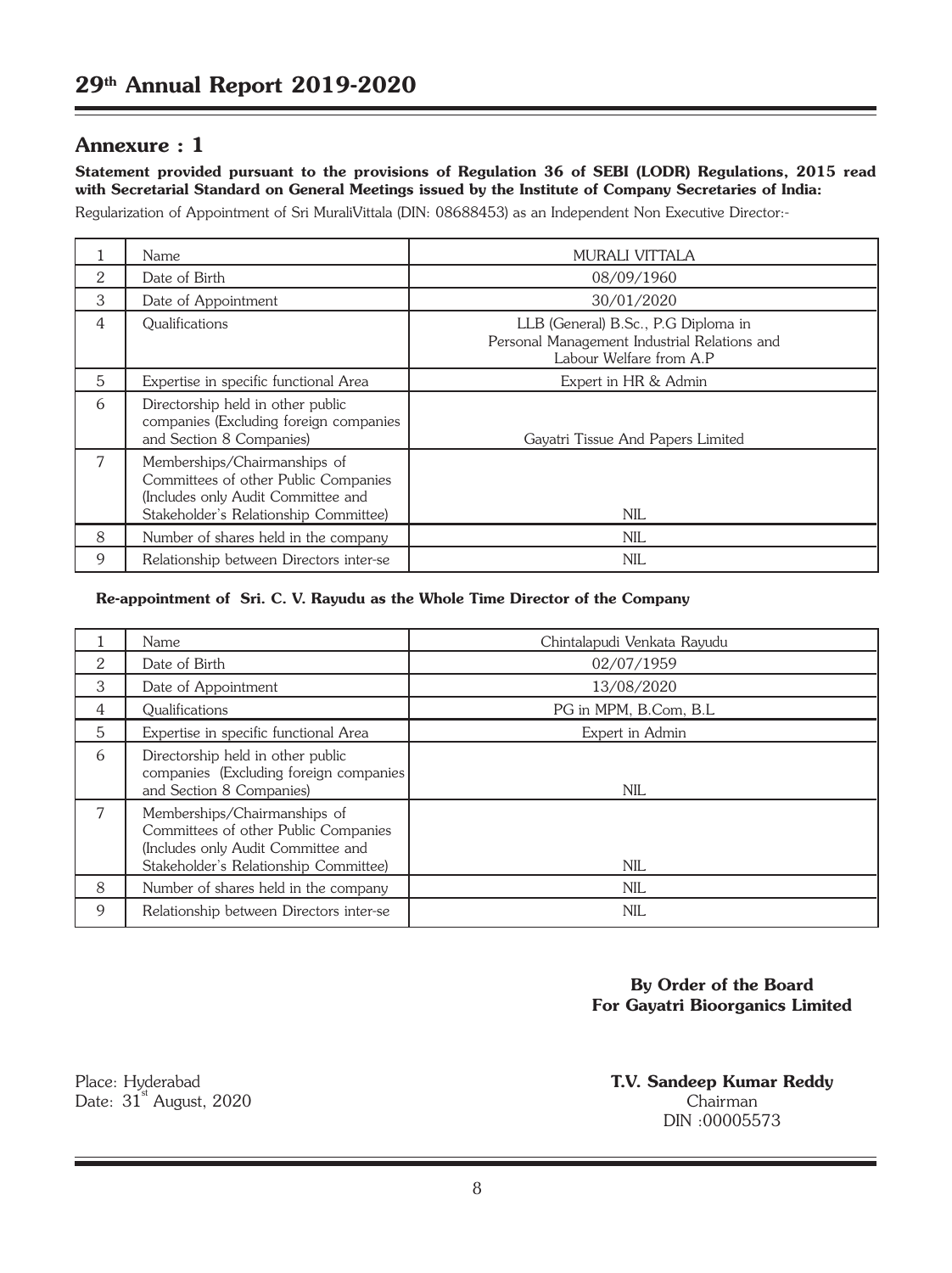# Annexure : 2 EXPLANATORY STATEMENT PURSUANT TO SECTION 102 OF THE COMPANIES ACT, 2013

#### Item No.3

Mr. MuraliVittala was appointed as an Additional Non Executive Independent Director w.e.f 30th January 2020. in accordance with the provisions of Section 161 of the Companies Act, 2013. Pursuant to Section 161 of the Companies Act, 2013 the above director holds office up to the date of the ensuing Annual General Meeting. Nomination and Remuneration Committee has recommended regularization of Mr. MuraliVittala as an Independent Non Executive Director of the Company in accordance with the provisions of Section 160 and all other applicable provisions of the Companies Act, 2013.

Section 149 and Section 152 inter alia specifies that:

- (a) Independent Directors shall hold office for a term of up to five consecutive years, and shall be eligible for re-appointment for a further period of five years, subject to passing of Ordinary Resolution by the Shareholders in General Meeting; and
- (b) An Independent Director shall not be liable to retire by rotation at the AGM. In the opinion of the Board Mr. MuraliVittala he is a person of integrity, possesses the relevant expertise and experience, fulfils the conditions specified in the said Act and the rules made there under and is independence of the management of the Company and he is not debarred from holding the office of director by virtue of any SEBI order or any other such authority.

The terms and conditions of appointment of the above Director shall be open for inspection by the Members at the Registered Office of the Company during Normal Business Hours on any working day. Members may note that the requisite declarations under Section 149(7) of the Companies Act, 2013 have been furnished by the Independent Non Executive Directors confirming compliance with the provisions of Section 149 (6) of the Companies Act, 2013. Upon the confirmation of the appointment of him as Independent Non Executive Director by the Members of the Company, the appointment shall be formalized by the issue of a letter of appointment by the Company to the said Independent Non Executive Director. The Board accordingly recommends the Resolutions at Item No. 3 of this Notice for the approval of the Members as Ordinary Resolution.

None of the Directors or Key Managerial Personnel of the Company or their relatives other than Mr. MuraliVittala is in any way concerned or interested, financially or otherwise, in the Resolution at Item No.3 of this Notice.

#### Item No.4

The Board of Directors has re-appointed Sri. C. V. Rayudu as the Whole Time Director of the Company in the meeting held on 13th August, 2020 for a term of 3 (three) years subject to the approval of the members.

The Resolution seeks the approval of the members in terms of Sections196, 197 and 203 read with Schedule V and other applicable provisions of the Companies Act, 2013 and the Rules made thereunder for the appointment of Sri C.V. Rayudu as a Whole Time Director for a period of 3 (three) years commencing from 13th August, 2020.

It is proposed that the re-appointment of Sri. C. V. Rayudu will be liable to retire by rotation. He does not hold any equity shares of the Company.

Sri. C. V. Rayudu is not disqualified from being appointed as a Director in terms of Section 164 of the Companies Act, 2013 and has given his consent to act as a Director.

Except Sri. C. V. Rayudu and his relatives, to the extent of their shareholding interest, if any, in theCompany, none of the other Directors / Key Managerial Personnel/Managers of the Company / their relative are, in any way, concerned or interested, financially or otherwise, in this resolution.

#### INFORMATION PURSUANT TO SCHEDULE V OF THE COMPANIES ACT, 2013

#### General Information:

Nature of industry: Our Company, Gayatri Bio-organics, previously called GayatriStarchkem Limited.Our Company is engaged in manufacturing units of Starch, Modified Starches, Liquid Glucose, Sorbitol,and its allied products in south India with a wide distribution network across the country.

Date of commencement of commercial production: The Company has commenced its business from1994.

#### (3) Financial performance:

| (As per the latest audited accounts on 31st March, 2020) |                |
|----------------------------------------------------------|----------------|
| Rs.                                                      |                |
| Profit/ (Loss) before tax                                | (82,61,97,650) |
| Less: Current Tax                                        |                |
| Profit/ (Loss) after Tax                                 | (82,61,97,650) |
|                                                          |                |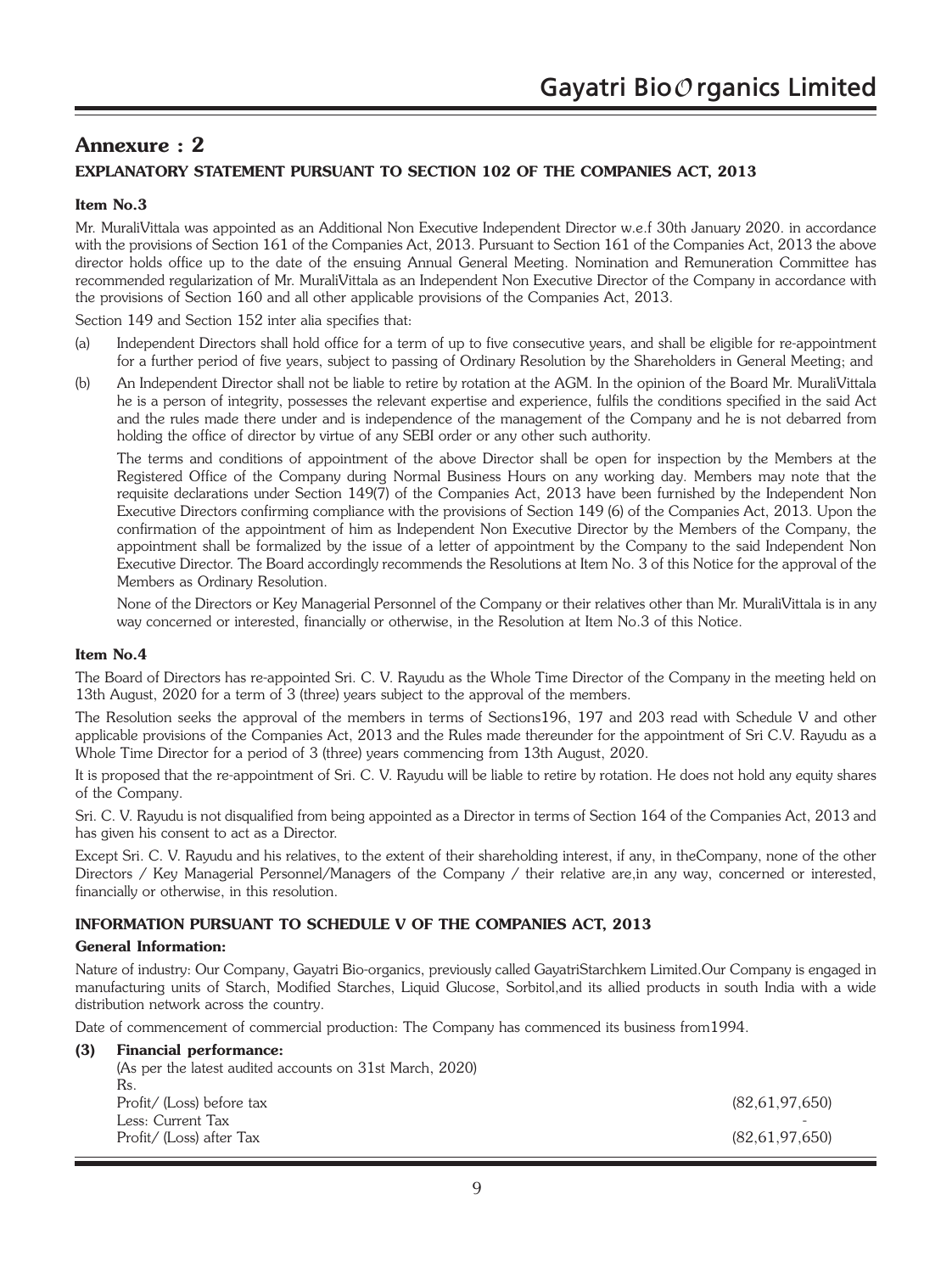#### II. Information about the appointee:

#### (1) Background details:

Name :Chintalapudi Venkata Rayudu Father's Name :Veerabhadra Rao Chintalapudi Date of Birth :02/07/1959 Educational Qualification : PG in MPM, B.Com, B.L

#### (2) Past remuneration:

The details of remuneration paid to Sri C. V. Rayudu as approved by the Remuneration Committee at thetime of initial appointment is as follows:

Monthly remuneration: Rs. 1,50,000 Perquisites:

- a. Contribution to Provident Fund as per Service Rules of the Company
- b. Reimbursement of Medical Expenditure for an amount of Rs.15,000/- per annum
- c. Leave Travel Allowance for an amount of Rs.25,000/- per annum
- d. Gratuity payable shall not exceed half a month's salary for each completed year of service."

#### (3) Job profile:

Sri C. V. Rayudu is having around 32 years of rich experience in various Starch and Other Industries. As on the date of his earlier appointment as Whole Time Director of the Company, he was holding the position of Vice President (Operations) and in charge of the whole operations of the Company.

He is associated with our Company for the past 18 years and instrumental in bringing out the company from BIFR and also in improving the financial performance of the Company.

#### (4) Remuneration proposed:

The remuneration proposed to be paid as approved by the Remuneration Committee is as follows: Monthly remuneration: Rs. 1,50,000

#### (5) Perquisites:

- a. Contribution to Provident Fund as per Service Rules of the Company
- b. Reimbursement of Medical Expenditure for an amount of Rs.15,000/- per annum
- c. Leave Travel Allowance for an amount of Rs.25,000/- per annum
- d. Gratuity payable shall not exceed half a month's salary for each completed year of service."
- (6) Comparative remuneration profile with respect to industry, size of the company, profile of theposition and person: The Board felt that the remuneration proposed is on lower side while considering the industry standards and his experience.
- (7) Pecuniary relationship directly or indirectly with the company or relationship with the managerial personnel: Sri C. V. Rayudu does not have any pecuniary relationship with the Company or any relationship with the managerial personnel either directly or indirectly.

By Order of the Board For Gayatri Bioorganics Limited

Date:  $31<sup>st</sup>$  August, 2020 Chairman

Place: Hyderabad T.V. Sandeep Kumar Reddy DIN :00005573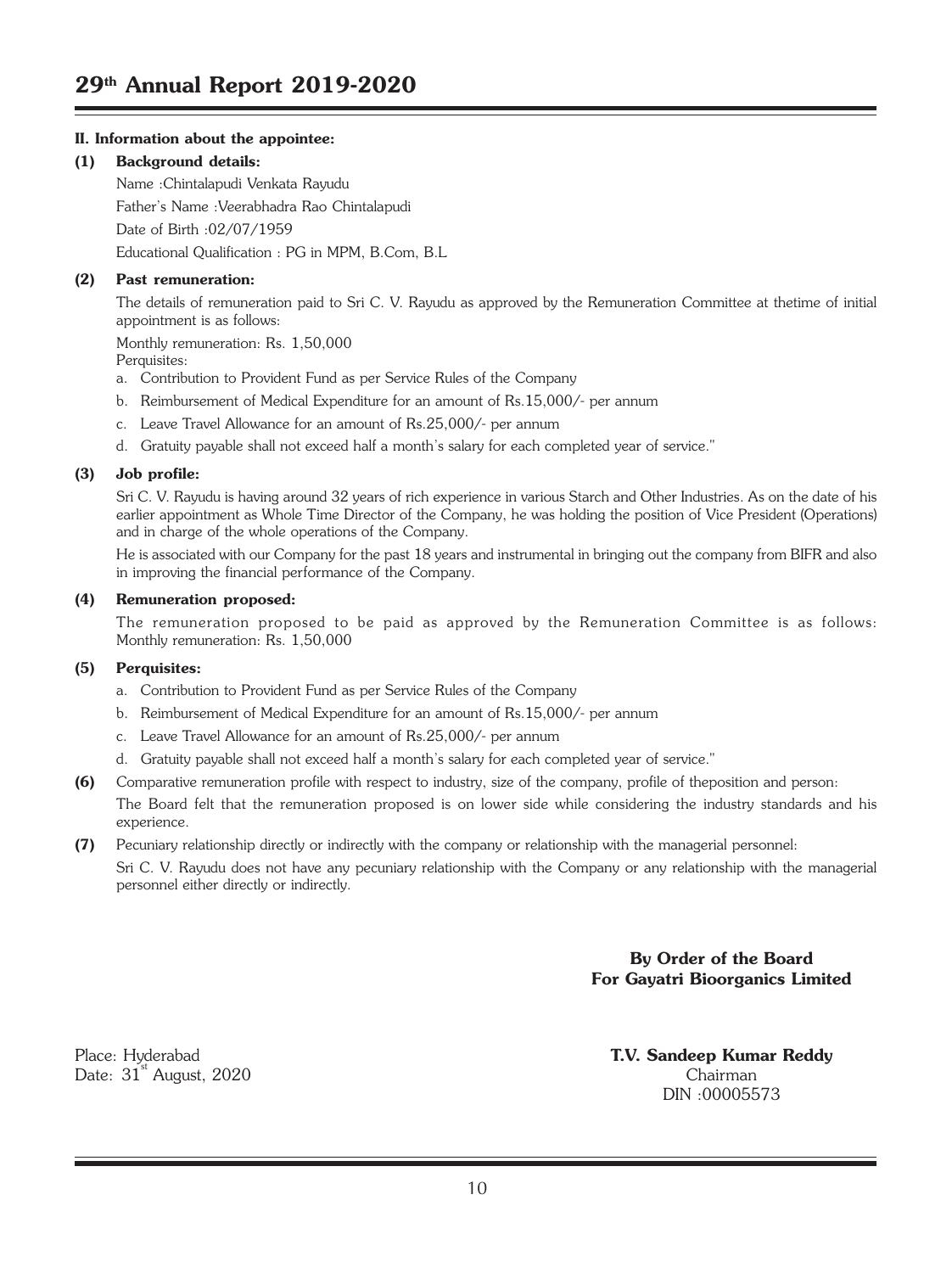# BOARD'S REPORT

To The Members of Gayatri BioOrganics Limited

Your Directors present the Twenty NinthAnnual Report along with the Audited Financial Statements and the Auditor's Report thereon for the period ended 31st March, 2020.

| * FINANCIAL SUMMARY:            |            | (Rs. in lakhs) |
|---------------------------------|------------|----------------|
| <b>Particulars</b>              | 31.03.2020 | 31.03.2019     |
| Net Sale Income from Operations |            |                |
| Other Operating Income          |            |                |
| Income from operations          |            | 15547.85       |
| Other Income                    | 8508.51    | 210.44         |
| Total Income                    | 8508.51    | 15758.29       |
| Total Expenditure               | 61.5       | 17308.96       |
| Finance Charges                 |            |                |
| Depreciation                    |            |                |
| Provision for Taxation          |            |                |
| Net Profit / (Loss)             | 8447.01    | (1550.67)      |

\*\*Operations are carried in the Company pending transfer of assets and liabilities in pursuance of Business Transfer Agreement entered with Bluecraft Agro Private Limited and hence entire revenue from operations represent revenue from discontinued operations ( As per Accounting Standard 24- Discontinued Operations issued by ICAI)of the Company and the required disclosures are hereunder.

|                                                       |            | (Rs. in lakhs) |
|-------------------------------------------------------|------------|----------------|
| <b>Particulars</b>                                    | 31.03.2020 | 31.03.2019     |
| Revenue(Net of Excise)                                |            | 15758.29       |
| Operating Expenses discontinuing operations           |            | 17308.96       |
| Profit before Tax from discontinuing operations       | 8447.01    | 1550.67        |
| Income Tax Expense                                    |            |                |
| Profit after Tax from discontinuing operations        | 8447.01    | 1550.67        |
| Total Assets related to discontinuing operations      |            | 14275.32       |
| Total Liabilities related to discontinuing operations |            | 22660.96       |

#### AMOUNT TO BE TRANSFERRED TO RESERVES AND DIVIDEND PROPOSED:

In the current financial year, No amount was transferred to reserves and the Board of Directors of the Company does not recommend any dividend for the financial year under review.

#### PUBLIC DEPOSITS:

During the year, the Company has not accepted any deposits covered under the Chapter V of the Companies Act, 2013 STATUTORY AUDITORS:

N G Rao & Associates, Chartered Accountants, are the Statutory auditors of the company appointed for 5 years i.e from conclusion of 27th Annual General Meeting until the conclusion of the 32nd Annual General Meeting of the company.

#### INTERNAL AUDITORS:

The Board of Directors based on the recommendation of the Audit Committee has re-appointedM/s. VAS&Co.,, Chartered Accountants, Hyderabad, as the Internal Auditors of your Company. The Internal Auditors are submitting their reports on quarterly basis

#### SECRETARIAL AUDITORS:

Mr. Y. KoteswarRao, Practicing Company Secretary, was appointed to conduct the Secretarial Audit of the Company for the financial year 2019-20, as required under Section 204 of the Companies Act, 2013 read with Rule 9 there-under. The secretarial audit report for F.Y 2019-20 annexed to this Board's Report as Annexure-I.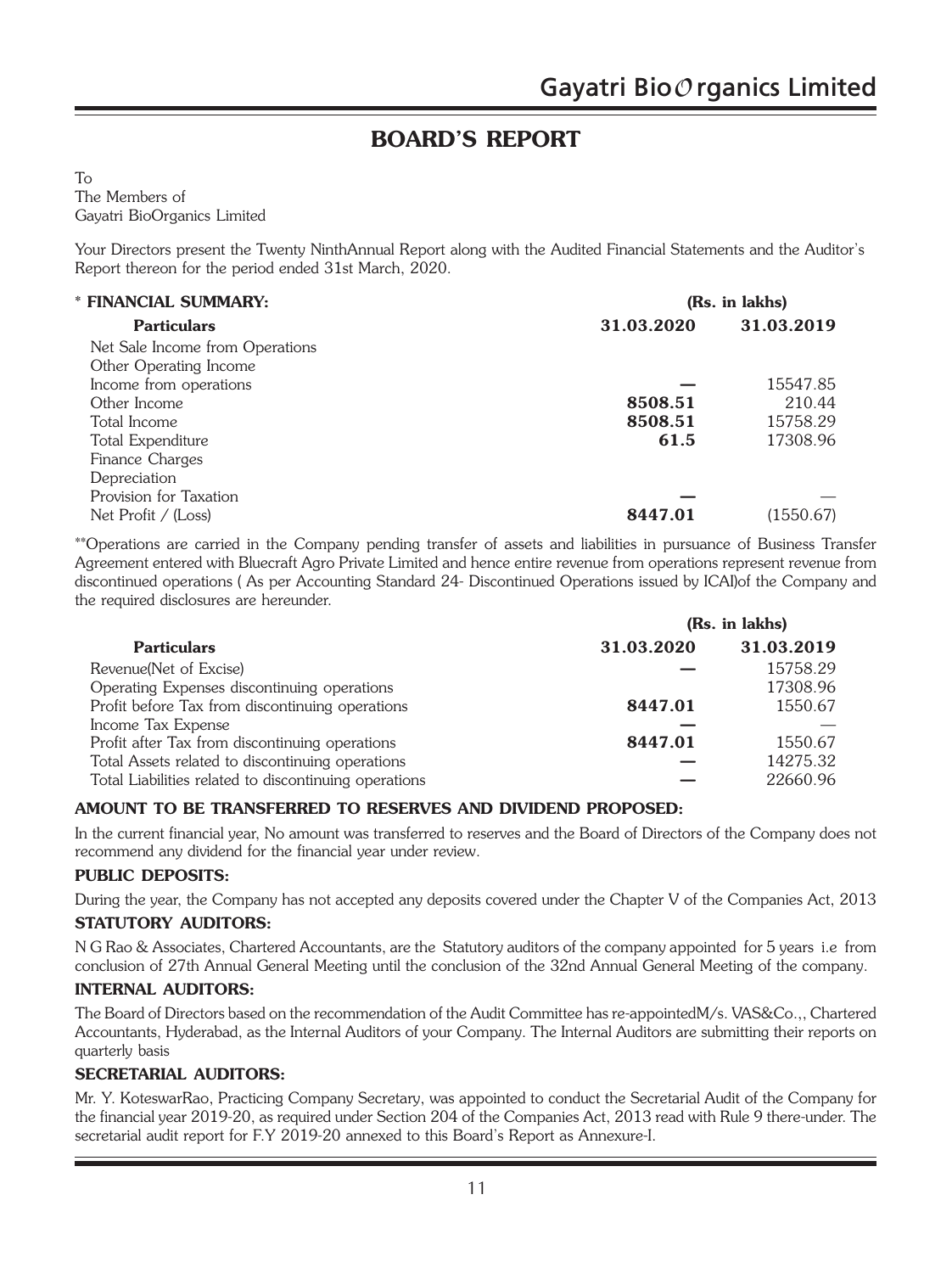#### DIRECTORS & KEY MANAGERIAL PERSONNEL:

Sri. T. V. Sandeep Kumar Reddy (DIN:00005573), retires by rotation at the forth coming annual general meeting and being eligible, offers himself for re-appointment.

The independent directors of the company are highly qualified and stalwarts in their respective filed with wide and varied experience. They actively participate in the discussions at the Board meeting and their suggestions have helped the company to grow at a rapid pace.The independent directors are paid sitting fees for attending the Board and committee meetings. The nomination and remuneration committee has in place their criteria for determination of qualifications, positive attributes and independence of the directors, which they would consider as and when the company would be required to appoint the new independent directors. Pursuant to the provisions of Companies Act, 2013 and SEBI(Listing Obligations and Disclosure Requirements) Regulations,2015, the Board has carried out an evaluation of its own performance, the directors individually as well as the evaluation of working of its audit committee, nomination and remuneration committee, and stakeholders relationship committee . The manner in which the evaluation has been carried out has been explained in the corporate governance report.The manner in which the remuneration is paid to the directors, executive directors and senior level executives the company has also been explained in the corporate governance report.During the year, Five Board meetings and four audit committee meetings were convened and held the details of which are given in the corporate governance report. The intervening gap between the meetings was within the period prescribed under the Companies Act, 2013.

As on 1st April, 2019 Smt. SnehaMurlimanoharBangad was appointed as Company Secretary and Compliance Officer and Sri. AchantaPrabhakarRao was appointed as Chief Financial Officer of the company.

The term of office of Mr. C.V. Rayudu expires on 17th May 2020. He was reappointed by the Board on 13th August, 2020 and was proposed for consent of shareholders in the fourth coming Annual General meeting as per the provisions of the Companies Act.

#### INDEPENDENT DIRECTORS:

The Company has received disclosures from the Independent Directors confirming their independence in terms of the SEBI (Listing Obligations and Disclosure Requirements) Regulations,2015 and Section 149(6) of the Companies Act, 2013. The Letter of Appointment issued to the Independent Directors containing the terms and conditions are available under investors section on the website of the Company http://www.gayatribioorganics.com

During the year 2019-20, Mr. T.G. Pandya and T.R. Raja Gopalan was Independent Director, resigned on 12th July, 2019 and T.N. Karamchetti, resigned on 6th November, 2019, as they are disqualified to continue as Independent Directors due to their age as per the provision of the SEBI guidelines.

Mr. P.V. Narayana Rao and Ch.R. Sesha Prasad were appointed on 30th May, 2019 and V. Murali was appointed on 30th January, 2020 in complianes with the provision of the SEBI guide lines and also Companies Act.

A Brief Profile of the Directors of the Company is annexed herewith to this report as Annexure- II

#### RELATED PARTY TRANSACTIONS:

All related party transactions that were entered into during the financial year were at arm's length basis. There are no materially significant related party transactions made by the company with promoters, key managerial personnel or other designated persons which may have potential conflict with interest of the company at large. A detailed report on material contracts and arrangements made during the year, being arm's length transactions have been reported and annexed hereto in form AOC-2 as Annexure - III and forms part of this report.

#### EXTRACT OF ANNUAL RETURN:

The extract of annual return in form no. MGT-9 as provided under section 92 (3) of the Companies Act,2013 read with Rule 12 of the Companies (Management & Administration) Rules 2014 is annexed hereto as Annexure-IV and forms the part of this report.

#### MANAGEMENT DISCUSSION AND ANALYSIS REPORT

#### a. Business Environment

In F.Y 2019-20 the operations are carried in the company pending of transfer of assets and liabilities pursuant to BTA entered into with Blue craft Agro Private Limited. On 14th August 2019 the company has completed the slump sale as per the Business Transfer Agreement (BTA) dated 28thNovember 2016 for sale of its business under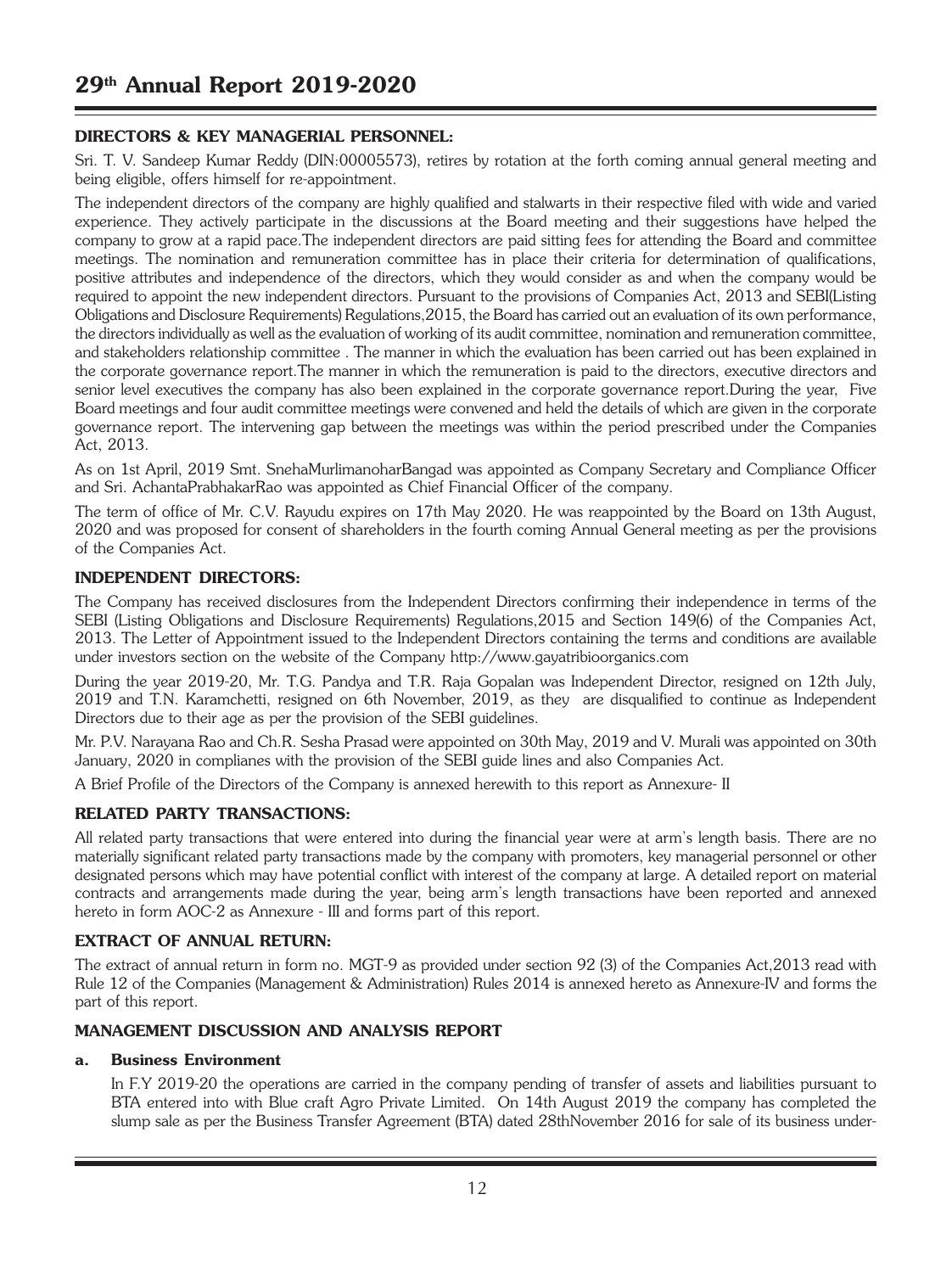taking of manufacturing and selling of starch and its derivatives along with its units namely, "Unit 1 situated at NH-9, Nandi Kandi Village,Sadasivpetmandal, Medak Dist. Telangana and Unit 2 situated at Balabadrapuram Village, Biccavole Mandal, East Godavari Dist. Andhra Pradesh" as per the agreed terms.

The company is pursuing various options for future course of action.

#### b. Industry Structure and Developments

In F.Y 2019-20 the operations are carried in the company pending of transfer of assets and liabilities pursuant to BTA entered into with Blue craft Agro Private Limited. On 14th August 2019 the company has completed the slump sale as per the Business Transfer Agreement (BTA) dated 28thNovember 2016 for sale of its business undertaking of manufacturing and selling of starch and its derivatives along with its units namely, "Unit 1 situated at NH-9, Nandi Kandi Village, Sadasivpetmandal, Medak Dist. Telangana and Unit 2 situated at Balabadrapuram Village, Biccavole Mandal, East Godavari Dist. Andhra Pradesh" as per the agreed terms.

The company is pursuing various options for future course of action.

#### c. Opportunities and threats

In F.Y 2019-20 the operations are carried in the company pending of transfer of assets and liabilities pursuant to BTA entered into with Blue craft Agro Private Limited. On 14th August 2019 the company has completed the slump sale as per the Business Transfer Agreement (BTA) dated 28thNovember 2016 for sale of its business undertaking of manufacturing and selling of starch and its derivatives along with its units namely, "Unit 1 situated at NH-9, Nandi Kandi Village,Sadasivpetmandal, Medak Dist. Telangana and Unit 2 situated at Balabadrapuram Village, Biccavole Mandal, East Godavari Dist. Andhra Pradesh" as per the agreed terms.

The company is pursuing various options for future course of action.

#### d. Out look

In F.Y 2019-20 the operations are carried in the company pending of transfer of assets and liabilities pursuant to BTA entered into with Blue craft Agro Private Limited. On 14th August 2019 the company has completed the slump sale as per the Business Transfer Agreement (BTA) dated 28thNovember 2016 for sale of its business undertaking of manufacturing and selling of starch and its derivatives along with its units namely, "Unit 1 situated at NH-9, Nandi Kandi Village,Sadasivpetmandal, Medak Dist. Telangana and Unit 2 situated at Balabadrapuram Village, Biccavole Mandal, East Godavari Dist. Andhra Pradesh" as per the agreed terms.

The company is pursuing various options for future course of action.

#### e. Risks and Concerns

In F.Y 2019-20 the operations are carried in the company pending of transfer of assets and liabilities pursuant to BTA entered into with Blue craft Agro Private Limited. On 14th August 2019 the company has completed the slump sale as per the Business Transfer Agreement (BTA) dated 28thNovember 2016 for sale of its business undertaking of manufacturing and selling of starch and its derivatives along with its units namely, "Unit 1 situated at NH-9, Nandi Kandi Village,Sadasivpetmandal, Medak Dist. Telangana and Unit 2 situated at Balabadrapuram Village, Biccavole Mandal, East Godavari Dist. Andhra Pradesh" as per the agreed terms.

The company is pursuing various options for future course of action.

#### f. Internal Control Systems and their adequacy

The Company has adequate internal control systems commensurate with the activities of the Company.

#### g. Operational performance

In F.Y 2019-20 the operations are carried in the company pending of transfer of assets and liabilities pursuant to BTA entered into with Blue craft Agro Private Limited. On 14th August 2019 the company has completed the slump sale as per the Business Transfer Agreement (BTA) dated 28thNovember 2016 for sale of its business undertaking of manufacturing and selling of starch and its derivatives along with its units namely, "Unit 1 situated at NH-9, Nandi Kandi Village,Sadasivpetmandal, Medak Dist. Telangana and Unit 2 situated at Balabadrapuram Village, Biccavole Mandal, East Godavari Dist. Andhra Pradesh" as per the agreed terms.

The company is pursuing various options for future course of action.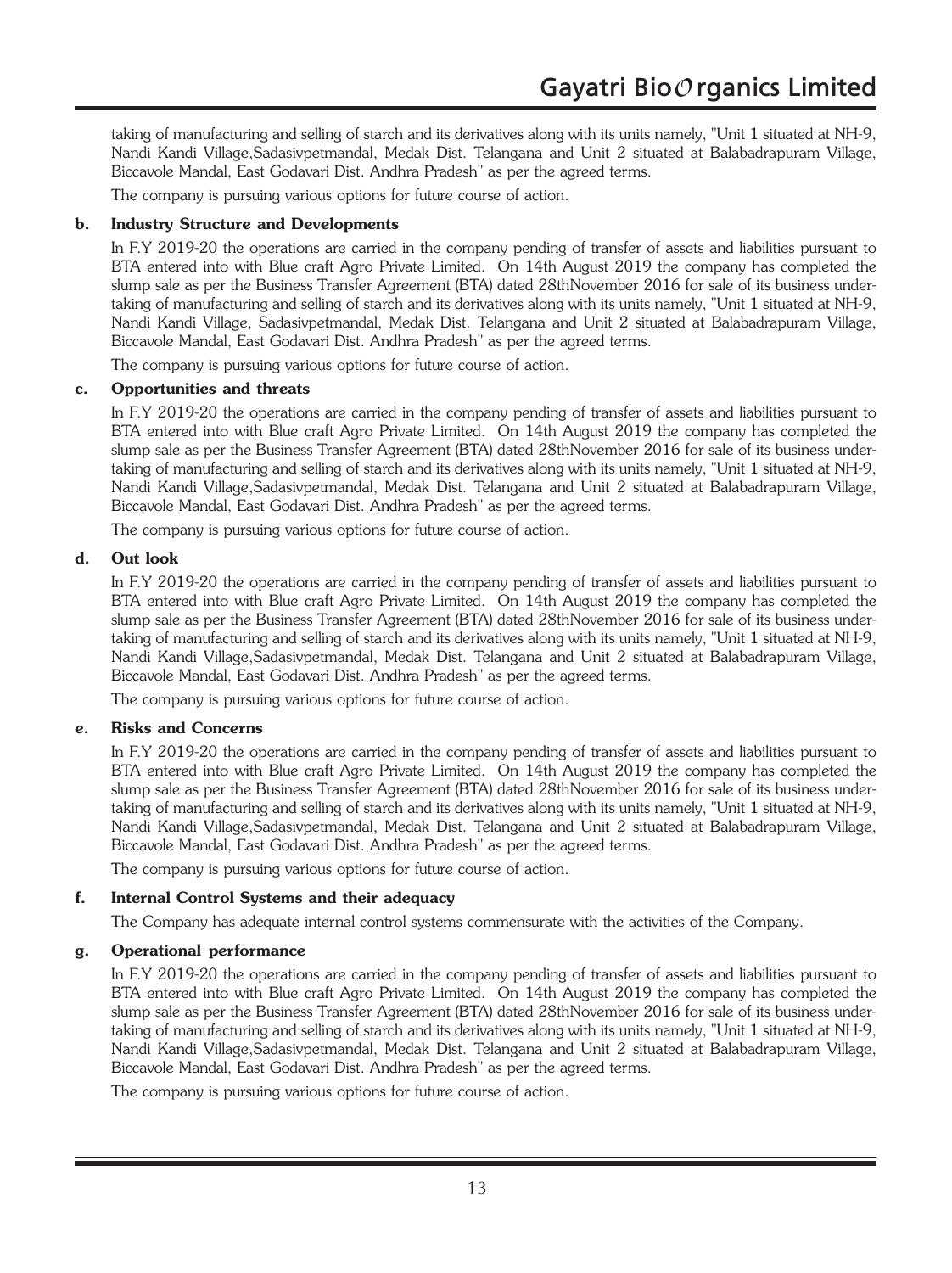#### Material developments in human Resources/Industrial Relations front, including people employed:

In F.Y 2019-20Smt. Sneha Murlimanohar Bangad, Company Secretary was appointed on 1st April 2019 and Sri.Achanta Prabhakar Rao, Chief Financial Officer was appointed on 1st April 2019 except these there are no other changes/appointments.

#### PARTICULARS OF EMPLOYEES

At present there are no employees whose particulars are to be given under Rule 5(2) & 5(3) of the Companies (Appointment and Remuneration of Managerial Personnel) Rules 2014, as amended from time to time.

The ratio of the remuneration of each Director to the median employee's remuneration and other details in terms of Section197(12) of the Companies Act, 2013 read with Rule 5(1) of theCompanies (Appointment and Remuneration of Managerial Personnel) Rules 2014, are currently not applicable as there are no employees and also no Directoror KMP who is drawing remuneration from the Company except Mr. C.V. Rayudu Whole Time Director, Mr. Achanta Prabhakar Rao, CFO and Smt.Sneha Murlimanohar Bangad, Company Secretary whose details are reported in MGT-9 annexed to this report.

#### CONSERVATION OF ENERGY, TECHNOLOGY ABSORPTION, FOREIGN EXCHANGE OUTGO:

The Company did not have any activities either relating to Conservation of Energy or Technology Absorption and therefore the provisions relating to Conservation of Energyor Technology Absorption are not applicable. The Company did not have any foreign exchange earnings and foreign exchange outgo during the year under review.

#### ADEQUACY OF INTERNAL FINANCIAL CONTROLS WITH REFERENCE TO THE FINANCIAL STATEMENTS:

The Company has in place an Internal Control System, commensurate with the size, scale and complexity of its operations. During the year, such controls were tested and no reportable material weaknesses in the design or operation were observed.

#### SUBSIDIARIES:

The Company has no subsidiaries as on the date of 31st March, 2020

#### NOMINATION AND REMUENRATION POLICY:

A committee of the Board named as "Nomination and Remuneration Committee" has been constituted to comply with the provisions of section 178, Schedule IV of the Companies Act to recommend a policy of the Company on directors' appointment and remuneration, including criteria for determining qualifications, positive attributes, independence of a director and other matters and to frame proper systems for identification, appointment of Directors & KMPs, Payment of Remuneration to them and Evaluation of their performance and to recommend the same to the Board from time to time.

#### PERFORMANCE EVALUATION

Pursuant to the provisions of the Companies Act, 2013 and SEBI(Listing Obligations and Disclosure Requirements)Regulations,2015, the Board has carried out the annual performance evaluation of its own performance, the Directors individually as well as the evaluation of the working of its Audit, Nomination and Remuneration Committees. A structured questionnaire was prepared after taking into consideration inputs received from the Directors, covering various aspects of the Board's functioning such as adequacy of the composition of the Board and its Committees, Board culture, execution and performance of specific duties, obligations and governance. A separate exercise was carried out to evaluate the performance of individual Directors including the Chairman of the Board, who were evaluated on parameters such as level of engagement and contribution, independence of judgment, safeguarding the interest of the Company and its minority shareholders etc. The performance evaluation of the Independent Directors was carried out by the entire Board. The performance evaluation of the Chairman and the Non Independent Directors was carried out by the Independent Directors. The Directors expressed their satisfaction with the evaluation process.

#### FIXED DEPOSITS:

Your Company has not accepted any fixed deposits and as such no principal or interest was outstanding as on the date of the Balance sheet.

#### MATERIAL CHANGES:

Members of the Company Passed the Special Resolutions on 21/09/2016 and 21/06/2016 through postal ballot notice dated 07.05.2016 and 13.08.2016 for the sale of Unit-I & II of the Company Situated at NH-9, Nandikandi Village,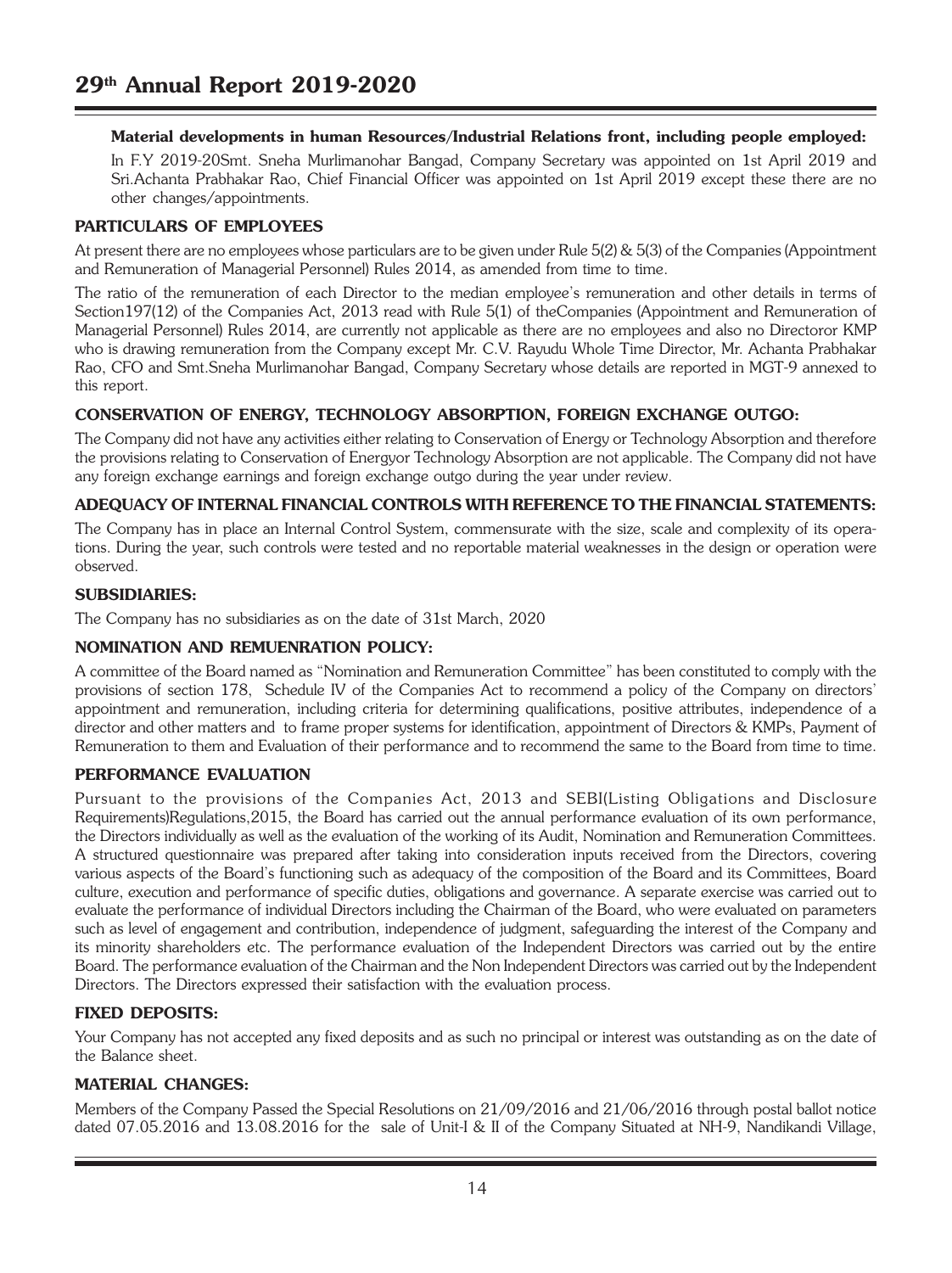Sadasivapet Mandal, Medak District, Telangana and Balabadrapuram Village, Biccavole Mandal, East Godavari District, Andhra Pradesh . In respect of which the management of the Company has entered into a Business Transfer Agreement (BTA) with Bluecraft Agro Private Limited, (CIN:U01100GJ2016PTC094317), a company registered under the Companies Act, 2013, having its registered office at 9, Ambalal Park, JawaharChowk, Sabarmati, Ahmedabad, Gujarat- 380005.

#### BTA CLOSED :

On 14th August 2019 the company has completed the slump sale as per the Business Transfer Agreement (BTA) dated 28thNovember 2016 for sale of its business undertaking of manufacturing and selling of starch and its derivatives along with its units namely, "Unit 1 situated at NH-9, Nandi Kandi Village,Sadasivpetmandal, Medak Dist. Telangana and Unit 2 situated at Balabadrapuram Village, Biccavole Mandal, East Godavari Dist. Andhra Pradesh" as per the agreed terms.

The company is pursuing various options for future course of action.

#### PARTICULARS OF LOANS, GUARANTEES OR INVESTMENTS:

During the year, the company has not given any loans or guarantees covered under the provisions of section 186 of the Companies Act, 2013.

#### DIRECTORS RESPONSIBILITY STATEMENT:

Pursuant to Section 134 (5) of the Companies Act, 2013 Your Directors' confirm that:

- i) In the preparation of annual accounts for the financial year ended 31st March, 2020 the applicable Accounting Standards have been followed along with proper explanation relating to material departures;
- ii) The Directors have selected such accounting policies and applied them consistently and made judgments and estimates that are reasonable and prudent so as to give true and fair view of the state of affairs of the Company at the end of the financial year ended 31st March, 2020 and of the profit and loss of the Company for the year;
- iii) The Directors have taken proper and sufficient care for their maintenance of adequate accounting records in accordance with the provisions of the Companies Act for safeguarding the assets of the Company and for preventing and detecting fraud and other irregularities;
- iv) The Directors had prepared the annual accounts on a 'going concern' basis;
- v) The directors had laid down internal financial controls to be followed by the company and that such internal financial controls are adequate and were operating effectively; and
- vi) The directors had devised proper systems to ensure compliance with the provisions of all applicable laws and that such systems were adequate and operating effectively.

#### VIGIL MECHANISM/WHISTLE BLOWER POLICY:

The Company has a Whistle Blower Policy framed to deal with instance of fraud and mismanagement, if any in the Company. The details of the Policy are explained in the Corporate Governance Report and also posted under investors section on the website of the Company http://www.gayatribioorganics.com

#### RISK MANAGEMENT:

The Company's senior management oversees the management of the risks. The Company's senior management ensures that all the risks that the organization faces such as Strategic, Operational, Compliance, Financial and other risks are governed by appropriate policies and procedures and that the risks are identified, measured and managed in accordance with the Company's policies and risk objectives. The Board of Directors reviews and agrees policies for managing each of the risk.

#### CORPORATE SOCIAL RESPONSIBILTY (CSR) POLICY AND CSR INITIATIVES:

Your Company does not fall under the purview of Sec.135 of the Companies Act,2013.Hence the Company is not required to Constitute Corporate Social Responsibility Committee.

#### CORPORATE GOVERNANCE REPORT:

Your Company has complied with the requirements SEBI (Listing Obligations and Disclosure Requirements) Regulations, 2015,a separate report on corporate governance forms part of the annual report. A certificate from the company secretary regarding compliance of conditions of corporate governance also forms the part of the annual report.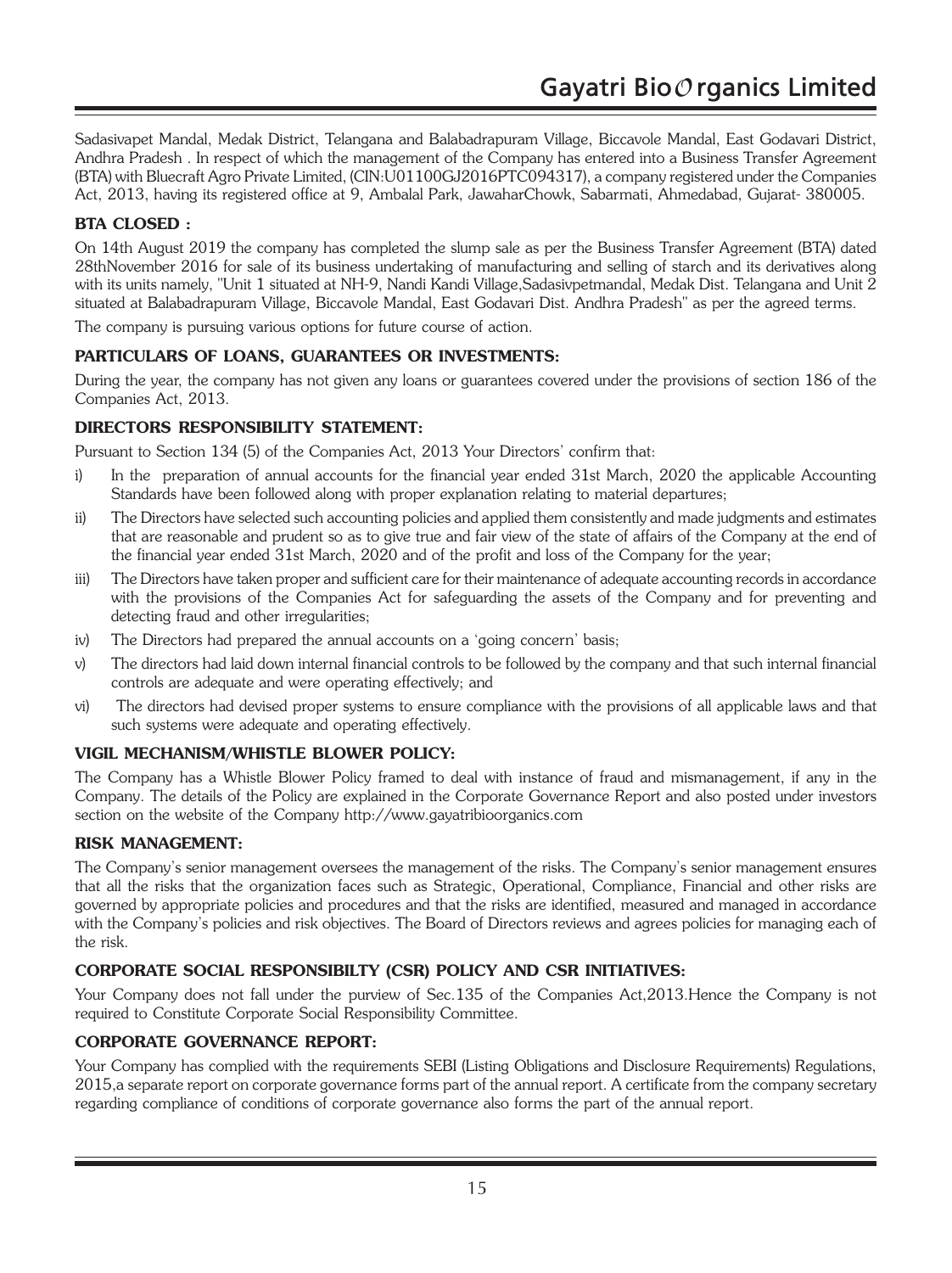#### MATERIAL DEVELOPMENTS IN HUMAN RESOURCES/INDUSTRIAL RELATIONS FRONT, INCLUDING PEOPLE EMPLOYED:

During the year under review, as on 1st April, 2019 Sneha Murlimanohar Bangad was appointed as Company Secretary and Compliance Officer and AchantaPrabhakar Rao was appointed as Chief Financial Officer of the company. Except these changes there was no material developments in human Resources/Industrial Relations front, including people employed.

During the year 2019-20, Mr. T.G. Pandya and T.R. Raja Gopalan was Independent Director, resigned on 12th July, 2019 and T.N. Karamchetti, resigned on 6th November, 2019, as they are disqualified to continue as Independent Directors due to their age as per the provision of the SEBI guidelines.

Mr. P.V. Narayana Rao and Ch.R. Sesha Prasad were appointed on 30th May, 2019 and V. Murali was appointed on 30th January, 2020 in complianes with the provision of the SEBI guide lines and also Companies Act.

#### SIGNIFICANT AND MATERIAL ORDERS PASSED BY THE REGULATORS OR COURTS:

There are no significant material orders passed by the Regulators / Courts which would impact the going concern status of the Company and its future operations.

#### CAUTIONARY STATEMENT:

Statements in this "Management Discussion & Analysis" may be considered to be "forward looking statements" only. Actual results could differ materially from those expressed or implied within the meaning of applicable securities laws or regulations.

#### LISTING OF SECURITIES:

- (a) The Company's Shares are listed with BSE Limited, PhirozeJeejeebhoy Towers, Dalal Street, Mumbai 400 023.
- (b) The Company paid Listing fees for the year 2020-21 to BSE Limited.

#### REPLY TO ADVERSE REMARKS OF AUDITORS' REPORT:

N G Rao & Associates, Chartered Accountants, the Statutory auditors of the company are appointed for 5 years i.e from conclusion of 27th Annual General Meeting until the conclusion of the 32nd Annual General Meeting of the company.

The Independent Auditors' Report to the Members of theCompany in respect of the Financial Statements for theFinancial Year ended March 31, 2020 forms part of this AnnualReport and do not contain any qualifications(s) or adverseobservations.

#### ACKNOWLEDGEMENTS:

Your Directors would like to place on record their sincere appreciation and gratitude to all Financial Institutions, Company's Bankers, Shareholders, Government Agencies, Suppliers, Customers Co-operation and support during the year and their confidence in its management. The Directors wish to convey their appreciation to all the employees for their enormous personal efforts as well as their collective contribution to the Company's performance. The Directors are also thankful to all other stakeholders for their valuable sustained support to the Company.

By Order of the Board

Date:  $31<sup>st</sup>$  August, 2020

Place: Hyderabad T.V. Sandeep Kumar Reddy DIN :00005573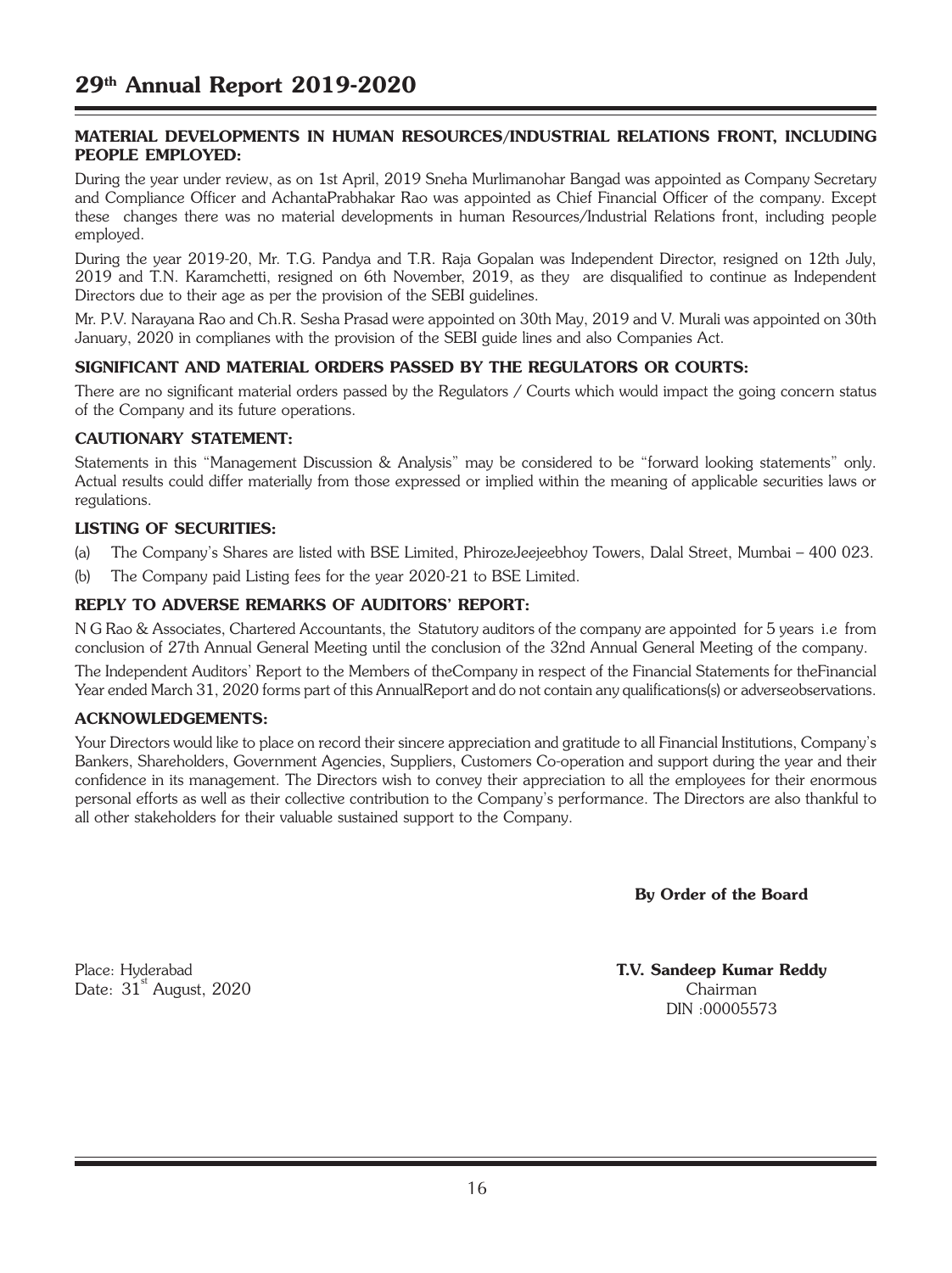# Y. KOTESWARA RAO

Practicing Company Secretary

H.No.48-345, Ganeshnagar Colony Chinthal, HMT Road Hyderabad – 500 054 Phone: 040 40210182 (office) Cell: 98491-69831

#### ANNEXURE - I SECRETARIAL AUDIT REPORT FOR THE FINANCIAL YEAR ENDED March 31, 2020

[Pursuant to Section 204(1) of the Companies Act, 2013 and rule No.9 of the Companies (Appointment and Remuneration of Managerial Personnel) Rules, 2014]

To,

The Members, Gayatri BioOrganics Limited, B3, 3rd Floor, 6-3-1090, TSR Towers, Raj Bhavan Road,Somajiguda, Hyderabad- 500082.

I have conducted the secretarial audit of the compliance of applicable statutory provisions and the adherence to good corporate practices by **Gayatri BioOrganics Limited.**, (hereinafter called the Company). Secretarial Audit was conducted in a manner that provided us a reasonable basis for evaluating the corporate conducts/statutory compliances and expressing our opinion thereon.

Based on my verification of the Company's books, papers, minutes books, forms and returns filed and other records maintained by the Company and also the information provided by the company, its officers, agents and authorized representatives during the conduct of secretarial audit, we hereby report that in our opinion, the Company has, during the audit period covering the financial year ended on 31st March, 2020 complied with the statutory provisions listed hereunder and also that the Company has proper Board processes and compliance mechanism in place to the extent, in the manner and subject to the reporting made hereinafter:

I have examined the books, papers, minute books, forms and returns filed and other records maintained by M/s. Gayatri BioOrganics Limited for the financial year ended on 31st March, 2020 according to the provisions of:

- i. The Companies Act, 2013 (the Act) and the rules made thereunder.
- ii. The Securities Contracts (Regulation) Act, 1956 ('SCRA') and the rules made thereunder;
- iii. The Depositories Act, 1996 and the Regulations and Bye-laws framed thereunder;
- iv. Foreign Exchange Management Act, 1999 and the rules and regulations made thereunder to the extent of Foreign Direct Investment and Overseas Direct Investment and external commercial borrowings.
- v. The following Regulations and Guidelines prescribed under the Securities and Exchange Board of India Act, 1992 ('SEBI Act') to the extent applicable to the Company :-
	- (a) The Securities and Exchange Board of India (Substantial Acquisition of Shares and Takeovers) Regulations, 2011.
	- (b) The Securities and Exchange Board of India (Prohibition of Insider Trading) Regulations, 1992 and the Securities and Exchange Board of India (oprohibition of Insider Trading) Regulations, 2015 ( applicable w.e.f. 15th May 2015)
	- (c) The Securities and Exchange Board of India (Issue of Capital and Disclosure Requirements) Regulations, 2009 and The Securities and Exchange Board of India (Issue of Capital and Disclosure Requirements) Regulations, 2018 and amendments from time to time.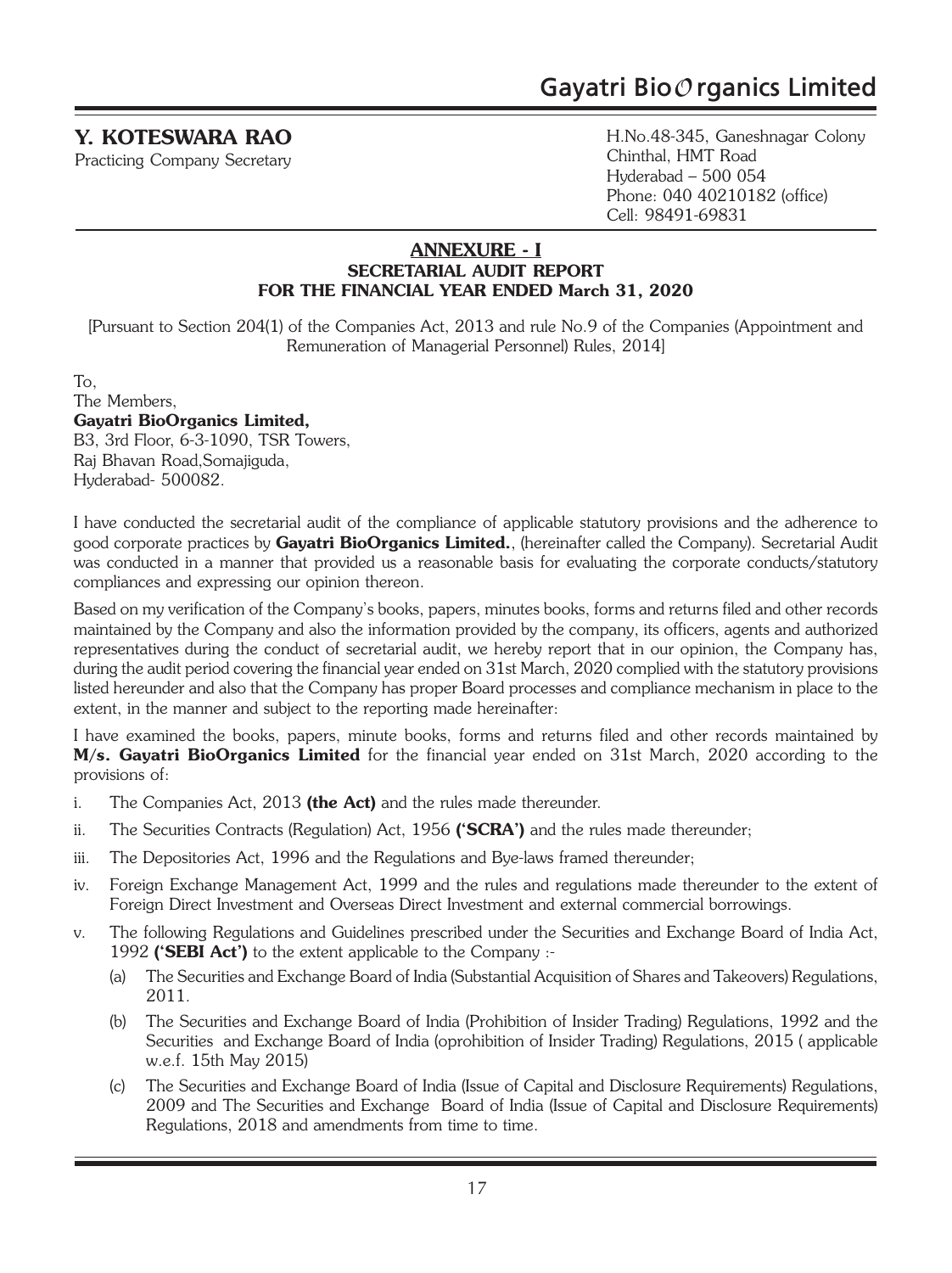- (d) The Securities and Exchange Board of India (Share Based Employee Benefits) Regulations, 2014(Not Applicable during the audit period);
- (e) The Securities and Exchange Board of India (Issue and Listing of Debt Securities) Regulations, 2008. (Not Applicable during the audit period);
- (f) The Securities and Exchange Board of India (Registrars to an Issue and Share Transfer Agents) Regulations, 1993 regarding the companies Act and dealing with client ( Not Applicable during the audit period).
- (g) The Securities and Exchange Board of India (Delisting of Equity Shares) Regulations, 2009. (Not Applicable during the audit period); and
- (h) The Securities and Exchange Board of India (Buyback of Securities) Regulations, 1998 and The Securities and Exchange Board of India (Buyback of securities) Regulations 2018 (Not Applicable during the audit period);

#### I have examined compliance with the applicable clauses of the following:

- Secretarial Standards by the Institue of Company Secretaries of India
- 2. The Securites and Exchange Board of India (Listing Oblications and Disclosure Requirements) Regulations, 2015

During the period under review the Company has complied with the provisions of the Act, Rules, Regulations, Guidelines, Standards SEBI (Listing Obligations and Disclosure Requirements), Regulations, 2015 etc. mentioned above.

#### I further report that:

The Board of Directors of the Company is duly constituted with proper balance of Executive Directors, Non-Executive Directors and Independent Directors. There were changes in the composition of the Board of Directors during the period under review.

Adequate notice was given to all Directors at least seven days in advance to schedule the Board Meetings. Agenda and detailed notes on agenda was sent in advance except when Board meetings were called by giving less than seven days notice in accordance with the provisions of section 173 of the act and a system exists for seeking and obtaining further information and clarifications on the agenda items before the meeting and for meaningful participation at the meeting.

Adequate notice was given to all Directors at least seven days in advance to schedule the Board Meetings. Agenda and detailed notes on agenda was sent in advance except when Board meetings were called by giving less than seven days notice in accordance with the provisions of section 173 of the act and a system exists for seeking and obtaining further information and clarifications on the agenda items before the meeting and for meaningful participation at the meeting.

All decisions at Board Meetings and Committee Meetings are carried out and are recorded in the minutes of the meeting of the Board of Directors or Committee of the Board as the case may be and majority decision is carried through while the dissenting members' views, if any, are captured and recorded as part of the minutes.

I further report that as far as possible, there are adequate systems and processes in the company commensurate with the size and operations of the Company to monitor and ensure compliance with applicable laws, rules, regulations and guidelines.

I further report that Listing / Trading approval is pending before the BSE regarding 1,70,06,802 Equity Shares of Rs.10/-each resulting from Conversion of 20,00,000 6% cumulative Optionally Redemabale Prefernce Share os Rs.100/- each.

Place: Hyderabad **Y. Koteswara Rao** 

Date: 31<sup>st</sup> August, 2020 **Practicing Company Secretary** C.P.No. 7427

Note : This report is to be read with my letter of even date which is annexed as Annexure - A and forms an integral part of this report.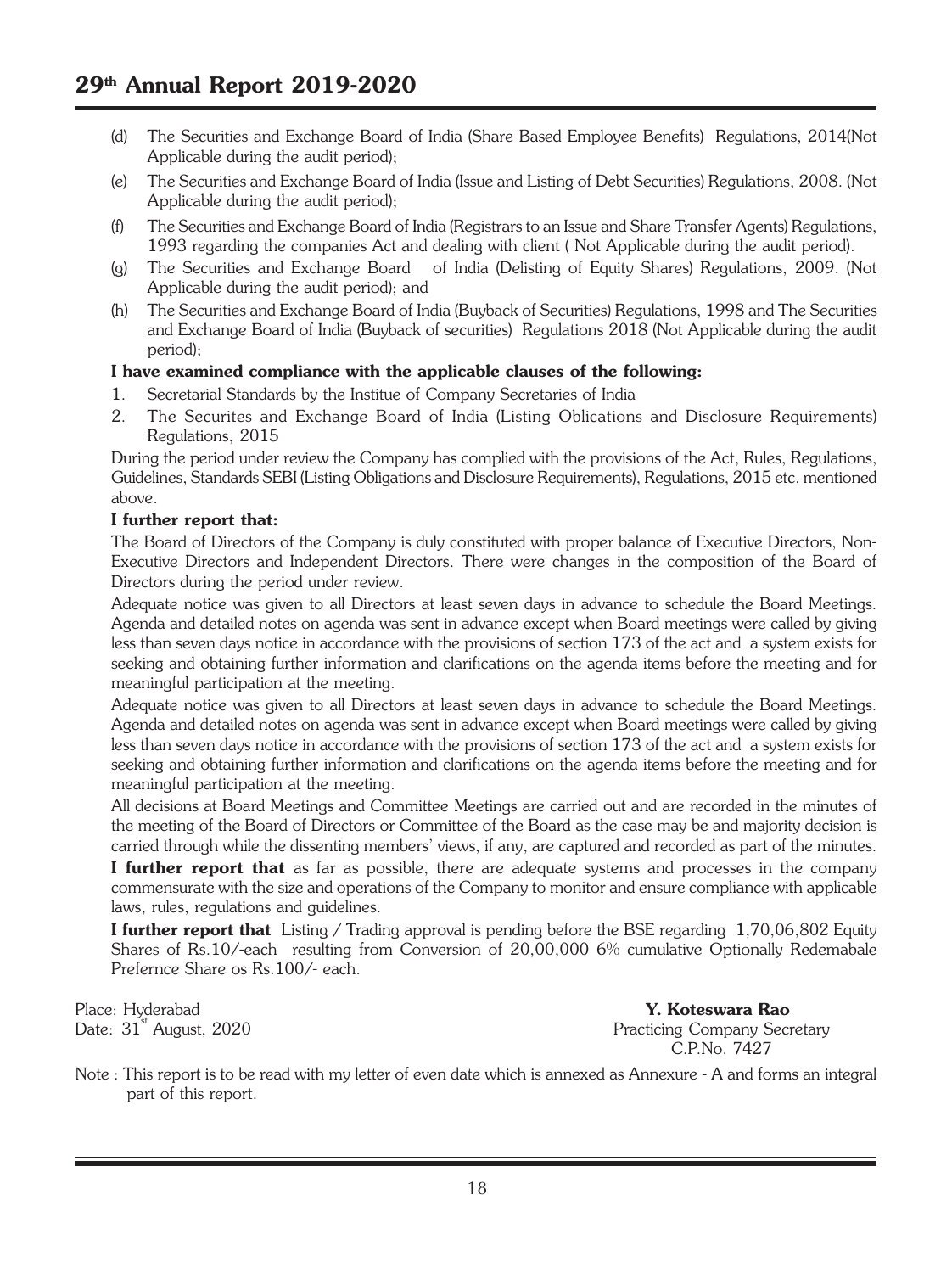# Y. KOTESWARA RAO

Practicing Company Secretary

H.No.48-345, Ganeshnagar Colony Chinthal, HMT Road Hyderabad – 500 054 Phone: 040 40210182 (office) Cell: 98491-69831

# ANNNEXURE - `A'

 $T_{\Omega}$ The Members, Gayatri BioOrganics Limited, B3, 3RD FLOOR, 6-3-1090, TSR TOWERS, RAJ BHAVAN ROAD,SOMAJIGUDA, HYDERABAD - 500082.

My report of even date is to be read along with this letter.

- 1. Maintenance of secretarial record is the responsibility of the management of the company. My responsibility is to express an opinion on these secretarial records based on our audit.
- 2. I have followed the audit practices and processes as were appropriate to obtain reasonable assurance about the correctness of the contents of the Secretarial records. The verification was done on test basis to ensure that correct facts are reflected in secretarial records. I believe that the processes and practices, I followed provide a reasonable basis for our opinion.
- 3. I have not verified the correctness and appropriateness of financial records and Books of Accounts of the company.
- 4. Where ever required, I have obtained the Management representation about the compliance of laws, rules and regulations and happening of events etc.
- 5. The compliance of the provisions of Corporate and other applicable laws, rules, regulations, standards is the responsibility of management. My examination was limited to the verification of procedures on test basis.
- 6. The Secretarial Audit report is neither an assurance as to the future viability of the company nor of the efficacy or effectiveness with which the management has conducted the affairs of the company.

Place: Hyderabad **Y. Koteswara Rao** 

Date: 31<sup>st</sup> August, 2020 **Practicing Company Secretary** C.P.No. 7427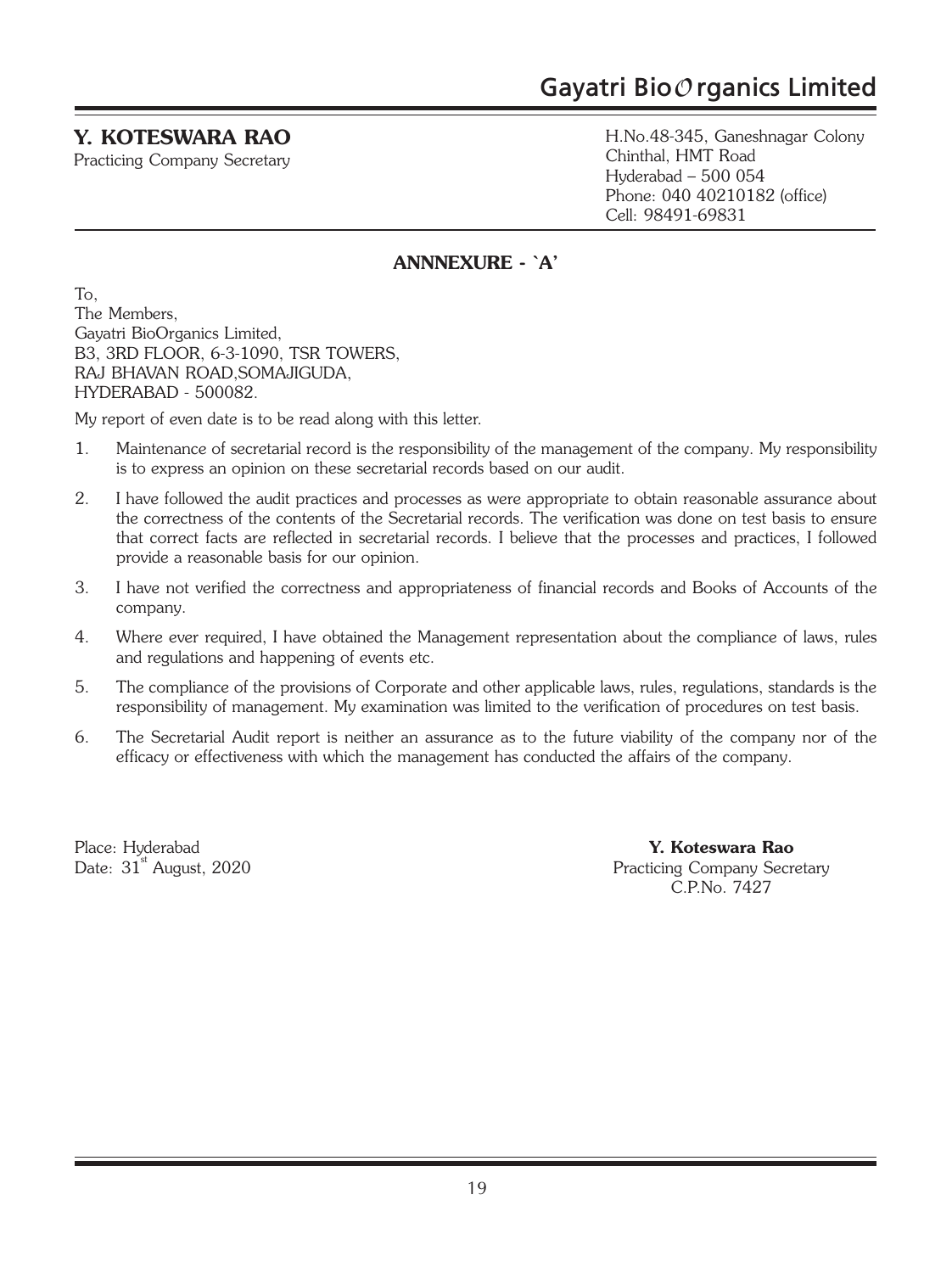# 29th Annual Report 2019-2020

# ANNNEXURE-II DIRECTORS PROFILE

## 1. Sri. T.V. Sandeep Kumar Reddy:

| Name                                            | T.V. Sandeep Kumar Reddy                   |
|-------------------------------------------------|--------------------------------------------|
| <b>DIN</b>                                      | 00005573                                   |
| Designation                                     | Chairman & Promoter Director               |
| Age                                             | 53 years                                   |
| Date of appointment on the Board of the Company | 02.12.1991                                 |
| No. of Shares of Rs. 10/- each held as on date  | 1,74,89,815                                |
| Relationship between Directors inter se         | Husband of Mrs. T. Sarita Reddy (Director) |

Mr.T.V. Sandeep Kumar Reddy has done Masters in Construction Engineering and Management from University of Michigan at Ann Arbor, USA and holds, a Bachelor Degree in Civil Engineering from Purdue University.

#### 2. Smt. T. Sarita Reddy:

| Name                                            | T. Sarita Reddy                             |
|-------------------------------------------------|---------------------------------------------|
| <b>DIN</b>                                      | 00017122                                    |
| Designation                                     | <b>Promoter Director</b>                    |
| Age                                             | 49 Years                                    |
| Date of appointment on the Board of the Company | 24.01.2008                                  |
| No. of Shares of Rs. 10/- each held as on date  | 48,80,279                                   |
| Relationship between Directors inter se         | Wife of T.V. Sandeep Kumar Reddy (Chairman) |

Smt. T. Sarita Reddy did her Master of Business Administration and she belongs to promoter group of the Company.

#### 3. Sri. C.V. Rayudu:

| Name                                            | C.V. Rayudu         |
|-------------------------------------------------|---------------------|
| <b>DIN</b>                                      | 03536579            |
| Designation                                     | Whole Time Director |
| Age                                             | 61 Years            |
| Date of appointment on the Board of the Company | 28.05.2011          |
| No. of Shares of Rs. 10/- each held as on date  | Nil                 |
| Relationship between Directors inter se         | N.A                 |

Mr. C. V. Rayudu is a Post Graduate in MPM and has done B.Com and B. L. He is having around 32 years of rich experience in various Starch and Other Industries.

#### 4. Mr P. Venkata Narayana Rao (DIN:07378105):

| Name                                            | Venkata Narayana Rao Paluri |
|-------------------------------------------------|-----------------------------|
| <b>DIN</b>                                      | 07378105                    |
| Designation                                     | Independent Director        |
| Age                                             | 60 years                    |
| Date of appointment on the Board of the Company | 30.05.2019                  |
| No. of Shares of Rs. 10/- each held as on date  | Nil                         |
| Relationship between Directors inter se         | N.A                         |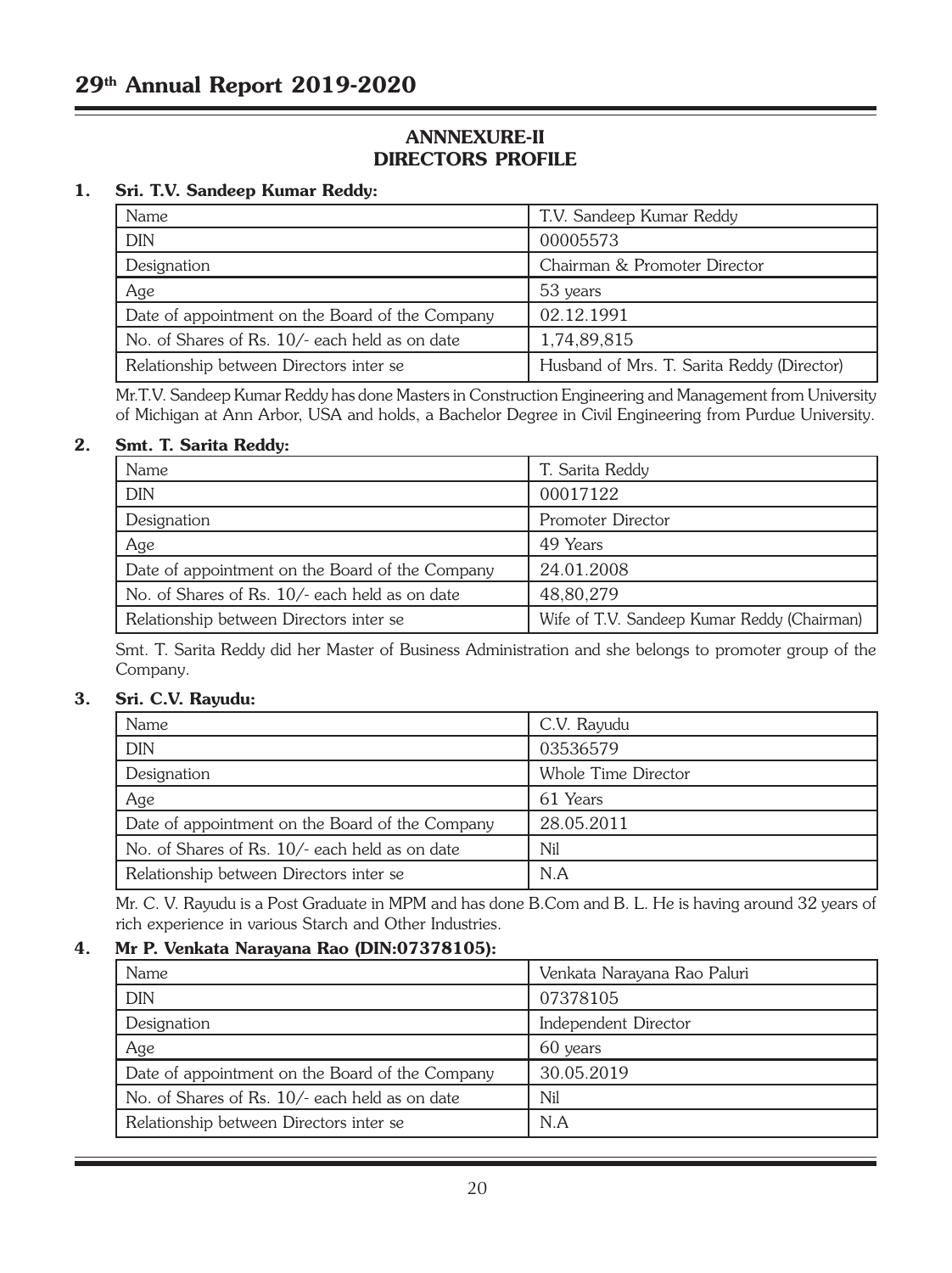Mr.Venkata Narayana Rao Paluri is Practicing chartered accountant with thorough exposure to manufacturing, Banking infra and other key sectors. His administrative and commercial experience would be of immense use to the company. It is therefore expedient in the interest of the company to continue him as the director of the company.

#### 5. Mr. Ramachandra Seshaprasad.Ch:

| Name                                            | Ramachandra Seshaprasad.Ch  |
|-------------------------------------------------|-----------------------------|
| <b>DIN</b>                                      | 08490735                    |
| Designation                                     | <b>Independent Director</b> |
| Age                                             | 70 years                    |
| Date of appointment on the Board of the Company | 30.05.2019                  |
| No. of Shares of Rs. 10/- each held as on date  | Nil                         |
| Relationship between Directors inter se         | N. A.                       |

Mr.Ch .Seshaprasad has more than 40 years of experience in HR & Admin, and served in various organizations viz. M/s, widta (indie) Ltd, ,Servornax. Fine Forge, Asaco etc.

#### 6. Mr. VittalaMurali

| Name                                            | Vittala Murali       |
|-------------------------------------------------|----------------------|
| <b>DIN</b>                                      | 08688453             |
| Designation                                     | Independent Director |
| Age                                             | 59 Years             |
| Date of appointment on the Board of the Company | 30.01.2020           |
| No. of Shares of Rs. 10/- each held as on date  | Nil                  |
| Relationship between Directors inter se         | N. A.                |

Mr. Vittala Murali has experience in HR & Admin and served in various Organizations viz. M/S.Mylan Laboratories Ltd., Avon Organics Limited., Aurobindo Pharma Limited and Allwyn Watches Limited as a manager personal officer and etc.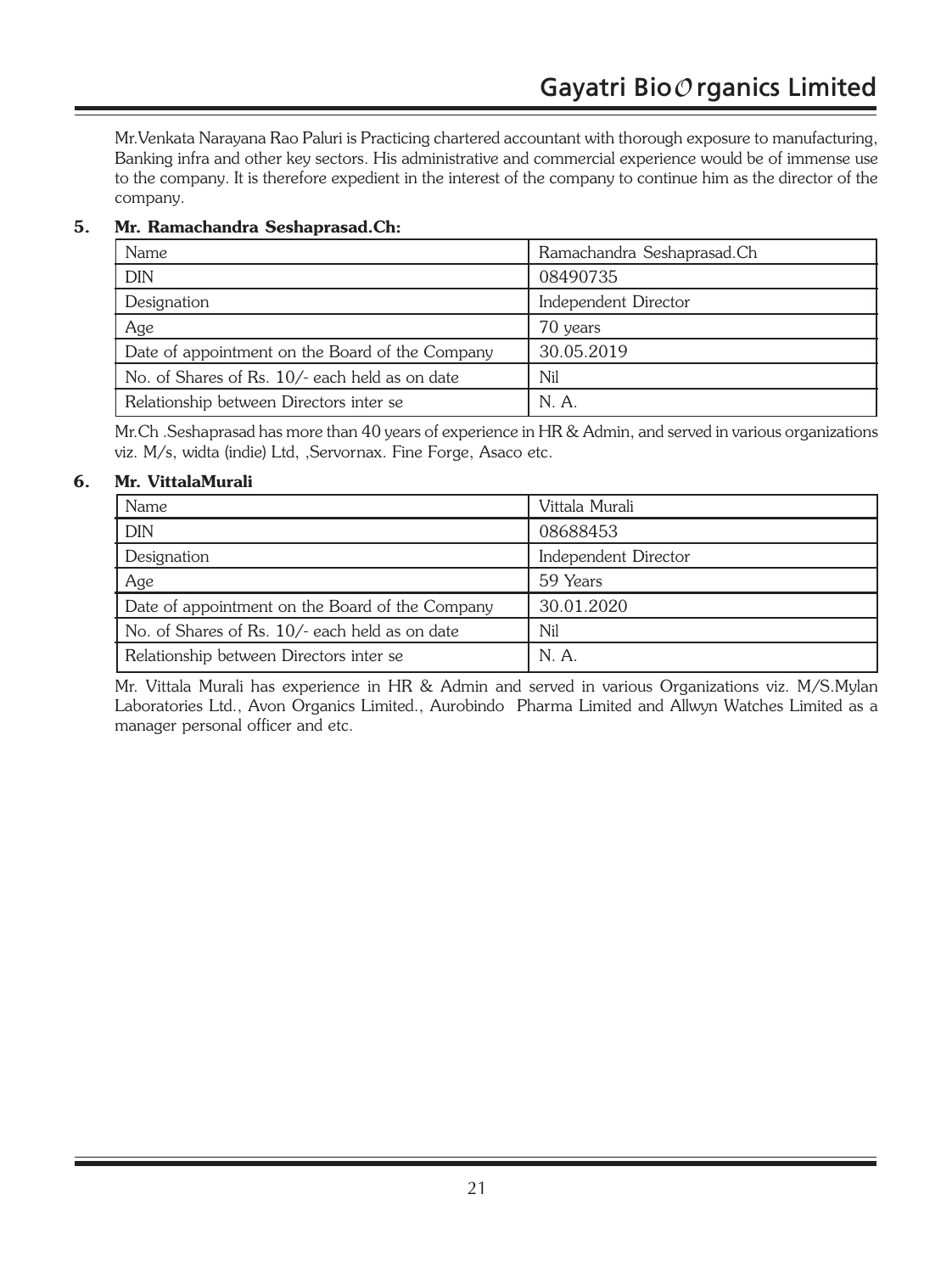## ANNNEXURE-III FORM NO. AOC -2 (Pursuant to clause (h) of sub-section (3) of section 134 of the Act and Rule 8(2) of the Companies (Accounts) Rules, 2014

Form for Disclosure of particulars of contracts/arrangements entered into by the company with related parties referred to in sub section (1) of section 188 of the Companies Act, 2013 including certain arms length transaction under third proviso thereto.

| Name (s) of the<br>related party &<br>nature of<br>relationship | Nature<br>of contracts/<br>arrangements/<br>transaction | Duration of the<br>contracts/<br>arrangements/<br>transaction | Salient terms<br>of the contracts<br>or arrangements<br>or transaction<br>including the value.<br>if any | Justification for<br>entering into<br>such contracts or<br>arrangements<br>or transactions' | Date of<br>approval<br>by the<br>Board | Amount<br>paid as<br>advances,<br>if any |
|-----------------------------------------------------------------|---------------------------------------------------------|---------------------------------------------------------------|----------------------------------------------------------------------------------------------------------|---------------------------------------------------------------------------------------------|----------------------------------------|------------------------------------------|
| Deep<br>Corporation<br>Private Limited<br>- Common<br>Director  | Rent Paid                                               | 5 Years and 2<br>Months                                       | Registered office<br>Premises taken<br>on Lease form<br>Deep Corporation<br>Private Limited              | No Extra Amount<br>Paid by the<br>Company for<br>taking the<br>premises on<br>Lease         | 18 <sup>th</sup><br>May,<br>2017       | Nil                                      |

By Order of the Board

Place: Hyderabad **T.V. Sandeep Kumar Reddy**<br>Date: 31<sup>st</sup> August, 2020 Date:  $31^{\text{st}}$  August, 2020

DIN : 00005573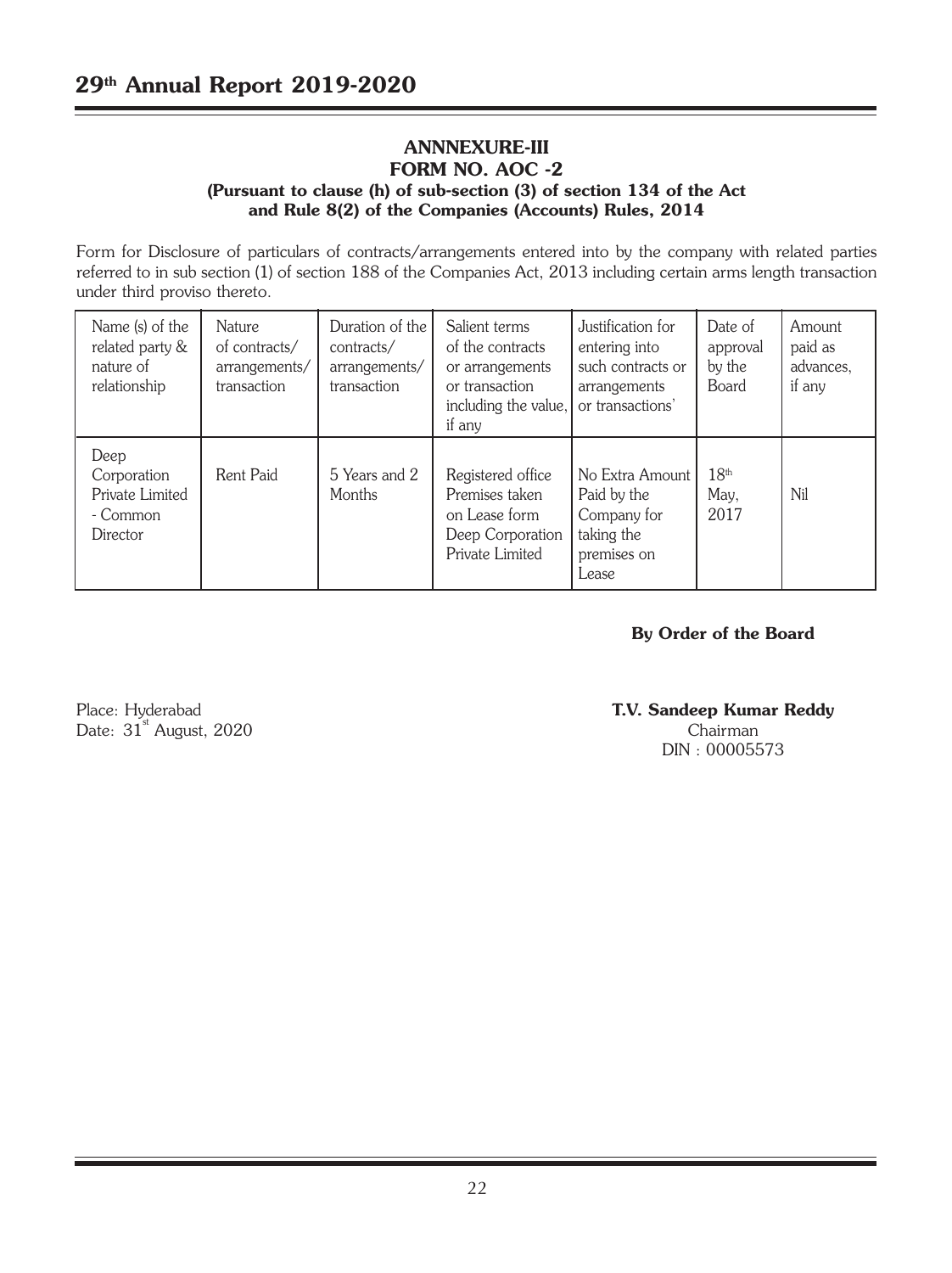# ANNNEXURE-IV EXTRACT OF ANNUAL RETURN

as on the financial year ended on 31st March, 2020

#### Pursuant to section 92(3) of the Companies Act, 2013 and Rule 12(1) of the Companies (Management and Administration) Rules, 2014]

# I. REGISTRATION & OTHER DETAILS:

|   | CIN                                                                              | L24110TG1991PLC013512                                                                                                                                                               |
|---|----------------------------------------------------------------------------------|-------------------------------------------------------------------------------------------------------------------------------------------------------------------------------------|
| 2 | Registration Date                                                                | 02/12/1991                                                                                                                                                                          |
| 3 | Name of the Company                                                              | GAYATRI BIOORGANICS LIMITED                                                                                                                                                         |
| 4 | Category/Sub-category of<br>the Company                                          | Company Limited by Shares<br>Indian Non-Government Company                                                                                                                          |
| 5 | Address of the Registered<br>Office & contact details                            | #6-3-1090, B-Block, 3rd Floor, TSR Towers,<br>Raibhavan Road, Somajiguda, Hyderabad - 500 082.                                                                                      |
| 6 | Whether listed company                                                           | Yes                                                                                                                                                                                 |
|   | Name, Address & contact<br>details of the Registrar &<br>Transfer Agent, if any. | Venture Capital And Corporate Investments Private Limited.<br>12-10-167, Bharat Nagar, Hyderabad 500018<br>Phones: +91 040-23818475/23818476/23868023<br>Email: info@vccilindia.com |

# II. PRINCIPAL BUSINESS ACTIVITIES OF THE COMPANY

(All the business activities contributing 10 % or more of the total turnover of the company shall be stated)

| S. No. | Name and Description of  | NIC Code of the | % to total turnover |  |
|--------|--------------------------|-----------------|---------------------|--|
|        | main products / services | Product/service | of the company      |  |
|        |                          |                 |                     |  |

# III. PARTICULARS OF HOLDING, SUBSIDIARY AND ASSOCIATE COMPANIES

| SN | Name and address<br>of the Company | CIN/GLN    | Holding/Subsidiary/<br>Associate | % of shares<br>held | Applicable<br>Section |
|----|------------------------------------|------------|----------------------------------|---------------------|-----------------------|
|    | <b>NIL</b>                         | <b>NIL</b> | <b>NIL</b>                       | NIL                 | <b>NIL</b>            |

# IV. SHARE HOLDING PATTERN

(Equity share capital breakup as percentage of total equity)

## (i) Category-wise Share Holding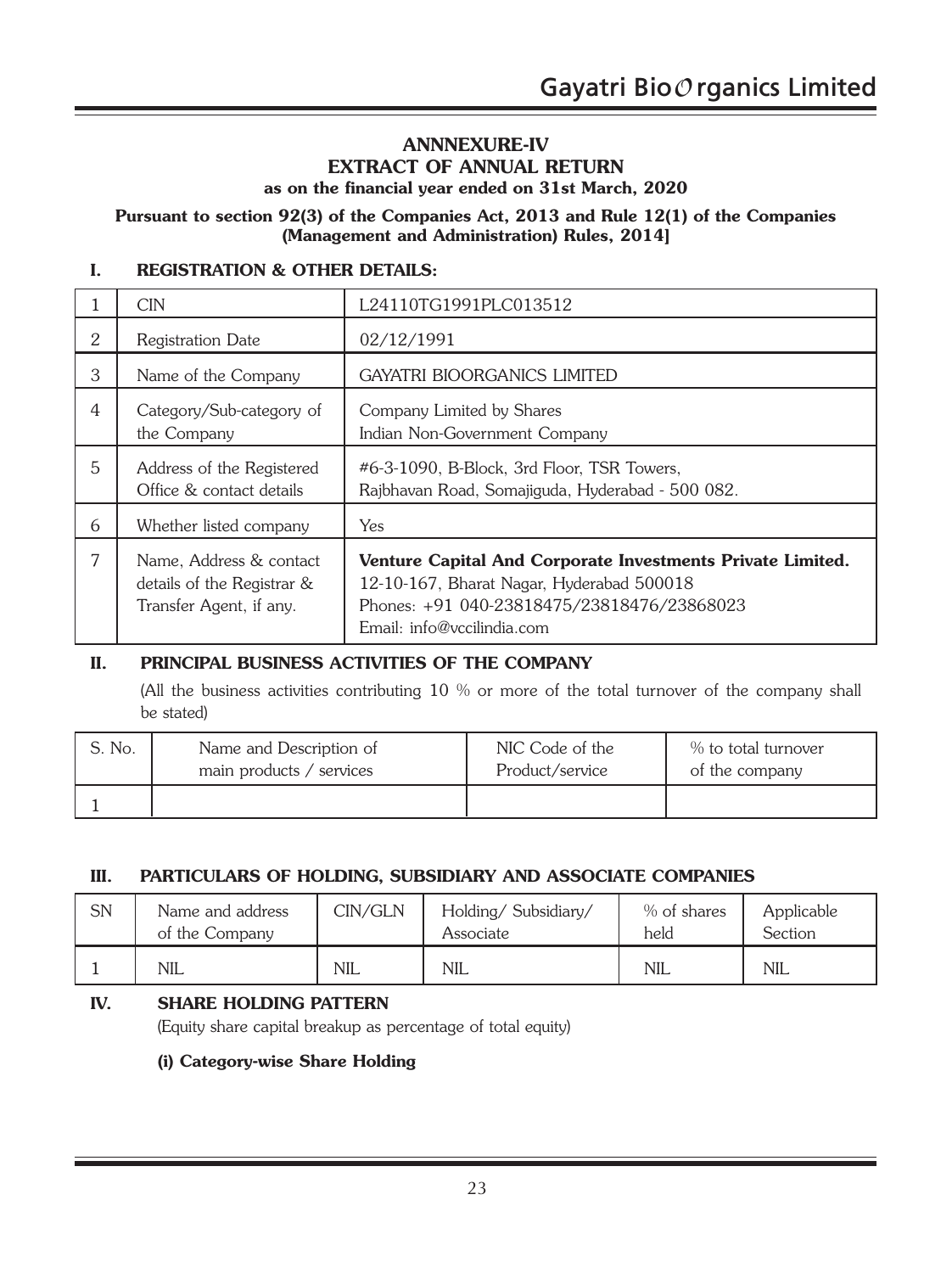#### Category of No. of Shares held at No. of Shares held at No. of Shares held at  $\%$  Change Shareholders the beginning of the vear the end of the vear during Shareholders the beginning of the year the end of the year during Demat Physical Total % of Total Demat Physical Total % of Total the year Shares | Shares | Shares A. Promoters<br>(1) Indian **Indian** a) Individual/<br>HUF HUF | 4,77,90,648 | - | 4,77,90,648 | 60.66 | 4,77,90,648 | - | 4,77,90,648 | 60.66 | b) Central Govt - - - - - - - - c) State Govt(s) - - - - - - - - d) Bodies Corp. | 60,97,290 | | 60,97,290 | /.74 | 60,97,290 | - | 60,97,290 | /.74 | e) Banks / FI - - - - - - - - f) Any other - - - - - - - - - Sub Iotal (A) (I) | 53887938 | - | 53887938 | 68.40 | 53887938 | - | 53887938 | 68.40 | - -(2) Foreign<br>a) NRI Individuals a) NRI Individuals - - - - - - - - b) Other Individuals - - - - - - - - c) Bodies Corp. - - - - - - - - d) Any other the set of the set of the set of the set of the set of the set of the set of the set of the set o Sub Iotal (A) (2) | - | - | - | - | - | - | - | - |  $TOTAL(A)=$ <br>A(1)+A(2) A(1)+A(2) | 53887938 | | 53887938 | 68.40 | 53887938 | - | 53887938 | 68.40 | -B. Public Shareholding 1. Institutions<br>a) Mutual Funds a) Mutual Funds 452200 62100 514300 0.65% 452200 62100 514300 0.65% b) Banks / FI - - - - - - - - c) Central Govt - - - - - - - - d) State Govt(s) | - | - | - | - | - | - | - | - | e) Venture Capital Funds - - - - - - - - f) Insurance Companies - - - - - - - - g) FIIs - - 5000 5000 0.01% 0 5000 5000 0.01% h) Foreign Venture Capital Funds - - - - - - - - i) Others (specify) - - - - - - - - - Sub-total (B)(1):- 452200 67100 519300 0.66 452200 67100 519300 0.66 - 2. Non-Institutions a) Bodies Corp. | 124648 | 83000 | 207648 | 0.26 | 93690 | 83,000 | 176690 | -14.9089 | i) Indian - - - - - - - - ii) Overseas - - - - - - - - b) Individuals - - - - - - - - i) Individual shareholders holding nominal share capital upto Rs. 2 lakhs 1227003 3104940 4331943 5.50 1254007 3091040 4345047 5.510 0.30 ii) Individual shareholders holding nominal share capital in excess<br>of Rs 2 lakhs of Rs 2 lakhs | 352611 | 83700 | 436311 | 0.55 | 381978 | 83700 | 465678 | 0.55 | 6.73 Others (specify) Non Resident Indians 73858 818400 892258 1.13 73578 816000 889578 1.13 -0.03 Overseas Corporate<br>Foreign Nationals Foreign Nationals - - - - - - - - - Clearing Members 12754 12754 12754 0.02 3921 3921 0.02 -69.25 Trusts - - - - - - - - - Foreign Bodies - D R 18499990 18499990 18499990 23.48 18499990 23.48 Sub-total (B)(2): 20290864 4090040 24380904 30.94 20307164 4073740 24380904 30.69 Total Public (B) 20743064 4157140 24900204 31.6 20759364 20759364 24900204 31.35 C. Shares held by Custodian for GDRs & ADRs - - - - - - - - - Grand Total<br>(A+B+C) (A+B+C) 74631002 4157140 78788142 100 74647302 20759364 78788142 99.75

# 29th Annual Report 2019-2020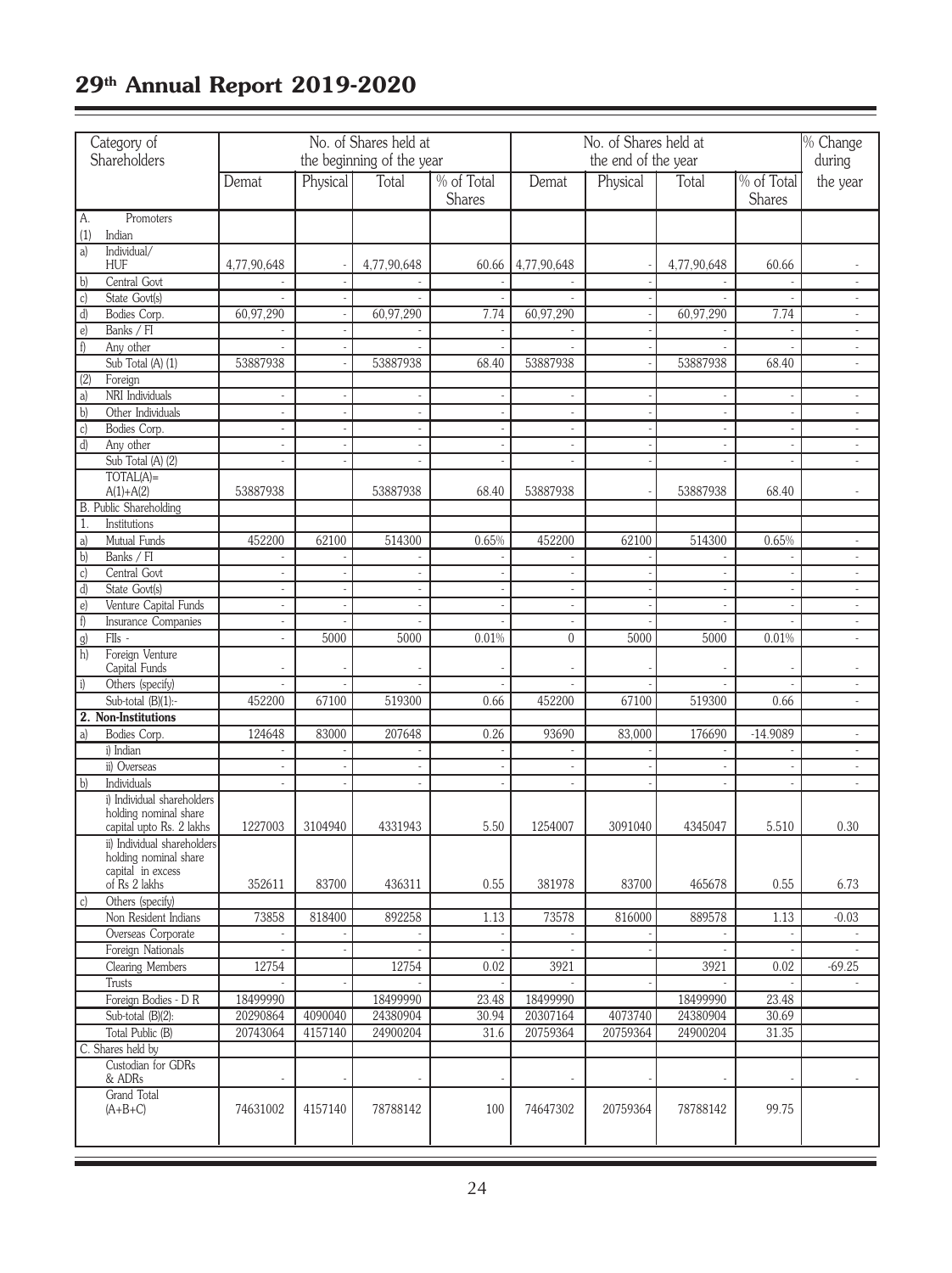| SN             | Shareholder's Name                 | Shareholding at the<br>beginning of the year |                             | Shareholding at the<br>end of the year March 2019 |               |                                          |                                                      |
|----------------|------------------------------------|----------------------------------------------|-----------------------------|---------------------------------------------------|---------------|------------------------------------------|------------------------------------------------------|
|                |                                    | No. of Shares                                | % of total<br>Shares of the | % of Shares<br>of pledged /<br>total shares       | No. of Shares | $%$ of total<br>shares of the<br>company | % of Shares Pledged<br>emcumbered to<br>total shares |
| 1              | Gayatri Fin-Holdings<br>Pvt Ltd    | 15,70,950                                    | 1.99                        | 100                                               | 15,70,950     | 1.99                                     | 100                                                  |
| 2              | T S R Holdings Pvt Ltd             | 20,26,000                                    | 2.57                        | 100                                               | 20,26,000     | 2.57                                     | 100                                                  |
| 3              | Gayatri Capital Ltd                | 25,00,340                                    | 3.17                        | 100                                               | 25,00,340     | 3.17                                     | 100                                                  |
| $\overline{4}$ | Subbarami Reddy<br>Tikkavarapu     | 16,25,000                                    | 2.06                        | 100                                               | 16,25,000     | 2.06                                     | 100                                                  |
| 5              | TikkavarapuSarita Reddy            | 48,80,279                                    | 6.19                        | 100                                               | 4880279       | 6.19                                     | 100                                                  |
| 6              | Sandeep Kumar Reddy<br>Tikkavarapu | 3,44,96,617                                  | 43.78                       | 47.4                                              | 34496617      | 43.78                                    | 21.31                                                |
| 7              | Indira Tikkavarapu                 | 67,88,752                                    | 8.62                        | 37.5                                              | 6788752       | 8.62                                     | 15.40                                                |
|                | Total                              | 5,38,87,938                                  | 68.40                       | 58.45                                             | 5,38,87,938   | 68.40                                    | 38.97                                                |

# (ii) Shareholding of Promoter

## (iii) Change in Promoters' Shareholding - There is no change

|           |                    | Shareholding at the<br>beginning of the year |                                        |      |                      |            | Share holding at the end<br>of the year |                                        |
|-----------|--------------------|----------------------------------------------|----------------------------------------|------|----------------------|------------|-----------------------------------------|----------------------------------------|
| <b>SN</b> | Shareholder's Name | No. of Shares                                | % of total<br>Shares of the<br>company | Date | Increase<br>Decrease | Reeason    | No. of<br><b>Shares</b>                 | % of total<br>Shares of the<br>company |
|           | <b>NIL</b>         | <b>NIL</b>                                   | <b>NIL</b>                             | NIL  | NIL                  | <b>NIL</b> | <b>NIL</b>                              | <b>NIL</b>                             |

#### (iv) Shareholding Pattern of top ten Shareholders

(Other than Directors, Promoters and Holders of GDRs and ADRs)

| <b>SN</b> | For each of the Top 10<br>shareholders                  | Date               | Shareholding at the<br>beginning of the year |       | Cumulative Shareholding<br>during the year |                      |
|-----------|---------------------------------------------------------|--------------------|----------------------------------------------|-------|--------------------------------------------|----------------------|
|           |                                                         |                    | % of total<br>No. of<br>shares<br>shares     |       | No. of<br>shares                           | % of total<br>shares |
|           | <b>FURSA MAURITIUS SPV 1</b>                            |                    |                                              |       |                                            |                      |
|           | At the beginning of the year<br>Changes during the year | 01.04.2019<br>N.A. | 1,84,99,990<br>N.A.                          | 23.48 |                                            |                      |
|           | At the end of the year                                  | 31.03.2020         | 1,84,99,990                                  | 23.48 | 1,84,99,990                                | 23.48                |
| $\bf{2}$  | <b>SBI LARGE &amp; MIDCAP FUND</b>                      |                    |                                              |       |                                            |                      |
|           | At the beginning of the year                            | 01.04.2019         | 4,52,200                                     | 0.57  |                                            |                      |
|           | Changes during the year<br>At the end of the year       | N.A.<br>31.03.2020 | N.A.<br>4,52,200                             | 0.57  | 4,52,200                                   | 0.57                 |
|           |                                                         |                    |                                              |       |                                            |                      |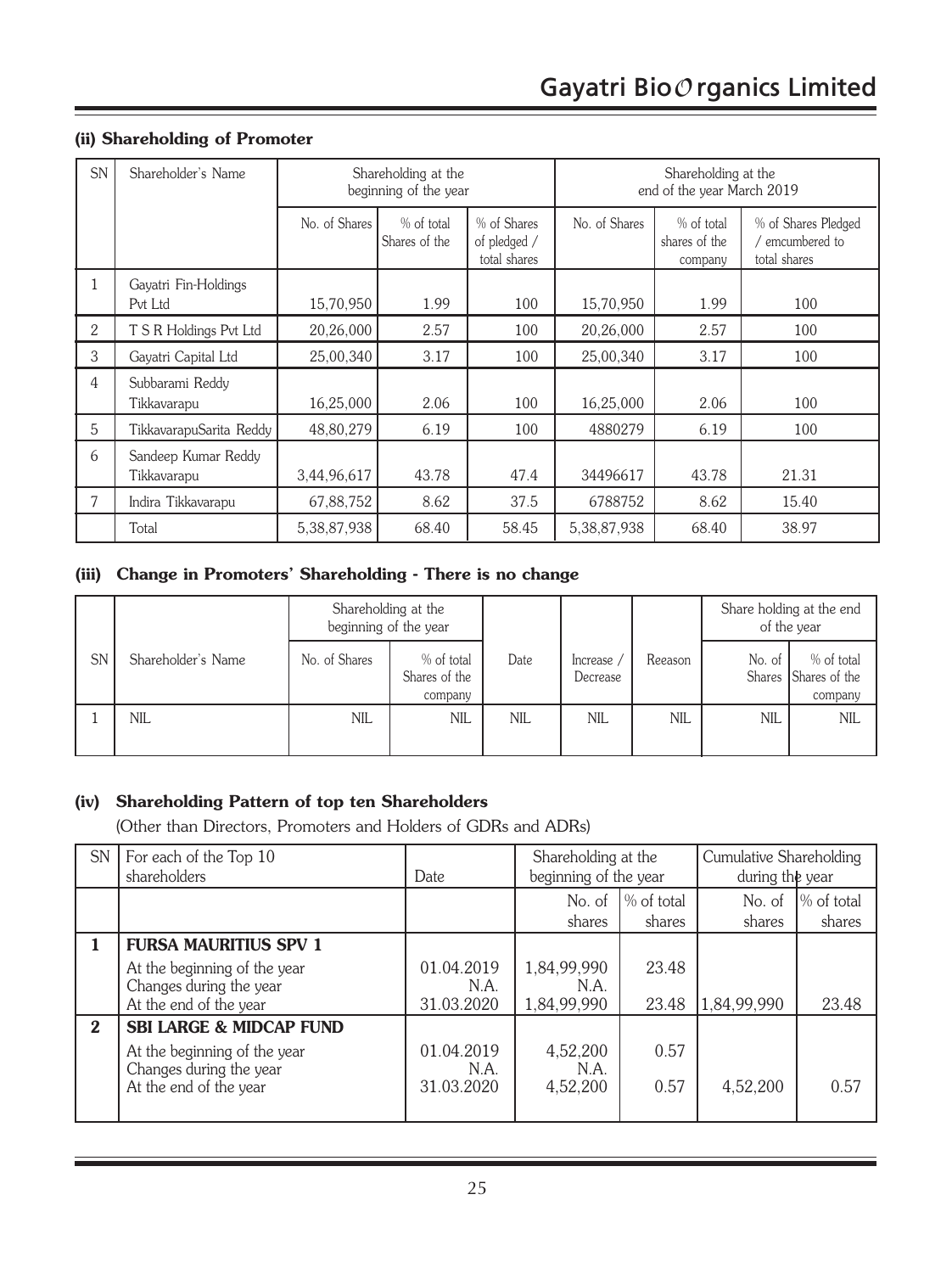# 29th Annual Report 2019-2020

<u> 1989 - Johann Barnett, mars et al.</u>

| 3                       | PARSOTAMBHAI CHANABHAI GAJERA                           |            |                |      |          |          |
|-------------------------|---------------------------------------------------------|------------|----------------|------|----------|----------|
|                         |                                                         | 01.04.2019 |                | 0.13 |          |          |
|                         | At the beginning of the yeac<br>Changes during the year | NA.        | 1,00,000<br>NA |      |          | $\Omega$ |
|                         | At the end of the year                                  | 31.03.2020 | 1,00,000       | 0.13 | 1,00,000 | 0.13     |
|                         |                                                         |            |                |      |          |          |
| $\overline{\mathbf{4}}$ | <b>BHARAT NAGRAJ KANUNGO</b>                            |            |                |      |          |          |
|                         | At the beginning of the year                            | 01.04.2019 | 70,999         |      |          |          |
|                         | Changes during the year                                 | NA.        | NA             |      |          |          |
|                         | At the end of the year                                  | 31.03.2020 | 70,999         | 0.09 | 70,999   | 0.09     |
| 5                       | <b>MRIDULA JAIN</b>                                     |            |                |      |          |          |
|                         | At the beginning of the year                            | 01.04.2019 | 42,600         | 0.05 |          |          |
|                         | Changes during the year                                 | N.A.       | N.A.           |      |          |          |
|                         | At the end of the year                                  | 31.03.2020 | 42,600         | 0.05 | 42,600   | 0.05     |
| 6                       | <b>KAMLESHE KUMAR KHEMCHAND</b>                         |            |                |      |          |          |
|                         | <b>MUTTA</b>                                            |            |                |      |          |          |
|                         | At the beginning of the year                            | 01.04.2019 | 39,000         | 0.05 |          |          |
|                         | Changes during the year                                 | N.A.       | N.A.           |      |          |          |
|                         | At the end of the year                                  | 31.03.2020 | 39,000         | 0.05 | 39,000   | 0.06     |
| $\overline{7}$          | PNB:PRINCIPAL TRUSTEE:PNB                               |            |                |      |          |          |
|                         | <b>MUTUAL FUND</b>                                      |            |                |      |          |          |
|                         | At the beginning of the year                            | 01.04.2019 | 38,400         | 0.05 |          |          |
|                         | Changes during the year                                 | N.A.       | N.A.           |      |          |          |
|                         | At the end of the year                                  | 31.03.2020 | 38,400         | 0.05 | 38,400   | 0.06     |
| 8                       | <b>KLB SECURITIES PVT. LTD.</b>                         |            |                |      |          |          |
|                         | At the beginning of the year                            | 01.04.2019 | 33,260         |      |          |          |
|                         | Changes during the year                                 | N.A.       |                |      |          |          |
|                         | At the end of the year                                  | 31.03.2020 | 33,260         | 0.03 | 33,260   | 0.03     |
|                         |                                                         |            |                |      |          |          |
| 9                       | <b>STAR SECURITIES PRIVATE LIMITED</b>                  |            |                |      |          |          |
|                         | At the beginning of the year<br>Changes during the year | 01.04.2019 | 32,900         | 0.04 |          |          |
|                         | At the end of the year                                  | 31.03.2020 | 32,900         | 0.04 | 32,900   | 0.05     |
|                         |                                                         |            |                |      |          |          |
| 10                      | <b>VENKATA KRISHNA REDDY</b>                            |            |                |      |          |          |
|                         | <b>YERBAKA</b>                                          |            |                |      |          |          |
|                         | At the beginning of the year                            | 01.04.2019 | 32,400         | 0.04 |          |          |
|                         | Changes during the year                                 |            |                |      |          |          |
|                         | At the end of the year                                  | 31.03.2020 | 32,400         | 0.04 | 32,400   | 0.05     |
|                         |                                                         |            |                |      |          |          |
|                         |                                                         |            |                |      |          |          |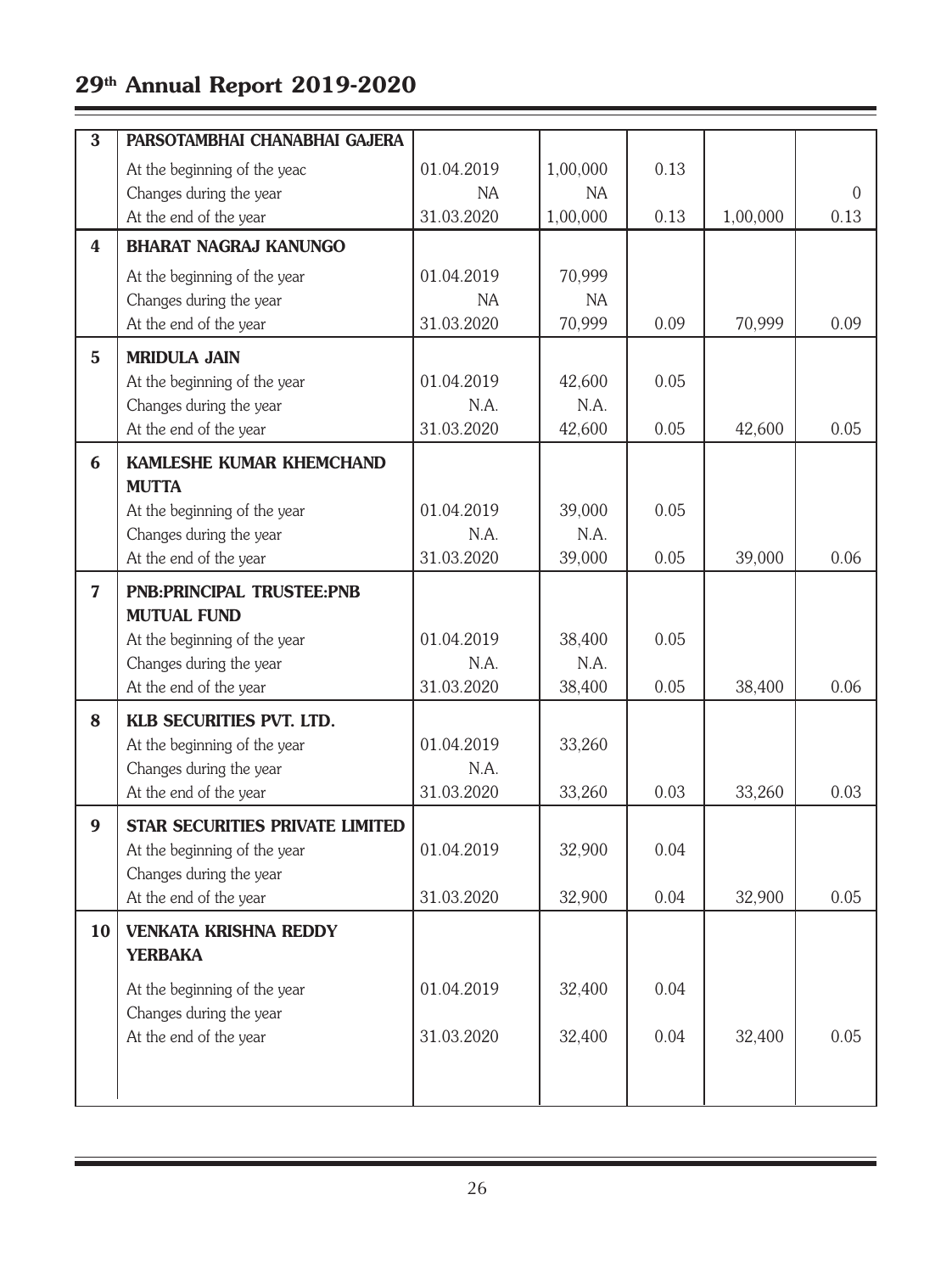| <b>SN</b>    | Shareholding of each Directors<br>and each Key Managerial<br>Personnel                                                                | Date                     | Shareholding at the<br>beginning of the year |                        | Cumulative Shareholding<br>during the year |                        |
|--------------|---------------------------------------------------------------------------------------------------------------------------------------|--------------------------|----------------------------------------------|------------------------|--------------------------------------------|------------------------|
|              |                                                                                                                                       |                          | No. of<br>shares                             | $%$ of total<br>shares | No. of<br>shares                           | $%$ of total<br>shares |
|              | <b>SANDEEP KUMAR REDDY</b><br><b>TIKKAVARAPU</b><br>At the beginning of the year<br>Changes during the year<br>At the end of the year | 01.04.2019<br>31.03.2020 | 3,44,96,617<br>3,44,96,617                   | 43.78<br>43.78         | 3,44,96,617<br>3,44,96,617                 | 43.78<br>43.78         |
| $\mathbf{2}$ | <b>TIKKAVARAPU SARITA REDDY</b><br>At the beginning of the year<br>Changes during the year<br>At the end of the year                  | 01.04.2019<br>31.03.2020 | 48,80,279<br>48,80,279                       | 6.19<br>6.19           | 48,80,279<br>48,80,279                     | 6.19<br>6.19           |

# (v) Shareholding of Directors and Key Managerial Personnel:

# VI. INDEBTEDNESS

Indebtedness of the Company including interest outstanding/accrued but not due for payment.

|                                                        |                                     |                    |            | (Lakhs)                      |
|--------------------------------------------------------|-------------------------------------|--------------------|------------|------------------------------|
| Particulars                                            | Secured Loans<br>excluding deposits | Unsecured<br>Loans | Deposits   | Total<br><b>Indebtedness</b> |
| Indebtedness at the beginning of the<br>financial year |                                     |                    |            |                              |
| i) Principal Amount                                    | <b>NIL</b>                          | 3510.51            | <b>NIL</b> | 3510.51                      |
| ii) Interest due but not paid                          | <b>NIL</b>                          | <b>NIL</b>         | <b>NIL</b> | <b>NIL</b>                   |
| iii) Interest accrued but not due                      | NII.                                | $NII$ .            | <b>NIL</b> | $NII$ .                      |
| Total (i+ii+iii)                                       | <b>NIL</b>                          | 3510.51            | <b>NIL</b> | 3510.51                      |
| Change in Indebtedness during<br>the financial year    |                                     |                    |            |                              |
| * Addition                                             | <b>NIL</b>                          | <b>NIL</b>         | <b>NIL</b> | <b>NIL</b>                   |
| * Reduction                                            | <b>NIL</b>                          | <b>NIL</b>         | <b>NIL</b> | <b>NIL</b>                   |
| Net Change                                             | <b>NIL</b>                          | <b>NIL</b>         | <b>NIL</b> | <b>NIL</b>                   |
| Indebtedness at the end of the<br>financial year       |                                     |                    |            |                              |
| i) Principal Amount                                    | <b>NIL</b>                          | 3510.51            | <b>NIL</b> | 3510.51                      |
| ii) Interest due but not paid                          | <b>NIL</b>                          | <b>NIL</b>         | <b>NIL</b> | <b>NIL</b>                   |
| iii) Interest accrued but not due                      |                                     |                    | <b>NIL</b> | NII.                         |
| Total (i+ii+iii)                                       | <b>NIL</b>                          | 3510.51            | <b>NIL</b> | 3510.51                      |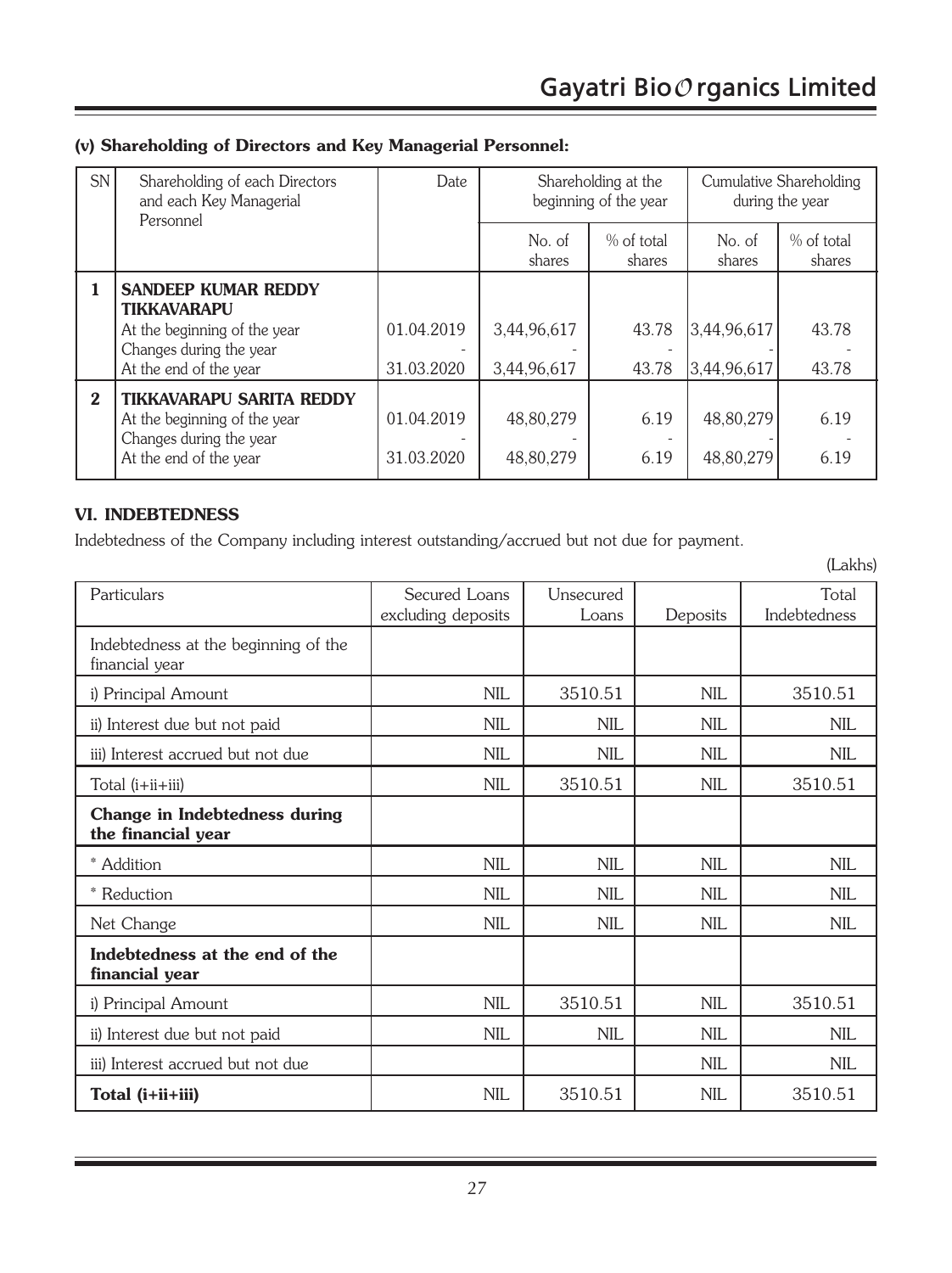## VII. REMUNERATION OF DIRECTORS AND KEY MANAGERIAL PERSONNEL

# A. Remuneration to Managing Director, Whole-time Directors and/or Manager:

| SN. | Particulars of Remuneration                                                                    | Name of MD/<br>WTD/Manager                 | <b>Total Amount</b><br>(In Rs.) |
|-----|------------------------------------------------------------------------------------------------|--------------------------------------------|---------------------------------|
|     | <b>Name</b>                                                                                    | <b>Executive Director</b><br>Mr.C.V.Rayudu |                                 |
| 1.  | Gross salary                                                                                   |                                            |                                 |
|     | Salary as per provisions contained<br>(a)<br>in section $17(1)$ of the Income-tax<br>Act, 1961 | 15,00,000                                  | 15,00,000                       |
|     | Value of perquisites $u/s$ 17(2)<br>(b)<br>Income-tax Act, 1961                                | <b>NA</b>                                  |                                 |
|     | Profits in lieu of salary under section<br>(c)<br>17(3) Income-tax Act, 1961                   | NA.                                        |                                 |
| 2   | <b>Stock Option</b>                                                                            | <b>NA</b>                                  |                                 |
| 3   | Sweat Equity                                                                                   | <b>NA</b>                                  |                                 |
| 4   | Commission                                                                                     |                                            |                                 |
|     | - as % of profit<br>- others, specify                                                          | <b>NA</b><br><b>NA</b>                     |                                 |
| 5   | Others, please specify                                                                         | <b>NA</b>                                  |                                 |
|     | Total (A)                                                                                      | 15,00,000                                  | 15,00,000                       |
|     | Ceiling as per the Act                                                                         | 60,00,000                                  | 60,00,000                       |

## B. Remuneration to other Directors

<u> 1989 - Johann Barnett, mars et al. 1989 - Anna anno 1989 - Anna anno 1989 - Anna anno 1989 - Anna anno 1989 -</u>

| S.             | Particulars of                                    | Name of Directors      |                 |           |                 | Total        |             |
|----------------|---------------------------------------------------|------------------------|-----------------|-----------|-----------------|--------------|-------------|
| N <sub>o</sub> | Remuneration                                      |                        |                 |           |                 |              | Amount (Rs) |
| 1              | <b>Independent Directors</b>                      | Venkata                | Ch.R.           | Murali    | Mr.T.V. Sandeep | Mrs.T.       |             |
|                |                                                   | Narayana<br>Rao Paluri | Sesha<br>Prasad | Vittala   | Kumar Reddy     | Sarita Reddy |             |
|                | Fee for attending board<br>and committee meetings | 24,000                 | 24,000          | 6,000     | 12,000          | 15,000       | 81,000      |
|                | Commission                                        |                        |                 |           |                 |              |             |
|                | Others, please specify                            | ٠                      |                 |           | ٠               |              |             |
|                | Total $(1)$                                       | 24,000                 | 24,000          | 6.000     | 12,000          | 15,000       | 81,000      |
| $\overline{2}$ | Other Non-Executive Directors                     |                        |                 |           |                 |              |             |
|                | Fee for attending board and<br>committee meetings |                        |                 |           |                 |              |             |
|                | Commission                                        |                        | Ξ.              |           |                 |              |             |
|                | Others, please specify                            |                        | ۰               |           |                 |              |             |
|                | Total $(2)$                                       |                        |                 |           |                 |              |             |
|                | Total $(B)=(1+2)$                                 | 24,000                 | 24.000          | 6.000     | 12,000          | 15.000       | 81,000      |
|                | Total Managerial Remuneration                     |                        |                 |           |                 |              |             |
|                | Overall Ceiling as per the Act                    | <b>NA</b>              | <b>NA</b>       | <b>NA</b> | <b>NA</b>       | <b>NA</b>    | <b>NA</b>   |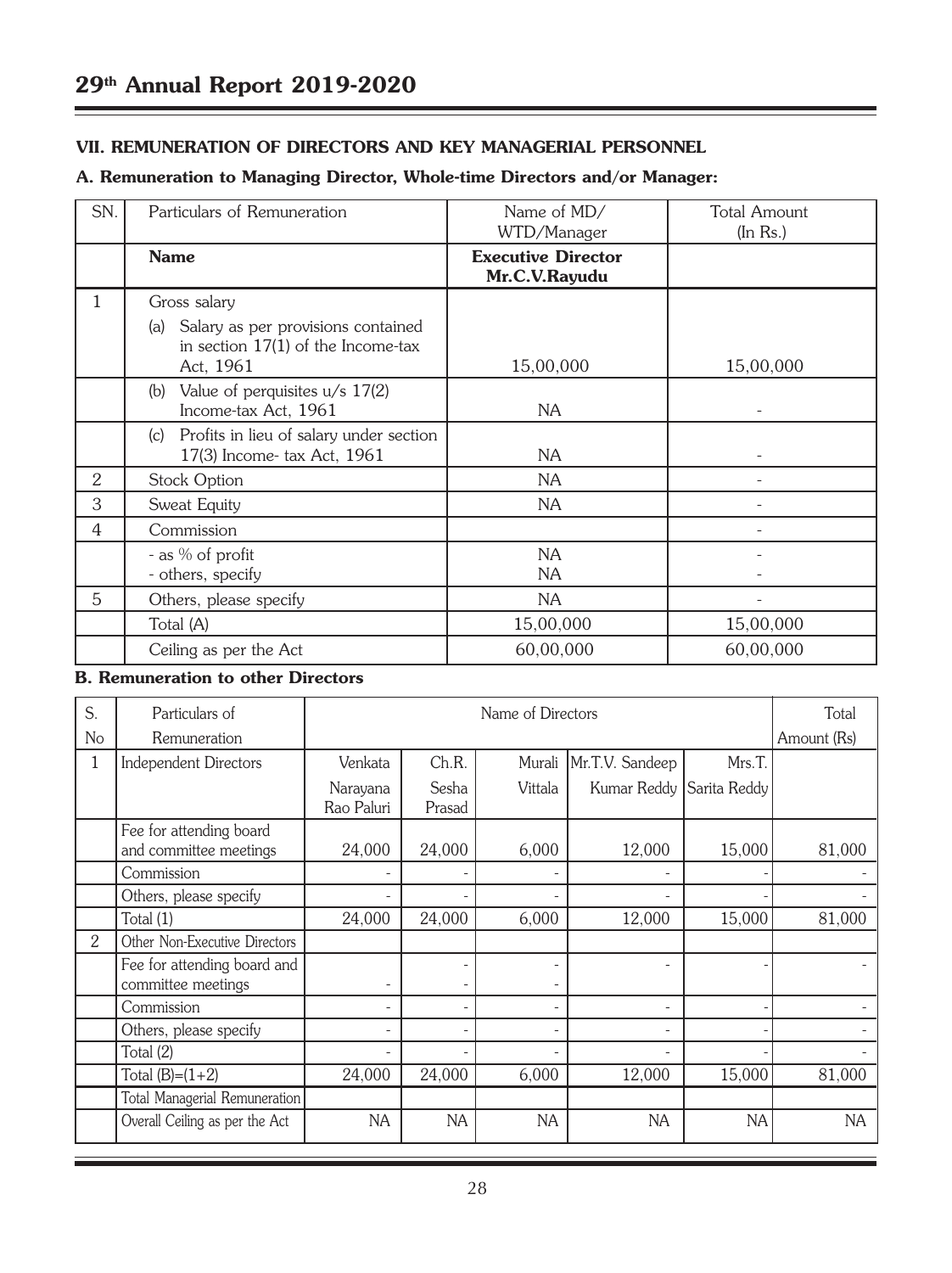| S.No | Particulars of<br>Remuneration         | CFO      | CS       | Total    |
|------|----------------------------------------|----------|----------|----------|
|      | Remuneration for the year<br>2019-2020 | 5,04,000 | 2,40,000 | 7.44,000 |
|      | Total (A)                              | 5,04,000 | 2,40,000 | 7,44,000 |

#### C. Remuneration to Key Managerial Personnel other than MD/Manager/WTD

#### VIII. PENALTIES / PUNISHMENT/ COMPOUNDING OF OFFENCES:

| Type                                                    | Section of the<br>Companies Act | Brief<br>Description | Details of Penalty<br>/ Punishment/<br>Compounding<br>fees imposed | Authority [RD /<br>NCLT/COURT] | Appeal made<br>if any (give<br>Details) |
|---------------------------------------------------------|---------------------------------|----------------------|--------------------------------------------------------------------|--------------------------------|-----------------------------------------|
| A. COMPANY                                              |                                 |                      |                                                                    |                                |                                         |
| Penalty                                                 |                                 |                      |                                                                    |                                |                                         |
| Punishment                                              |                                 |                      |                                                                    |                                |                                         |
| Compounding                                             |                                 |                      |                                                                    |                                |                                         |
| <b>B. DIRECTORS</b>                                     |                                 |                      |                                                                    |                                |                                         |
| Penalty                                                 |                                 |                      |                                                                    |                                |                                         |
| Punishment                                              |                                 |                      |                                                                    |                                |                                         |
| Compounding                                             |                                 |                      |                                                                    |                                |                                         |
| <b>C. OTHER</b><br><b>OFFICERS</b><br><b>IN DEFAULT</b> |                                 |                      |                                                                    |                                |                                         |
| Penalty                                                 |                                 |                      |                                                                    |                                |                                         |
| Punisbiment                                             |                                 |                      |                                                                    |                                |                                         |
| $\mathfrak{S}$ ompounding                               |                                 |                      |                                                                    |                                |                                         |

By Order of the Board

Date:  $31^{\text{st}}$  August, 2020 Chairman

Place: Hyderabad T.V. Sandeep Kumar Reddy DIN : 00005573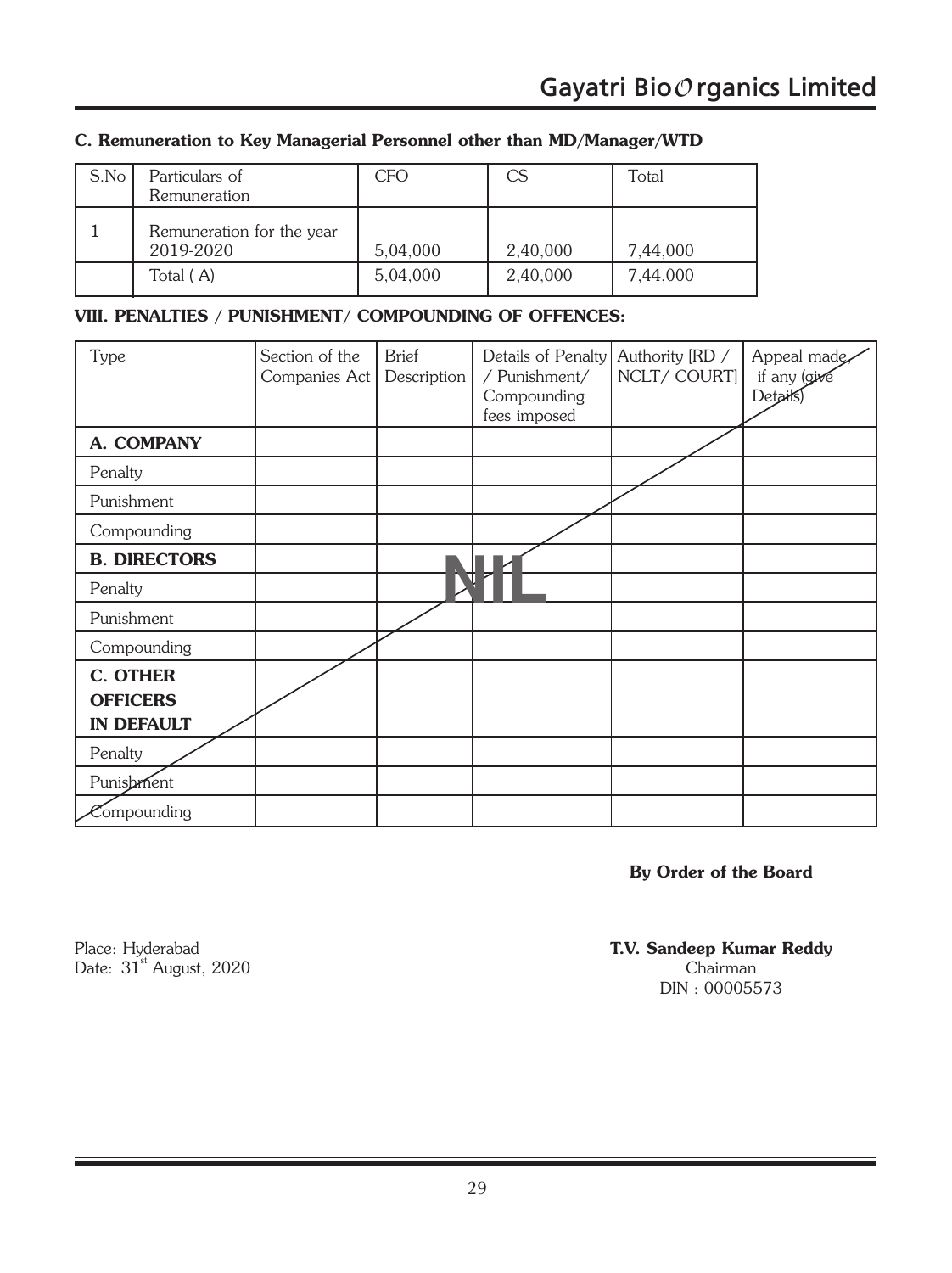# CORPORATE GOVERNANCEREPORT FOR THE YEAR 2019-20

## 1. Overview of Corporate Governance of Gayatri Bio Organics Limited

The Company is a firm believer in core values of the Corporate Governance Code. The Company fully understands the rights of its shareholders to have intimation on the performance of the Company and considers itself a trusty of its shareholders. The Company is committed to good corporate governance, adherence to Statutory and regulatory prescriptions, care for environment and social responsibility. The company has been prompt in discharging its statutory and social obligations. The Board of directors supports the broad principles of corporate governance and is committed to align and direct the actions of the company to achieve the objectives of transparency, accountability and integrity.

The Company has adopted a Code of Conduct for members of the Board and Senior Management, who have affirmed in writing their adherence to the Code.

## 2. Board of Directors

The Board of directors presently comprises of Six directors out of which one is executive director and five are non-executive directors. Except MrT. Sandeep Kumar Reddy and Mrs. T. Sarita Reddy all other non-executive directors are independent directors and are from varied fields whose input bring in independent judgment to the discussions and deliberations in the Board meetings.

#### (a) Composition:

The composition of the Board is in conformity with Regulation 17 of the SEBI Listing Regulations read with Section 149 of the Act .The Board of Directors consists of Six Directors as follows:

#### The Board of Directors consists of Six Directors as follows:

Sri T.V. Sandeep Kumar Reddy Chairman& Promoter Director Smt. T. Sarita Reddy Non Executive & Promoter Director Sri.C.V. Rayudu Whole Time Director Sri Vittala Murali **Non Executive & Independent Director** 

Sri P. Venkata Narayana Rao Non Executive & Independent Director Sri CH. RamaChandraSesha Prasad Non Executive & Independent Director Non Executive & Independent Director

The following table shows the composition of directors and their attendance at the Board meetings held on the dates below mentioned and the last Annual General Meeting which was held on 30th September, 2019.

| <b>Name</b><br>Category                                       |                                            | <b>Board</b><br><b>Meetings</b><br><b>Attended</b> | <b>Attendance</b><br>at the last<br><b>AGM</b> | No. of Directorships<br>held in other<br><b>Listed Companies</b> |
|---------------------------------------------------------------|--------------------------------------------|----------------------------------------------------|------------------------------------------------|------------------------------------------------------------------|
| Sri. T.V. Sandeep Kumar Reddy                                 | Promoter-Chairman                          | 5                                                  | Yes                                            | $\mathcal{D}$                                                    |
| Smt. T. Sarita Reddy                                          | Non-Executive &<br>Promoter Director       | 5                                                  | N <sub>o</sub>                                 |                                                                  |
| Sri. C.V. Rayudu                                              | Whole Time Director                        | 5                                                  | Yes                                            | $\Omega$                                                         |
| Sri P. Venkata Narayan Rao                                    | Non-Executive &<br>Independent Director    | 5                                                  | Yes                                            |                                                                  |
| Sri. CH. Rama Chandra<br>Sesha Prasad                         | Non-Executive $\&$<br>Independent Director | 5                                                  | Yes                                            |                                                                  |
| Sri. VittalaMurali<br>Non-Executive &<br>Independent Director |                                            |                                                    | No                                             |                                                                  |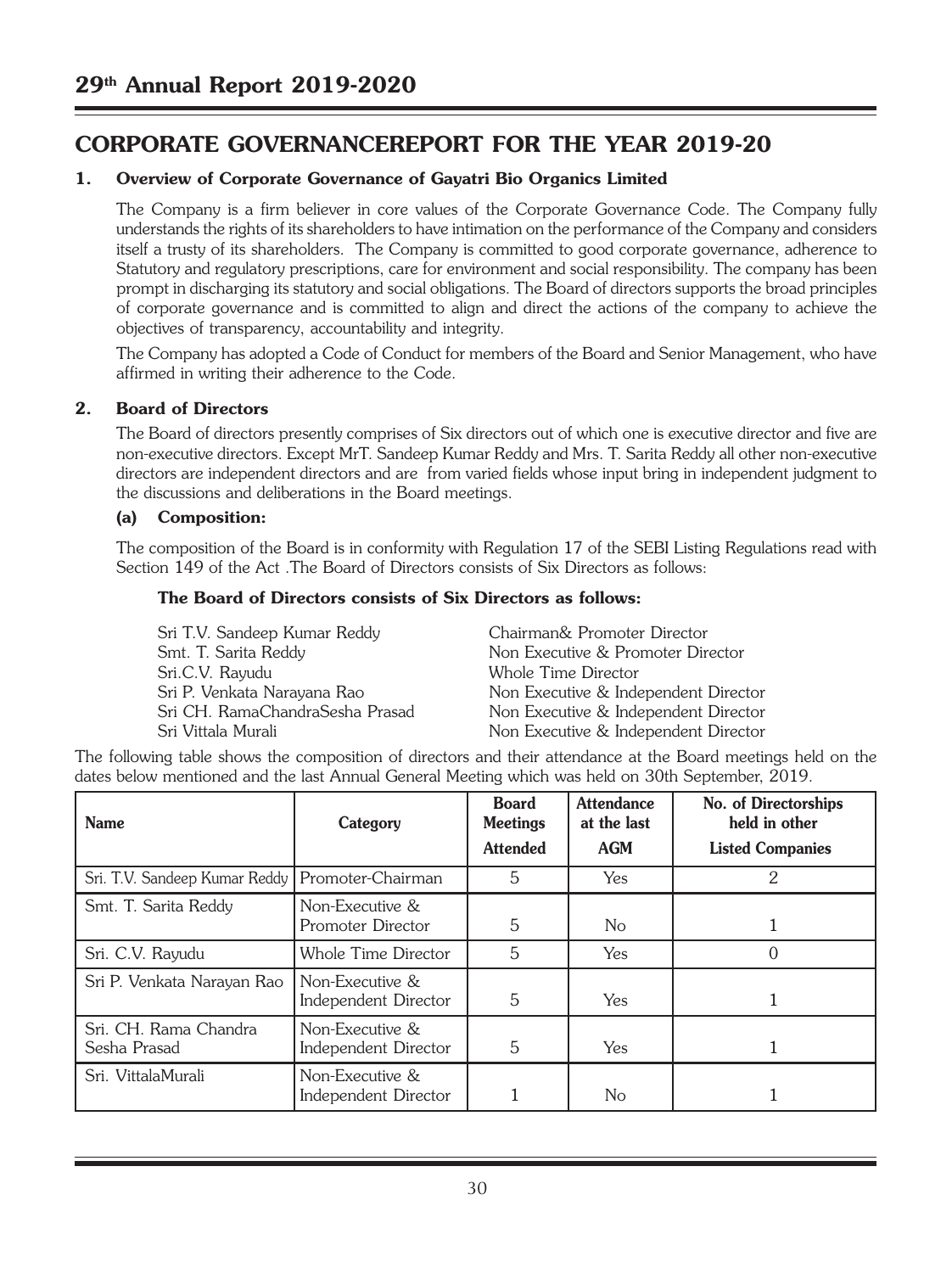#### (b) Board Meetings held during the year 2019-20:

The Board meets at least once in a quarter to consider among other business, the quarterly performance of the Company and financial results. During the financial year 2019-20the Board Meeting was held Five times as follows:<br>S No

#### Date of Board Meeting

- 1. 30th May, 2019
- 2. 14th August 2019<br>3. 14th November 20.
- 3. 14th November 2019
- 4. 30th January 2020
- 14th February 2020

#### (c) Details of Directors seeking re-appointment as required under SEBI (Listing Obligations and Disclosure Requirements) Regulations,2015and the Companies Act, 2013

As per the requirements of SEBI (Listing Obligations and Disclosure Requirements) Regulations, 2015 on the information about the Directors proposed to be re-appointed is given as under.

| Name of Director                                                                                                                | Sri.T.V. Sandeep Kumar Reddy                        |
|---------------------------------------------------------------------------------------------------------------------------------|-----------------------------------------------------|
| Director Identification No                                                                                                      | 00005573                                            |
| Date of Appointment                                                                                                             | 02.12.1991                                          |
| Occupation                                                                                                                      | Industrialist                                       |
| Relationship between directors inter-se                                                                                         | Husband of Mrs. T. Sarita Reddy (Director)          |
| Nature of Expertise in specific functional area                                                                                 | 28 years of experience in the Construction Industry |
| Directorship in Listed entities                                                                                                 | 3                                                   |
| Membership of Committees of other Listed<br>Companies(includes only Audit Committee<br>and Stakeholders Relationship Committee) | 5                                                   |
| Shareholding in the Company                                                                                                     | 3,44,96,617 Shares                                  |

The Whole time director prepares the Agenda and Explanatory notes, in consultation with the Chairman for each meeting and circulates the same in advance to the Directors. A tentative annual calendar for the meetings of the Board and Audit Committee to be held in each quarter has been circulated to facilitate and assist the Directors to plan their schedules for the meetings for meaningful, informed and focused decisions. Every Director is free to suggest the inclusion of items on the agenda. The Board meets at least once in every quarter to review the quarterly results and other items on the agenda. Additional meetings are held, when necessary. The draft minutes of the proceedings of the Board of Directors are circulated in advance and the comments, if any, received from the Directors are incorporated in the minutes in consultation with the Chairman.

The Company has an effective post meetings follow up, review and reporting process mechanism for the decisions taken by the Board/Committees. Action taken report on decisions of the previous meeting(s) is placed at the immediately succeeding meeting of the Board/Committee for noting by the members.

#### 3. Audit Committee

The audit committee of the Company is constituted in line with the provisions of Regulation 18 SEBI (Listing Obligations and Disclosure Requirements) Regulations, 2015, read with Section 177 of the Act. The company has formed the audit committee comprising of three directors. Two of the members are independent directors; Sri P. Venkata NarayanaRao is the chairman of the audit committee.

The audit committee at the Board level acts as a link between the independent auditors, internal auditors, the management and the Board of directors and oversees the financial reporting process. The audit committee interacts with the internal auditors, independent auditors, secretarial auditors and cost auditors and reviews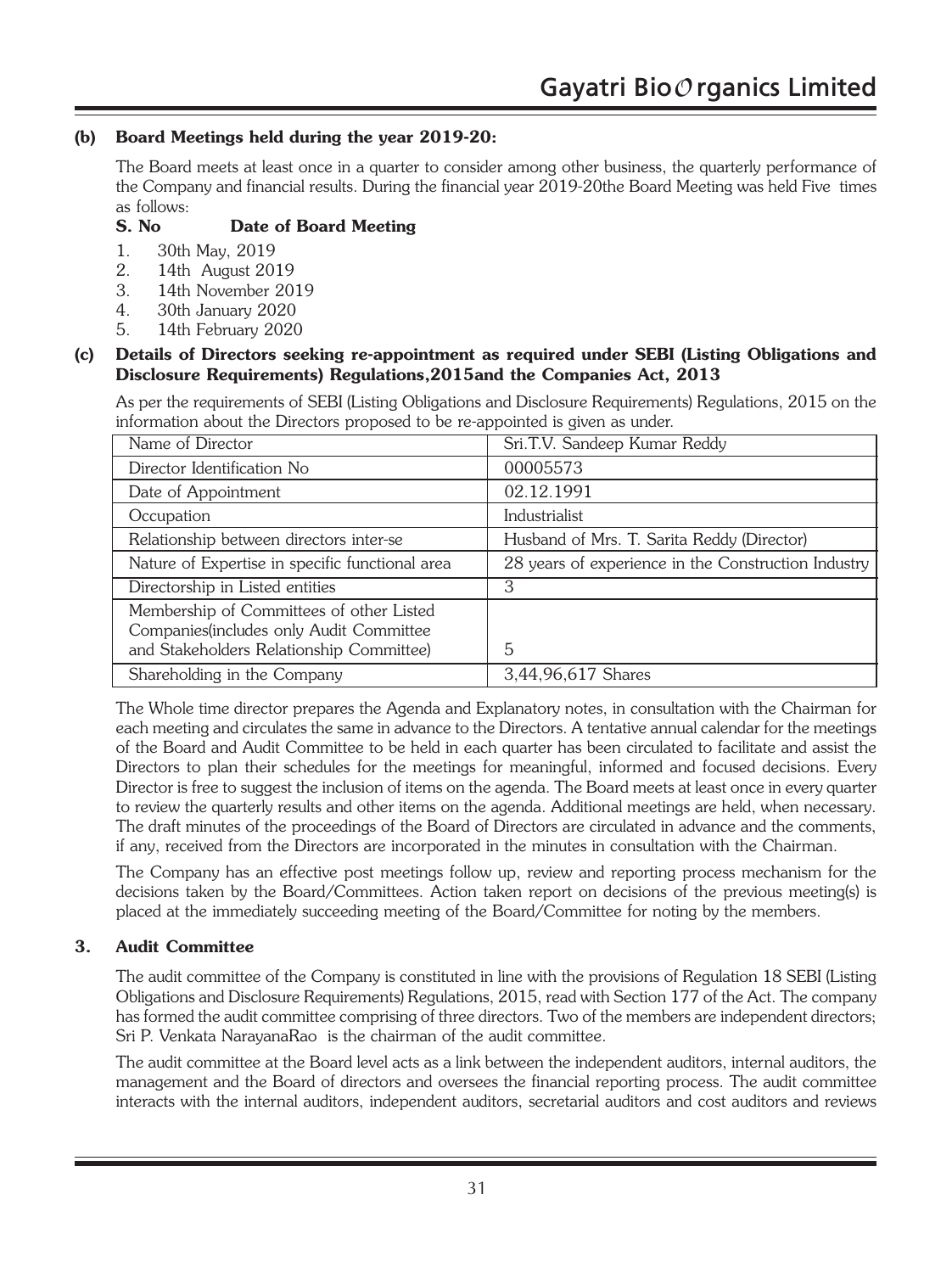and recommends their appointment and remuneration. The audit committee is provided with all necessary assistance and information to enable it to carry out its functions effectively.

# Powers of Audit Committee

The Audit Committee shall have powers, which should include the following:

- 1. To investigate any activity within its terms of reference.
- 2. To seek information from any employee.
- 3. To obtain outside legal or other professional advice.
- 4. To secure attendance of outsiders with relevant expertise, if it considers necessary.

# Role of Audit Committee

The role of the Audit Committee shall include the following

- 1. Oversight of the company's financial reporting process and the disclosure of its financial information to ensure that the financial statement is correct, sufficient and credible;
- 2. Recommendation for appointment, remuneration and terms of appointment of auditors of thecompany;
- 3. Approval of payment to statutory auditors for any other services rendered by the statutoryauditors;
- 4. Reviewing, with the management, the annual financial statements and auditor's report thereon before submission to the Board for approval, with particular reference to:
	- a. Matters required to be included in the Director's Responsibility Statement to be included inthe Board's report in terms of clause (c) of sub-section 3 of section 134 of the CompaniesAct, 2013
	- b. Changes, if any, in accounting policies and practices and reasons for the same
	- c. Major accounting entries involving estimates based on the exercise of judgment bymanagement
	- d. Significant adjustments made in the financial statements arising out of audit findings
	- e. Compliance with listing and other legal requirements relating to financial statements
	- f. Disclosure of any related party transactions
	- g. Qualifications in the draft audit report
- 5. Reviewing, with the management, the quarterly financial statements before submission to the Board for approval;
- 6. Reviewing, with the management, the statement of uses / application of funds raised through anissue (public issue, rights issue, preferential issue, etc.), the statement of funds utilized forpurposes other than those stated in the offer document / prospectus / notice and the reportsubmitted by the monitoring agency monitoring the utilisation of proceeds of a public or rightsissue, and making appropriate recommendations to the Board to take up steps in this matter;
- 7. Review and monitor the auditor's independence and performance, and effectiveness of auditprocess;
- 8. Approval or any subsequent modification of transactions of the company with related parties;
- 9. Scrutiny of inter-corporate loans and investments;
- 10. Valuation of undertakings or assets of the company, wherever it is necessary;
- 11. Evaluation of internal financial controls and risk management systems;
- 12. Reviewing, with the management, performance of statutory and internal auditors, adequacy of theinternal control systems;
- 13. Reviewing the adequacy of internal audit function, if any, including the structure of the internal auditdepartment, staffing and seniority of the official heading the department, reporting structure coverage and frequency of internal audit;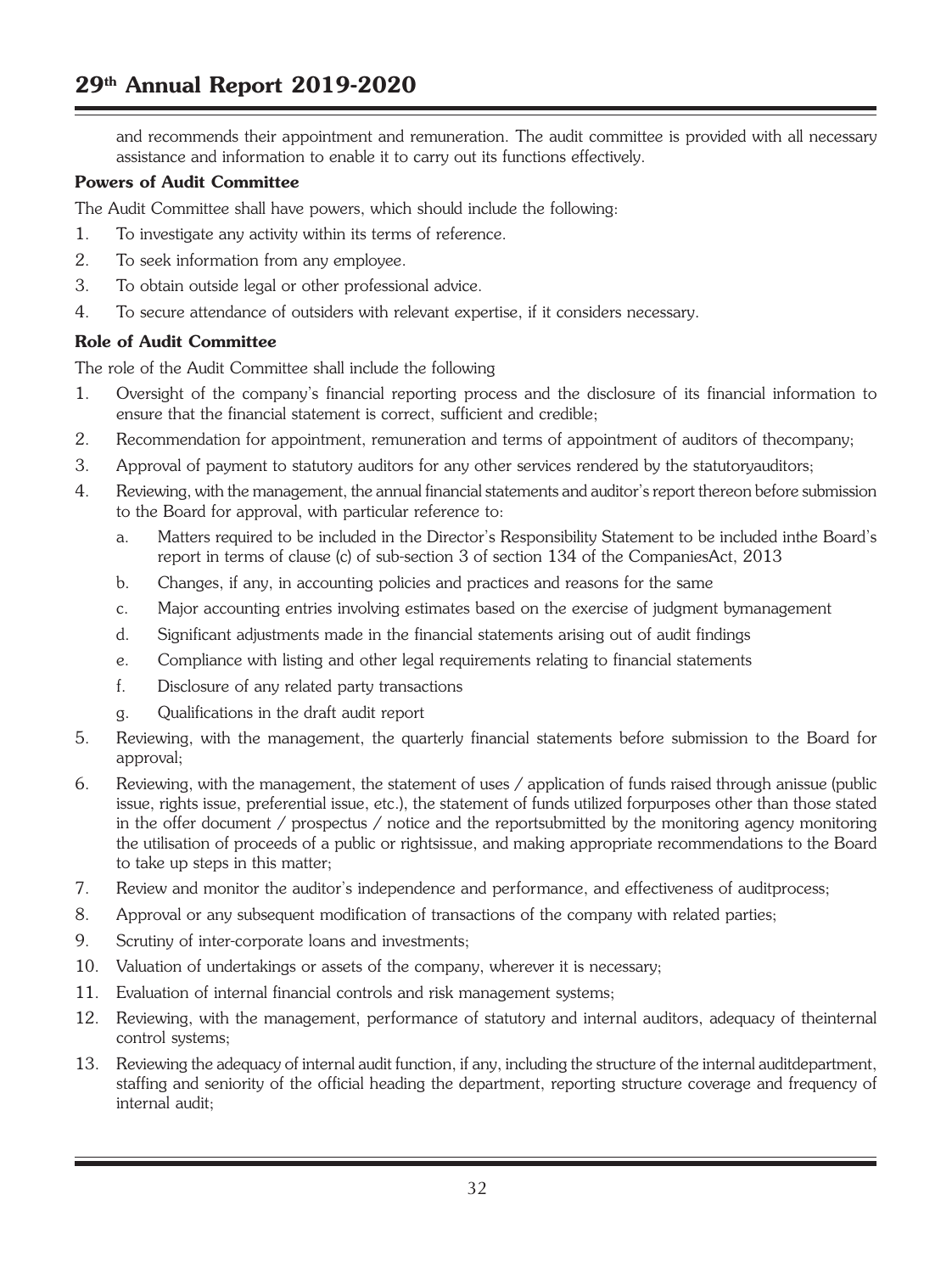- 14. Discussion with internal auditors of any significant findings and follow up there on;
- 15. Reviewing the findings of any internal investigations by the internal auditors into matters where there is suspected fraud or irregularity or a failure of internal control systems of a material nature and reporting the matter to the Board;
- 16. Discussion with statutory auditors before the audit commences, about the nature and scope ofaudit as well as post-audit discussion to ascertain any area of concern;
- 17. To look into the reasons for substantial defaults in the payment to the depositors, debentureholders, shareholders (in case of non-payment of declared dividends) and creditors;
- 18. To review the functioning of the Whistle Blower mechanism;
- 19. Approval of appointment of CFO (i.e., the whole-time Finance Director or any other personheading the finance function or discharging that function) after assessing the qualifications,experience and background, etc. of the candidate;
- 20. Examination of the financial statement and the auditors' report thereon
- 21. Monitoring the end use of funds raised through public offers and related matters.
- 22. Carrying out any other function as is mentioned in the terms of reference of the Audit Committee.

The Audit Committee meetings were held 4 (Four) times during the financial year 2019-20 and all the then members of the Committee have attended all the meetings held in the following dates:

## S. No Date of Audit Committee Meetings

- 1. 30th May, 2019
- 2. 14th August 2019<br>3. 14th November 20
- 3. 14th November 2019
- 4. 14th February 2020

## ii. Composition of Committee and Attendance:

The Composition the Committee as on 31/3/2020 and also the meetings held during the FY 2019-20 and attendance of Directors.

|    | S. No. Name of the Director             | Category                                     | Designation | Number of<br>meetings<br>held | Attendance<br>at meetings |
|----|-----------------------------------------|----------------------------------------------|-------------|-------------------------------|---------------------------|
| 1. | Sri.VenkataNarayanarao Paluri           | Non Executive<br>Independent Director        | Chairman    | 4                             | 3                         |
| 2. | Smt. Tikkavarapu Sarita Reddy           | Non Executive<br>Non-Independent<br>Director | Member      | 4                             | 4                         |
| 3. | Ramachandra Sesha<br>Prasad Chodavarapu | Non Executive<br>Independent Director        | Member      |                               | 3                         |

#### 4. Nomination and Remuneration Committee

Date of Nomination Committee Meetings : 30th May, 2019, 30th June, 2020

## i. Brief Description of terms of Reference:

The Nomination and Remuneration committee is constituted in line with the provisions of Regulation 19 of SEBI (Listing Obligations and Disclosure Requirements) Regulations, 2015 read with section 178 of the Act.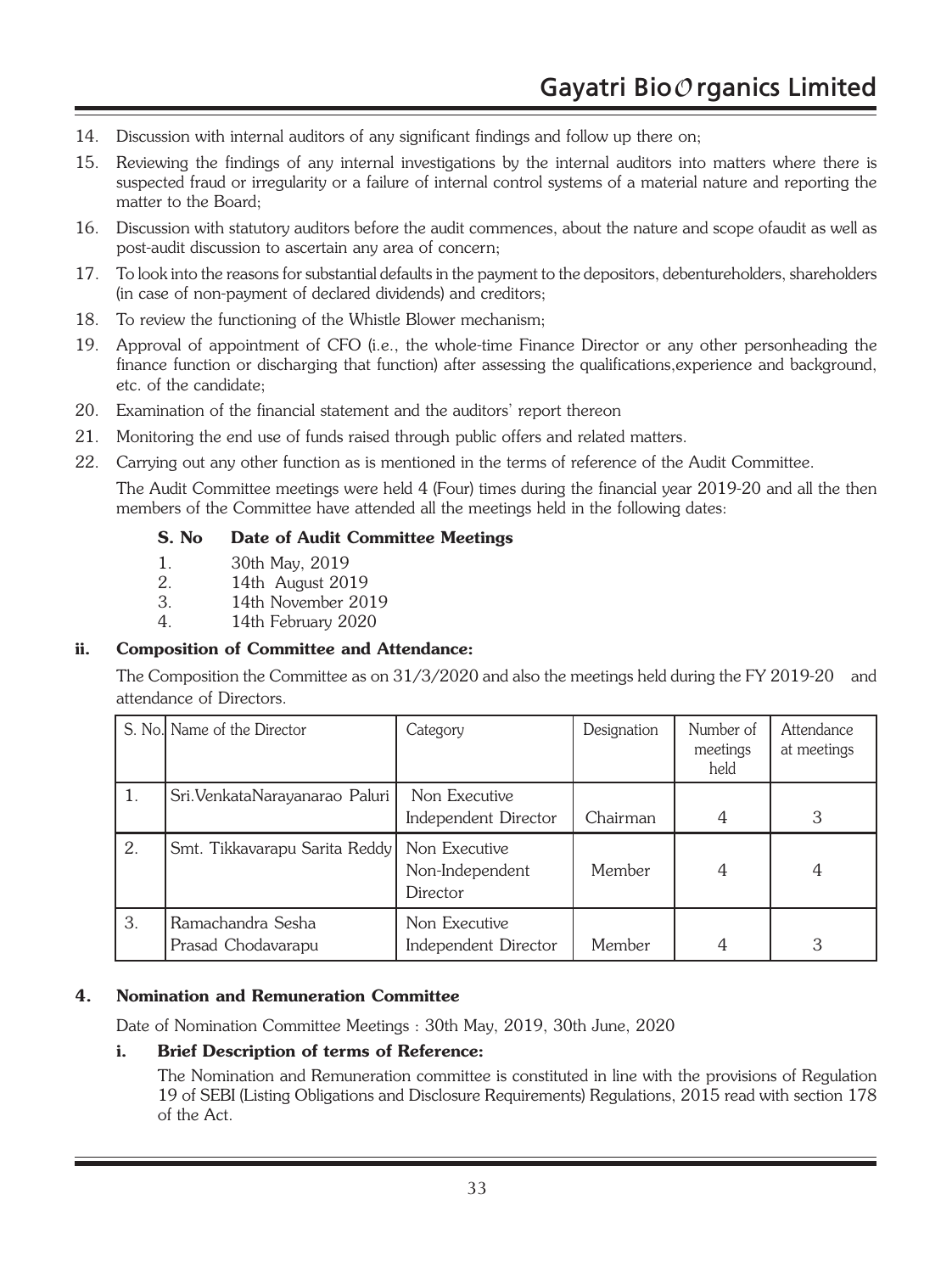#### ii. Composition of Committee and Attendance:

The Composition the Committee as on 31/3/2020 and also the meetings held during the FY 2019-20 and attendance of Directors.

|    | S. No. Name of the Director | Category                    | Designation | Number of<br>meetings<br>held | Attendance<br>at meetings |
|----|-----------------------------|-----------------------------|-------------|-------------------------------|---------------------------|
|    | Sri. CH. Rama Chandra       | Non Executive               |             |                               |                           |
|    | Sesha Prasad                | <b>Independent Director</b> | Chairman    | 2                             | Ω                         |
| 2. | Sri. Venkata Narayanarao    | Non Executive               |             |                               |                           |
|    | Paluri                      | <b>Independent Director</b> | Member      | 2                             | 2                         |
| 3. | Sri. Murali Vittala         | Non Executive               |             |                               |                           |
|    |                             | <b>Independent Director</b> | Member      | 2                             |                           |

The main object of this Committee is to identify persons who are qualified to become directors and who may be appointed in senior management of the Company, recommend to the Board their appointment and removal and shall carry out evaluation of every Director's performance, recommend the remuneration package of both the Executive and the Non-Executive Directors on the Board and also the remuneration of Senior Management, one level below the Board. The Committee reviews the remuneration package payable to Executive Director(s) and recommends to the Board the same and acts in terms of reference of the Board from time to time.

#### iii. Terms of Reference

Terms of reference of the Nomination and Remuneration Committee are as under:

- 1. Formulation of the criteria for determining qualifications, positive attributes and independence of a director and recommend to the Board a policy, relating to the remuneration of the directors, key managerial personnel and other employees.
- 2. Formulation of criteria for evaluation of Independent Directors and the Board.
- 3. Devising a policy on Board diversity.
- 4. Identifying persons who are qualified to become directors and who may be appointed in senior management in accordance with the criteria laid down, and recommend to the Board their appointment and removal.
- 5. To recommend/review remuneration of Key Managerial Personnel based on their performance and defined assessment criteria.
- 6. To decide on the elements of remuneration package of all the Key Managerial Personnel i.e. salary, benefits, bonus, stock options, pensions, etc.
- 7. Recommendation of fee / compensation if any, to be paid to Non-Executive Directors, including Independent Directors of the Board.
- 8. Payment / revision of remuneration payable to Managerial Personnel.
- 9. While approving the remuneration, the committee shall take into account financial position of the Company, trend in the industry, qualification, experience and past performance of the appointee.
- 10. The Committee shall be in a position to bring about objectivity in determining the remuneration package while striking the balance between the interest of the Company and shareholders.
- 11. Any other functions / powers / duties as may be entrusted by the Board from time to time.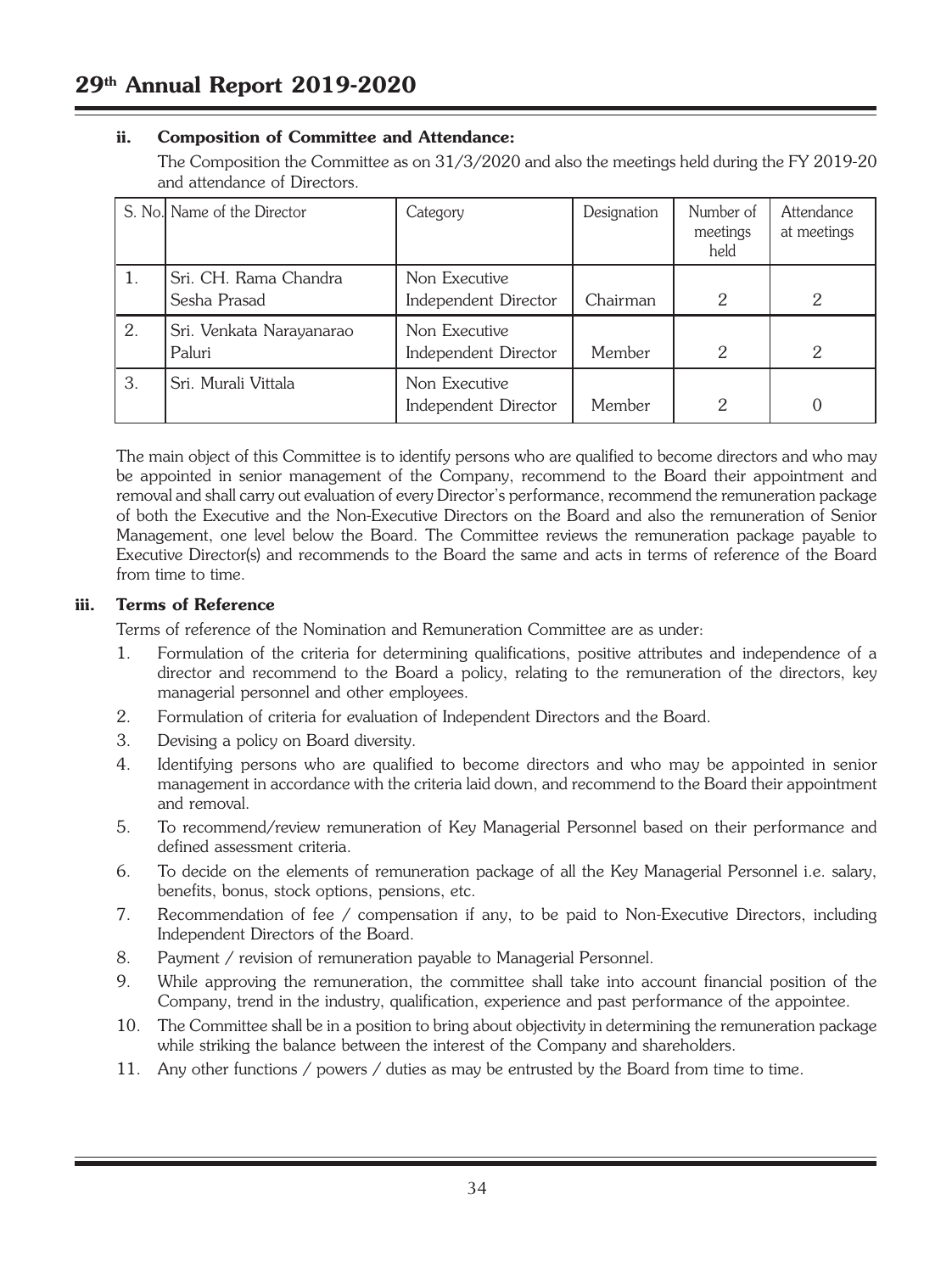#### Remuneration Policy:

The remuneration policy is aimed to motivate and reward the performance on the basis of periodicalappraisal of achievements. It follows the practices prevailing in the companies of our size and the industry in general to retain and attract talent and improve the quality of performance with a view to run the Company'soperations efficiently, effectively and profitably.The adopted a Policy relating to the remuneration for Directors, Key Managerial Personnel and other employees of the Company which is disclosed on the website of the Companyi.ehttp:// www.gayatribioorganics.com/

#### 5. Stakeholders Relationship Committee

The date of Stakeholder Relationship Committee Meetings held on 30th May, 2019 & 14th February, 2020.

The stakeholders' relationship committee is constituted in line with the provisions of Regulation 20of SEBI (Listing Obligations and Disclosure Requirements) Regulations, 2015 read with section 178 of the Act.

|    | S. No. Name of the Director                     | Category                                              | Designation | Number of<br>meetings<br>held | Number of<br>meetings<br>attended |
|----|-------------------------------------------------|-------------------------------------------------------|-------------|-------------------------------|-----------------------------------|
| 1. | Sri.T.V. Sandeep Kumar Reddy Executive-Promoter | Director                                              | Chairman    | 2                             | 2                                 |
| 2. | Sri. C. V. Rayudu                               | Non-Promoter<br>Executive Director                    | Member      | 2                             | 2                                 |
| 3. | Sri. Venkata Narayanarao<br>Paluri              | Non-Promoter<br>Non Executive<br>Independent Director | Member      | 2                             |                                   |

The composition of the Stakeholders Relationship Committee is as under:

The Committee reviews the security transfers/transmissions, process of dematerialization and the investors' grievances and the systems dealing with these issues.

All investor complaints, which cannot be settled at the level of the Compliance Officer, will be placed before the Committee for final settlement.

There were no complaints pending for redressel during the year under review. There were no pending transfers as on 31st March, 2020.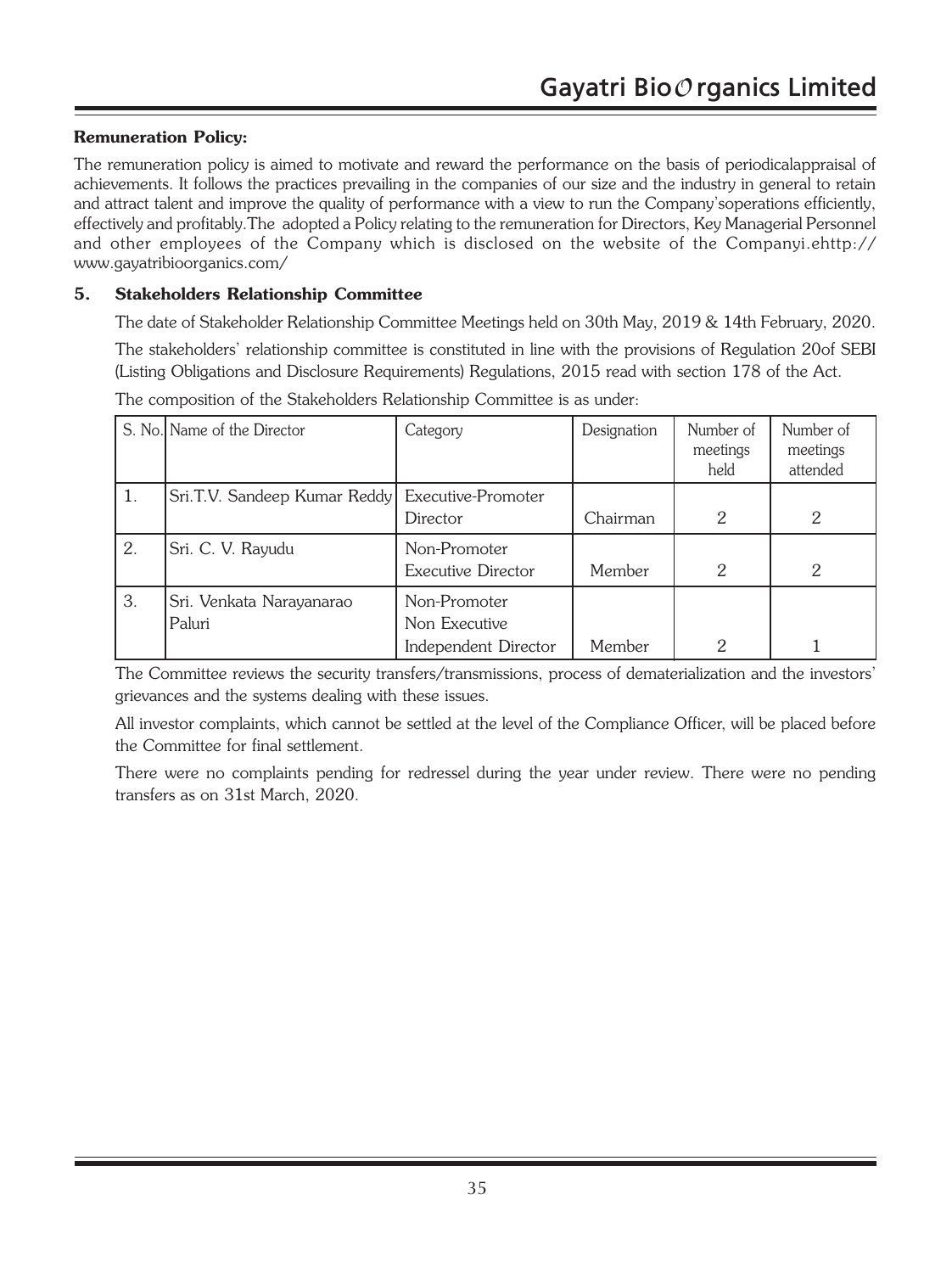#### 6. General Body Meetings :

#### (i) General Body Meetings

The Annual General Meetings of the Company (AGM) has been held at the following places during the last five years.

| Year    | <b>Venue</b>                                                                                                                                                                            | Day and Date                                          | <b>Time</b> |
|---------|-----------------------------------------------------------------------------------------------------------------------------------------------------------------------------------------|-------------------------------------------------------|-------------|
| 2018-19 | "KLN Prasad Auditorium"<br>The Federation of Telangana<br>Chambers of Commerce and<br>Industry (FTCCI),<br>Federation House, 11-6-841,<br>Hyderabad-500004                              | Monday, 30 <sup>th</sup> day<br>of September, 2019    | 4.00 P.M.   |
| 2017-18 | "FTAPCCI Surana Auditorium"<br>The Federation of Telangana<br>Andhra Pradesh Chambers of<br>Commerce and Industry (FTAPCCI),<br>Federation House, 11-6-841,<br>Hyderabad-500004         | Wednesday, 19 <sup>th</sup> day<br>of September, 2018 | 12.00 P.M.  |
| 2016-17 | <b>J.S.KRISHNA MURTHY HALL,</b><br>The Federation of Telangana and<br>Andhra Pradesh Chambers of<br>Commerce and Industry (FTAPCCI),<br>Federation House, 11-6-841,<br>Hyderabad-500004 | Monday, 25 <sup>th</sup> day<br>of September, 2017    | 10.00 A.M.  |
| 2015-16 | KLN PRASAD AUDITORIUM<br>FAPCCI Building, Federation House,<br>Red Hills, Hyderabad - 500 004                                                                                           | Wednesday, 28 <sup>th</sup><br>September, 2016        | 4.30 P.M    |
| 2014-15 | SURANA UDYOG AUDITORIUM<br>FAPCCI Building, Federation House,<br>Red Hills, Hyderabad - 500 004                                                                                         | Saturday, 26 <sup>th</sup><br>September, 2015         | 10.00 A.M   |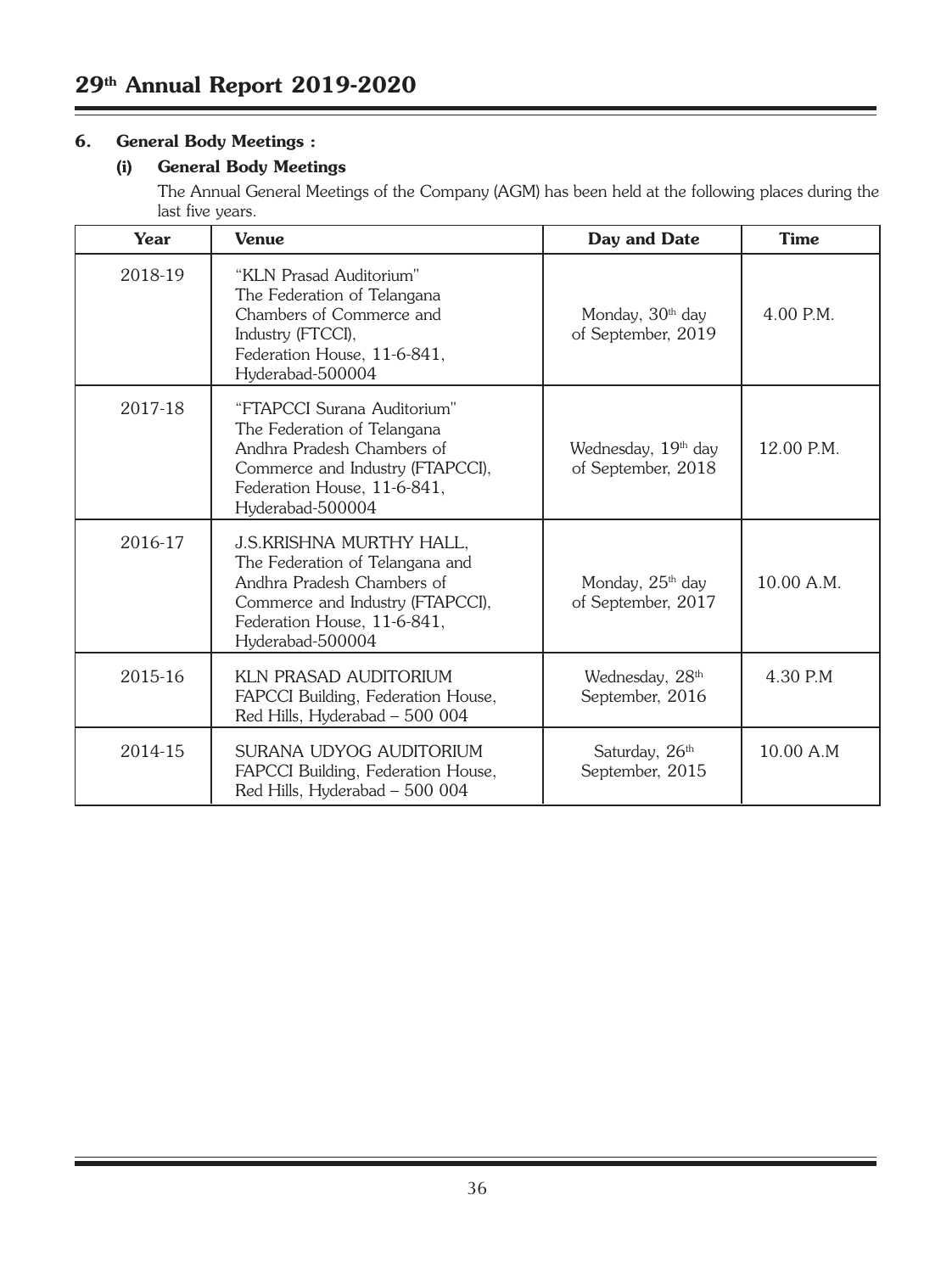| <b>AGM Date</b>                               | <b>Description of Item</b>                                                                                                                                                                                                                                              |
|-----------------------------------------------|-------------------------------------------------------------------------------------------------------------------------------------------------------------------------------------------------------------------------------------------------------------------------|
| Monday,                                       | Nil                                                                                                                                                                                                                                                                     |
| 30 <sup>th</sup> September, 2019              |                                                                                                                                                                                                                                                                         |
| Wednesday                                     | Nil                                                                                                                                                                                                                                                                     |
| 19 <sup>th</sup> September, 2018              |                                                                                                                                                                                                                                                                         |
| Monday                                        | Nil                                                                                                                                                                                                                                                                     |
| $25th$ September, 2017                        |                                                                                                                                                                                                                                                                         |
| Wednesday<br>28 <sup>th</sup> September, 2016 | 1. Alteration of Memorandum of Association of the Company.<br>2. Conversion of Existing 20,00,000 Cumulative Redeemable<br>Optionally Convertible Preference Shares Into Equity Shares.<br>3. Issue Of Equity Shares By Way of Conversion of Part of<br>Unsecured Loan. |
| 2015                                          | Nil                                                                                                                                                                                                                                                                     |
| Tuesday<br>30 <sup>th</sup> September, 2014   | Appointment of Sri C.V. Rayudu as the Whole Time Director<br>for a period 3 (three) years w.e.f. 28th May, 2014.                                                                                                                                                        |

#### (ii) (a) Special Resolutions passed in the last three Annual General Meetings:

#### (b) Details of Extra-ordinary General Meeting was conducted in last three years.

| <b>EGM Date</b>            | <b>Description of Item</b>                                                                                                |
|----------------------------|---------------------------------------------------------------------------------------------------------------------------|
| Friday $24th$ July, $2015$ | 1. Alteration Of Memorandum of Association of The Company                                                                 |
|                            | 2. Conversion of Part of Existing 6% Cumulative Redeemable<br>Optionally Convertible Preference Shares Into Equity Shares |

#### (ii) Postal Ballot : Nil

#### 7. Disclosures :

(i) Disclosures on materially significant related party transactions:

The particulars of transactions between the Company and its related parties are set out at Notes to financial statements. However these transactions are not likely to have any conflict with the Company's interest.

(ii) Details of non-compliance by the Company, penalties, and strictures imposed on the Company by Stock Exchange or SEBI or any statutory authority, on any matter related to capital markets, during the last three years.

The company has complied with all the requirements of the listing agreement and SEBI(LODR) Regulations, 2015 with the stock exchanges as well as regulations and guidelinesof SEBI..

The Company Secretary has resigned from the position of Compliance officer of the Company and the Company had not appointed in the vacant position within the time stipulated under the Provisions of Sec 203 Companies Act, 2013.However the company has appointed Smt. SNEHA MURLIMANOHAR BANGAD as the company secretary and compliance officer of the company with effect from 1/04/ 2019.

(iii) Disclosure relating to Whistle Blower policy and affirmation that no personnel have been denied access to the audit committee.

Company has established a Vigil Mechanism System/Whistle blower policy for directors and employees to report concerns about unethical behavior, actual or suspected fraud or violation of the company's code of conduct or ethics policy. Further, as per the provisions of the Companies Act, 2013 the Audit Committee of the company shall oversee the Vigil Mechanism System/ Whistle blower policy in the company and no personnel has been denied access to the audit committee.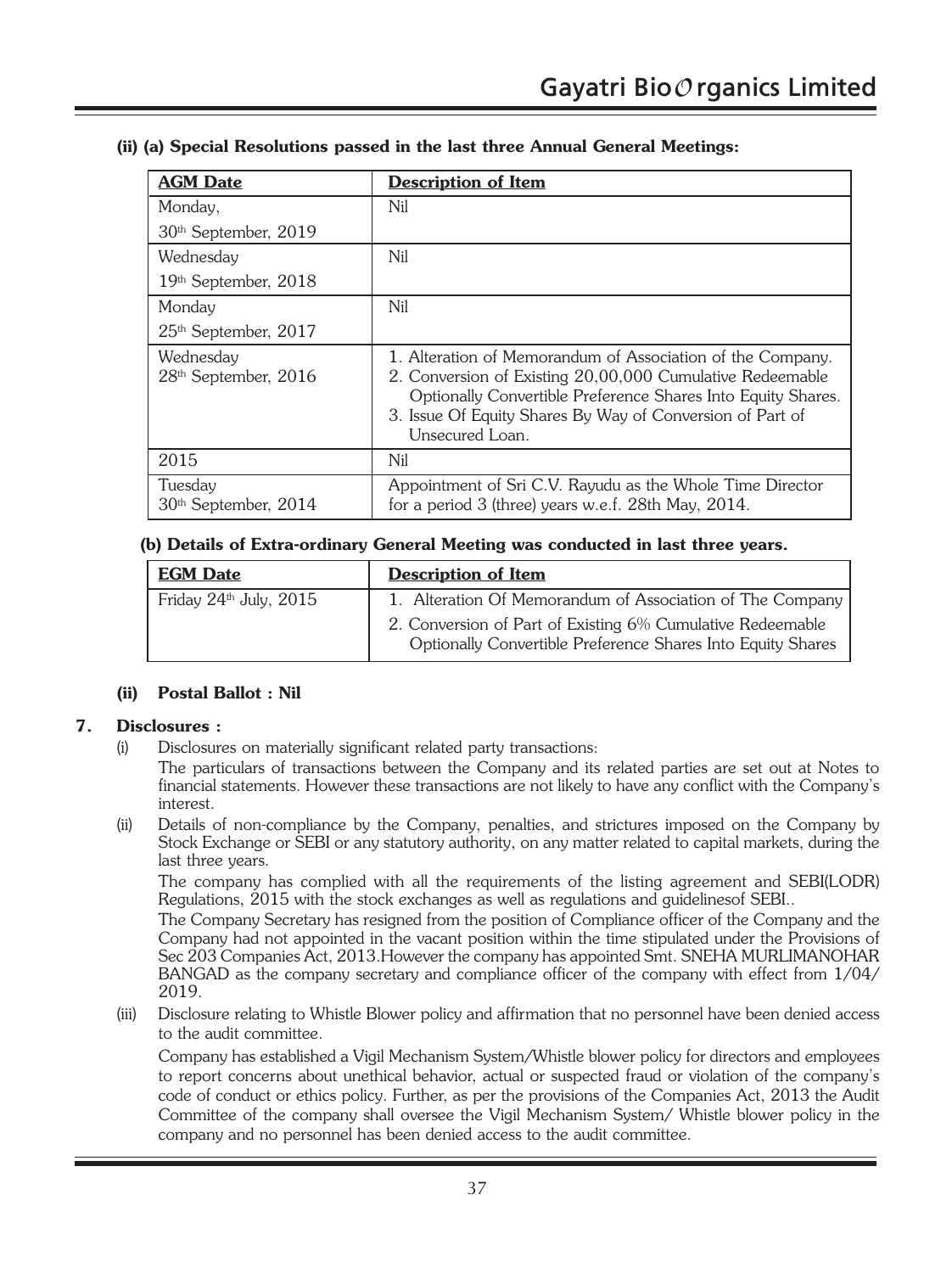(iv) The names of Listed Entities where Director of the Company is Directors and Categiry of Directorship

| Name of Director                        | <b>Company Name</b>                  | Category            |
|-----------------------------------------|--------------------------------------|---------------------|
| Venkata Sandeep Kumar Reddy Tikkavarapu | Gayatri Projects Limited             | Managing Director   |
|                                         | Gayatri Sugars Limited               | Director            |
| Tikkavarapu Sarita Reddy                | Gayatri Sugars Limited               | Managing Director   |
| Venkata Narayana Rao Paluri             | Gayatri Sugars Limited               | Additional Director |
| Ramchandra Seshaprasad Chodavarapu      | Gayatri Tissues & Papers<br>Limited  | Additional Director |
| Murali Vittala                          | Gayatri Tissues & Papers<br>I imited | Additional Director |

(v) Details of compliance with mandatory requirements and adoption of the non-mandatoryrequirements of this clause.

The Company has complied with all the mandatory requirements of corporate governance and are being reviewed from time to time.

#### 8. Means of Communication

The quarterly/ annual unaudited/ audited financial results of the Company are sent immediately to the BSE after they are approved by the Board of Directors. And also the said results within 48hrs from the conclusion of the Board meeting were published in One English which is Circulated whole of India and One Telugu News Paper which is circulated at the Registered Office of the Company.

No presentations were made to the Institutional Investors or to Analysts.

#### 9. General Shareholder's information:

The view of the situation arising due to COVID-19 global pandemic, the 29 th Annual General Meetings of the company shall be conducted as per the guidelines issued by the Ministry of Corporate Affairs (MCA) vide Circular No. 14/2020 dated April 8, 2020, Circular No.17/2020 dated April 13, 2020 and Circular No. 20/2020 dated May 05, 2020. The forthcoming AGM will thus be held through video conferencing (VC) or other audio visual means (OAVM)on 30th, September at 11 A.M 2020. Hence, Members can attend and participate in the ensuing AGM through VC/OAVM.

Financial Calendar:1st of April, 2020 to 31st of March, 2021

#### Results for the quarter ending:

| 30th June, 2020      | Second week of August, 2020    |
|----------------------|--------------------------------|
| 30th September, 2020 | Second week of November, 2020  |
| 31st December, 2020  | Second week of February, 2021  |
| 31st March, 2021     | Third/Fourth week of May, 2021 |

Date of Book closure: The Share Transfer Books of the Company shall remain closed from **Thursday, 24th** September, 2020 to Wednesday 30th September, 2020 (both days inclusive) for the purpose of

ensuing Annual General Meeting.

Listing on Stock Exchanges: The Company's shares are listed at BSE Limited, 1st Floor, New Trading Ring, PhirozeJeejebhay Towers, Dalal Street, Mumbai.

Dividend: No dividend was recommended during the year.

| ISIN No |  |  |  |  |  |  | INE 052E01015 |  |  |  |
|---------|--|--|--|--|--|--|---------------|--|--|--|
|         |  |  |  |  |  |  |               |  |  |  |

Scrip Code : 524564

Depository Connectivity : CDSIL & NSDL

The Listing fee for the year 2020-2021 has been paid to BSE Ltd.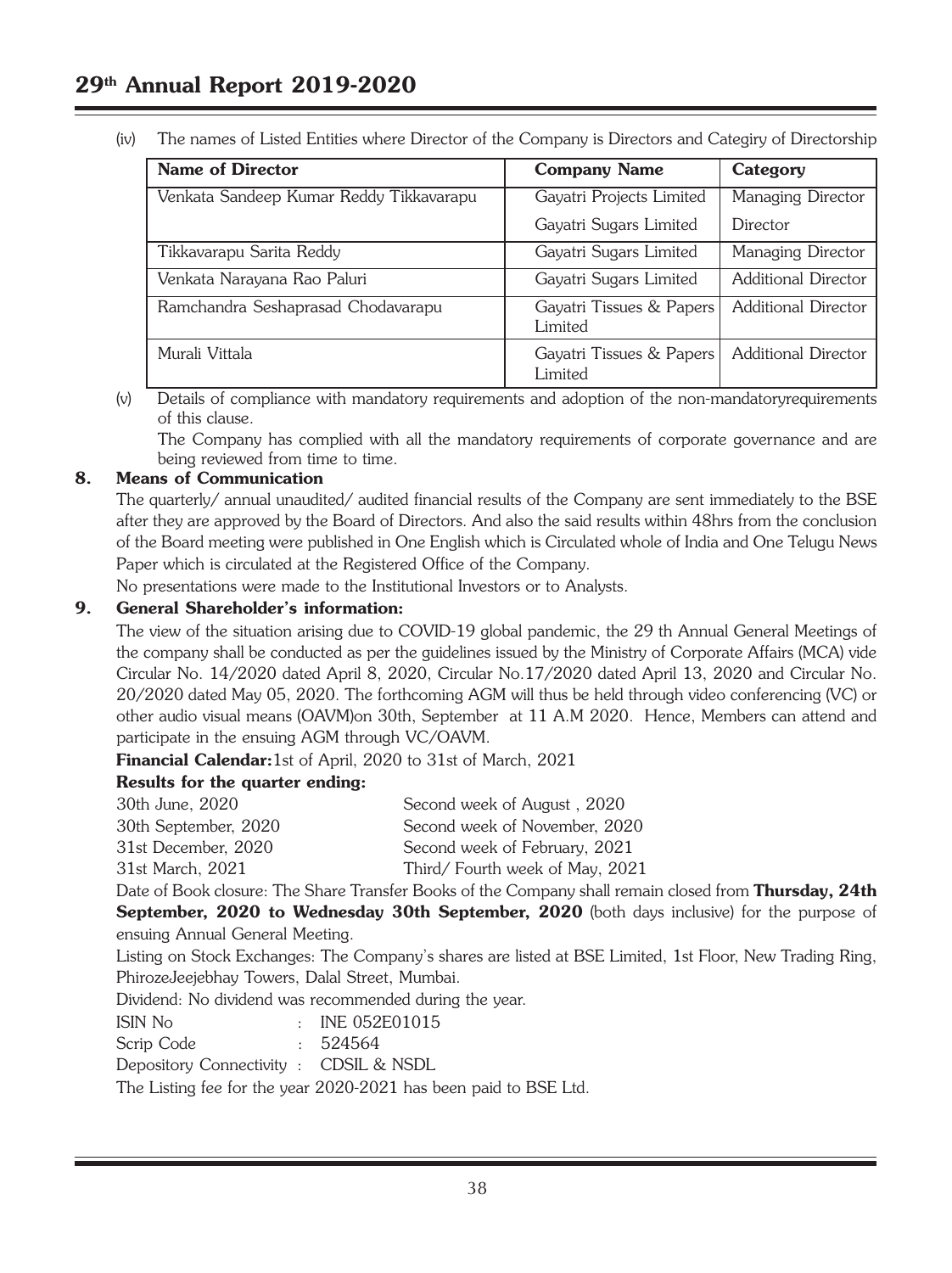#### Market Price Data:

High, low during each month and trading volumes of the Company's Equity Shares during the last financial year 2020-21 at The Bombay Stock Exchange Limited (BSE) is as under:

| <b>DATE</b>      | <b>BSE</b> |      |            |  |
|------------------|------------|------|------------|--|
|                  | High       | Low  | Qty Traded |  |
| April 2019       | 2.1        | 1.81 | 4,201      |  |
| May 2019         | 1.82       | 1.6  | 4,019      |  |
| June 2019        | 1.65       | 1.55 | 1,397      |  |
| <b>July 2019</b> | 1.55       | 1.55 | 2,580      |  |
| August 2019      | 1.48       | 1.48 | 656        |  |
| September 2019   | 1.5        | 1.43 | 15,660     |  |
| October 2019     | 1.4        | 1.33 | 4,465      |  |
| November 2019    | 1.4        | 1.33 | 14,150     |  |
| December 2019    | 1.33       | 1.33 | 368        |  |
| January 2020     | 1.33       | 1.33 | 904        |  |
| February 2020    | 1.33       | 1.27 | 4,423      |  |
| March 2020       | 1.33       | 1.33 | 133        |  |
|                  |            |      |            |  |

#### Registrar and Transfer Agent:

Venture Capital and Corporate Investments Pvt Ltd 12-10-167, Bharat Nagar, Hyderabad - 500 018, T.S., India E.mail : info@vccipl.com

#### Share Transfer System :

The Share transfers are effected within one month from the date of lodgment for transfer,transmission, sub-division consolidation,renewal etc. Such modified share certificatesare delivered to the shareholders immediately.

Distribution of Shareholding as on 31st March, 2020 :

| S.No | Category          | <b>Shareholders</b> |        |          | <b>Shares</b> |  |
|------|-------------------|---------------------|--------|----------|---------------|--|
|      |                   | Nos.                | %      | Nos.     | %             |  |
| 1.   | Up to $-500$      | 19568               | 92.69  | 2974725  | 4.81          |  |
| 2.   | $501 - 1000$      | 989                 | 4.68   | 796369   | 1.29          |  |
| 3.   | $1001 - 2000$     | 317                 | 1.50   | 471420   | 0.76          |  |
| 4.   | $2001 - 3000$     | 90                  | 0.43   | 232183   | 0.38          |  |
| 5.   | $3001 - 4000$     | 33                  | 0.16   | 115363   | 0.19          |  |
| 6.   | $4001 - 5000$     | 27                  | 0.13   | 129327   | 0.21          |  |
| 7.   | $5001 - 10000$    | 41                  | 0.19   | 314185   | 0.51          |  |
| 8.   | $10001$ and above | 47                  | 0.22   | 56747768 | 91.85         |  |
|      | Total             | 21112               | 100.00 | 61781340 | 100.00        |  |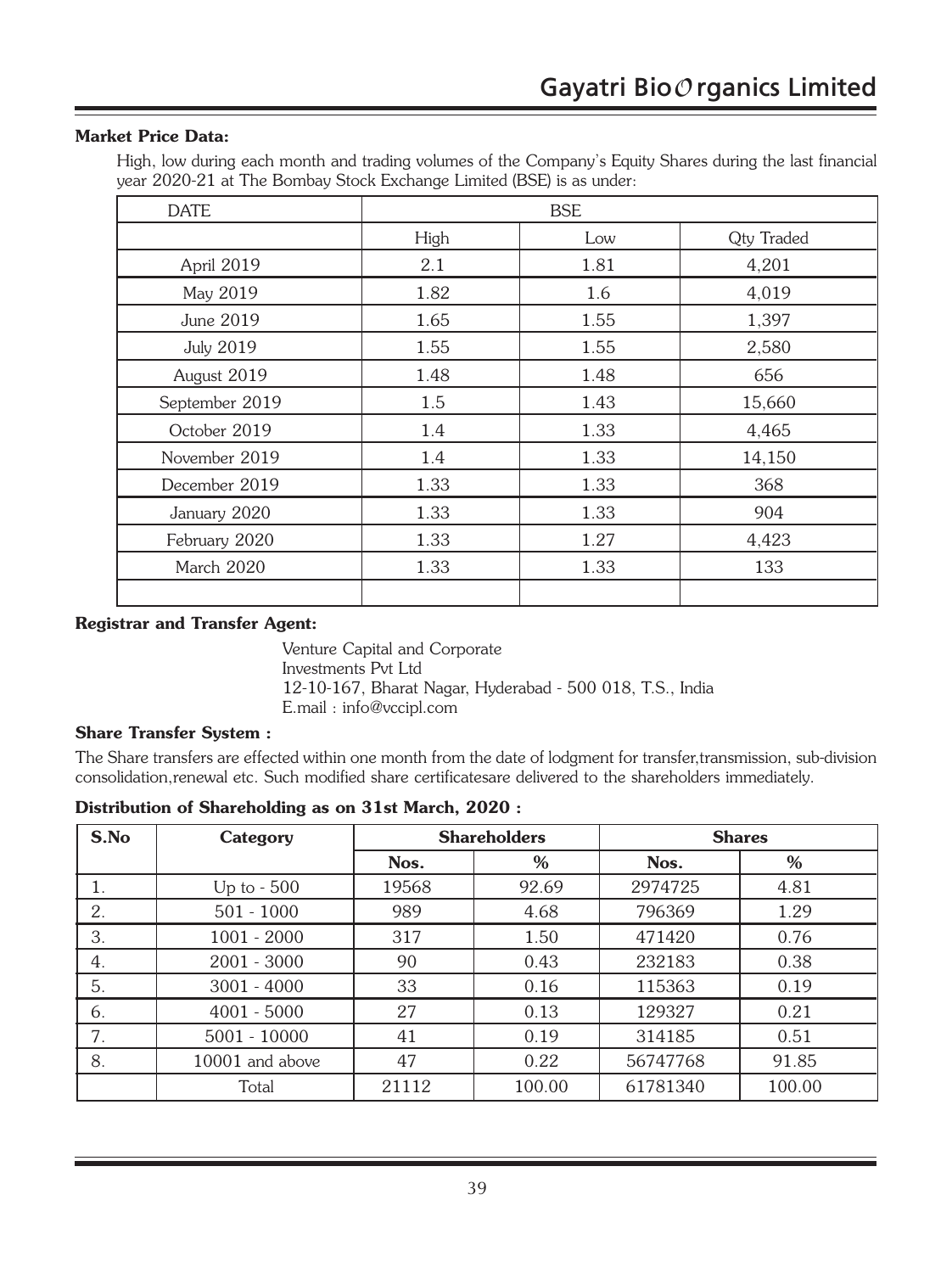### 29th Annual Report 2019-2020

#### Dematerialization of shares and liquidity:

As on 31st March, 2020, 94.61% (5,76,40,500 Equity shares) of paid up capital were in dematerialized form.

Outstanding GDRs/ADRs/Warrants or any convertible instruments, conversion date and likely impact on equity:

17006802 Equity Shares of Rs.10 each resulting from Conversion 20,00,000 of 6% cumulative Optionally Redeemable Preference Shares of Rs.100/- each with respect of the same Equity Shares, Listing Approval is pending before BSE Limited.

#### Address for Correspondence:

Secretarial Department, Gayatri BioOrganics Limited, #6-3-1090, B-Block, 3rd Floor, TSR Towers, Rajbhavan Road, Somajiguda, Hyderabad - 500082.

#### Compliance Certificate:

Certificate from Practicing Company Secretary Mr. Y. Koteswar Rao confirming compliance with the conditions of Corporate Governance as stipulated in Securities Exchange Board of India (Listing Obligations and Disclosure Requirements) Regulations, 2015 ('Listing Regulations') is obtained.

By Order of the Board

Date:  $31<sup>st</sup>$  August, 2020

Place : Hyderabad T.V. Sandeep Kumar Reddy DIN : 00005573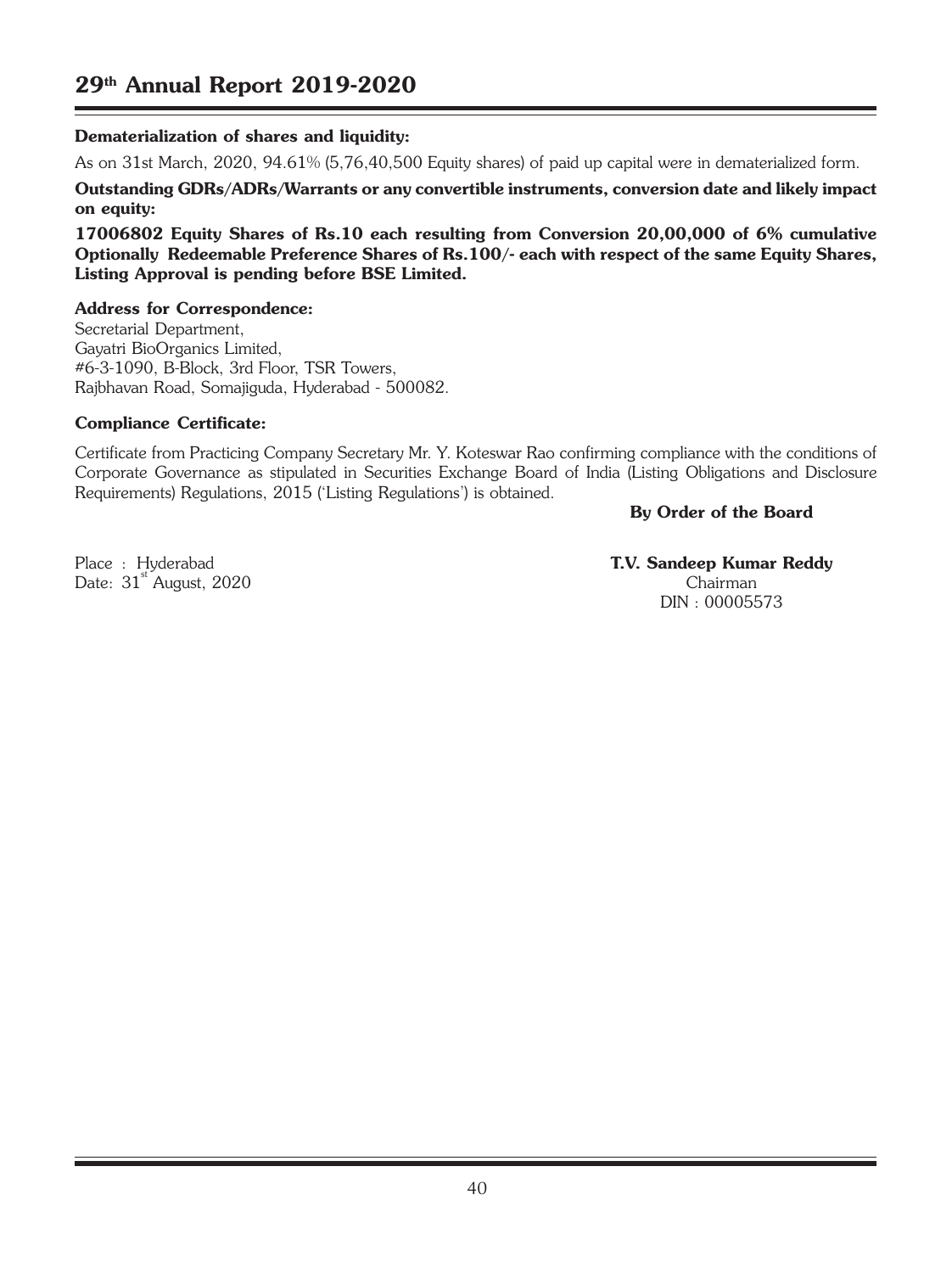### Y. KOTESWARA RAO

Practicing Company Secretary

H.No.48-345, Ganeshnagar Colony Chinthal, HMT Road Hyderabad – 500 054 Phone: 040 40210182 (office) Cell: 98491-69831

#### Certificate on Corporate Governance

To,

### The Members M/s. GAYATRI BIOORGANICS LIMITED

Hyderabad, Telangana State.

Ihave examined the compliance of conditions of Corporate Governance by M/s. GAYATRI BIOORGANICS LIMITED ( CIN :L24110TG1991PLC013512) ('the Company'), for the year ended March 31, 2020, as stipulated in Securities Exchange Board of India (Listing Obligations and Disclosure Requirements) Regulations, 2015 ("Listing Regulations")

The compliance of conditions of Corporate Governance is the responsibility of the management. My examinations has been limited to a review of the procedure and implementations thereof, adopted by the Company for ensuring compliance with the conditions of the Corporate Governance as stipulated in the said clause. It is neither an audit nor an expression of opinion on the financial statements of the Company.

In my opinion and to the best of my information and according to the explanations given to me and based on the representations made by the Directors and the Management, I certify that the Company has complied with the conditions of Corporate Governance as stipulated in Securities Exchange Board of India (Listing Obligations and Disclosure Requirements) Regulations, 2015 as applicable.

I state that such compliance is neither an assurance as to the future viability of the company nor of the efficiency or effectiveness with which the management has conducted the affairs of the company.

Place: Hyderabad **Y. Koteswara Rao** Date : 31<sup>st</sup> August, 2020 **ACS No. 3785** 

C.P.No. 7427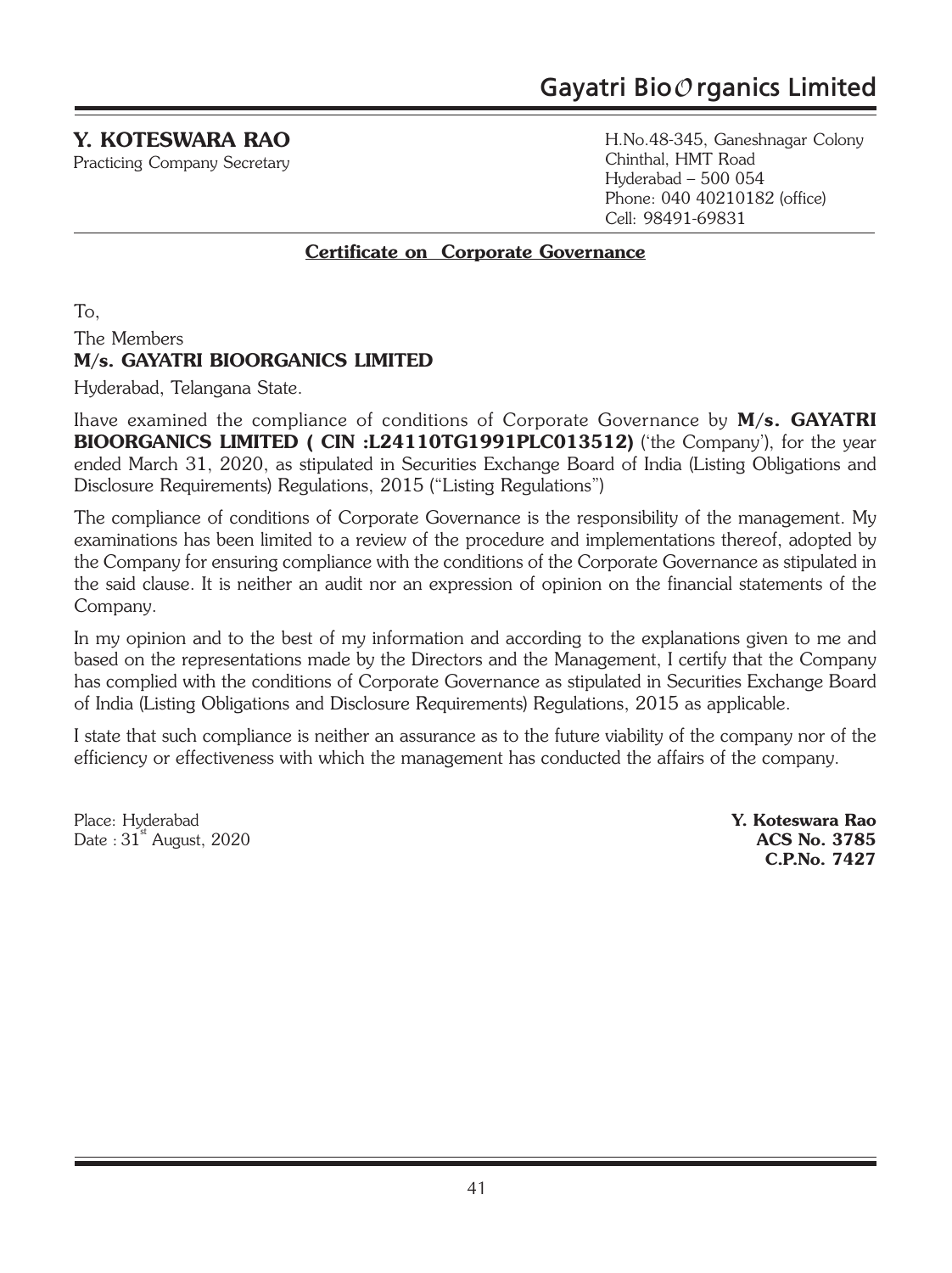### Y. KOTESWARA RAO

Practicing Company Secretary

H.No.48-345, Ganeshnagar Colony Chinthal, HMT Road Hyderabad – 500 054 Phone: 040 40210182 (office) Cell: 98491-69831

#### CERTIFICATE OF NON-DISQUALIFICATION OF DIRECTORS

(Pursuant to Regulations 34 (3) and Schedule V para C clause (10) (i) of the **Securities Exchange** Board of India. (Listing Obligations and Disclosure Requirement) Regulations, 2015).

To,

The Members

#### M/s. GAYATRI BIOORGANICS LIMITED

Hyderabad, Telangana State.

Ihave examined the relevant registers, records, forms, returns and disclosures received from the Directors of GAYATRI BIOORGANICS LIMITED having CIN :L24110TG1991PLC013512 and having registered office at B3, 3rd Floor, 6-3-1090, TSR TOWERS, RAJ BHAVAN ROAD, SOMAJIGUDA, HYDERABAD, TG - 500082. (hereinafter referred to as 'the Company'), produced before me by the Company for the purpose of issuing this Certificate, in accordance with Regulation 34(3) read with Schedule V Para-C Sub clause 10(i) of the Securities Exchange Board of India. (Listing Obligations and Disclosure Requirements) Regulations, 2015.

In my opinion and to the best of my information and according to the verifications (including Directors Identification Number (DIN) status at the portal www.mca.gov.in) as considered necessary and explanations furnished to me / us by the Company & its officers, I hereby cerfify that none of the Directors on the Board of the Company as stated below for the Financial Year ending on 31st March, 2020 have been debarred or disqualified from being appointed or continuing as Directors of companies by the Securities and Exchange Board of India, Ministry of Corporate Affairs, or any such other Statutory Authority.

| S.No. | Name                                    | <b>DIN</b> | Date of Appointment |
|-------|-----------------------------------------|------------|---------------------|
| 1.    | Venkata Sandeep Kumar Reddy Tikkavarapu | 00005573   | 02/12/1991          |
| 2.    | Tikkavarapu Sarita Reddy                | 00017122   | 24/01/2008          |
| 3.    | Venkata Rayudu Chintalapudi             | 03536579   | 27/09/2011          |
| 4.    | Venkata Narayana Rao Paluri             | 07378105   | 30/05/2019          |
| 5.    | Ramachandra Seshaprasad Chodavarapu     | 08490735   | 30/05/2019          |
| 6.    | Murali Vittala                          | 08688453   | 30/01/2020          |

Ensuring the eligibility for the each Director appointment/continuity of every Director on the Board is the responsibility of the management of the Company. My responsibility is to express an opinion on these based on my verification. This certificate is neither an assurance as to the future viability of the Company nor of the efficiency or effectiveness with which the management has conducted the affairs of the Company.

Y. Koteswara Rao Practicing Company Secretary ACS No. 3785 Place: Hyderabad C.P.No. 7427 Date : 31<sup>st</sup> August, 2020 UDIN No : A003785B000637880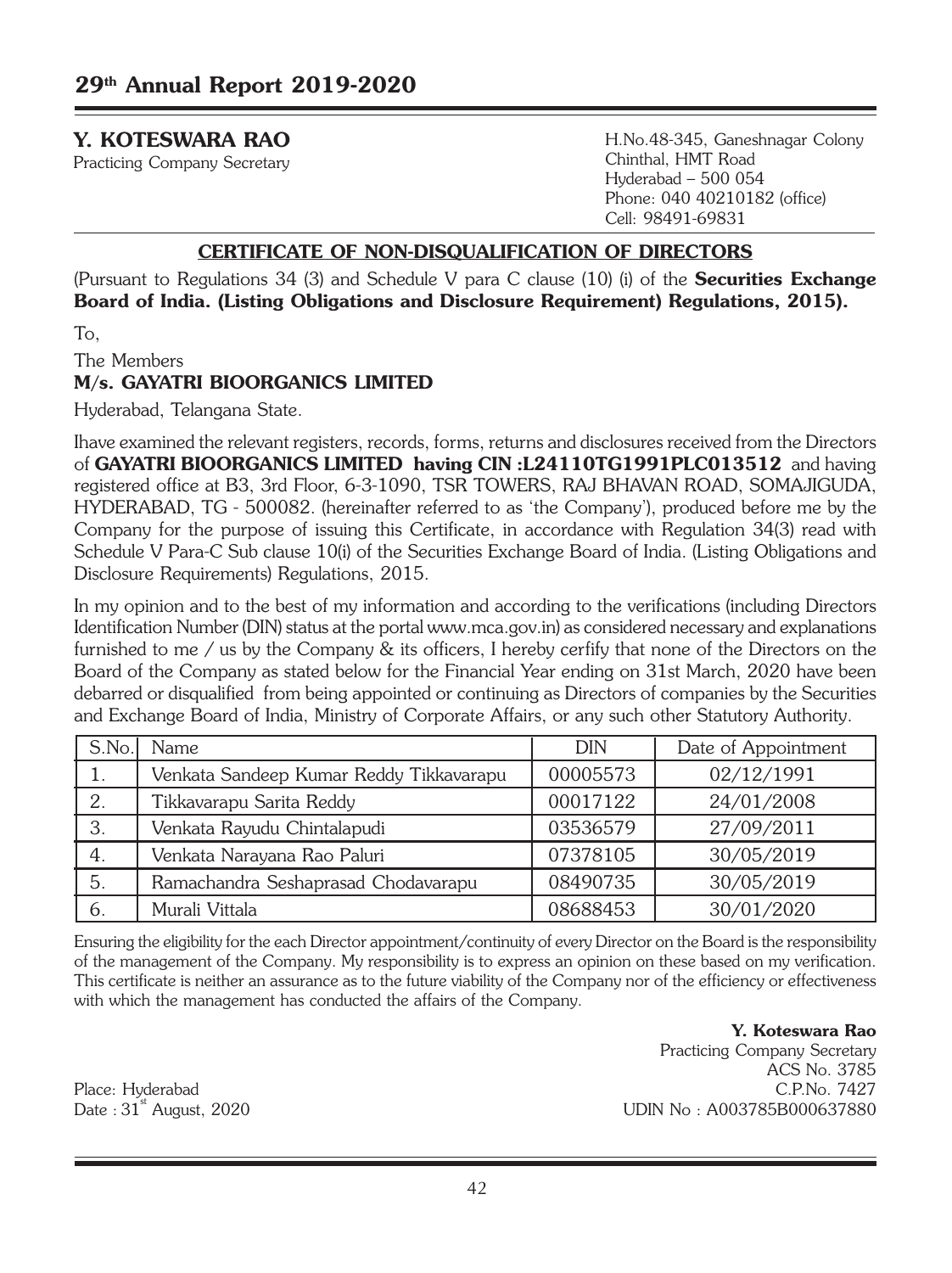### DECLARATION BY CHAIRMAN OF THE COMPANY ON CODE OF CONDUCT

As required under SEBI (Listing Obligations and Disclosure Requirements) Regulations, 2015, I hereby confirm that the Company has adopted a Code of Conduct for all Board Members and Senior Management and the same has been placed on the Company's website. All Board Members and the Senior Management personnel have affirmed compliance with the Code of Conduct in respect of the financial year ended 31st March, 2020.

For Gayatri BioOrganics Limited

Place : Hyderabad Chairman Date :  $31^{\text{st}}$  August, 2020

T.V. Sandeep Kumar Reddy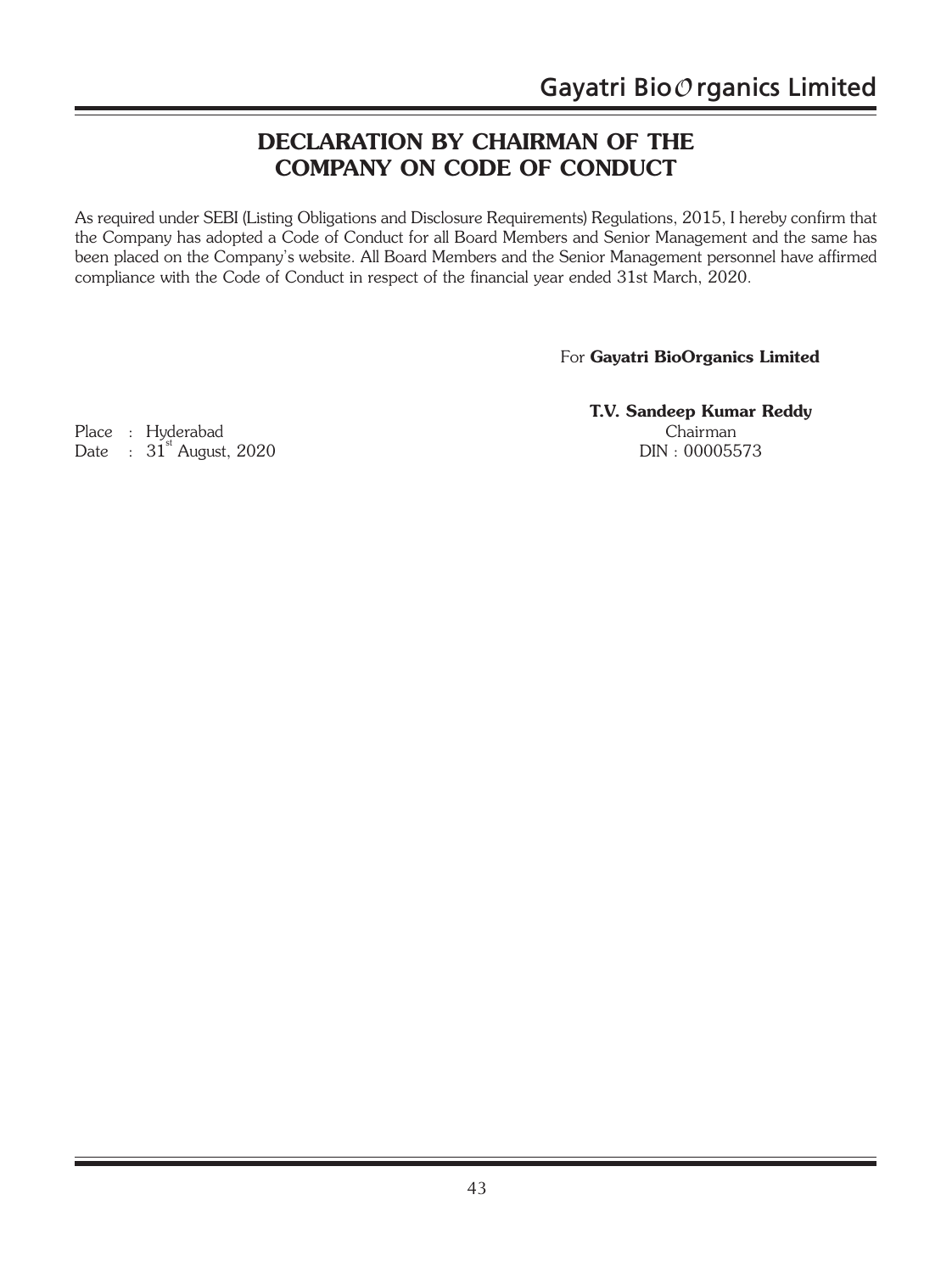### CEO CERTIFICATION

I, C.V. Rayudu, Whole Time Director to the best of our knowledge and belief, certify that;

- a) We have reviewed financial statements and the cash flow statement for the financial year ended 31st March, 2020 and to the best of our knowledge and belief:
	- i) these statements do not contain any materially untrue statement or omit any material fact or contain statements that might be misleading;
	- ii) these statements together present a true and fair view of the Company's affairs and are in compliance with existing accounting standards, applicable laws and regulations.
- b) There are, to the best of our knowledge and belief, no transactions entered into by the Company during the year which are fraudulent, illegal or violative of the Company's code of conduct.
- c) We accept responsibility for establishing and maintaining internal controls for financial reporting and that we have evaluated the effectiveness of the internal control systems of the Company pertaining to the financial reporting and we have disclosed to the auditors and the Audit Committee, deficiencies in the design or operation of such internal controls, if any, of which we are aware and the steps we have taken or propose to take to rectify these deficiencies.
- d) We further certify that:
	- i) There have been no significant changes in internal control during this year.
	- ii) There have been no significant changes in accounting policies during this year.
	- iii) There have been no instances of significant fraud of which we have become aware and the involvement therein, of the management or an employee having a significant role in the Company's internal control system.

#### For Gayatri BioOrganics Limited

Place : Hyderabad Whole-Time Director Date :  $31^{\text{st}}$  August, 2020

C.V. RAYUDU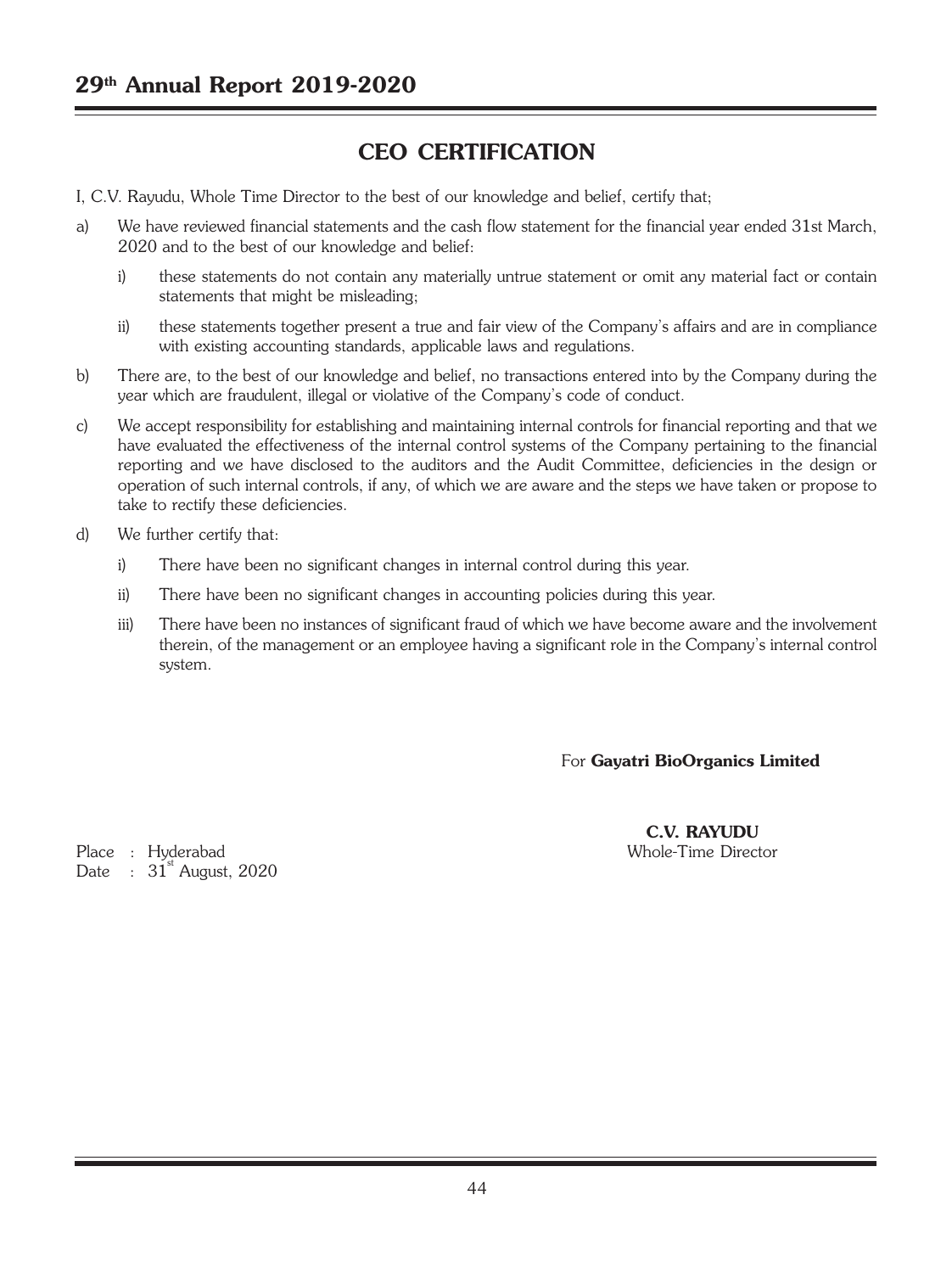### INDEPENDENT AUDITOR'S REPORT

#### To the Members of GAYATRI BIOORGANICS LIMITED

#### Report on the Audit of Financial Statements

#### **Opinion**

We have audited the accompanying Ind AS financial statements of **GAYATRI BIOORGANICS LIMITED ("the** Company") which comprise the Balance Sheet as at March 31, 2020, the Statement of Profit and Loss (including Other Comprehensive Income), Cash Flow Statement for the year then ended, and a summary of significant accounting policies and other explanatory information.

In our opinion and to the best of our information and according to the explanations given to us, the aforesaid financial statements give the information required by the Companies Act, 2013 ("the Act") in the manner so required and give a true and fair view in conformity with the Indian Accounting Standards prescribed under section 133 of the Act read with the Companies (Indian Accounting Standards) Rules, 2015, as amended, ("Ind AS") and other accounting principles generally accepted in India, of the state of affairs of the Company as at 31st March 2020, and its profit, total comprehensive income, its cash flows and the changes in equity for the year ended on that date.

#### Basis for Opinion

We conducted our audit of the Ind AS Financial Statements in accordance with the Standards on Auditing (SAs) specified under section 143(10) of the Act. Our responsibilities under those Standards are further described in the Auditor's Responsibility for the Audit of the Ind AS Financial Statements section of our report. We are independent of the Company in accordance with the Code of Ethics issued by the Institute of Chartered Accountants of India (ICAI) together with the ethical requirements that are relevant to our audit of the Ind AS Financial Statements under the provisions of the Act and the Rules made thereunder, and we have fulfilled our other ethical responsibilities in accordance with these requirements and the ICAI's Code of Ethics. We believe that the audit evidence obtained by us is sufficient and appropriate to provide a basis for our audit opinion on the Ind AS Financial Statements.

#### Key Audit Matters

Key audit matters are those matters that, in our professional judgment, were of most significance in our audit of the financial statements of the current period. These matters were addressed in the context of our audit of the financial statements as a whole, and in forming our opinion thereon, and we do not provide a separate opinion on these matters. We have determined that there are no key audit matters to communicate in our report.

#### Information Other than the Financial Statements and Auditor's Report Thereon

The Company's Board of Directors is responsible for the other information. The other information comprises the information included in the Annual Report, but does not include the financial statements and our auditor's report thereon. Our opinion on the financial statements does not cover the other information and we do not express any form of assurance conclusion thereon. In connection with our audit of the financial statements, our responsibility is to read the other information and, in doing so, consider whether the other information is materially inconsistent with the financial statements or our knowledge obtained in the audit or otherwise appears to be materially misstated. If, based on the work we have performed, we conclude that there is a material misstatement of this other information; we are required to report that fact. We have nothing to report in this regard.

#### Management's Responsibility for the Financial Statements

The Company's Board of Directors is responsible for the matters stated in Section 134(5) of the Companies Act, 2013 ("the Act") with respect to the preparation of these Ind AS financial statements that give a true and fair view of the financial position, financial performance and cash flows of the Company in accordance with the accounting principles generally accepted in India, including the Accounting Standards specified under Section 133 of the Act, read with Rule 7 of the Companies (Accounts) Rules, 2014. This responsibility also includes maintenance of adequate accounting records in accordance with the provisions of the Act for safeguarding the assets of the Company and for preventing and detecting frauds and other irregularities; selection and application of appropriate accounting policies; making judgments and estimates that are reasonable and prudent; and design, implementation and maintenance of adequate internal financial controls, that were operating effectively for ensuring the accuracy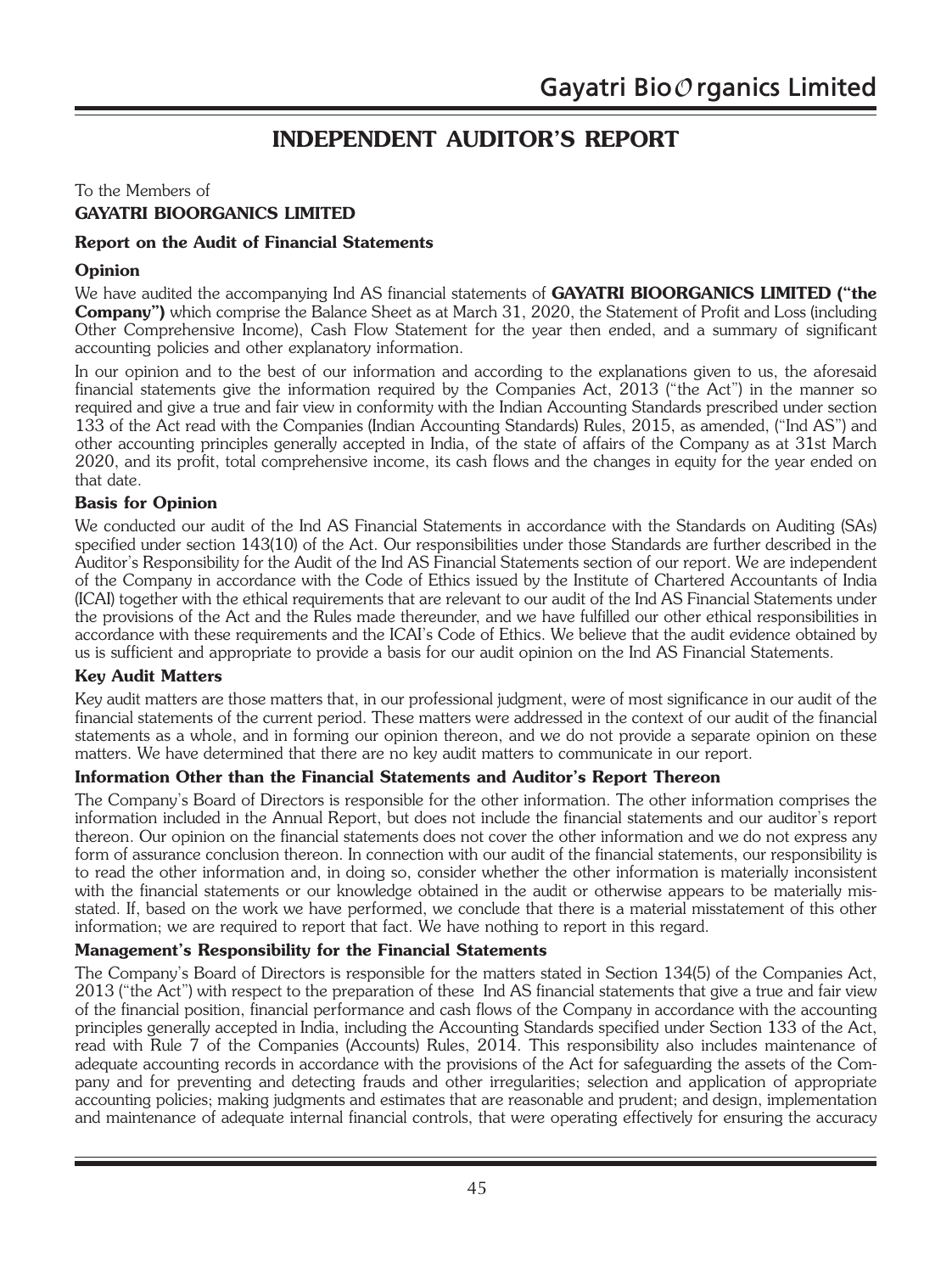and completeness of the accounting records, relevant to the preparation and presentation of the financial statements that give a true and fair view and are free from material misstatement, whether due to fraud or error.

In preparing the financial statements, management is responsible for assessing the Company's ability to continue as a going concern, disclosing, as applicable, matters related to going concern and using the going concern basis of accounting unless management either intends to liquidate the Company or to cease operations, or has no realistic alternative but to do so. The Board of Directors are also responsible for overseeing the Company's financial reporting process.

#### Auditor's Responsibility for the Audit of Financial Statements

Our objectives are to obtain reasonable assurance about whether the financial statements as a whole are free from material misstatement, whether due to fraud or error, and to issue an auditor's report that includes our opinion. Reasonable assurance is a high level of assurance, but is not a guarantee that an audit conducted in accordance with Standards on Auditing will always detect a material misstatement when it exists. Misstatements can arise from fraud or error and are considered material if, individually or in the aggregate, they could reasonably be expected to influence the economic decisions of users taken on the basis of these financial statements.

As part of an audit in accordance with Standards on Auditing, we exercise professional judgment and maintain professional skepticism throughout the audit. We also:

- Identify and assess the risks of material misstatement of the financial statements, whether due to fraud or error, design and perform audit procedures responsive to those risks, and obtain audit evidence that is sufficient and appropriate to provide a basis for our opinion. The risk of not detecting a material misstatement resulting from fraud is higher than for one resulting from error, as fraud may involve collusion, forgery, intentional omissions, misrepresentations, or the override of internal control.
- Obtain an understanding of internal control relevant to the audit in order to design audit procedures that are appropriate in the circumstances. Under Section 143(3) (i) of the Act, we are also responsible for explaining our opinion on whether the Company has adequate internal financial controls system in place and the operating effectiveness of such controls.
- Evaluate the appropriateness of accounting policies used and the reasonableness of accounting estimates and related disclosures made by management.
- Conclude on the appropriateness of management's use of the going concern basis of accounting and, based on the audit evidence obtained, whether a material uncertainty exists related to events or conditions that may cast significant doubt on the Company's ability to continue as a going concern. If we conclude that a material uncertainty exists, we are required to draw attention in our auditor's report to the related disclosures in the financial statements or, if such disclosures are inadequate, to modify our opinion. Our conclusions are based on the audit evidence obtained up to the date of our auditor's report. However, future events or conditions may cause the Company to cease to continue as a going concern.
- Evaluate the overall presentation, structure and content of the financial statements, including the disclosures, and whether the financial statements represent the underlying transactions and events in a manner that achieves fair presentation.

We communicate with those charged with governance regarding, among other matters, the planned scope and timing of the audit and significant audit findings, including any significant deficiencies in internal control that we identify during our audit.

We also provide those charged with governance with a statement that we have complied with relevant ethical requirements regarding independence, and to communicate with them all relationships and other matters that may reasonably be thought to bear on our independence, and where applicable, related safeguards.

From the matters communicated with those charged with governance, we determine those matters that were of most significance in the audit of the financial statements of the current period and are therefore the key audit matters. We describe these matters in our auditor's report unless law or regulation precludes public disclosure about the matter or when, in extremely rare circumstances, we determine that a matter should not be communicated in our report because the adverse consequences of doing so would reasonably be expected to outweigh the public interest benefits of such communication.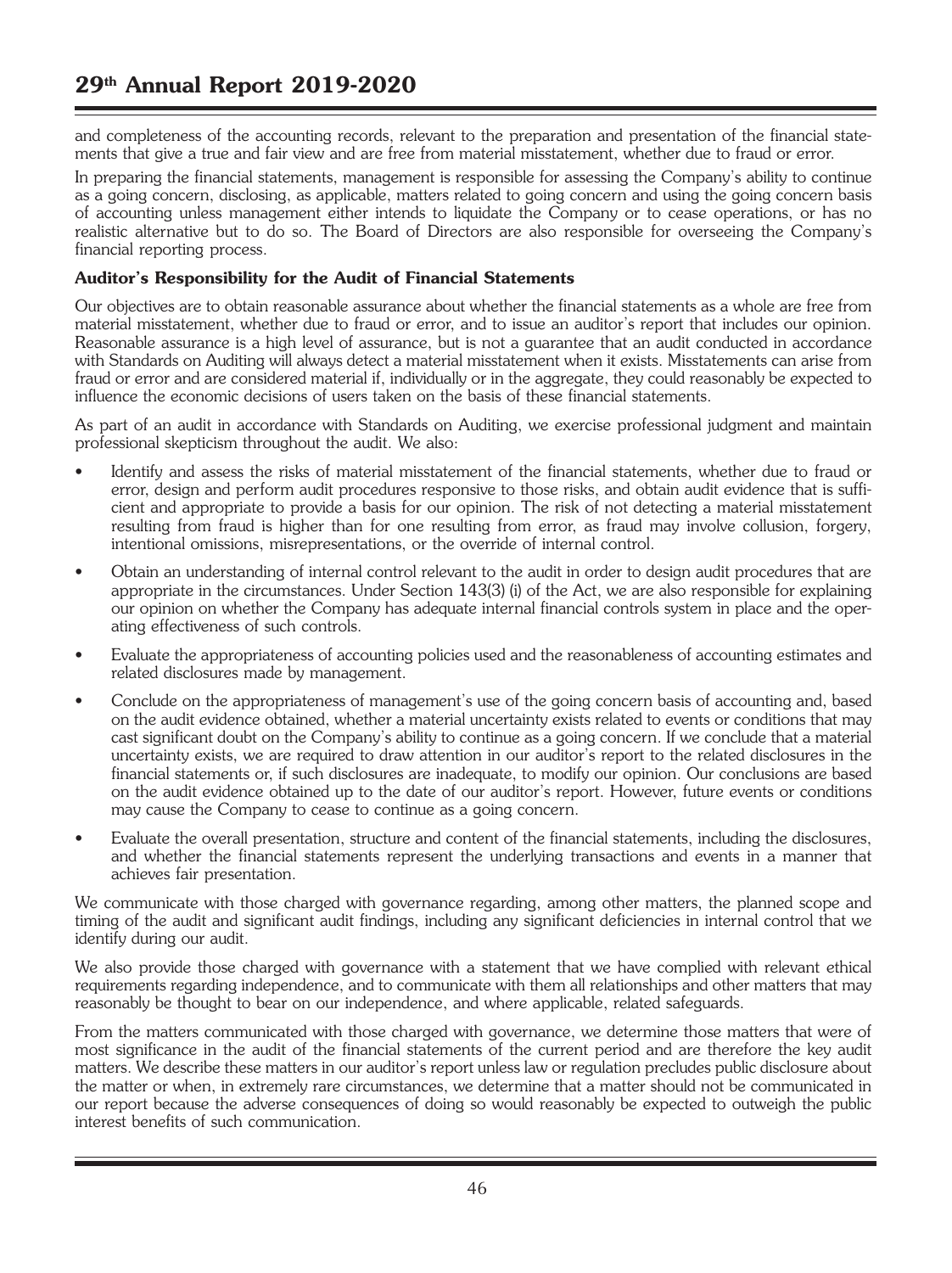#### Report on Other Legal and Regulatory Requirements

- 1. As required by the Companies (Auditor's Report) Order, 2016 ("the Order"), as amended, issued by the Central Government of India in terms of sub-section (11) of section 143 of the Act, we give in the "Annexure A" a statement on the matters specified in paragraphs 3 and 4 of the Order.
- 2. As required by section 143 (3) of the Act, we report that:
	- a. we have sought and obtained all the information and explanations which to the best of our knowledge and belief were necessary for the purpose of our audit;
	- b. in our opinion proper books of account as required by law have been kept by the Company so far as it appears from our examination of those books;
	- c. the Balance Sheet, the Statement of Profit and Loss and the Cash Flow Statement dealt with by this Report are in agreement with the books of account
	- d. in our opinion, the aforesaid financial statements comply with the Accounting Standards specified under section 133 of the Act, read with Rule 7 of the Companies (Accounts) Rules, 2014.
	- e. On the basis of written representations received from the directors as on March 31, 2020 taken on record by the Board of Directors, none of the directors is disqualified as on March 31, 2020 from being appointed as a director in terms of Section 164 (2) of the Act.
	- f. With respect to the adequacy of the internal financial controls over financial reporting of the Company and the operating effectiveness of such controls, refer to our separate Report in "Annexure A". our report expresses an unmodified opinion on the adequacy and operating effectiveness of the Company's internal financial controls over financial reporting.
	- g. With respect to the other matters to be included in the Auditor's Report in accordance with the requirements of section 797(16) of the Act, as amended, in our opinion and to the best of our information and according to the explanations given to us, the remuneration paid by the company to its directors during the year is in accordance with the provisions of section197 of the Act.
	- h. With respect to the other matters to be included in the Auditor's Report in accordance with Rule 11 of the Companies (Audit and Auditors) Rules, 2014, in our opinion and to the best of our knowledge and belief and according to the information and explanations given to us:
		- i. The Company has disclosed the impact of pending litigations on its financial position in its Ind AS Financial Statements;
		- ii. The Company did not have any long-term contracts including derivative contracts for which there were any material foreseeable losses.
		- iii. There were no amounts which were required to be transferred to the Investor Education and Protection Fund by the Company.

For **N.G. RAO & ASSOCIATES** Chartered Accountants Firm Registration No. 009399S

#### G NAGESWARA RAO

Partner Membership No. 207300

Place : Hyderabad Date: 30.06.2020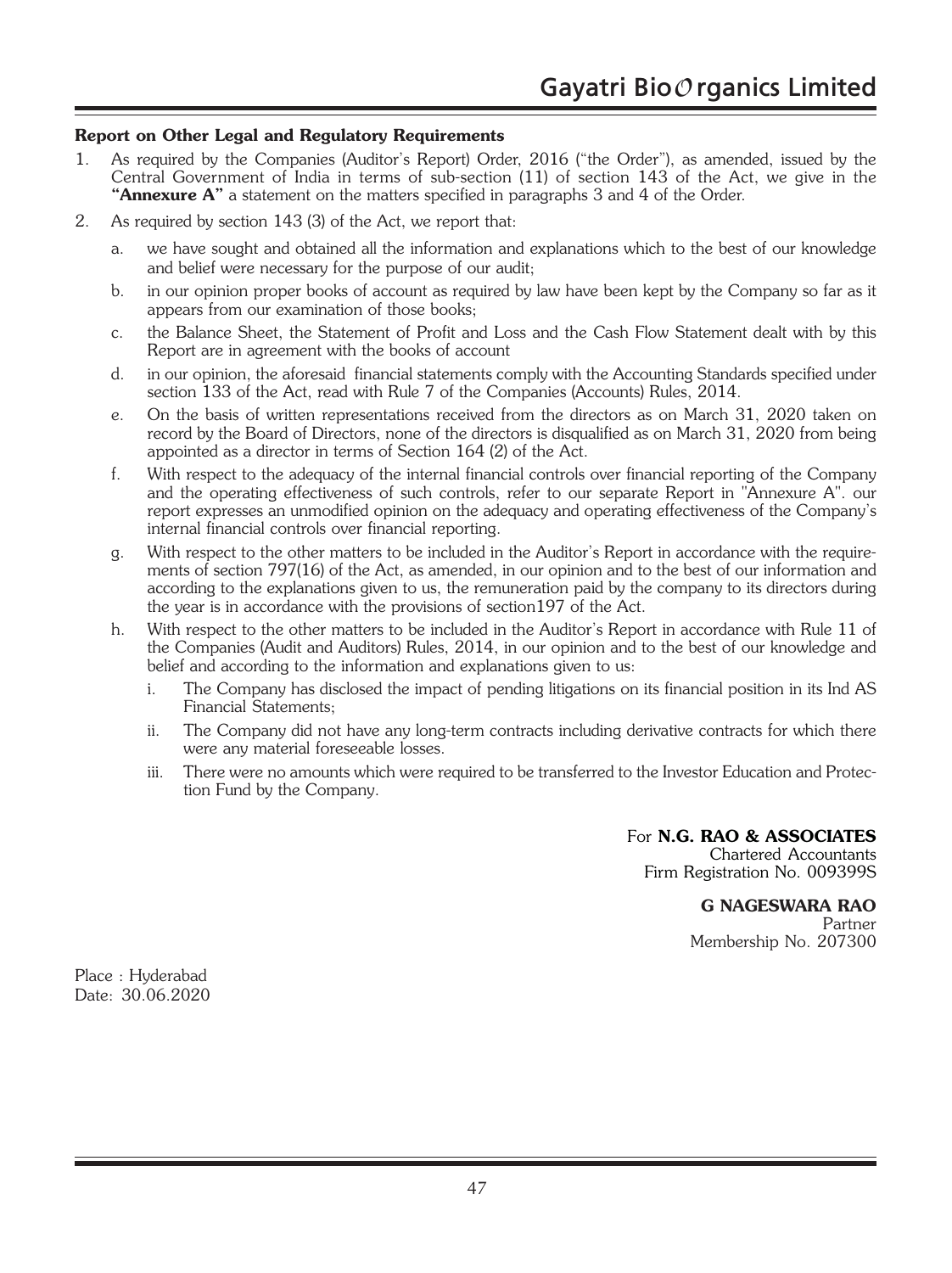### "Annexure A" to the Independent Auditors' Report

The Annexure referred to in the Independent Auditors Report to the members of the Company on the Ind AS financial statements for the year ended March 31, 2020:

- 1. In respect of Fixed Assets,
	- a) The Company has maintained proper records showing full particulars, including quantitative details and situation of fixed assets.
	- b) Some of the fixed assets were physically verified during the year by the Management in accordance with a regular programme of verification, which in our opinion provides for physical verification of all the fixed assets at reasonable intervals. According to the information and explanations given to us, no material discrepancies were noticed on such verification.
	- c) According to the information and explanations given to us and the records examined by us and based on the examination of the registered deed of allotment /conveyance deed provided to us, we report that, the title deeds of the immovable property being a building which is freehold, are held of the name of the Company as at the balance sheet date.

Immovable properties of leasehold lands and buildings constructed thereon whose title deeds have been pledged as security for loans, working capital facilities guarantees etc. are held in the name of Company based on certified copies of the title deeds provided to us, as the original title deeds are with the lenders for which confirmation of pledge have been received from lenders.

- 2. As explained to us, the inventories were physically verified during the year by the management at reasonable intervals, and no material discrepancies were noticed on physical verification.
- 3. According to the information and explanations given to us, the Company has not granted any loans, secured or unsecured to companies, firms, Limited Liability partnerships or other parties covered in the Register maintained under section 189 of the Act.
- 4. The Company has not granted any loans, made investment or provided and hence reporting under clause (iv) of the Order is not applicable.guarantees to which the provision of section 185 or 186 of the Act would apply.
- 5. According to the information and explanations given to us, the Company has not accepted any deposits from the public and hence the directives issued by the Reserve Bank of India and the provisions of Sections 73 to 76 or any other relevant provisions of the Act and the Companies (Acceptance of Deposit) Rules, 2015 with regard to the deposits accepted from the public are not applicable.
- 6. As informed to us, the maintenance of Cost Records has not been specified by the Central Government under sub-section (1) of Section 148 of the Act, in respect of the activities carried on by the company.
- 7. According to information and explanations given to us,in respect of statutory dues:
	- a. The Company has been generally regular in depositing undisputed statutory dues including Provident Fund, Employees State Insurance, Income-Tax, Sales tax, Service Tax, Duty of Customs, Duty of Excise, Value added Tax, Cess and any other statutory dues with the appropriate authorities.
	- b. There were no undisputed amounts payable in respect of the above were in arrears as at March 31, 2020 for a period of more than six months from the date on when they become payable.
	- c. Details of dues of income tax, sales tax and value added tax which have not been deposited as on March 31, 2O20 on account of disputes are given below: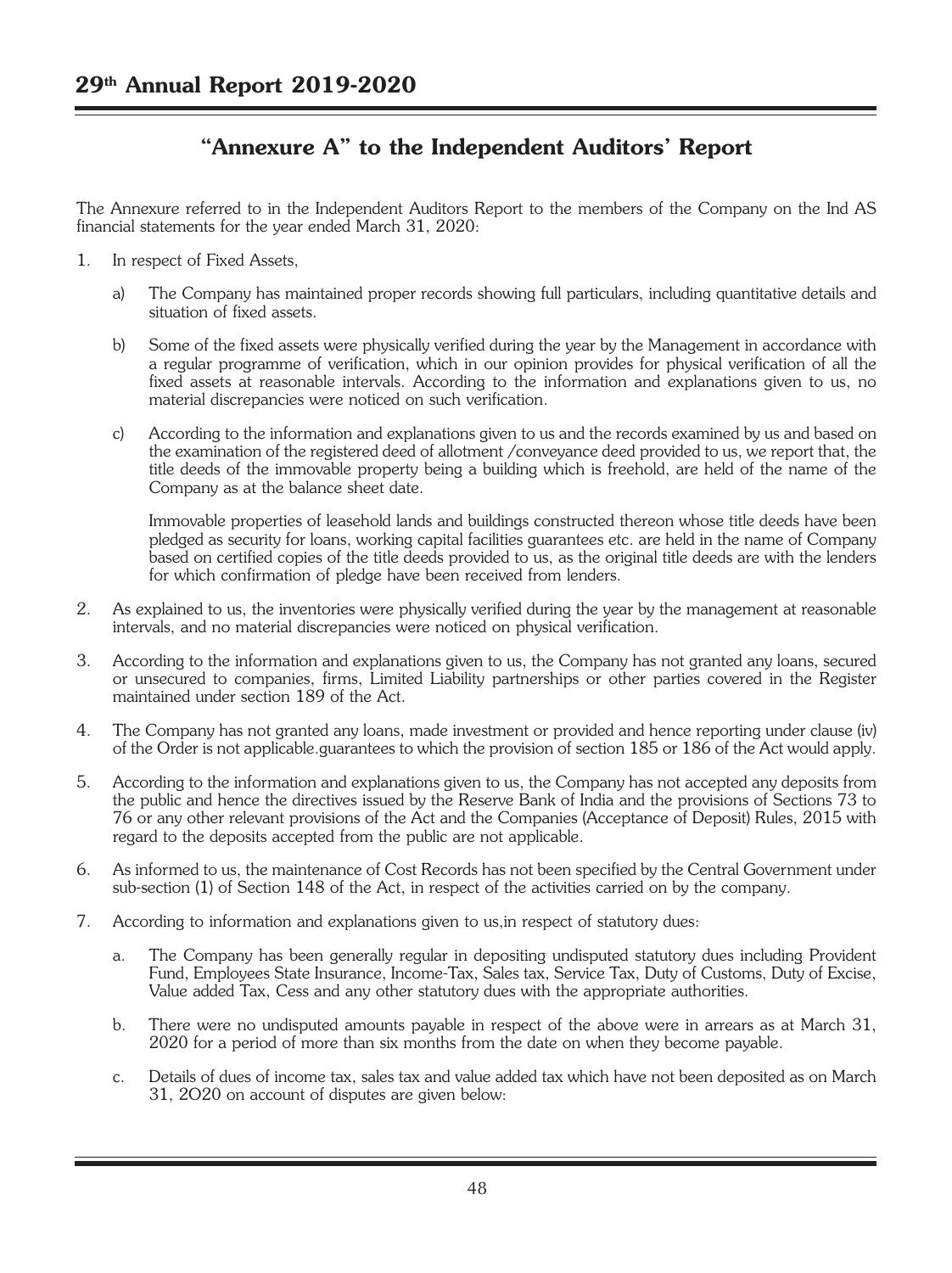d.

| Name of<br>statute                                    | <b>Nature</b><br>of dues         | Forrum<br>where dispute                                        | Period to which<br>the amount<br><b>Relates</b> | Amount<br><b>Involved</b><br>(Rs.) | Amount<br><b>Unpaid</b><br>(Rs.) |
|-------------------------------------------------------|----------------------------------|----------------------------------------------------------------|-------------------------------------------------|------------------------------------|----------------------------------|
| The Customs<br>Act, 1961                              | Customs<br>Duty                  | CESTAT-<br>Bangalore                                           | FY 1994-1995                                    | 37,21,553                          | 37, 21, 553                      |
| Central Excise<br>Act. 1944                           | Excise duty<br>including penalty | CESTAT-<br>Hyderabad                                           | $02/2010$ to<br>08/2014                         | 8,52,42,349                        | 8,52,42,349                      |
| Value Added<br>Tax Act and<br>associated<br>VAT Rules | <b>VAT</b><br>Penalty            | AP VAT -<br>Hyderabad                                          | 2011 to 2016                                    | 1.65.46.610                        | 1,65,46,610                      |
| Agricultural<br>Market<br>Committee                   | Market Cess                      | The Secretary<br>Agriculture<br>Market Committee<br>Sadasivpet | $2009-10$ to<br>2012-13                         | 93, 35, 696                        | 93, 35, 696                      |

There are no dues of Service Tax, Customs Duty, Goods and Service Tax and Excise duty that have been not deposited as at March 31,2020 on account of Disputes.

- 8. In our opinion and according to the information and explanations given to us, the Company has not defaulted in the repayment of dues to banks. The Company has not taken any loan either from financial institutions or from the government and has not issued any debentures during the year.
- 9. Based upon the audit procedures performed and the information and explanations given by the management, the company has not raised moneys by way of initial public offer or further public offer including debt instruments and term Loans. Accordingly, the provisions of clause 3 (ix) of the Order are not applicable to the Company and hence not commented upon.
- 10. Based upon the audit procedures performed and the information and explanations given by the management, we report that no fraud by the Company or on the company by its officers or employees has been noticed or reported during the year.
- 11. In our opinion and according to the information and explanations given to us, the Company has paid / provided managerial remuneration in accordance with the requisite approvals mandated by the provisions of section I97 read with Schedule V to the Act.
- 12. The Company is not a Nidhi Company. Therefore, the provisions of clause 4 (xii) of the Order are not applicable to the Company.
- 13. In our opinion, all transactions with the related parties are in compliance with section 177 and 188 of Companies Act, 2013 and the details have been disclosed in the Financial Statements as required by the applicable accounting standards.
- 14. During the year, the Company has not made any preferential allotment or private placement of shares or fully or partly convertible debentures and hence reporting under clause (xiv) of the Order is not applicable to the Company.
- 15. Based upon the audit procedures performed and the information and explanations given by the management, the company has not entered into any non-cash transactions with directors or persons connected with him. Accordingly, the provisions of clause 3 (xv) of the Order are not applicable to the Company and hence not commented upon.
- 16. In our opinion, the company is not required to be registered under section 45 IA of the Reserve Bank of India Act, 1934 and accordingly, the provisions of clause  $\tilde{3}$  (xvi) of the Order are not applicable to the Company and hence not commented upon.

For **N.G. RAO & ASSOCIATES** 

Chartered Accountants Firm Registration No. 009399S

## G NAGESWARA RAO

Place : Hyderabad Partner Membership No. 207300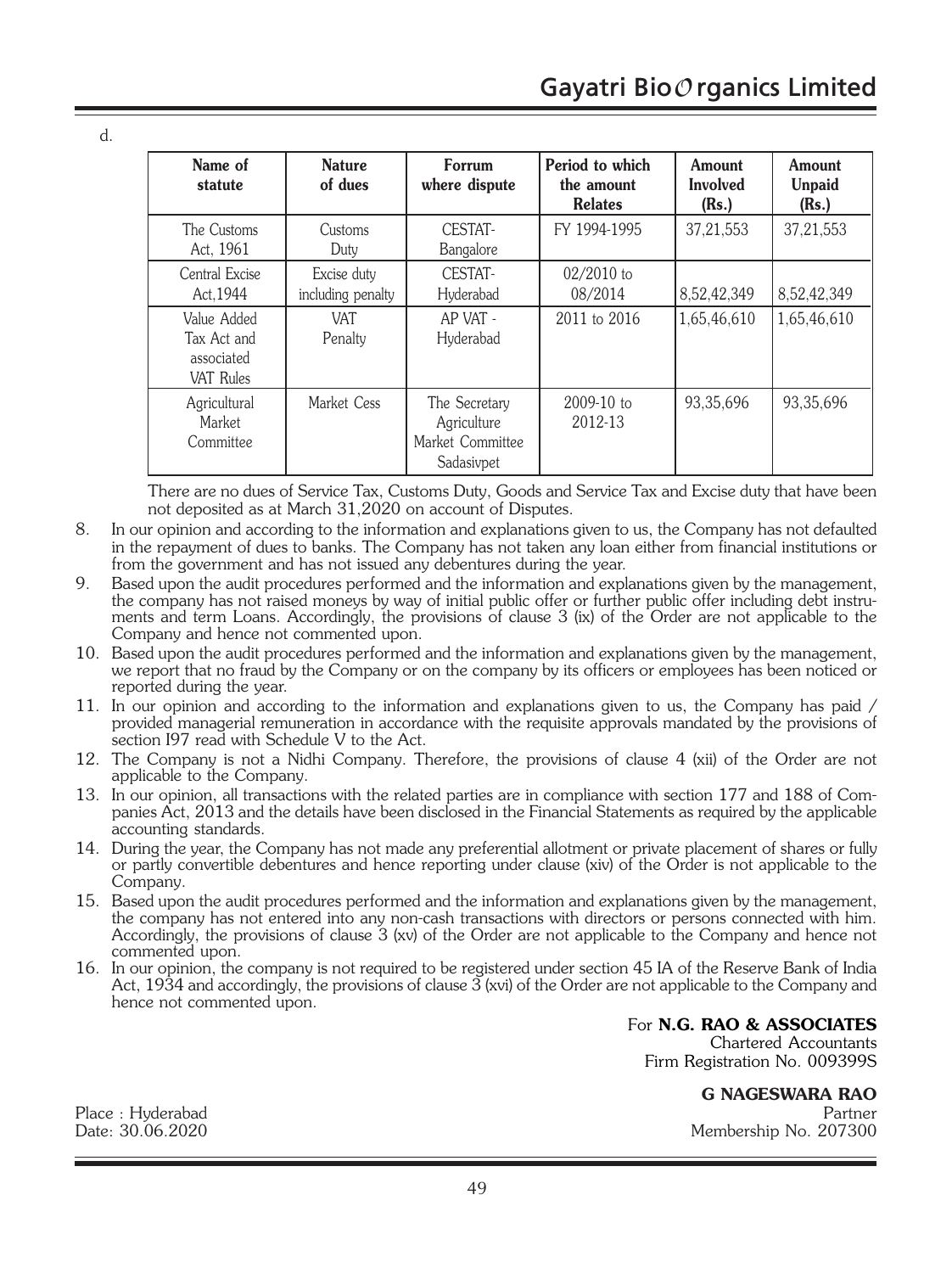### "Annexure B" to the Independent Auditor's Report of even date on the Financial Statements of Gayatri Bioorganics Limited.

#### Report on the Internal Financial Controls under Clause (i) of Sub-section 3 of Section 143 of the Companies Act, 2013 ("the Act")

We have audited the internal financial controls over financial reporting of GAYATRI BIOORGANICS LIMITED ("the Company") as of March 31, 2020 in conjunction with our audit of the Ind ASfinancial statements of the Company for the year ended on that date.

#### Management's Responsibility for Internal Financial Controls

The Company's management is responsible for establishing and maintaining internal financial controls based on the internal control over financial reporting criteria established by the Company considering the essential components of internal control stated in the Guidance Note on Audit of Internal Financial Controls Over Financial Reporting issued by the Institute of Chartered Accountants of India. These responsibilities include the design, implementation and maintenance of adequate internal financial controls that were operating effectively for ensuring the orderly and efficient conduct of its business, including adherence to company's policies, the safeguarding of its assets, the prevention and detection of frauds and errors, the accuracy and completeness of the accounting records, and the timely preparation of reliable financial information, as required under the Companies Act, 2013.

#### Auditors' Responsibility

Our responsibility is to express an opinion on the Company's internal financial controls over financial reporting based on our audit. We conducted our audit in accordance with the Guidance Note on Audit of Internal Financial Controls Over Financial Reporting (the "Guidance Note") and the Standards on Auditing, issued by ICAI and deemed to be prescribed under section 143(10) of the Companies Act, 2013, to the extent applicable to an audit of internal financial controls, both applicable to an audit of Internal Financial Controls and, both issued by the Institute of Chartered Accountants of India. Those Standards and the Guidance Note require that we comply with ethical requirements and plan and perform the audit to obtain reasonable assurance about whether adequate internal financial controls over financial reporting was established and maintained and if such controls operated effectively in all material respects.

Our audit involves performing procedures to obtain audit evidence about the adequacy of the internal financial controls system over financial reporting and their operating effectiveness. Our audit of internal financial controls over financial reporting included obtaining an understanding of internal financial controls over financial reporting, assessing the risk that a material weakness exists, and testing and evaluating the design and operating effectiveness of internal control based on the assessed risk. The procedures selected depend on the auditor's judgement, including the assessment of the risks of material misstatement of the financial statements, whether due to fraud or error.

We believe that the audit evidence we have obtained is sufficient and appropriate to provide a basis for our audit opinion on the Company's internal financial controls system over financial reporting.

#### Meaning of Internal Financial Controls over Financial Reporting

A company's internal financial control over financial reporting is a process designed to provide reasonable assurance regarding the reliability of financial reporting and the preparation of financial statements for external purposes in accordance with generally accepted accounting principles. A company's internal financial control over financial reporting includes those policies and procedures that (1) pertain to the maintenance of records that, in reasonable detail, accurately and fairly reflect the transactions and dispositions of the assets of the company; (2) provide reasonable assurance that transactions are recorded as necessary to permit preparation of financial statements in accordance with generally accepted accounting principles, and that receipts and expenditures of the company are being made only in accordance with authorisations of management and directors of the company; and (3) provide reasonable assurance regarding prevention or timely detection of unauthorised acquisition, use, or disposition of the company's assets that could have a material effect on the financial statements.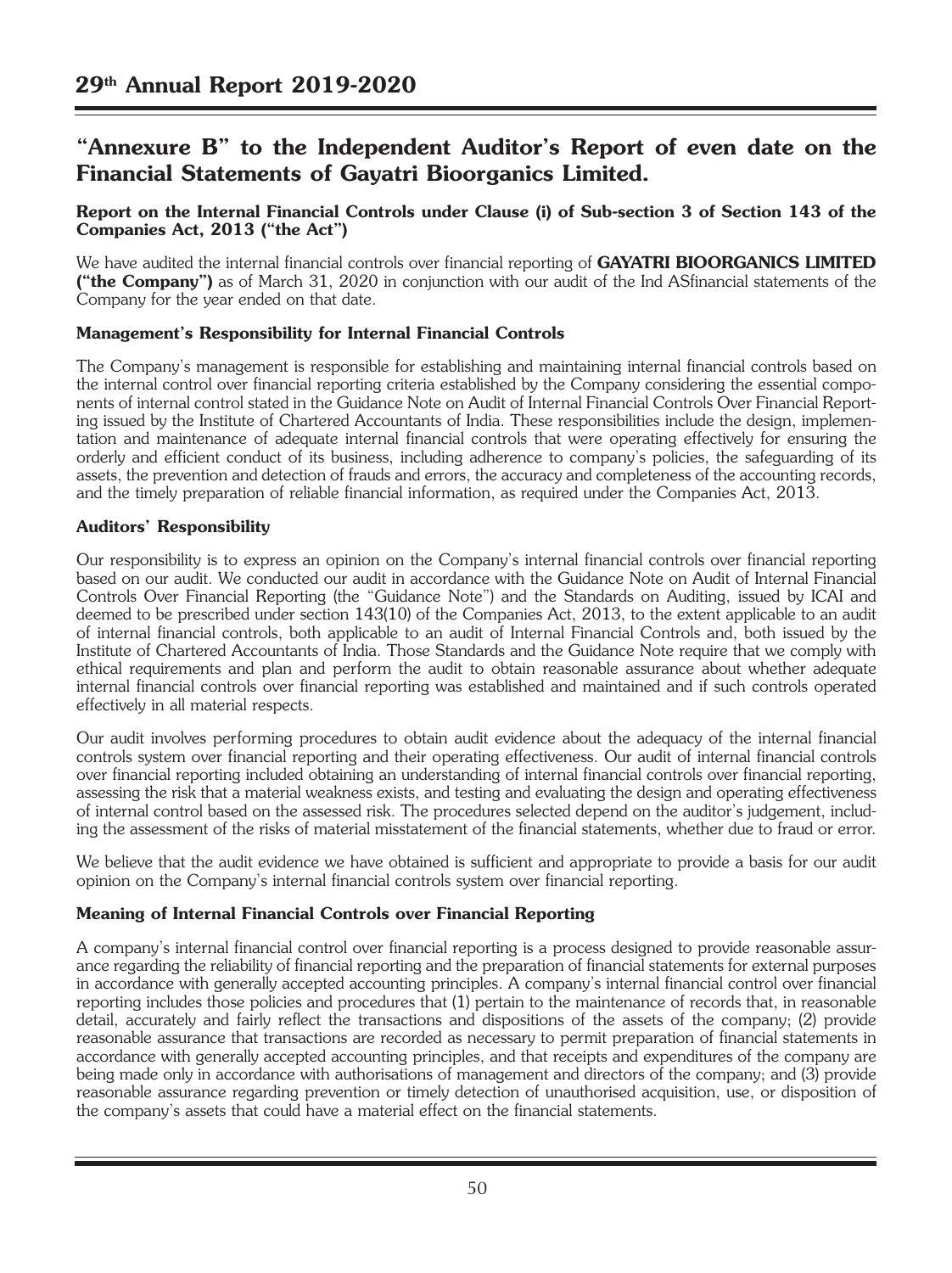#### Inherent Limitations of Internal Financial Controls over Financial Reporting

Because of the inherent limitations of internal financial controls over financial reporting, including the possibility of collusion or improper management override of controls, material misstatements due to error or fraud may occur and not be detected. Also, projections of any evaluation of the internal financial controls over financial reporting to future periods are subject to the risk that the internal financial control over financial reporting may become inadequate because of changes in conditions, or that the degree of compliance with the policies or procedures may deteriorate.

#### Disclaimer of Opinion

According to the information and explanation given to us, the company has not established its internal financial controls over financial reporting on criteria basedon or considering the essential components of internal financial controls over financial reporting issued by the Institute of chartered Accountants of India.

Because of this reason, we are unable to obtain sufficient appropriate audit evidenceto provide a basis for our opinion whether the company had adequate internal financial controls over financial reporting and whether such internal financial controls were operating effectively as at March 31,2020

We have considered the disclaimer reported above in determining the nature, timing and extent of auditors applied in our Audit ofMarch 3l,2020 Financial statements of the company, and the Disclaimer does not effectour opinion on the Financial statements of the Company.

> For N.G. RAO & ASSOCIATES Chartered Accountants Firm Registration No. 009399S

> > G NAGESWARA RAO Partner Membership No. 207300

Place : Hyderabad Date: 30.06.2020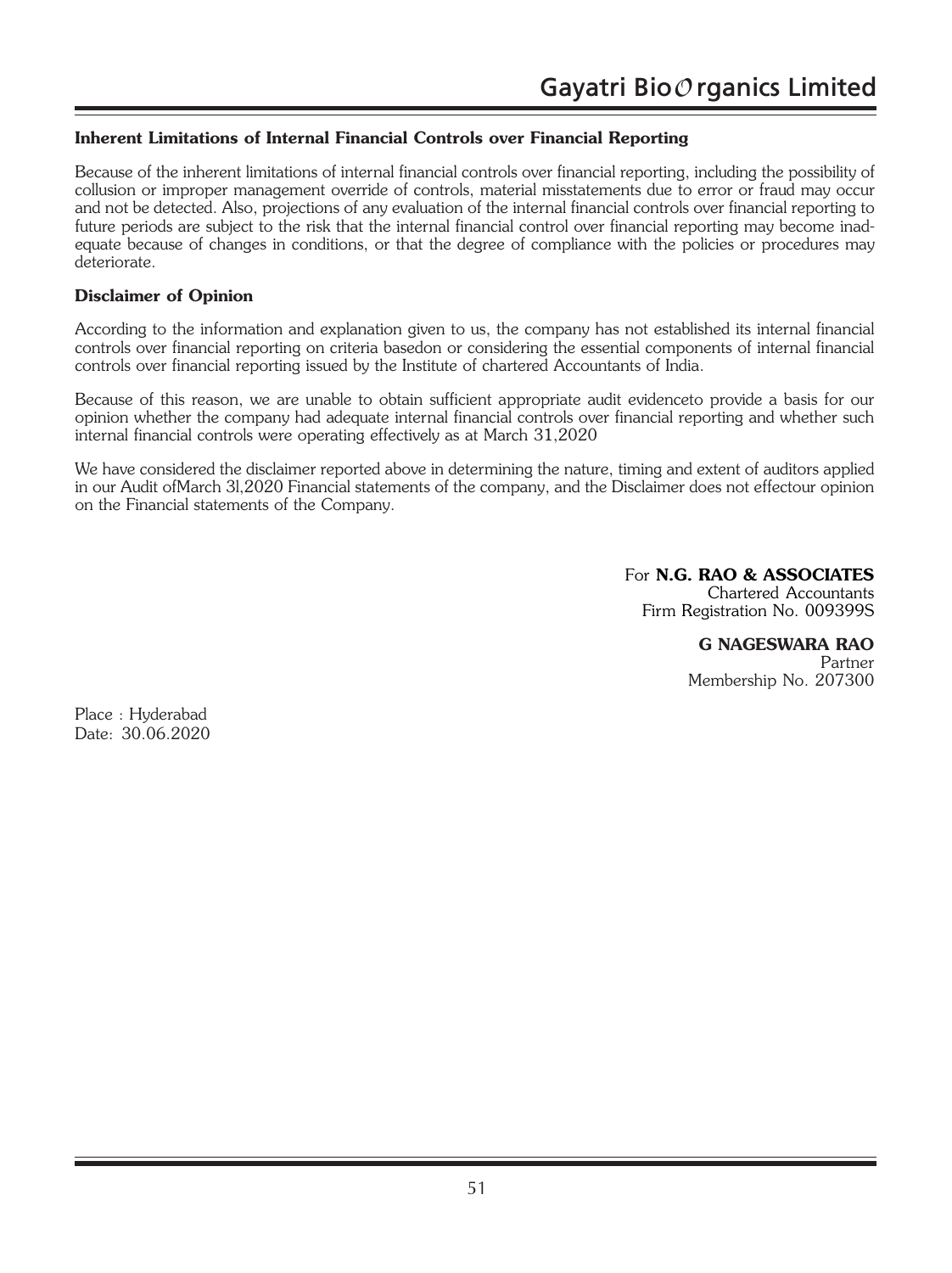### BALANCE SHEET AS AT 31 MARCH 2020

|                                     |             |                                 | (₹ in Lakhs)                    |
|-------------------------------------|-------------|---------------------------------|---------------------------------|
| <b>PARTICULARS</b>                  | <b>Note</b> | As At<br><b>31st March 2020</b> | As At<br><b>31st March 2019</b> |
| <b>ASSETS</b>                       |             |                                 |                                 |
| <b>Non-current assets</b>           |             |                                 |                                 |
| <b>Financial Assets</b><br>(a)      |             |                                 |                                 |
| Investments<br>(i)                  | 2.1         | 0.15                            | 0.15                            |
| (iii) Other Financial Assets        | 2.2         | 8.88                            | 8.88                            |
|                                     |             | 9.03                            | 9.03                            |
| <b>Current assets</b>               |             |                                 |                                 |
| <b>Financial Assets</b><br>(a)      |             |                                 |                                 |
| Trade receivables<br>(i)            | 2.3(a)      | 48.46                           | 52.42                           |
| (ii)<br>Cash and cash Equivalents   | 2.3(b)      | 95.60                           | 23.00                           |
| (iii) Other Financial Assets        | 2.3(d)      | 11.97                           | 12.78                           |
| <b>Other Current Assets</b><br>(b)  | 2.4         | 144.31                          | 136.74                          |
|                                     |             | 300.33                          | 224.93                          |
| Assets held for sale                | 2.5         |                                 | 14,275.32                       |
| <b>TOTAL ASSETS</b>                 |             | 309.37                          | 14,509.29                       |
| <b>EQUITY AND LIABILITIES</b>       |             |                                 |                                 |
| <b>Equity</b>                       |             |                                 |                                 |
| Equity Share capital<br>(a)         | 2.6         | 7,878.81                        | 7,878.81                        |
| Other Equity<br>(b)                 | 2.7         | (11, 126.96)                    | (19,573.97)                     |
|                                     |             | (3,248.14)                      | (11,695.15)                     |
| <b>Liabilities</b>                  |             |                                 |                                 |
| <b>Non-current liabilities</b>      |             |                                 |                                 |
| Financial Liabilities<br>(a)        |             |                                 |                                 |
| (i)<br><b>Borrowings</b>            | 2.8         | 170.16                          | 170.16                          |
|                                     |             | 170.16                          | 170.16                          |
| <b>Current liabilities</b>          |             |                                 |                                 |
| <b>Financial Liabilities</b><br>(a) |             |                                 |                                 |
| Borrowings<br>(i)                   | 2.9(a)      | 3,340.35                        | 3,340.35                        |
| Trade payables<br>(ii)              | 2.9(b)      | 44.58                           | 32.97                           |
| Other Current Liabilities<br>(b)    | 2.9(c)      | 2.42                            |                                 |
|                                     |             | 3,387.35                        | 3,373.32                        |
| Liabilities held for sale           | 2.5         |                                 | 22,660.96                       |
| TOTAL EQUITY AND LIABILITIES        |             | 309.37                          | 14,509.29                       |
|                                     |             | (0.00)                          | (0.00)                          |

The notes referred to above form an integral part of the financial statements.

|                           | As per our report of even date attached |               |  |  |
|---------------------------|-----------------------------------------|---------------|--|--|
| for N.G. RAO & ASSOCIATES | for Gayatri BioOrganics Limited         |               |  |  |
| Chartered Accountants     |                                         |               |  |  |
| G. Nageswara Rao          | T.V. Sandeep Kumar Reddy                | C.V. Rayudu   |  |  |
| Partner                   | Chairman                                | Director      |  |  |
|                           | DIN: 00005573                           | DIN: 03536579 |  |  |
| Place · Huderahad         |                                         |               |  |  |

Place : Hyderabad Date: 30th June, 2020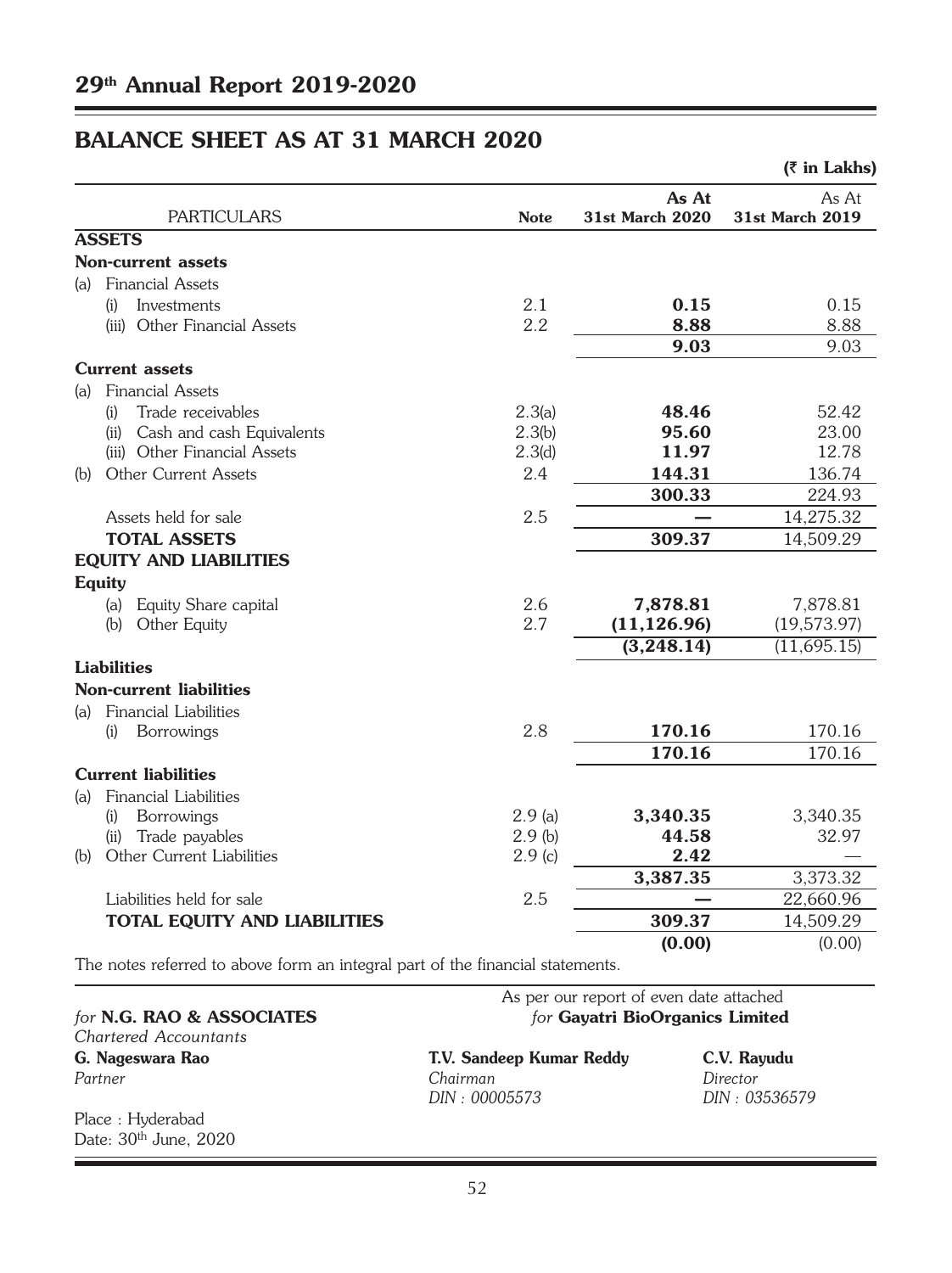### STATEMENT OF PROFIT & LOSS FOR THE YEAR ENDED 31st MARCH, 2020

|                                                                                           |         |                                              | (₹ in Lakhs)                          |
|-------------------------------------------------------------------------------------------|---------|----------------------------------------------|---------------------------------------|
| <b>PARTICULARS</b>                                                                        |         | For the Year Ended<br><b>31st March 2020</b> | For the Year Ended<br>31st March 2019 |
| <b>Continuing Operations</b>                                                              |         |                                              |                                       |
| <b>INCOME</b>                                                                             |         |                                              |                                       |
| Revenue from operations                                                                   | 2.10(a) |                                              |                                       |
| Other income                                                                              | 2.10(b) | 6.37                                         |                                       |
| <b>Total Revenue</b>                                                                      |         | 6.37                                         |                                       |
| <b>EXPENSES</b>                                                                           |         |                                              |                                       |
| Cost of materials consumed                                                                | 2.10(c) |                                              |                                       |
| Change in inventory of finished goods and work-in-progress                                | 2.10(d) |                                              |                                       |
| Employee benefits expense                                                                 | 2.10(e) | 28.07                                        |                                       |
| Finance costs                                                                             | 2.10(f) | 0.58                                         |                                       |
| Depreciation                                                                              |         | 32.85                                        |                                       |
| Other expenses                                                                            | 2.10(g) |                                              |                                       |
| <b>Total expenses</b>                                                                     |         | 61.50                                        |                                       |
| Profit/ (loss) before exceptional items and tax from Continuing Operations                |         | (55.13)                                      |                                       |
| Exceptional items                                                                         |         |                                              |                                       |
| Profit/ (loss) before tax from Continuing Operations                                      |         | (55.13)                                      |                                       |
| Current tax                                                                               |         |                                              |                                       |
| Profit/ (loss) from Continuing Operations (A)                                             |         | (55.13)                                      |                                       |
| <b>Discontinuing Operations</b><br>Profit/(Loss) before tax from discontinuing operations |         |                                              | (1,550.67)                            |
| <b>Exceptional Items</b>                                                                  | 2.10(b) | 8,502.15                                     |                                       |
| Current tax                                                                               |         |                                              |                                       |
| Profit/ (loss) for the year from discontinuing Operations (B)                             |         | 8,502.15                                     | (1,550.67)                            |
| Profit/ (loss) for the year $(A+B)$                                                       |         | 8,447.01                                     | (1,550.67)                            |
| <b>Other Comprehensive Income</b>                                                         |         |                                              |                                       |
| <b>Discontinuing Operations</b>                                                           |         |                                              |                                       |
| Items that will not be reclassified to Profit or Loss                                     |         |                                              |                                       |
| Re-measurement gains (losses) on defined benefit plans                                    |         |                                              | 96.38                                 |
| <b>Total Other Comprehensive Income</b>                                                   |         |                                              | 96.38                                 |
| Total Comprehensive Income / (Loss)                                                       |         | 8,447.01                                     | (1,454.29)                            |
| Earning per equity share (Nominal value of share Rs. 10)                                  |         |                                              |                                       |
| <b>Discontinued Operations</b>                                                            |         |                                              |                                       |
| <b>Basic</b>                                                                              |         | 10.72                                        | (1.85)                                |
| Diluted                                                                                   |         | 10.72                                        | (1.85)                                |
|                                                                                           |         |                                              |                                       |

The notes referred to above form an integeral part of the financial statements.

|                                      | As per our report of even date attached |               |  |  |
|--------------------------------------|-----------------------------------------|---------------|--|--|
| for <b>N.G. RAO &amp; ASSOCIATES</b> | for Gayatri BioOrganics Limited         |               |  |  |
| Chartered Accountants                |                                         |               |  |  |
| G. Nageswara Rao                     | T.V. Sandeep Kumar Reddy                | C.V. Rayudu   |  |  |
| Partner                              | Chairman                                | Director      |  |  |
|                                      | DIN: 00005573                           | DIN: 03536579 |  |  |
| Place: Hyderabad                     |                                         |               |  |  |
| Date: $30th$ June, $2020$            |                                         |               |  |  |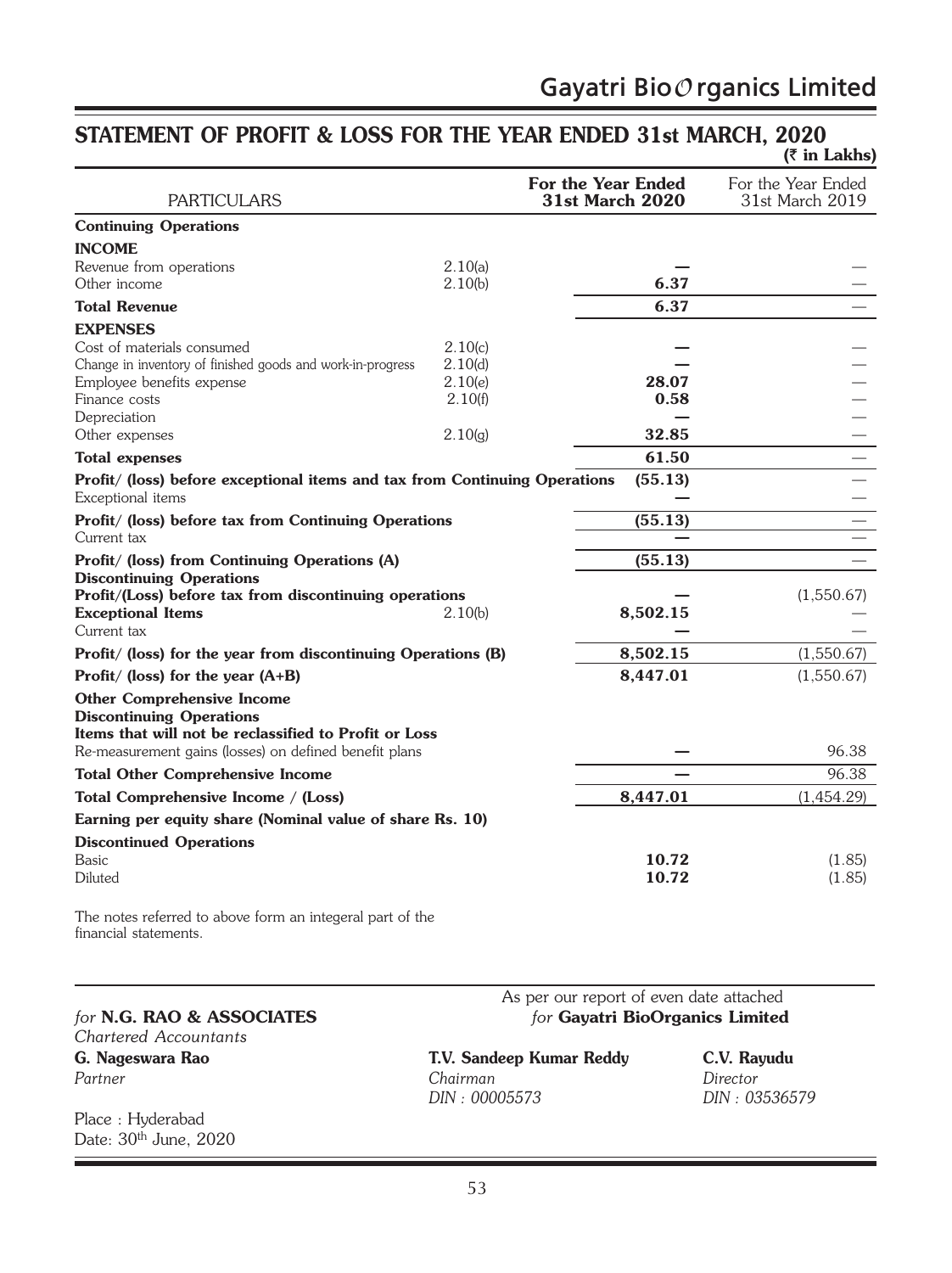### CASH FLOW STATEMENT FOR THE YEAR ENDED 31st MARCH, 2020

 $(3 \in \mathbb{Z}^2)$  in Lakhs)

|    |                                                                                                                                                                                       |                                                       |                                 | $\sqrt{111}$ laterates                   |
|----|---------------------------------------------------------------------------------------------------------------------------------------------------------------------------------------|-------------------------------------------------------|---------------------------------|------------------------------------------|
|    | <b>PARTICULARS</b>                                                                                                                                                                    |                                                       | As at<br><b>31st March 2020</b> | As at<br>31st March 2019                 |
| A. | <b>Cash Flow from Operating Activities</b><br>(Loss) before tax<br>Adjustments for:                                                                                                   |                                                       | 8,447.01                        |                                          |
|    | - Depreciation and Amortization<br>- Finance Costs                                                                                                                                    |                                                       | 0.58<br>8.447.59                |                                          |
|    | <b>Operating Profit Before Working Capital Changes</b><br>Changes in operating assets and liabilities:<br>(Increase) / Decrease in Operating Assets:                                  |                                                       |                                 |                                          |
|    | - Non-current Financial Assets & Other Assets<br>- Trade Receivables<br>- Changes For Assets Held For Sale<br>- Current Financial Assets                                              |                                                       | 3.96<br>0.81                    | (8.88)<br>98.53                          |
|    | - Other current assets<br>Increase / (Decrease) in Operating Liabilities:<br>- Trade Payables<br>- Changes For Liabilities Held For Sale<br>- Other Current Liabilities               |                                                       | (7.57)<br>11.61<br>24.2         | (136.74)<br>(11.84)                      |
|    | Cash (used in) / generated from Operations                                                                                                                                            |                                                       | 8,458.82                        | (58.93)                                  |
|    | Net cash (used in) Operating Activities (A)                                                                                                                                           |                                                       | 8,458.82                        | (58.93)                                  |
| В. | <b>Cash Flow from Investing Activities</b><br>- Capital expenditure on Property, Plant and Equipment,<br>including capital advances<br>- Interest Received / Reversed for Wrong Entry |                                                       |                                 | (0.81)                                   |
|    | Net cash flow (used in) investing activities (B)                                                                                                                                      |                                                       |                                 | (0.81)                                   |
| C. | <b>Cash Flow from Financing Activities</b><br>- Interest and Finance Charges paid                                                                                                     |                                                       | (0.58)                          |                                          |
|    | Net cash flow from financing activities (C)                                                                                                                                           |                                                       | (0.58)                          |                                          |
|    | Net increase / (decrease) in cash and cash equivalents $(A + B + C)$<br>Cashflow from discountinue operations                                                                         |                                                       | 8,458.24<br>(8,385.64)          | (59.74)<br>82.74                         |
|    | Cash and Cash Equivalents at the beginning of year                                                                                                                                    |                                                       | 23.00                           |                                          |
|    | Cash and Cash Equivalents at the end of year<br>(Refer Note - 2.3(b) & 2.5)                                                                                                           |                                                       | 95.60                           | 23.00                                    |
|    | The notes referred to above form an integral part of the<br>financial statements                                                                                                      |                                                       |                                 |                                          |
|    | As per our report of even date attached<br>for <b>N.G. RAO &amp; ASSOCIATES</b><br><b>Chartered Accountants</b>                                                                       |                                                       | for Gayatri BioOrganics Limited |                                          |
|    | G. Nageswara Rao<br>Partner                                                                                                                                                           | T.V. Sandeep Kumar Reddy<br>Chairman<br>DIN: 00005573 |                                 | C.V. Rayudu<br>Director<br>DIN: 03536579 |
|    | Place : Hyderabad<br>Date: 30 <sup>th</sup> June, 2020                                                                                                                                |                                                       |                                 |                                          |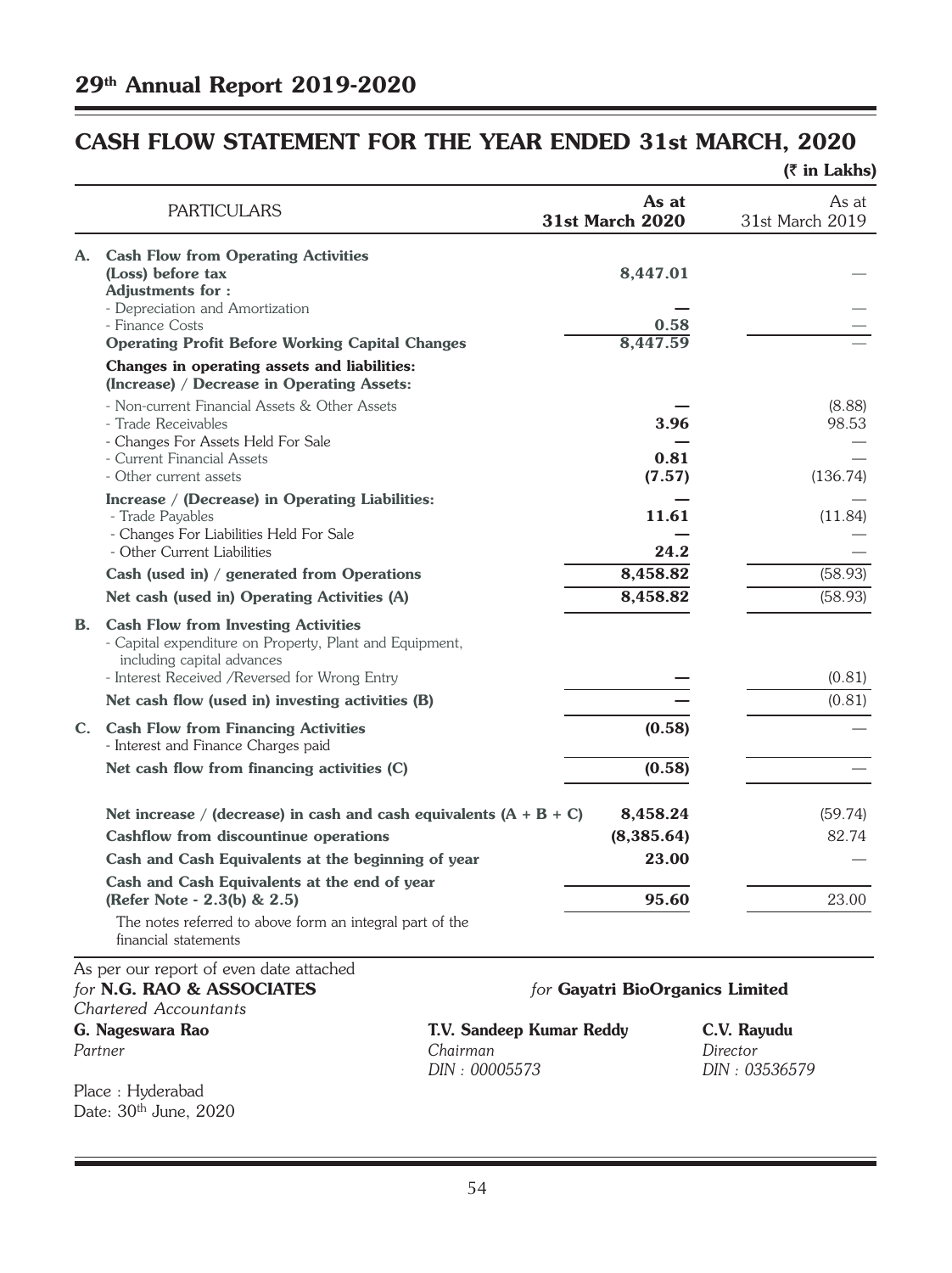### Statement of Changes in Equity for the year ended on March 31, 2020

#### For the year ended March 31, 2019 ( $\bar{z}$  in Lakhs)

| <b>Particulars</b>           | <b>Share Capital</b> |                                            | <b>Other Equity</b>      |                              |                                    |              |
|------------------------------|----------------------|--------------------------------------------|--------------------------|------------------------------|------------------------------------|--------------|
|                              | Shares               | No. of Equity   Paid up Share  <br>Capital | Central/State<br>subsidy | <b>Securities</b><br>Premium | <b>Retained</b><br><b>Earnings</b> | <b>Total</b> |
| Balance as at April 1, 2018  | 78,788,142           | 7,878.81                                   | 10.00                    | 299.32                       | $(18, 429.00)$ $(10, 240.87)$      |              |
| Profit for the year          |                      | _                                          |                          |                              | (1.550.67)                         | (1.550.67)   |
| Other comprehensive income   |                      |                                            |                          |                              | 96.38                              | 96.38        |
| Balance as at March 31, 2019 | 78,788,142           | 7,878.81                                   | 10.00                    | 299.32                       | $(19,883.29)$ $(11,695.16)$        |              |

#### For the year ended March 31, 2020  $\zeta$  in Lakhs)

| <b>Particulars</b>           | <b>Share Capital</b> |                                          |                          | <b>Other Equity</b>          |                                    |              |
|------------------------------|----------------------|------------------------------------------|--------------------------|------------------------------|------------------------------------|--------------|
|                              | Shares I             | No. of Equity   Paid up Share<br>Capital | Central/State<br>subsidy | <b>Securities</b><br>Premium | <b>Retained</b><br><b>Earnings</b> | <b>Total</b> |
|                              |                      |                                          |                          |                              |                                    |              |
| Balance as at April 1, 2019  | 78,788,142           | 7.878.81                                 | 10.00                    | 299.32                       | $(19,883.29)$ $(11,695.15)$        |              |
| Profit / (Loss) for the year |                      |                                          |                          |                              | 8.447.01                           | 8.447.01     |
| Other comprehensive income   |                      | _                                        |                          |                              |                                    |              |
| Balance as at March 31, 2020 | 78,788,142           | 7,878.81                                 | 10.00                    | 299.32                       | (11, 436.27)                       | (3,248.14)   |

The notes referred to above form an integral part of the financial statements

As per our report of even date attached<br>for **N.G. RAO & ASSOCIATES** Chartered Accountants G. Nageswara Rao T.V. Sandeep Kumar Reddy C.V. Rayudu Partner Chairman Director

#### for Gayatri BioOrganics Limited

DIN : 00005573 DIN : 03536579

Place : Hyderabad Date: 30<sup>th</sup> June, 2020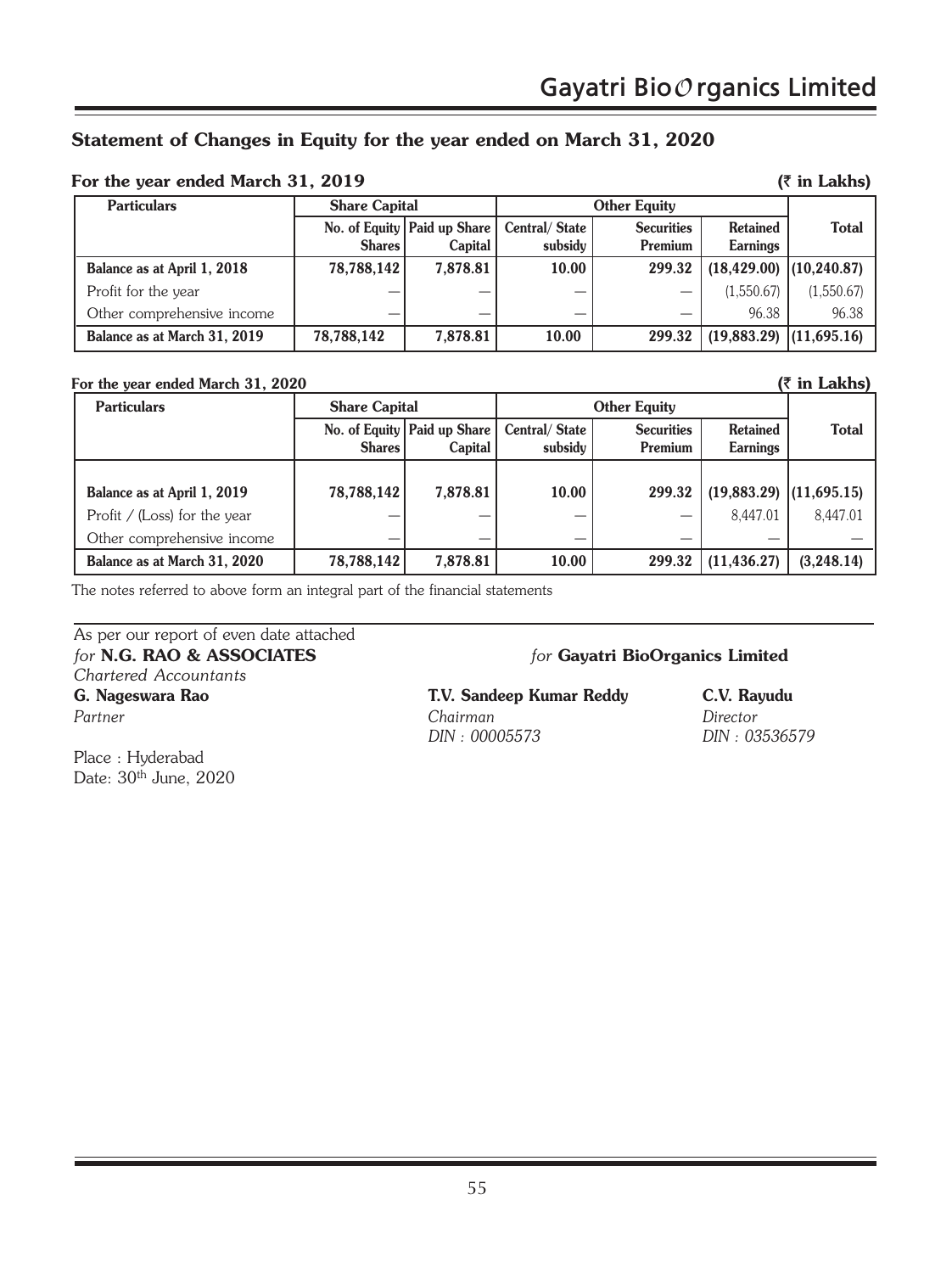#### NOTES TO ACCOUNTS

#### 1. Significant Accounting Policies

#### A. Corporate information:

Gayatri BioOrganics Limited ("the Company") was incorporated on December 02, 1991 and has its registered office at Hyderabad, Telangana, India. It is mainly in the business of manufacturing of Starch, its derivatives and related by-products, and development of customised application for value added starch derivatives. The Company has manufacturing plants located in states of Andhra Pradesh and Telangana. The Company's equity share is listed on the BSE Limited.

In November 2016, the Company has entered into a Business Transfer Agreement (BTA) for transfer of its business undertaking of manufacturing and selling of starch and its derivatives along with its two units on a "slump sale" basis subject fulfilment of certain conditions as mentioned in BTA and the transfer as per BTA was completed on 14th August, 2019.

#### B. Basis of preparation and Statement of compliance:

The financial statements have been prepared in accordance with Ind AS notified under the Companies (Indian Accounting Standards) Rules, 2015 as amended read with Section 133 of the Companies Act, 2013. The presentation of the Financial Statements is based on Ind AS Schedule III of the Companies Act, 2013.

The financial statements have been prepared on the historical cost basis except for certain financial instruments that are measured at fair values at the end of each reporting period, as explained in the accounting policies below:

Historical cost is generally based on the fair value of the consideration given in exchange for goods and services.

Fair value is the price that would be received to sell an asset or paid to transfer a liability in an orderly transaction between market participants at the measurement date, regardless of whether that price is directly observable or estimated using another valuation technique. In estimating the fair value of an asset or a liability, the Company takes into account the characteristics of the asset or liability if market participants would take those characteristics into account when pricing the asset or liability at the measurement date. Fair value for measurement and/or disclosure purposes in these financial statements is determined on such a basis, except for share-based payment transactions that are within the scope of Ind AS 102, leasing transactions that are within the scope of Ind AS 17, and measurements that have some similarities to fair value but are not fair value, such as net realisable value in Ind AS 2 or value in use in Ind AS 36.

In addition, for financial reporting purposes, fair value measurements are categorised into Level 1, 2, or 3 based on the degree to which the inputs to the fair value measurements are observable and the significance of the inputs to the fair value measurement in its entirety, which are described as follows:

- Level 1 inputs are quoted prices (unadjusted) in active markets for identical assets or liabilities that the entity can access at the measurement date;
- Level 2 inputs are inputs, other than quoted prices included within Level 1, that are observable for the asset or liability, either directly or indirectly; and
- Level 3 inputs are unobservable inputs for the asset or liability

#### The principal accounting policies are set out below:

#### i) Revenue recognition:

#### Sale of Goods

Revenue from contract with customers is recognised when the Company satisfies performance obligation by transferring promised goods and services to the customer. Performance obligations are satisfied at the point of time when the customer obtains controls of the asset.

Revenue is measured based on transaction price, which is the fair value of the consideration received or receivable, stated net of discounts, returns and value added tax. Transaction price is recognised based on the price specified in the contract, net of the estimated sales incentives/ discounts. Accumulated experience is used to estimate and provide for the discounts/ right of return, using the expected value method.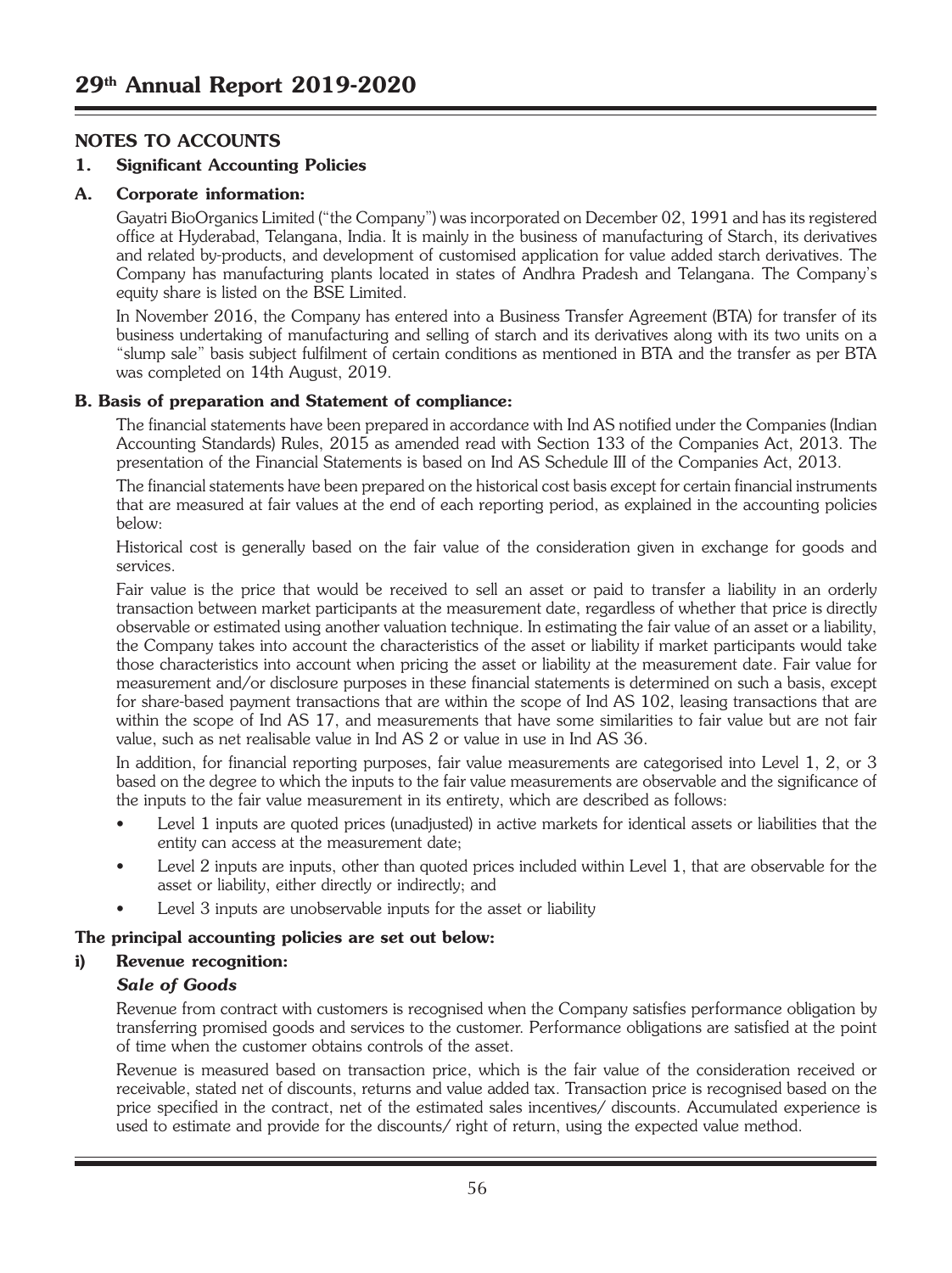#### Interest income

Interest income from a financial asset is recognised when it is probable that the economic benefits will flow to the Company and the amount of income can be measured reliably. Interest income is accrued on a time basis, by reference to the principal outstanding and at the effective interest rate applicable, which is the rate that exactly discounts estimated future cash receipts through the expected life of the financial asset to that asset's net carrying amount on initial recognition.

Dividend income from investments is recognised when the shareholder's right to receive payment has been established (provided that it is probable that the economic benefits will flow to the Company and the amount of income can be measured reliably).

Export benefits are accounted for in the year of exports based on eligibility and when there is no uncertainty in receiving the same.

Insurance claims are accounted at the time when such income has been realised by the Company.

#### ii) Tangible Fixed Assets:

Land and buildings held for use in the production or supply of goods or services, or for administrative purposes, are stated in the balance sheet at cost less accumulated depreciation and accumulated impairment losses. Freehold land is not depreciated.

Properties in the course of construction for production, supply or administrative purposes are carried at cost, less any recognised impairment loss. Cost includes professional fees and, for qualifying assets, borrowing costs capitalised in accordance with the Company's accounting policy. Such properties are classified to the appropriate categories of property, plant and equipment when completed and ready for intended use. Depreciation of these assets, on the same basis as other property assets, commences when the assets are ready for their intended use.

Fixtures and equipment are stated at cost less accumulated depreciation and accumulated impairment losses.

Depreciation is recognised so as to write off the cost of assets (other than freehold land and properties under construction) less their residual values over their useful lives, using the straight-line method. The estimated useful lives, residual values and depreciation method are reviewed at the end of each reporting period, with the effect of any changes in estimate accounted for on a prospective basis.

Assets held under finance leases are depreciated over their expected useful lives on the same basis as owned assets. However, when there is no reasonable certainty that ownership will be obtained by the end of the lease term, assets are depreciated over the shorter of the lease term and their useful lives.

An item of property, plant and equipment is de recognised upon disposal or when no future economic benefits are expected to arise from the continued use of the asset. Any gain or loss arising on the disposal or retirement of an item of property, plant and equipment is determined as the difference between the sales proceeds and the carrying amount of the asset and is recognised in profit or loss.

#### iii) Depreciation on tangible fixed assets:

Depreciable amount for assets is the cost of an asset, or other amount substituted for cost, less its estimated residual value. Depreciation on tangible property, plant and equipment is provided using the Straight Line Method (SLM) over the useful lives of the assets estimated by the management.

#### iv) Non-current assets held for sale:

Non-current assets and disposal Group of assets are classified as held for sale if their carrying amount will be recovered principally through a sale transaction rather than through continuing use. This condition is regarded as met only when the asset (or disposal group) is available for immediate sale in its present condition subject only to terms that are usual and customary for sales of such asset (or disposal group) and its sale is highly probable. Management must be committed to the sale, which should be expected to qualify for recognition as a completed sale within one year from the date of classification.

Non-current assets (and disposal group) classified as held for sale are measured at the lower of their carrying amount and fair value less costs to sell.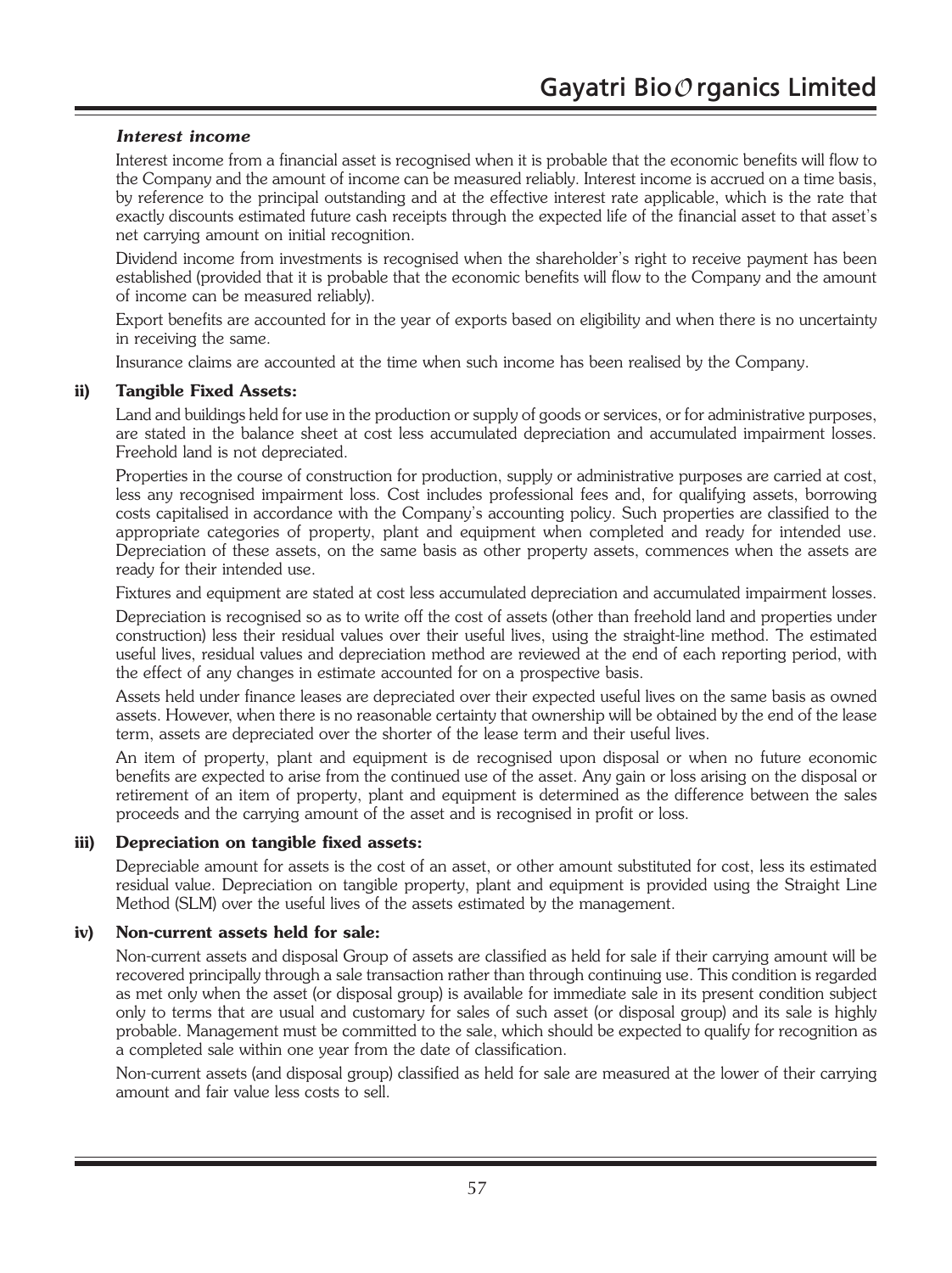#### v) Borrowing Costs:

Borrowing costs directly attributable to the acquisition, construction or production of qualifying assets, which are assets that necessarily take a substantial period of time to get ready for their intended use or sale, are added to the cost of those assets, until such time as the assets are substantially ready for their intended use or sale.

Interest income earned on the temporary investment of specific borrowings pending their expenditure on qualifying assets is deducted from the borrowing costs eligible for capitalisation.

All other borrowing costs are recognised in profit or loss in the period in which they are incurred.

#### vi) Inventories:

Inventories are stated at the lower of cost and net realisable value. Cost is determined on a First in First out (FIFO) basis except for Raw materials, where monthly weighted average cost basis method is followed. Obsolete, slow moving and defective inventories are identified and provided for. Cost includes all charges in bringing the goods to the point of sale , including octroi and other levies, transit insurance and receiving charges. Work in progress and finished goods include appropriate proportion of overheads and, where applicable, excise duty. However, materials and other items held for use in the production of inventories are not written down below cost if the finished products in which they will be incorporated are expected to be sold at or above cost.

Net realizable value is the estimated selling price in the ordinary course of business, less estimated costs of completion and estimated costs necessary to make the sale.

#### vii) Leases:

Leases are classified as finance leases whenever the terms of lease transfer substantially all the risks and rewards of ownership to the lessee. Leases where a significant portion of the risks and rewards of ownership are retained by the lessor are classified as operating leases.

#### Operating Lease

Operating lease payments are recognized as an expense in the Statement of Profit and Loss on a straight-line basis over the lease term except where another systematic basis is more representative of the time pattern in which economic benefits from leased assets are consumed. The aggregate benefits of incentives (excluding inflationary increases where rentals are structured solely to increase in line with the expected general inflation to compensate for the lessor's inflationary cost increases, such increases are recognised in the year in which the benefit ts accrue) provided by the lessor is recognized as a reduction of rental expense over the lease term on a straight-line basis.

#### Finance Lease

Assets held under finance leases are initially recognized as assets of the Company at their fair value at the inception of the lease or, if lower, at the present value of the minimum lease payments. The corresponding liability to the lessor is included in the Balance Sheet as a finance lease obligation.

Assets held under finance leases are depreciated over their expected useful lives on the same basis as owned assets or, where shorter, the term of the relevant lease. Lease payments are apportioned between finance expenses and reduction of the lease obligation so as to achieve a constant rate of interest on the remaining balance of the liability.

Finance expenses are recognized immediately in profit or loss, unless they are directly attributable to qualifying assets, in which case they are capitalized in accordance with the Company's general policy on borrowing costs. Contingent rentals are recognized as expenses in the periods in which they are incurred.

#### viii) Government Grants and Subsidies:

Government grants are not recognised until there is reasonable assurance that the Company will comply with the conditions attaching to them and that the grants will be received.

Government grants are recognised in profit or loss on a systematic basis over the periods in which the Company recognises as expenses the related costs for which the grants are intended to compensate. Specifically, government grants whose primary condition is that the Company should purchase, construct or otherwise acquire non-current assets are recognised as deferred revenue in the balance sheet and transferred to profit or loss on a systematic and rational basis over the useful lives of the related assets.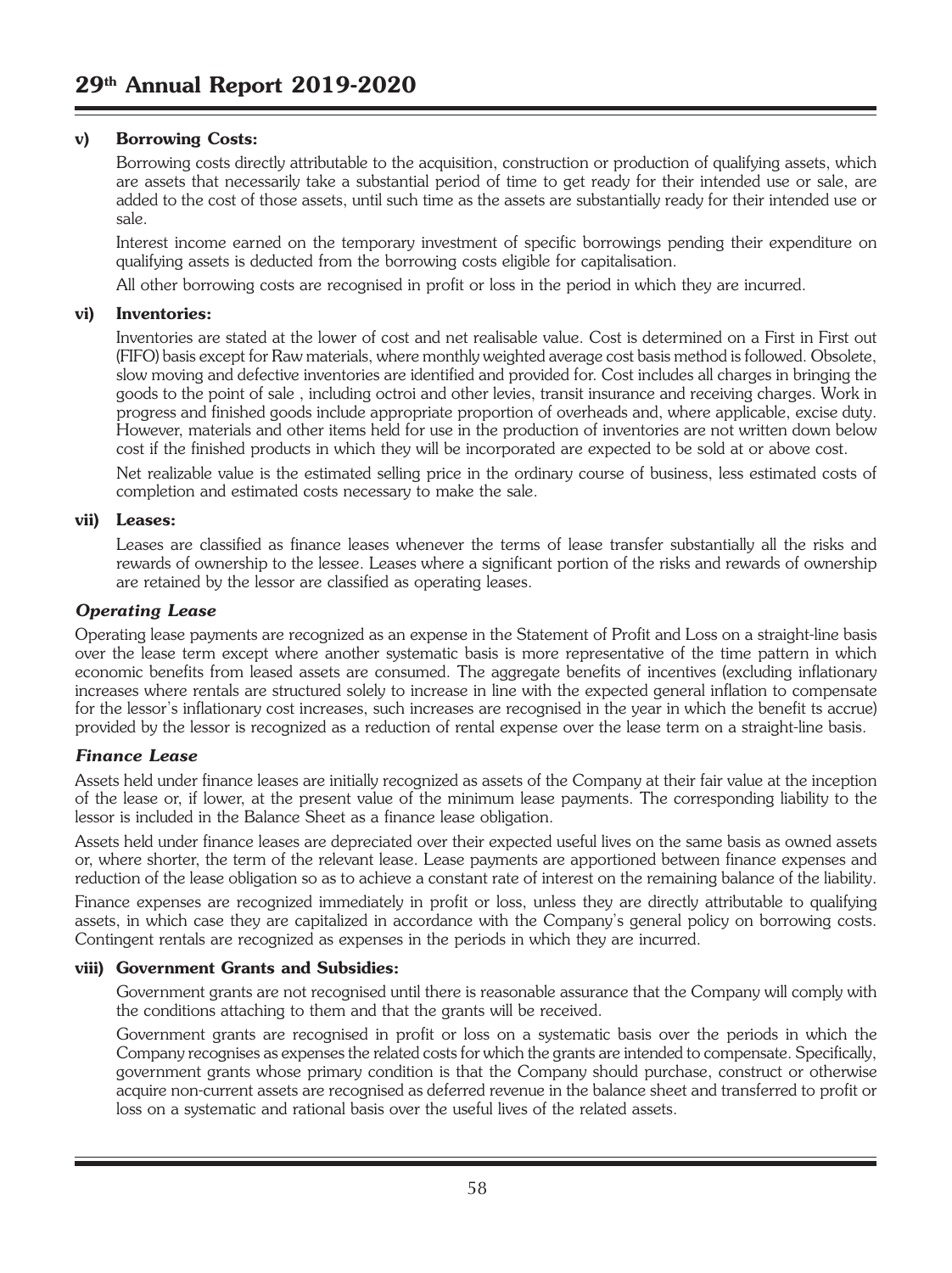Government grants that are receivable as compensation for expenses or losses already incurred or for the purpose of giving immediate financial support to the Company with no future related costs are recognised in profit or loss in the period in which they become receivable.

The benefit of a government loan at a below-market rate of interest is treated as a government grant, measured as the difference between proceeds received and the fair value of the loan based on prevailing market interest rates.

#### ix) Financial Instruments:

Financial assets and liabilities are recognised when the Company becomes a party to the contractual provisions of the instrument. Financial assets and liabilities are initially measured at fair value. Transactions costs that are directly attributable to the acquisition or issue of financial assets and financial liabilities (other than financial assets and financial liabilities at fair value through profit or loss) are added to or deducted from the fair value measured on initial recognition of financial asset or financial liability.

#### Cash and cash equivalents

The Company considers all highly liquid financial instruments, which are readily convertible into known amounts of cash that are subject to an insignificant risk of change in value and having original maturities of three months or less from the date of purchase, to be cash equivalents. Cash and cash equivalents consist of balances with banks which are unrestricted for withdrawal and usage.

#### Financial assets at fair value through other comprehensive income

Financial assets are measured at fair value through other comprehensive income if these financial assets are held within a business whose objective is achieved by both collecting contractual cash flows on specified dates that are solely payments of principal and interest on the principal amount outstanding and selling financial assets.

The Company has made an irrevocable election to present in other comprehensive income subsequent changes in the fair value in equity investments not held for trading.

#### Financial assets at fair value through profit or loss

Financial assets are measured at fair value through profit or loss unless it is measured at amortised cost or at fair value through other comprehensive income on initial recognition. The transaction costs directly attributable of financial assets and liabilities at fair value through profit or loss are immediately recognised profit or loss.

#### Financial liabilities

Financial liabilities are measured at amortised cost using the effective interest method.

#### Equity instruments

An equity instruments is a contract that evidences residual interest in the assets of the company after deducting all of its liabilities. Equity instruments recognised by the Company are recognised at the proceeds received net off direct issue cost.

#### DE recognition

A Financial Asset (or, where applicable, a part of a financial asset or part of a company of similar financial assets) is primarily derecognised (i.e. Removed from the company's balance sheet) where,

- The rights to receive cash flow and the asset have expired, or
- The Company has transferred the rights to receive cash flows from the asset or has assumed an obligation to pay the received cash flows in full without material delay to the third party under a ' pass - through' arrangement and either
- (a) the company has transferred substantially all the risks and rewards of the asset, or (b) the company has neither transferred nor retained substantially all the risks and rewards of the asset, but has transferred control of the asset.

When the Company has transferred its rights to receive cash flows from an asset or has entered into a pass-through arrangement, it evaluates if and to what extent it has retained the risks and rewards of ownership. When it has neither transferred nor retained substantially all of the risks and rewards of the asset, nor transferred control of the asset, the company continues to recognise the transferred asset to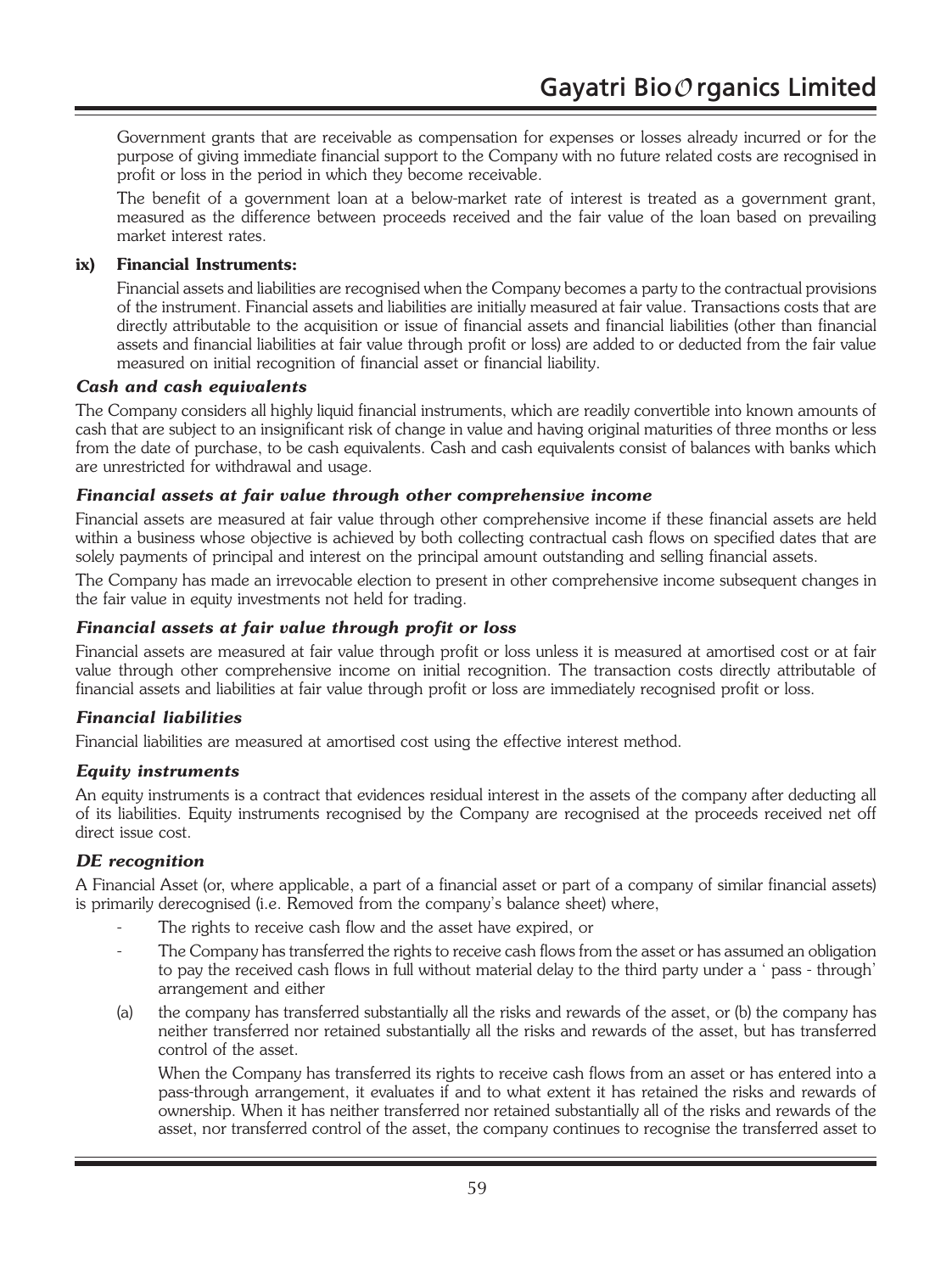the extent of the company's continuing involvement. In that case, the company also recognises an associated liability. The transferred asset and associated liability are measured on a basis that reflects the rights and obligations that the company has retained.

Continuing involvement that takes the form of a guarantee over the transferred asset is measured at the lower of the original carrying amount of the asset and the maximum amount of consideration that the company could be required to pay.

#### Derivative financial instruments

The Company enters into certain derivative contracts to hedge risks which are not designated as hedges. Such contracts are accounted for at fair value through profit or loss and are included in other gains/ (losses).

#### x) Foreign currency:

The functional currency of the Company is Indian rupee (INR).

On initial recognition, all foreign currency transactions are translated into the functional currency using the exchange rates prevailing on the date of the transaction. As at the reporting date, foreign currency monetary assets and liabilities are translated at the exchange rate prevailing on the Balance Sheet date and the exchange gains or losses are recognised in the Statement of Profit and Loss.

#### xi) Retirement and other employee benefits:

#### Defined benefit plans

For defined benefit plans, the cost of providing benefits is determined using the Projected Unit Credit Method, with actuarial valuations being carried out at each Balance sheet date. Actuarial gains and losses are recognised in full in the other comprehensive income for the period in which they occur. Past service cost both vested and unvested is recognised as an expense at the earlier of (a) when the plan amendment or curtailment occurs; and (b) when the entity recognises related restructuring costs or termination benefits.

#### Defined contribution plans

Contribution to defined contribution plans are recognised as expense when employees have rendered services entitling them to such benefits.

#### Compensated absences

Compensated absences which are not expected to occur within twelve months after the end of the period in which the employee renders the related services are recognised as an actuarially determined liability at the present value of the defined benefit obligation at the Balance sheet date.

#### xii) Income Taxes:

Income tax expense represents the sum of the tax currently payable and deferred tax.

#### Current tax

The tax currently payable is based on taxable profit for the year. Taxable profit differs from 'profit before tax' as reported in the statement of profit and loss because of items of income or expense that are taxable or deductible in other years and items that are never taxable or deductible. The Company's current tax is calculated using tax rates that have been enacted or substantively enacted by the end of the reporting period.

#### Deferred tax

Deferred tax is recognised on temporary differences between the carrying amounts of assets and liabilities in the financial statements and the corresponding tax bases used in the computation of taxable profit. Deferred tax liabilities are generally recognised for all taxable temporary differences. Deferred tax assets are generally recognised for all deductible temporary differences to the extent that it is probable that taxable profits will be available against which those deductible temporary differences can be utilised. Such deferred tax assets and liabilities are not recognised if the temporary difference arises from the initial recognition (other than in a business combination) of assets and liabilities in a transaction that affects neither the taxable profit nor the accounting profit. In addition, deferred tax liabilities are not recognised if the temporary difference arises from the initial recognition of goodwill.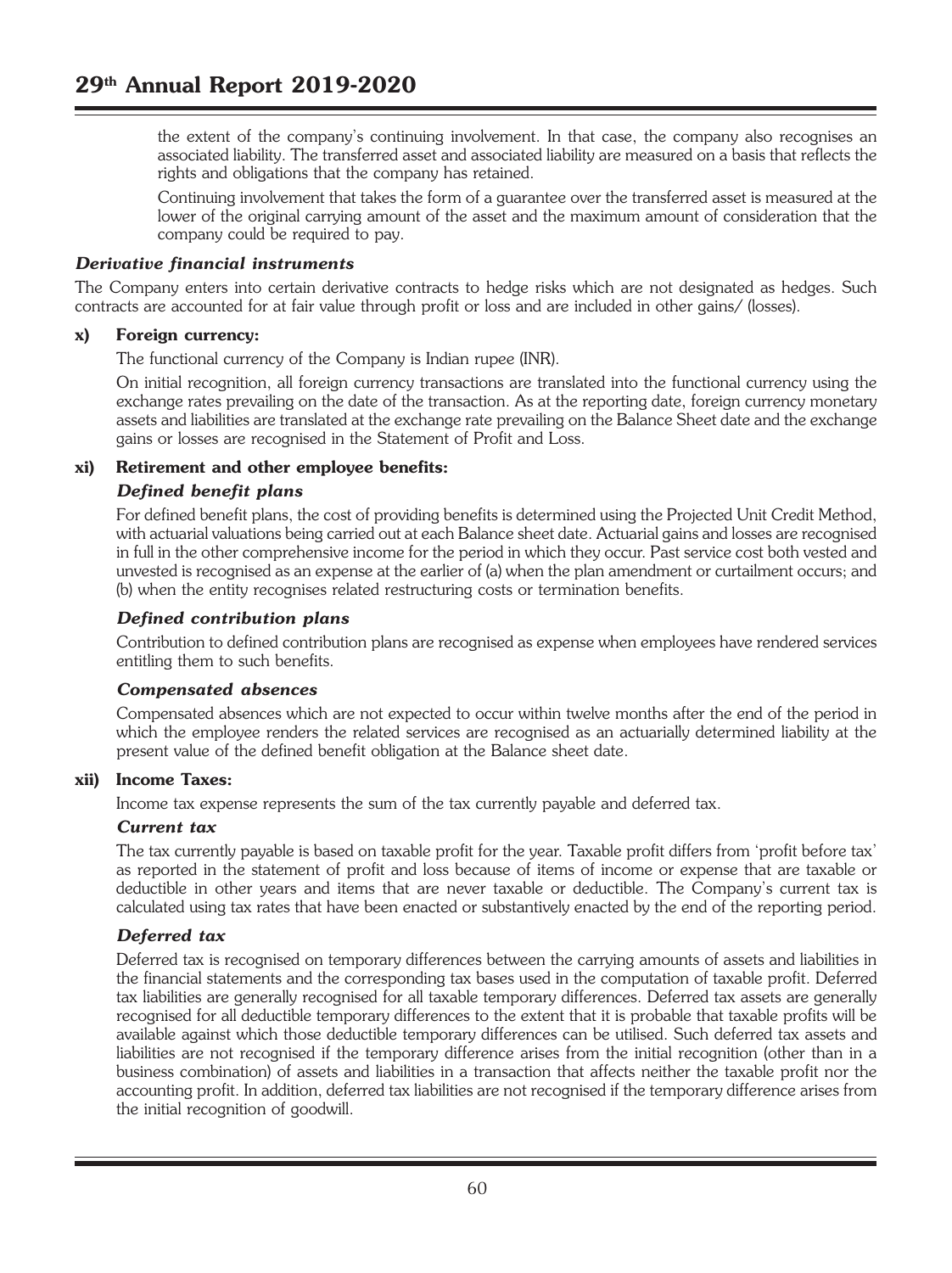The carrying amount of deferred tax assets is reviewed at the end of each reporting period and reduced to the extent that it is no longer probable that sufficient taxable profits will be available to allow all or part of the asset to be recovered.

Deferred tax liabilities and assets are measured at the tax rates that are expected to apply in the period in which the liability is settled or the asset realised, based on tax rates (and tax laws) that have been enacted or substantively enacted by the end of the reporting period.

The measurement of deferred tax liabilities and assets reflects the tax consequences that would follow from the manner in which the Company expects, at the end of the reporting period, to recover or settle the carrying amount of its assets and liabilities.

#### Current and deferred tax for the period

Current and deferred tax are recognised in profit or loss, except when they relate to items that are recognised in other comprehensive income or directly in equity, in which case, the current and deferred tax are also recognised in other comprehensive income or directly in equity respectively. Where current tax or deferred tax arises from the initial accounting for a business combination, the tax effect is included in the accounting for the business combination.

#### xiii) Provisions and contingencies:

Provisions are recognised when the Company has a present obligation (legal or constructive) as a result of a past event, it is probable that the Company will be required to settle the obligation, and a reliable estimate can be made of the amount of the obligation.

The amount recognised as a provision is the best estimate of the consideration required to settle the present obligation at the end of the reporting period, taking into account the risks and uncertainties surrounding the obligation. When a provision is measured using the cash flows estimated to settle the present obligation, its carrying amount is the present value of those cash flows (when the effect of the time value of money is material).

When some or all of the economic benefits required to settle a provision are expected to be recovered from a third party, a receivable is recognised as an asset if it is virtually certain that reimbursement will be received and the amount of the receivable can be measured reliably.

#### Contingent liabilities acquired in a business combination

Contingent liabilities acquired in a business combination are initially measured at fair value at the acquisition date. At the end of subsequent reporting periods, such contingent liabilities are measured at the higher of the amount that would be recognised in accordance with Ind AS 37 and the amount initially recognised less cumulative amortisation recognised in accordance with Ind AS 18 - Revenue.

#### xiv) Earnings per equity share:

Basic earnings per equity share is computed by dividing the net profit attributable to the equity holders of the company by the weighted average number of equity shares outstanding during the period. Diluted earnings per equity share is computed by dividing the net profit attributable to the equity holders of the company by the weighted average number of equity shares considered for deriving basic earnings per equity share and also the weighted average number of equity shares that could have been issued upon conversion of all dilutive potential equity shares. The dilutive potential equity shares are adjusted for the proceeds receivable had the equity shares been actually issued at fair value (i.e. the average market value of the outstanding equity shares). Dilutive potential equity shares are deemed converted as of the beginning of the period, unless issued at a later date. Dilutive potential equity shares are determined independently for each period presented.

The number of equity shares and potentially dilutive equity shares are adjusted retrospectively for all periods presented for any share splits and bonus shares issues including for changes effected prior to the approval of the financial statements by the Board of Directors.

#### xv) Dividend:

Final dividends on shares are recorded as a liability on the date of approval by the shareholders and interim dividends are recorded as a liability on the date of declaration by the company's Board of Directors.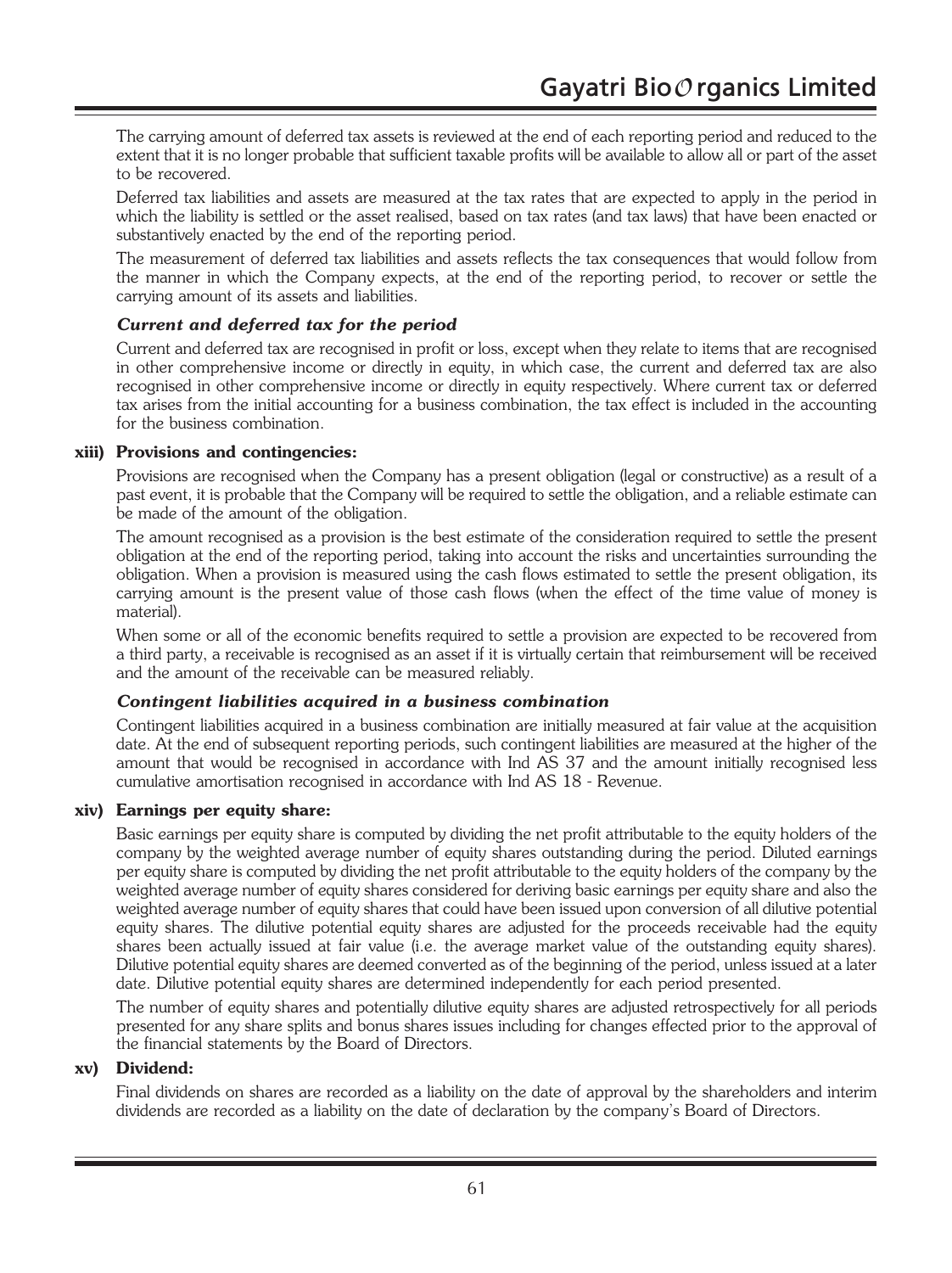#### xvi) Operating Cycle:

Based on the nature of products / activities of the Company and the normal time between acquisition of assets and their realisation in cash or cash equivalents, the Company has determined its operating cycle as 12 months for the purpose of classification of its assets and liabilities as current and non-current.

#### xvii) Use of estimates:

The preparation of these financial statements in conformity with the recognition and measurement principles of Ind AS requires the management of the Company to make estimates and assumptions that affect the reported balances of assets and liabilities, disclosures relating to contingent liabilities as at the date of the financial statements and the reported amounts of income and expense for the periods presented. The estimates and assumptions used in the accompanying financial statements are based upon management's evaluation of relevant facts and circumstances as at the date of the financial statements. Actual results could differ from estimates.

Estimates and underlying assumptions are reviewed on an ongoing basis. Revisions to accounting estimates are recognised in the period in which the estimates are revised and future periods are affected.

Key source of estimation of uncertainty at the date of the financial statements, which may cause a material adjustment to the carrying amounts of assets and liabilities within the next financial year, is in respect of useful lives of property, plant and equipment, valuation of deferred tax assets and provisions and contingent liabilities.

#### Useful lives of property, plant and equipment

As described in Note 2(g), the Company reviews the estimated useful lives and residual values of property, plant and equipment at the end of each reporting period. During the current financial year, the management determined that there were no changes to the useful lives and residual values of the property, plant and equipment.

#### Valuation of deferred tax assets

The Company reviews the carrying amount of deferred tax assets at the end of each reporting period. The policy for the same has been explained under Note 3(i) (xx).

#### Provisions and contingent liabilities

A provision is recognised when the Company has a present obligation as a result of past event and it is probable than an outflow of resources will be required to settle the obligation, in respect of which the reliable estimate can be made. Provisions (excluding retirement benefits and compensated absences) are not discounted to its present value and are determined based on best estimate required to settle the obligation at the balance sheet date. These are reviewed at each balance sheet date adjusted to reflect the current best estimates. Contingent liabilities are not recognised in the financial statements. A contingent asset is neither recognised nor disclosed in the financial statements.(Refer Note No 25)

#### Asses held for sale

The Company has entered into a Business Transfer Agreement (BTA) in November 2016 for transfer of its business undertaking of manufacturing and selling of starch and its derivatives along with its two units on a "slump sale" basis subject fulfilment of certain conditions as mentioned in BTA. Pending various conditions precedent which is expected to complete within a period of 12 months, the Company has considered the business of two units as discontinued operations and disclosed accordingly. Refer Note 2.5 but the same is not necessary as the sale was completed on 14th August, 2019.

#### Standards/Amendments issued but not yet effective:

At the date of issuance of these financial statements, the Company has not applied the following new Accounting Standards and amendments to the existing Indian Accounting Standards that have been issued by Ministry of Corporate Affairs ("MCA") through Companies (Indian Accounting Standards) Amendment Rules, 2019 and Companies (Indian Accounting Standards) Second Amendment Rules, 2019 but were not effective for the year under consideration.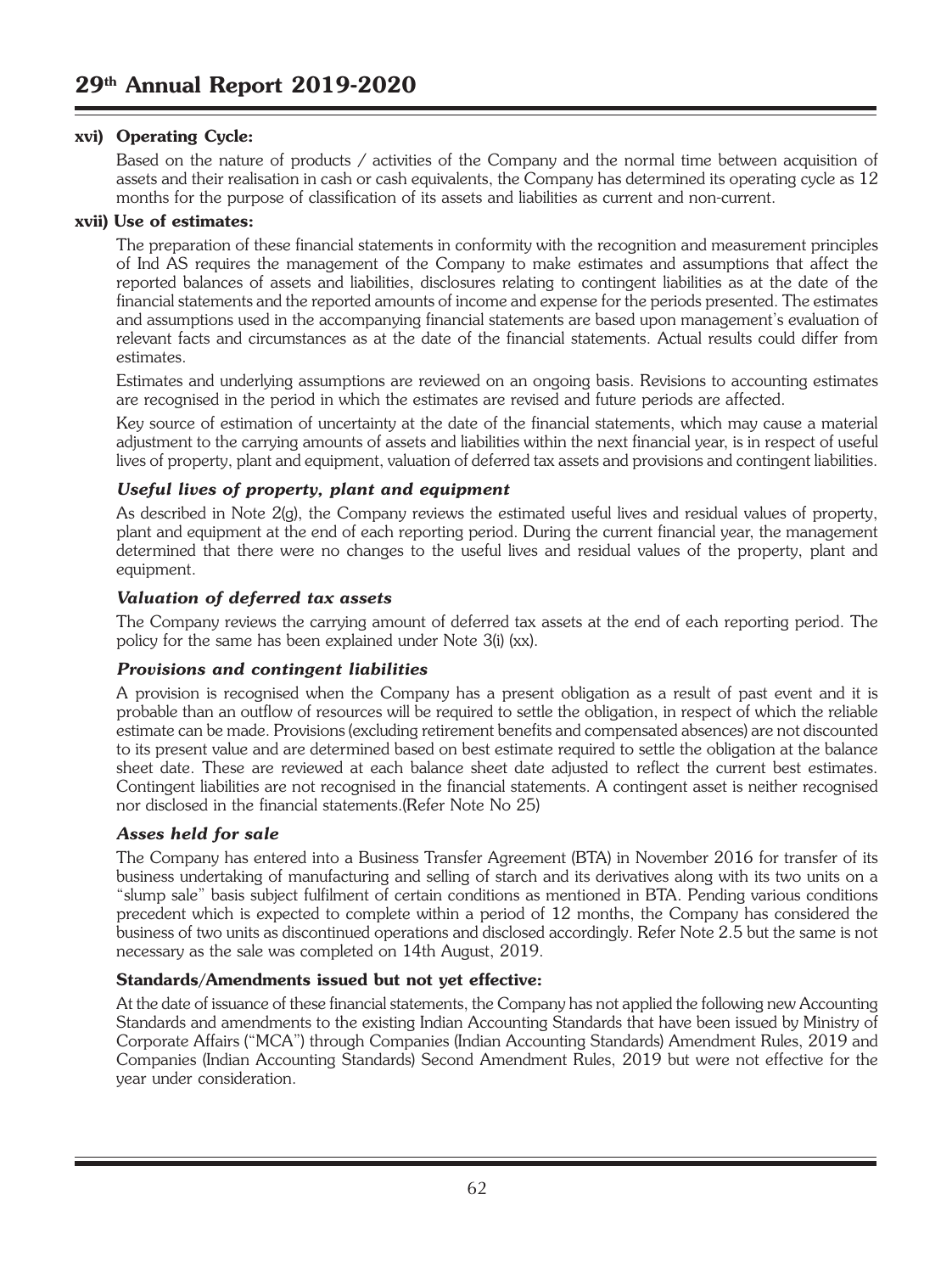#### 1. Ind AS 116 Leases

General impact of application of Ind AS 16 Leases

Ind AS 116 provides a comprehensive model for the identification of lease arrangements and their treatment in the financial statements for both lessors and lessees. Ind AS 116 will supersede Ind AS 17 Leases when it becomes effective for accounting periods beginning on or after April 1, 2019. The Company intend to apply Modified Retrospective Approach for transition to Ind AS 116 and take the cumulative adjustments to retained earnings on the date of initial application i.e. April 1, 2019. In contrast to lessee accounting, Ind AS 116 substantially carries forward the lessor accounting requirements in Ind AS 17.

Impact of the new definition of a lease

The change in definition of a lease mainly relates to the concept of control. Control is considered to exist if the customer has:

- the right to obtain substantially all of the economic benefits from the use of an identified asset; and
- the right to direct the use of that asset.

The Company will apply the definition of a lease and related guidance set out in Ind AS 116 to all lease contracts entered into or modified on or after April 1, 2019 (whether it is a lessor or a lessee in the lease contract). It is expected that the new definition in Ind AS 116 will not change significantly the scope of contracts that meet the definition of a lease for the Company.

#### Impact on Lessee Accounting

#### Operating leases

Ind AS 116 will change how the Company accounts for leases previously classified as operating leases under Ind AS 17, which were off?balance sheet. On initial application of Ind AS 116, for all leases (except as mentioned in short term leases below), the Company will:

- a) Recognise right-of-use assets and lease liabilities in the Balance Sheet, initially measured at the present value of the future lease payments;
- b) Recognise depreciation of right-of-use assets and interest on lease liabilities in statement of profit or loss;
- c) In the statement of cash flows, classify: (i) cash payments for the principal portion of the lease liability within financing activities; (ii) cash payments for the interest portion of the lease liability within financing activities and (ii) short-term lease payments, payments for leases of low-value assets and variable lease payments not included in the measurement of the lease liability within operating activities.

#### Short term leases

For short term leases (lease term of 12 months or less) and leases of low-value assets, the Company will opt to recognise a lease expense on a straight-line basis as permitted by Ind AS 116.

The Company is evaluating the requirements of Ind AS 116 and its impact on the financial statements. The Company do not expect that the adoption of this new standard will have any material impact on the financial statements of the Company in future periods.

The Company has elected certain available practical expedients on transition.

#### 2. Amendments to existing Indian Accounting Standards or proposed new standards as mentioned below are note expected to have any significant impact on the Company's financial statements:

Amendments to Ind AS 109 – Prepayment features with negative compensation and modifications of financial liabilities

Amendments to Ind AS 28 – Long term interest in associates and joint ventures

Amendments to Ind AS 103 Business combinations and Ind AS 111 Joint arrangements

Amendment to Ind AS 23 Borrowing costs

Amendments to Ind AS 19 – Plan amendments, curtailments and settlements

Amendments to Ind AS 12 –Income tax consequences of dividends and Uncertainty over income tax treatments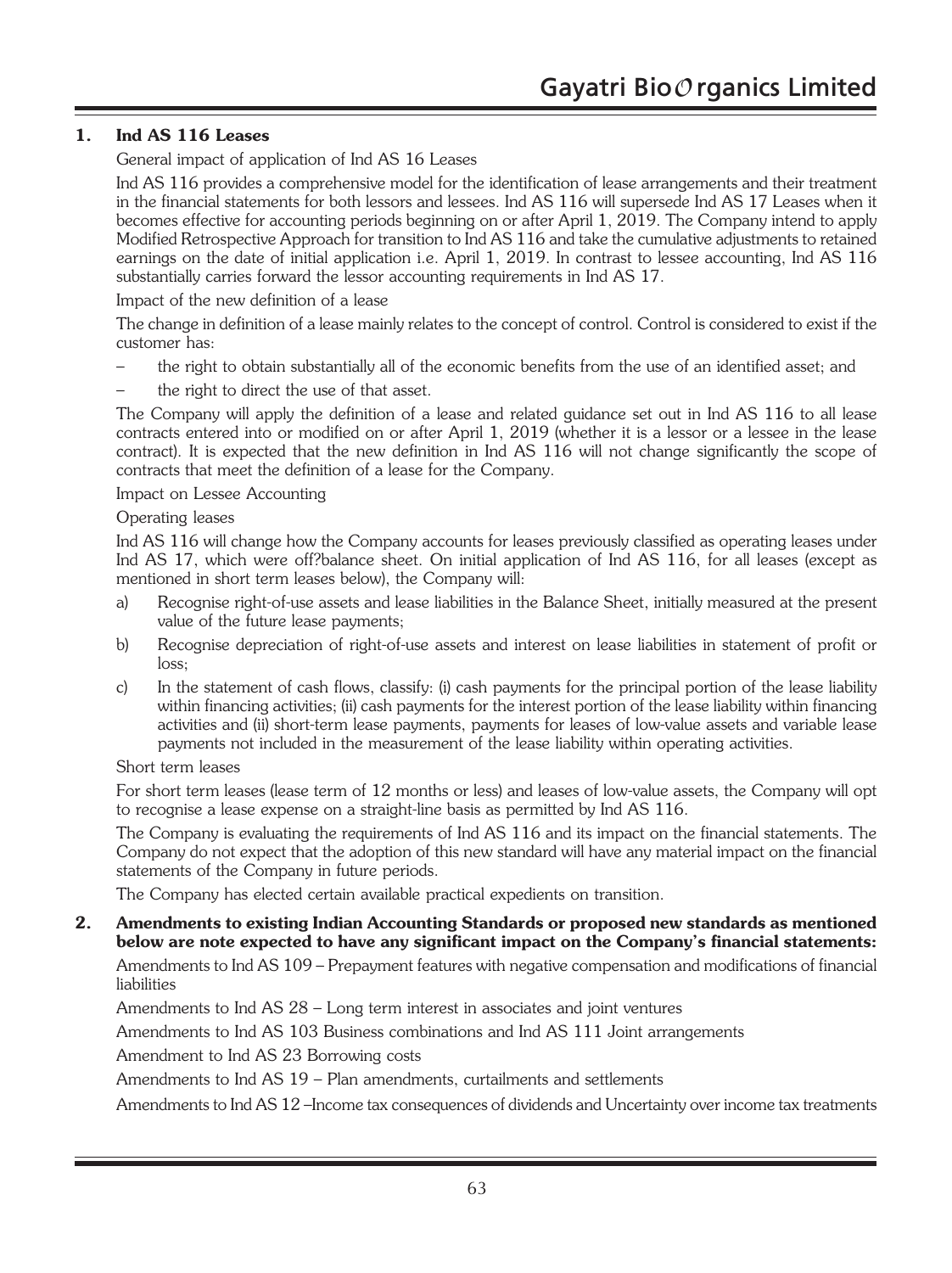### Notes to the financial statements for the period ended March 31, 2020 (Continued)

 $(\bar{z}$  in Lakhs)

|                                                                                                                                                                                              | As at<br><b>31 March 2020</b> | As at<br>31 March 2019 |
|----------------------------------------------------------------------------------------------------------------------------------------------------------------------------------------------|-------------------------------|------------------------|
| 2.1 Investments<br>Quoted Investment in equity instruments (fully paid up)<br>3,000 equity shares of S.S.Organics Limited<br>7,100 equity share of East, West Travel and Trade Links Limited | 0.30<br>2.84                  | 0.30<br>2.84           |
| Unquoted Investment in equity instruments (fully paid up)<br>1,000 equity share of Sri Lakshmi Engineering Limited<br>Less: Provision for Impairment                                         | 0.27<br>(3.26)                | 0.27<br>(3.26)         |
| Total investments, net of impairment                                                                                                                                                         | 0.15                          | 0.15                   |
| Aggregate amount of guoted investment<br>Aggregate book value of un-quoted investments<br>Aggregate value of impairment in value of Investments                                              | 3.14<br>0.27<br>3.26          | 3.14<br>0.27<br>3.26   |
| The management has assessed that carrying value of the<br>investments approximate to their fair value.                                                                                       |                               |                        |
| 2.2 Other Financial Assets (Non-current)*                                                                                                                                                    |                               | (₹ in Lakhs)           |

|                            | As at<br>31 March 2020 | As at<br>31 March 2019 |
|----------------------------|------------------------|------------------------|
| Unsecured, considered good |                        |                        |
| Security deposits          | 8.88                   | 8.88                   |
|                            | 8.88                   | 8.88                   |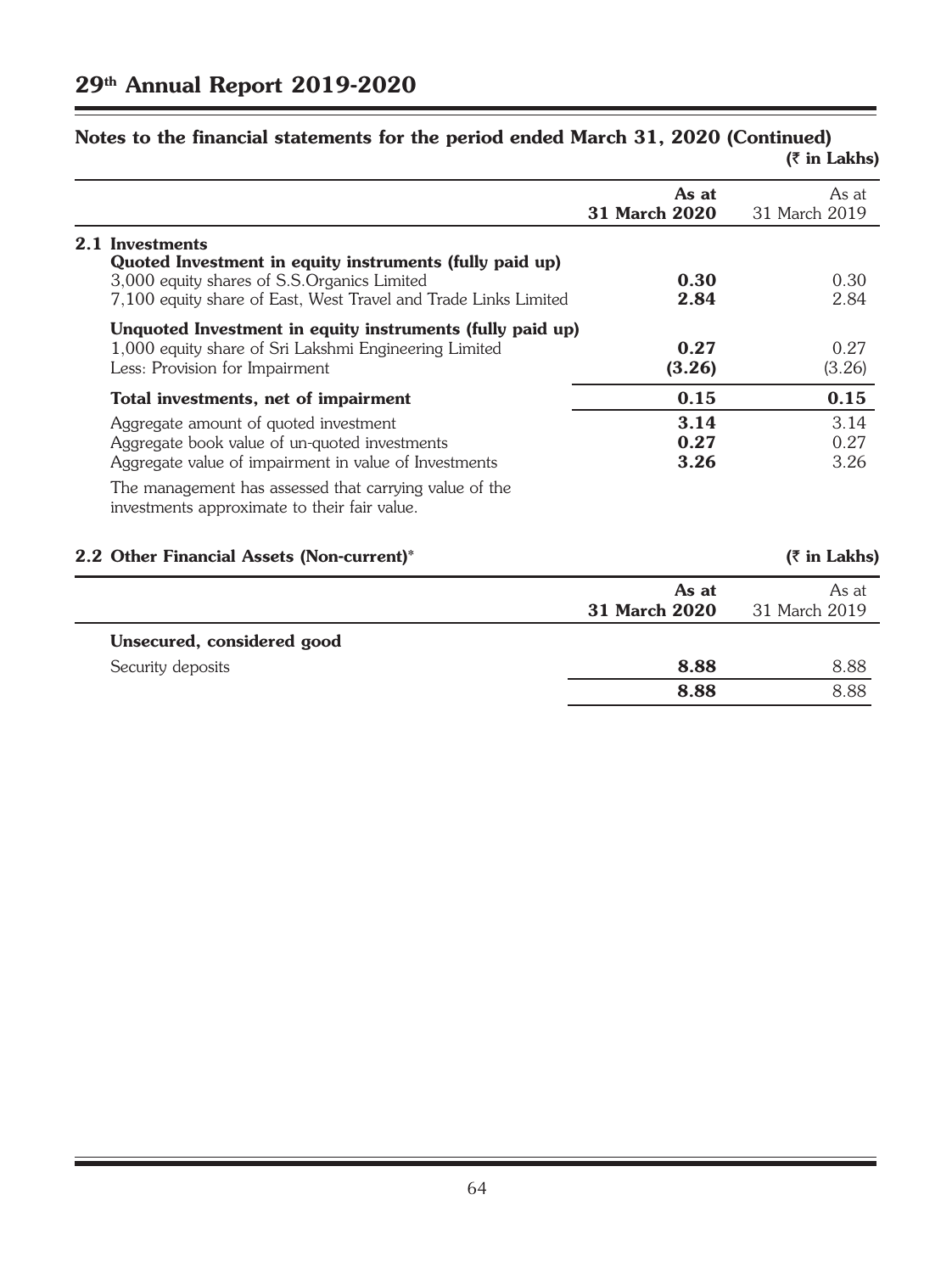|     |                                                                       |                        | (₹ in Lakhs)           |
|-----|-----------------------------------------------------------------------|------------------------|------------------------|
|     |                                                                       | As at<br>31 March 2020 | As at<br>31 March 2019 |
|     | 2.3 Financial Assets (Current)                                        |                        |                        |
| (a) | <b>Trade receivables</b>                                              |                        |                        |
|     | Unsecured, considered good                                            | 48.26                  | 52.42                  |
|     |                                                                       | 48.26                  | 52.42                  |
| (b) | <b>Cash and cash Equivalents</b>                                      |                        |                        |
|     | Cash on hand                                                          |                        |                        |
|     | Balance with banks                                                    |                        |                        |
|     | On current accounts                                                   | 95.60                  | 23.00                  |
|     |                                                                       | 95.60                  | 23.00                  |
| (c) | <b>Other Financial Assets</b>                                         |                        |                        |
|     | Unsecured, considered good<br>Interest accrued on Deposits with Banks | 11.97                  | 12.78                  |
|     |                                                                       | 11.97                  | 12.78                  |
|     |                                                                       |                        |                        |
|     |                                                                       | As at                  | As at                  |
|     |                                                                       | 31 March 2020          | 31 March 2019          |
|     | 2.4 Other Current Assets                                              |                        |                        |
|     | Tax deducted at source                                                | 0.18                   |                        |
|     | Balance with government Authority                                     | 127.56                 | 122.22                 |
|     | Income Tax Credit Receivable                                          | 12.41<br>4.15          | 12.41<br>2.10          |
|     | Advance to suppliers                                                  |                        |                        |
|     |                                                                       | 144.31                 | 136.74                 |

#### Notes to the financial statements for the period ended March 31, 2020 (Continued)

2.5 "The Company has entered into a Business Transfer Agreement (BTA) in November 2016 for transfer of its business undertaking of manufacturing and selling of starch and its derivatives along with its units namely ""Unit 1 situated at NH-9, Nandi Kandi Village, Sadasivpet mandal, Medak Dist. Telangana and Unit 2 situated at Balabadrapuram Village, Biccavole Mandal, East Godavari Dist. Andhra Pradesh" on a "slump sale" basis subject fulfilment of certain conditions as mentioned in BTA. Operations of Unit-1 are carried out in the Company till March 31,2019 while operation of Unit-2 are carried out till November 30, 2018. The Company recognised gain on transfer of business undertaking on August 14, 2019 after completion of various conditions precedent as mentioned in BTA.

Pending various conditions precedent, the Company has presented revenues, expenses, assets and liabilities of the business undertaking as 'discontinuing operations' in accordance with Ind AS 105 – Non-current Assets Held for Sale and Discontinued Operations in the previous year. Hence as the transfer is complete there were no Corresponding values in the current Financial Year"

Break up of major assets and liabilities of Discontinuing Operations classified as held for sale pursuant to above BTA are as follows as at March 31, 2020(Nil):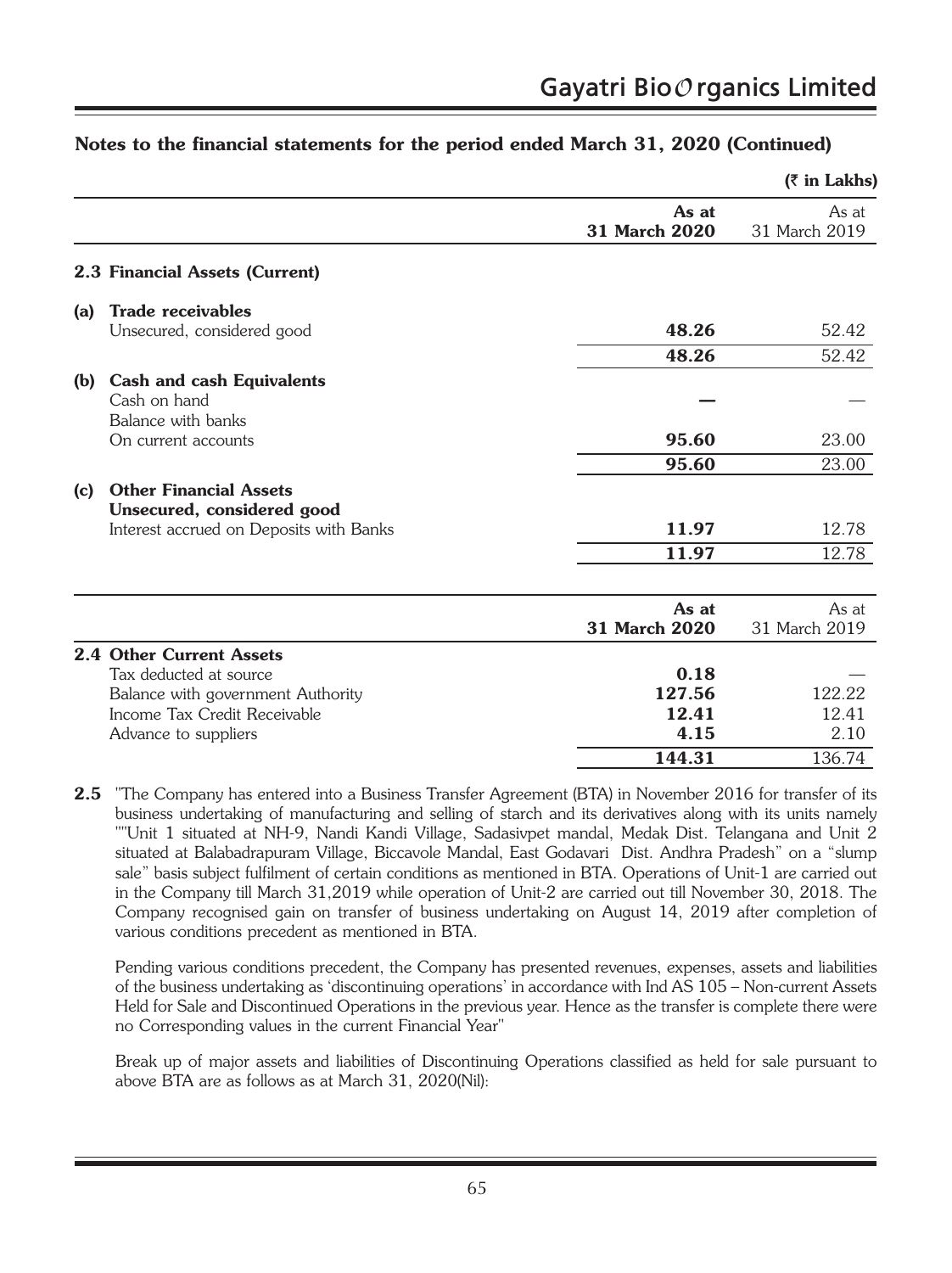Ė

|                                     | As at<br>31 March 2020 | As at<br>31 March 2019 |
|-------------------------------------|------------------------|------------------------|
| (a) Assets held for Sale            |                        |                        |
| <b>Non-Current Assets</b>           |                        |                        |
| Property, Plant and Equipment       |                        | 6,840.46               |
| Capital Work in Progress            |                        |                        |
| Other non-current financial assets  |                        |                        |
| Security deposits                   |                        | 250.32                 |
| Other non-current assets            |                        |                        |
| Capital advances                    |                        | 70.53                  |
| Advance for land                    |                        | 17.73                  |
| (A)                                 |                        | 7,179.24               |
| <b>Current Assets</b>               |                        |                        |
| <b>Inventories</b>                  |                        |                        |
| Raw materials                       |                        | 2,370.12               |
| Work-in-progress                    |                        | 411.41                 |
| Finished goods                      |                        | 916.59                 |
| Stores and spares and others        |                        | 721.96                 |
| <b>Trade receivables</b>            |                        |                        |
| Unsecured, considered good          |                        | 2,426.77               |
| Cash and cash equivalents           |                        |                        |
| Cash on hand                        |                        | 15.54                  |
| Balance with banks                  |                        |                        |
| in current accounts                 |                        | 138.69                 |
| <b>Fixed Deposit</b>                |                        | 18.00                  |
| Other current assets                |                        |                        |
| Advance to suppliers                |                        | 50.70                  |
| Balance with government authorities |                        | 12.99                  |
| Income Tax Credit Receivable        |                        |                        |
| Prepaid expenses                    |                        | 9.93                   |
| Staff advance                       |                        | 3.37                   |
| (B)                                 |                        | 7,096.08               |
| <b>Total Assets held for sale</b>   |                        | 14,275.32              |

#### Notes to the financial statements for the period ended March 31, 2020 (Continued)  $($ ₹ in Lakhs)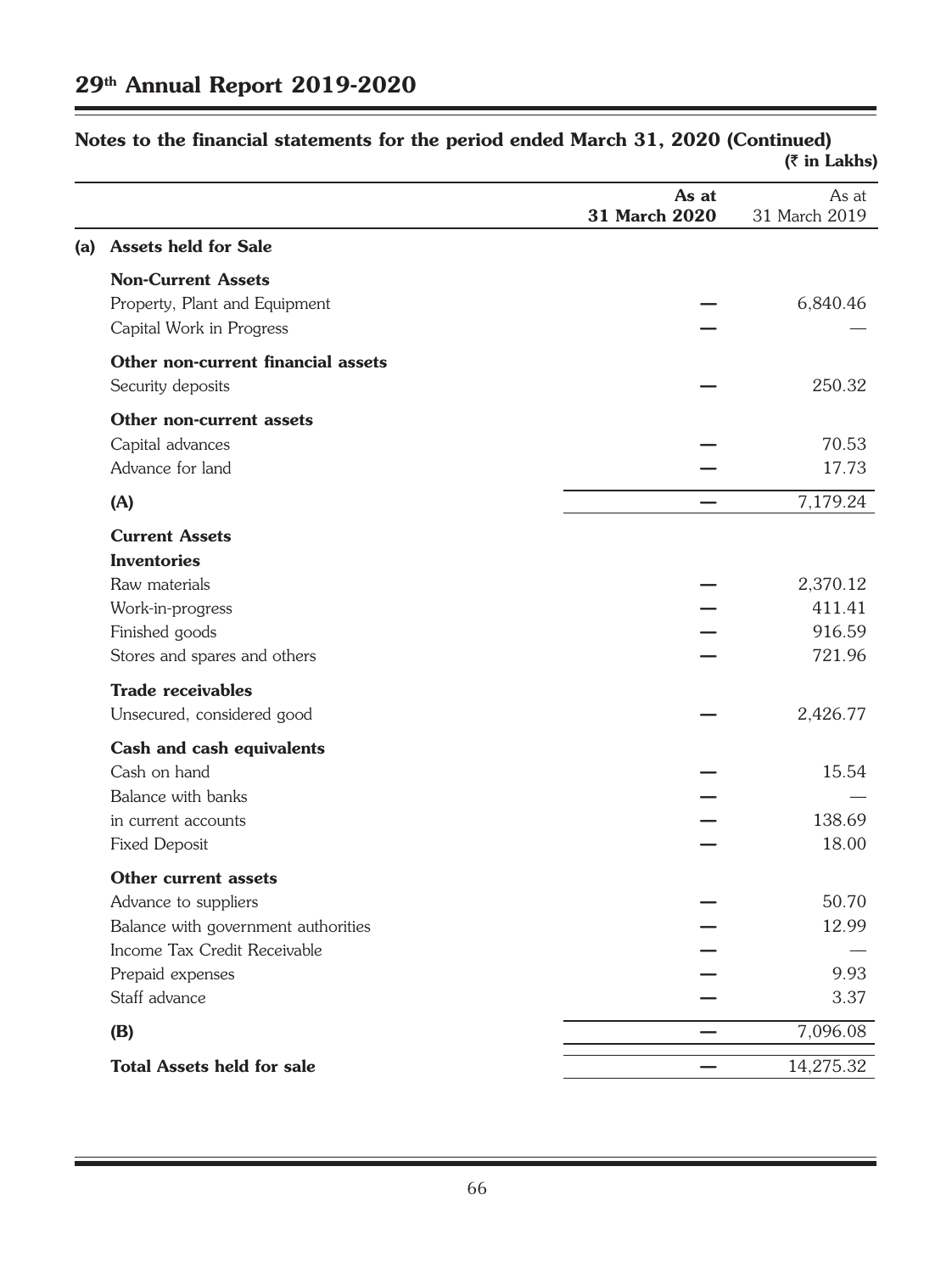|                                                                                                                                                         | As at<br>31 March 2020 | As at<br>31 March 2019 |
|---------------------------------------------------------------------------------------------------------------------------------------------------------|------------------------|------------------------|
| Liabilities held for Sale<br>(b)                                                                                                                        |                        |                        |
| <b>Financial Liabilities</b><br>Non-current borrowing<br>From Bank for Vehicle loan                                                                     |                        | 1.26                   |
| <b>Financial Liabilities</b>                                                                                                                            |                        |                        |
| <b>Current borrowing</b><br>Secured Cash credit from bank<br>Unsecured Loans repayable on demand from Others<br>Bank Overdraft<br><b>Trade Payables</b> |                        | 21,866.60              |
| <b>Other Financial Liabilities</b><br>Payables for capital goods<br>Employee liabilities                                                                |                        | 6.15<br>322.55         |
| <b>Other Current Liabilities</b><br>Advances from customers<br>Statutory liabilities<br>Advances from employee                                          |                        | 7.97<br>61.72          |
| <b>Provisions (Current and Non-current)</b><br>Gratuity<br>Compensated absences                                                                         |                        | 321.88<br>72.83        |
| <b>Total Liabilities held for sale</b>                                                                                                                  |                        | 22,660.96              |
| Net (Liabilities) held for Sale                                                                                                                         |                        | (8,385.64)             |

#### Notes to the financial statements for the period ended March 31, 2020 (Continued)  $($ ₹ in Lakhs)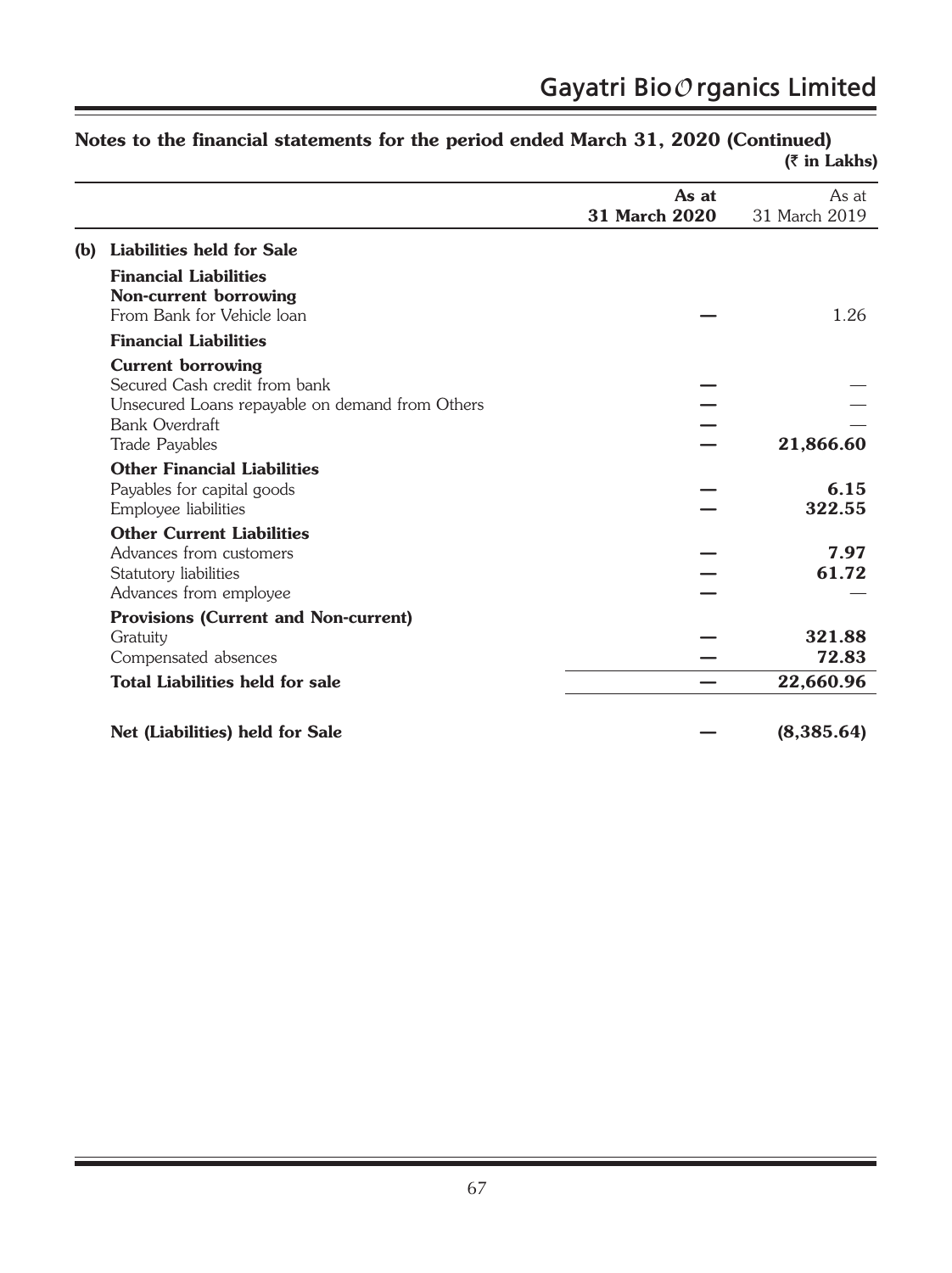Notes to the financial statements for the period ended March 31, 2020 (Continued)

c) Break up of Statement of Profit and Loss of Discontinuing Operations classified as held for sale for the year ended March 31, 2020 pending completion of various conditions precedent as per  $BTA:$  ( $\bar{\tau}$  in Lakhs)

|                                                 | For the year ended on | For the year ended on |
|-------------------------------------------------|-----------------------|-----------------------|
|                                                 | <b>31 March 2020</b>  | 31 March 2019         |
| <b>INCOME</b>                                   |                       |                       |
| Revenue from Operations                         |                       | 1,710,568,070         |
| Revenue from Operations                         |                       | 15,547.85             |
| Other Income                                    |                       | 210.44                |
| <b>Total Revenue</b>                            |                       | 15,758.29             |
| <b>EXPENSES</b>                                 |                       |                       |
| Cost of materials consumed                      |                       | 10,849.77             |
| Change in inventory of finished goods and       |                       |                       |
| work-in-progress                                |                       | 255.26                |
| Employee benefits expense                       |                       | 1,308.13              |
| Finance costs                                   |                       | 470.84                |
| Depreciation                                    |                       | 928.61                |
| Other expenses                                  |                       | 3,496.35              |
| <b>Total Expenses</b>                           |                       | 17,308.96             |
| <b>Net (loss) from Discontinuing Operations</b> |                       | (1,550.67)            |

#### (d) The net cash flow position of discontinuing operations for the year is as follows:

|                                                                                                                                                     | For the year ended on<br>31 March 2020 | For the year ended on<br>31 March 2019 |
|-----------------------------------------------------------------------------------------------------------------------------------------------------|----------------------------------------|----------------------------------------|
| Cash Flow from Operating Activities<br>Cash Flow from Investing Activities<br>Cash Flow from Financing Activities                                   | (15, 735.85)<br>7,197.24<br>(1.26)     | 10,210.48<br>(2,394.16)<br>(7,692.33)  |
| Net increase / (decrease) in cash and<br>cash equivalents<br>Cash and Cash Equivalents at the beginning of year<br>Cashflow to countinue operations | (8,539.87)<br>154.24                   | 123.99<br>113.00<br>(82.75)            |
| Cash and Cash Equivalents at the end of year                                                                                                        | (8,385.63)                             | 154.24                                 |

- (e) The entire discontinuing operations of the Company is related to one operating segment namely, ''Maize Processing and its sales in India" and accordingly there is no segment wise reporting
- (f) As at March 31, 2020 the Company has accumulated losses of  $\bar{\tau}$  11,436.27 lakhs which has completely eroded the net worth of the Company. However, the financial statements have been prepared on a going concern basis based on a Comfort letter received from promoters of the Company.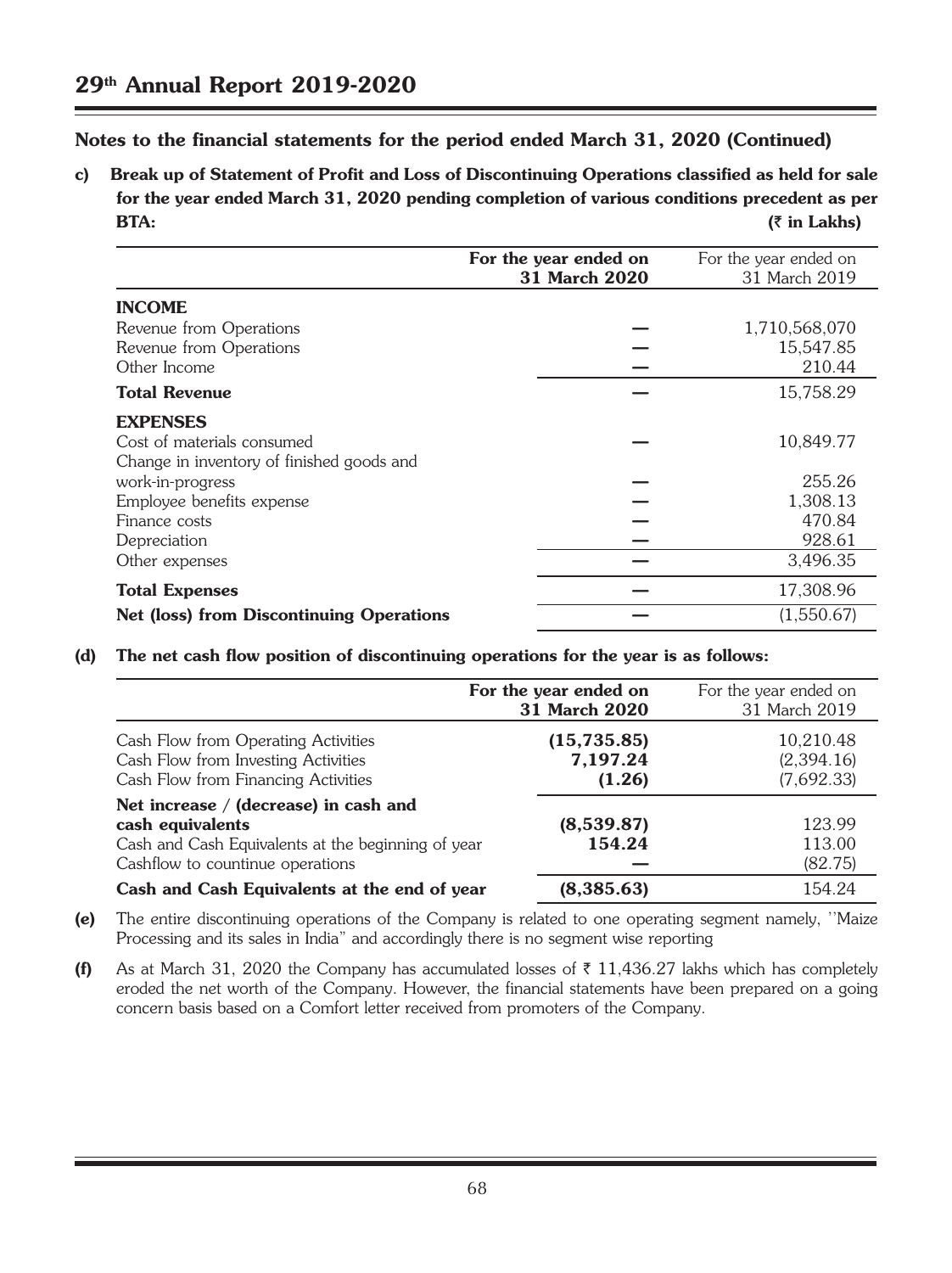| Particulars                                                                                                                                                    | Freehold<br>Land | <b>Buildings</b> | Plant and<br>Equipment | and Fixtures<br>Furniture | Owned<br>Vehicles   | <b>Office</b><br>Equipments | Computers | <b>Total</b>         |
|----------------------------------------------------------------------------------------------------------------------------------------------------------------|------------------|------------------|------------------------|---------------------------|---------------------|-----------------------------|-----------|----------------------|
| 19<br>Year ended March 31, 20                                                                                                                                  |                  |                  |                        |                           |                     |                             |           |                      |
|                                                                                                                                                                |                  |                  |                        |                           |                     |                             |           |                      |
| <b>Gross carrying amount</b><br>Opening gross carrying amount<br>exheld for sale<br>asheld for sale                                                            | 896.59<br>4.88   | 1,382.00         | 3,651.71               | 7.89                      | 8.01                | 3.775                       | 9.79      | 5,959.75<br>3.111.94 |
| Additions during the year<br>Deferred Government Grant                                                                                                         |                  |                  |                        |                           |                     |                             |           |                      |
| Disposals                                                                                                                                                      |                  |                  |                        |                           |                     |                             |           |                      |
| Assets included in a disposal group classified<br>as held for sale (Note 2.8)<br>Attributable Borrowing Costs<br>Exchange differences                          | (901.47)         | (1,392.15)       | (6, 744.78)            | (8.08)                    | (8.01)              | (7.42)                      | (9.79)    | (9,071.69)           |
| Closing gross carrying amount                                                                                                                                  |                  |                  |                        |                           |                     |                             |           |                      |
| and<br>Accumulated depreciation<br>impairment                                                                                                                  |                  |                  |                        |                           |                     |                             |           |                      |
|                                                                                                                                                                |                  |                  |                        |                           |                     |                             |           |                      |
| Opening accumulated depreciation<br>Opening accumulated depreciation<br>classified as held for sale                                                            |                  | 271.87           | 1,019.41               | 2.56                      | $\frac{4.00}{2.00}$ | $1.80$<br>$1.02$            | 2.45      | 302.62               |
| Depreciation charge during the year<br>Deferred Government Grant                                                                                               |                  |                  |                        |                           |                     |                             |           |                      |
| Assets included in a disposal group classified<br>as held for sale (Note 2.8)<br><b>Disposals</b>                                                              |                  |                  |                        |                           |                     |                             |           |                      |
| Closing accumulated depreciation                                                                                                                               |                  | (410.16)         | (1,802.29)             | (4.54)                    | (6.01)              | (2.82)                      | (5.41)    | (2, 231.23)          |
| Net Carrying Amount as at<br>March 31, 2019                                                                                                                    |                  |                  |                        |                           |                     |                             |           |                      |
|                                                                                                                                                                |                  |                  |                        |                           |                     |                             |           |                      |
| Year ended March 31, 2020<br>Gross carrying amount                                                                                                             |                  |                  |                        |                           |                     |                             |           |                      |
| Opening gross carrying amount classified<br>as held for sale                                                                                                   | 901.47           | 1,392.15         | 6,744.78               | 8.08                      | 8.01                | 7.42                        | 9.79      | 9,071.69             |
| Additions during the year<br>Deferred Government Grant                                                                                                         |                  |                  |                        |                           |                     |                             |           |                      |
|                                                                                                                                                                |                  |                  |                        |                           |                     |                             |           |                      |
|                                                                                                                                                                | (901.47)         | (1,392.15)       | (6,744.78)             | (8.08)                    | (8.01)              | (7.42)                      | (9.79)    | (9,071.69)           |
| Disposals<br>Auspos Tansferred as per BTA<br>Attibutable Borrowing Costs<br>Exchange differences                                                               |                  |                  |                        |                           |                     |                             |           |                      |
| Closing gross carrying amount                                                                                                                                  |                  |                  |                        |                           |                     |                             |           |                      |
| and<br>Accumulated depreciation<br>impairment                                                                                                                  |                  |                  |                        |                           |                     |                             |           |                      |
|                                                                                                                                                                |                  |                  |                        |                           |                     |                             |           |                      |
| Opening accumulated depreciation<br>Copening accumulated depreciation<br>Dassitied as held for sale<br>Dessitied Government Grant<br>Deterred Government Grant |                  | 410.16<br>98.20  | 1,802.50               | 4588                      | 6.50                | 2.82                        | 5.41      | 2,231.23<br>1,090.32 |
| <b>Disposals</b>                                                                                                                                               |                  |                  |                        |                           |                     |                             |           |                      |
| Assets Transferred as per BTA                                                                                                                                  |                  | (508.36)         | (2,790.79)             | (5.43)                    | (6.51)              | (3.97)                      | (6.50)    | (3,321.55)           |
| Closing accumulated depreciation                                                                                                                               |                  |                  |                        |                           |                     |                             |           |                      |
| Net Carrying Amount as at March 31, 2020                                                                                                                       |                  |                  |                        |                           |                     |                             |           |                      |

Gayatri BioOrganics Limited

Gayatri BioOrganics Limited

# Gayatri Bio $O$  rganics Limited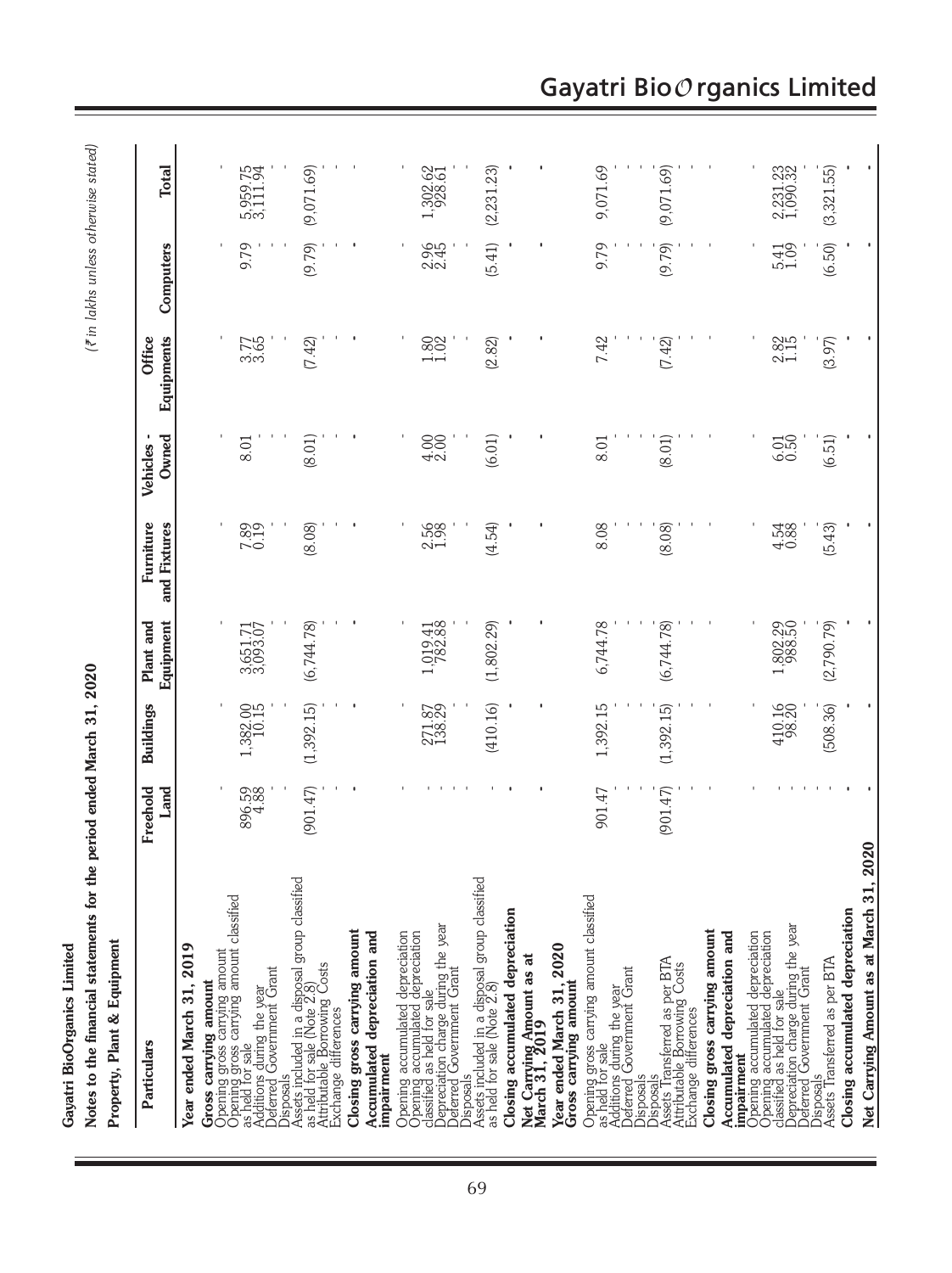$($ ₹ in Lakhs)

|            |                                                                                              | As at         | As at         |
|------------|----------------------------------------------------------------------------------------------|---------------|---------------|
|            |                                                                                              | 31 March 2020 | 31 March 2019 |
| 2.6<br>(a) | <b>Equity Share Capital:</b><br><b>Authorised</b>                                            |               |               |
|            | 9,00,00,000 (previous year March 2018: 9,00,00,000)<br>equity shares of $\bar{\tau}$ 10 each | 9,000.00      | 9,000.00      |
|            |                                                                                              | 9,000.00      | 9,000.00      |
|            | Issued, subscribed and paid-up                                                               |               |               |
|            | 78,788,142 (previous year March 2018: 78,788,142)                                            |               |               |
|            | equity shares of $\bar{\tau}$ 10 each                                                        | 7,878.81      | 7,878.81      |
|            |                                                                                              | 7.878.81      | 7.878.81      |

#### (b) Reconciliation of the shares outstanding at the beginning and at the end of the Year:

| As at March 31, 2020<br><b>Particulars</b> |                            |  |            | As at March 31, 2019 |  |
|--------------------------------------------|----------------------------|--|------------|----------------------|--|
|                                            | Number of<br><b>Amount</b> |  | Number of  |                      |  |
|                                            | shares                     |  | shares     | Amount               |  |
| <b>Equity shares</b>                       |                            |  |            |                      |  |
| At the commencement of the year            | 78,788,142 7,878.81        |  | 78,788,142 | 7,878.81             |  |
| At the end of the year                     | 78,788,142 7,878.81        |  | 78,788,142 | 7.878.81             |  |

#### (c) Rights preferences and restrictions attached to equity shares

The Company has only one class of equity shares having a par value of  $\bar{\tau}$  10 per share. Each holder of equity share is eligible for one vote per share. The dividend, if any, proposed by the Board of Directors of the Company is subject to the approval of the shareholders in the ensuing Annual General Meeting. In the event of liquidation, the equity shareholders are eligible to receive the remaining assets of the Company after distribution of all preferential amounts, in proportion to their shareholding. The Company declares and pays dividend in Indian rupees.

#### (d) Particulars of shareholders holding more than 5% shares of a class of shares:

| <b>Particulars</b>    | As at March 31, 2020 |               | As at March 31, 2019 |        |  |
|-----------------------|----------------------|---------------|----------------------|--------|--|
|                       | Number of            | <b>Amount</b> | Number of            |        |  |
|                       | shares               |               | shares               | Amount |  |
| T Sandeep Kumar Reddy | 34,496,617           | 43.78         | 34,496,617           | 43.78  |  |
| Fursa Mauritius       | 18,499,990           | 23.48         | 18,499,990           | 23.48  |  |
| T Indira              | 6,788,752            | 8.62          | 6,788,752            | 8.62   |  |
| T Sarita Reddy        | 4,880,279            | 6.19          | 4,880,279            | 6.19   |  |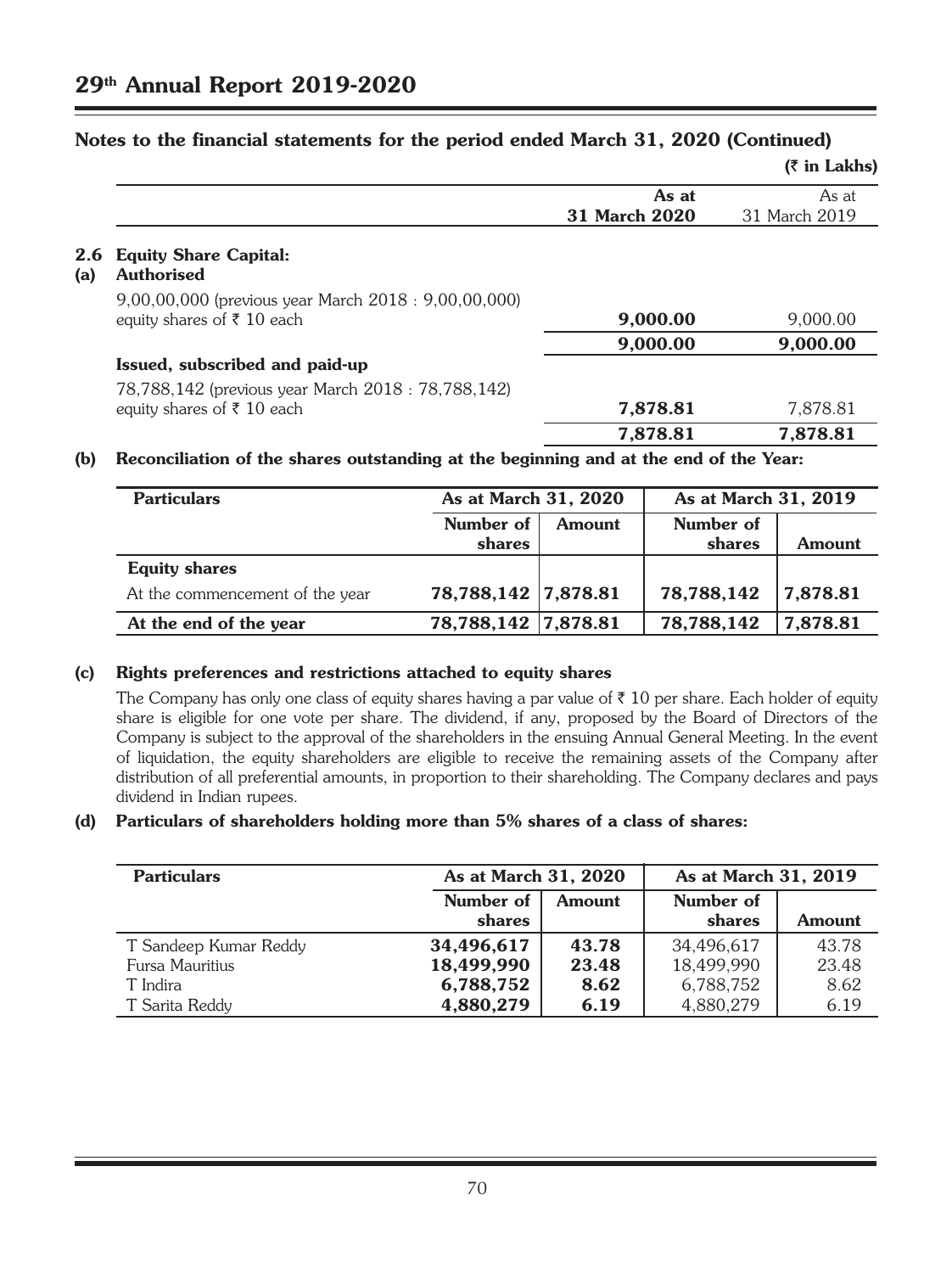| As at         | As at         |
|---------------|---------------|
| 31 March 2020 | 31 March 2019 |
|               |               |
|               |               |
| 10.00         | 10.00         |
| 10.00         | 10.00         |
|               |               |
| 299.32        | 299.32        |
| 299.32        | 299.32        |
|               |               |
| (19,883.29)   | (18, 429.00)  |
| 8,447.01      | (1,550.67)    |
|               |               |
|               | 96.38         |
| (11, 436.27)  | (19,883.29)   |
| (11, 126.96)  | (19.573.97)   |
|               |               |

#### (i) Securities Premium Account:

Securities premium is created due to premium on issue of shares.

These reserve is utilised in accordance with the provisions of the Companies, Act.

#### 2.8 Financial Liabilities (Non-Current)

# **Borrowings**

| Unsecured Term loans |        |        |
|----------------------|--------|--------|
| From Director        | 170.16 | 170.16 |
|                      | 170.16 | 170.16 |

Pursuant to the Company entering into Business Transfer Agreement (BTA) in November 2016 for transfer of business undertaking of manufacturing and selling of starch and its derivatives along with its two units, no interest has been charged on the basis of mutual agreement from October 01, 2016 on the outstanding loan given by Mr T Sandeep Reddy, Director of the Company (Promoter & Related Party). This loan was originally carried an interest of 15% per annum during the earlier years.

The loan does not have a fixed repayment term and shall be repaid subject to Company having adequate cash profits.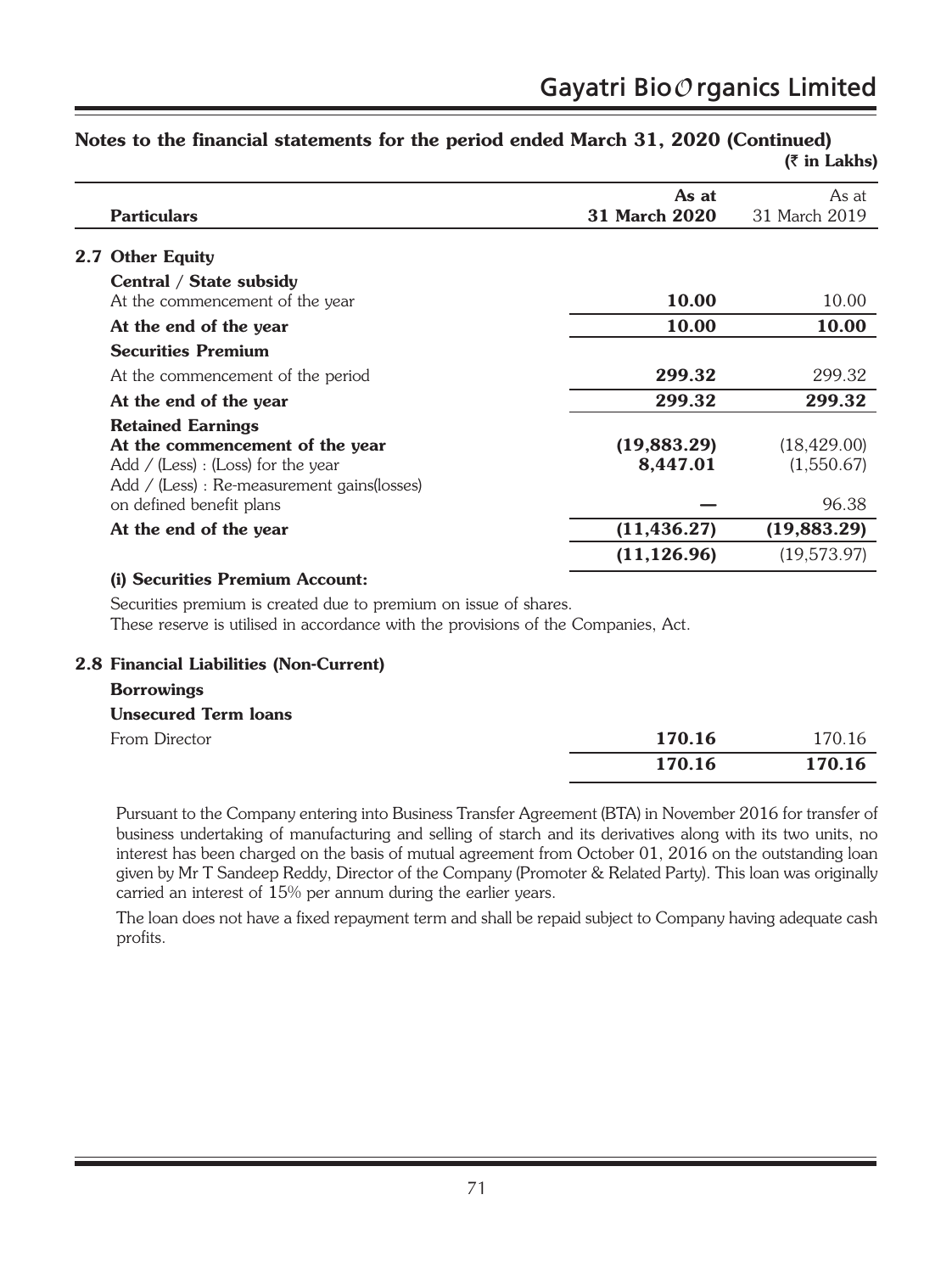|                                                           | As at         | As at         |
|-----------------------------------------------------------|---------------|---------------|
| <b>Particulars</b>                                        | 31 March 2020 | 31 March 2019 |
| 2.9 Financial Liabilities (Current)<br>2.9 (a) Borrowings |               |               |
| Unsecured Loans repayable on demand                       |               |               |
| From Others -Refer note (i) below                         | 3,340.35      | 3,340.35      |
|                                                           | 3,340.35      | 3,340.35      |
|                                                           |               |               |

(i) Pursuant to the Company entering into Business Transfer Agreement (BTA) in November 2016 for transfer of business undertaking of manufacturing and selling of starch and its derivatives along with its two units, no interest has been charged on the basis of mutual agreement from October 01, 2016 on the outstanding loan.

| <b>Particulars</b>                                            | As at<br>31 March 2020 | As at<br>31 March 2019 |
|---------------------------------------------------------------|------------------------|------------------------|
| 2.9 (b) Trade payables                                        |                        |                        |
| Trade payables<br>Dues to Micro, Small and Medium Enterprises |                        |                        |
| Others                                                        | 44.58                  | 32.97                  |
|                                                               | 44.58                  | 32.97                  |

Trade payable other than acceptances include certain dues to Micro and Small Enterprises, under the Micro, Small and Medium Enterprises Development Act, 2006 have been determined based on the information available with the company and the required disclosures are given below:

| <b>Particulars</b>                                                                                                                                                                                                     | For the year ended as at |           |  |
|------------------------------------------------------------------------------------------------------------------------------------------------------------------------------------------------------------------------|--------------------------|-----------|--|
|                                                                                                                                                                                                                        | <b>31-Mar-20</b>         | 31-Mar-19 |  |
| The principal amount and the interest due thereon<br>remaining unpaid to any supplier as at the end of each<br>accounting year.                                                                                        |                          |           |  |
| The amount of interest paid by the Company along<br>with the amounts of the payment made to the supplier<br>beyond the appointed day during the year                                                                   |                          |           |  |
| The amount of interest due and payable for the period of<br>delay in making payment (which have been paid but beyond<br>the appointed day during the year) but without adding the<br>interest specified under this Act |                          |           |  |
| The amount of interest accrued and remaining unpaid<br>at the -end of the year                                                                                                                                         |                          |           |  |
| The amount of further interest remaining due and payable<br>even in the succeeding years, until such date when the interest<br>dues as above are actually paid to the small enterprise                                 |                          |           |  |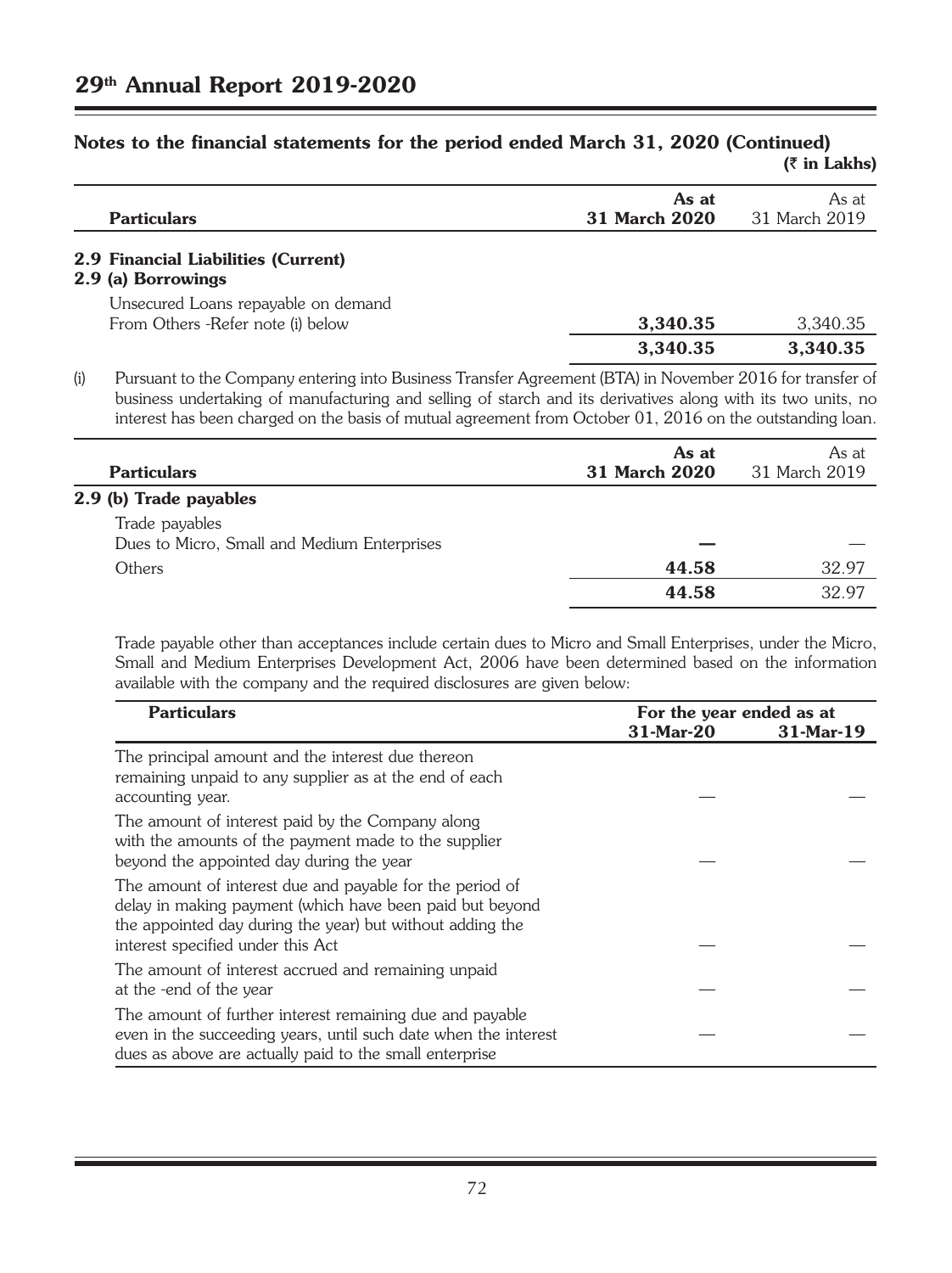| <b>Particulars</b>                                                                                         | For the Year ended on<br>31 March 2020 | For the Year ended on<br>31 March 2019 |
|------------------------------------------------------------------------------------------------------------|----------------------------------------|----------------------------------------|
| 2.9 (c) Other Current Liabilities                                                                          |                                        |                                        |
| Advances from customers<br>Employee benefit liabilities<br>Statutory liabilities<br>Provision for expenses |                                        | 1.79<br>0.63                           |
|                                                                                                            |                                        | 2.42                                   |
|                                                                                                            |                                        |                                        |

Trade payable other than acceptances include certain dues to Micro and Small Enterprises, under the Micro, Small and Medium Enterprises Development Act, 2006 have been determined based on the information available with the company and the required disclosures are given below:

# 2.10

| (a) | <b>Revenue from Operations</b>                       |            |            |
|-----|------------------------------------------------------|------------|------------|
|     | Sale of Products                                     |            | 15,547.85  |
|     | Other operating revenues                             |            |            |
|     | Miscellaneous income                                 |            |            |
|     |                                                      |            | 15,547.85  |
| (b) | Other income                                         |            |            |
|     | Interest income - others                             |            | 9.71       |
|     | Miscellaneous income                                 | 6.37       | 200.73     |
|     | Profit on Sale of Business                           | 8,502.15   |            |
|     |                                                      | 8,508.51   | 210.44     |
| (c) | Cost of materials consumed                           |            |            |
|     | Raw materials and packing materials consumed         |            |            |
|     | Inventory of material at the beginning of the period | 2,370.12   | 3,612.46   |
|     | Purchases                                            |            | 9,607.42   |
|     | Inventory of material at the end of the period       |            | (2,370.12) |
|     | <b>Inventory Transferred</b>                         | (2,370.12) |            |
|     |                                                      |            | 10,849.77  |
| (d) | Change in inventory of finished goods and            |            |            |
|     | work in progress                                     |            |            |
|     | Inventories at the beginning of the year             |            |            |
|     | Finished goods                                       | 916.59     | 1,313.17   |
|     | Work-in-progress                                     | 411.41     | 270.10     |
|     | Less: Inventories at the end of the year             |            |            |
|     | Finished goods                                       |            |            |
|     | Work-in-progress                                     |            | 916.59     |
|     | Less: Transferred Stock                              | (1,328.01) | 411.41     |
|     | Increase/ (decrease) in Inventories                  |            | 255.26     |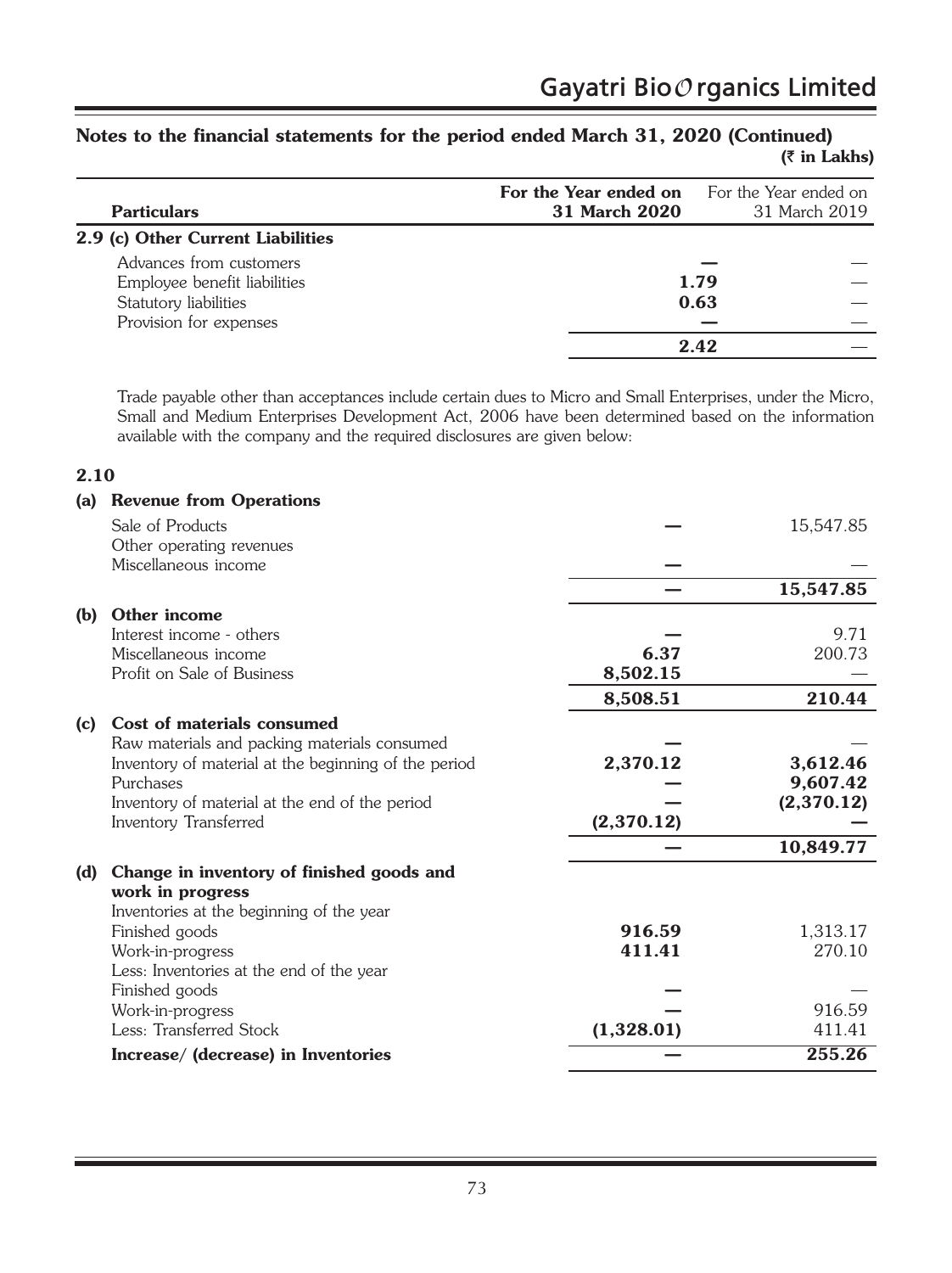|     |                                                                |                                        | (₹ in Lakhs)                           |
|-----|----------------------------------------------------------------|----------------------------------------|----------------------------------------|
|     | <b>Particulars</b>                                             | For the Year ended on<br>31 March 2020 | For the Year ended on<br>31 March 2019 |
|     |                                                                |                                        |                                        |
|     | (e) Employee benefits expenses                                 |                                        |                                        |
|     | Salaries, wages and bonus                                      | 25.33                                  | 1,179.92                               |
|     | Contribution to provident fund and other funds (Refer note 12) | 2.36                                   | 71.21                                  |
|     | Staff welfare expenses                                         | 0.38                                   | 37.04                                  |
|     | Directors' remuneration                                        |                                        | 19.97                                  |
|     |                                                                | 28.07                                  | 1,308.13                               |
| (f) | <b>Finance costs</b>                                           |                                        |                                        |
|     | Interest expense                                               | 0.57                                   | 461.02                                 |
|     | Bank charges                                                   | 0.01                                   | 9.82                                   |
|     |                                                                | 0.58                                   | 470.84                                 |
| (g) | Other expenses                                                 |                                        |                                        |
|     | Consumption of stores and spares                               |                                        | 365.95                                 |
|     | Power and fuel                                                 |                                        | 1,694.00                               |
|     | Rent (Refer note 2.13)                                         | 1.50                                   | 20.19                                  |
|     | Packing expense                                                |                                        | 354.43                                 |
|     | Repairs                                                        |                                        |                                        |
|     | - Buildings                                                    |                                        | 2.34                                   |
|     | - Plant and machinery                                          |                                        | 35.30                                  |
|     | - Others                                                       | 0.30                                   | 6.73                                   |
|     | Rates and taxes                                                | 4.85                                   | 22.23                                  |
|     | Insurance                                                      |                                        | 7.85                                   |
|     | Vehicle hire and maintenance                                   | 1.17<br>1.73                           | 49.42<br>64.70                         |
|     | Travelling expenses<br>Contract labour charges                 |                                        | 431.05                                 |
|     | Legal and professional fees                                    | 11.77                                  | 59.50                                  |
|     | Auditors Remuneration                                          | 0.48                                   | 0.48                                   |
|     | Cash discount                                                  |                                        |                                        |
|     | Freight outward                                                |                                        | 101.25                                 |
|     | Freight Inward                                                 |                                        | 52.96                                  |
|     | Commission                                                     |                                        | 6.77                                   |
|     | Directors sitting fee                                          |                                        | 3.84                                   |
|     | Printing and stationery                                        | 2.80                                   | 4.89                                   |
|     | Telephone and other communication expenses                     | 0.01                                   | 3.93                                   |
|     | Water expenses                                                 |                                        |                                        |
|     | Security expenses                                              |                                        | 62.03                                  |
|     | Bad Debts written off                                          |                                        |                                        |
|     | Miscellaneous expenses                                         | 8.26                                   | 146.51                                 |
|     |                                                                | 32.85                                  | 3,496.35                               |

# 29th Annual Report 2019-2020

# Notes to the financial statements for the period ended March 31, 2020 (Continued)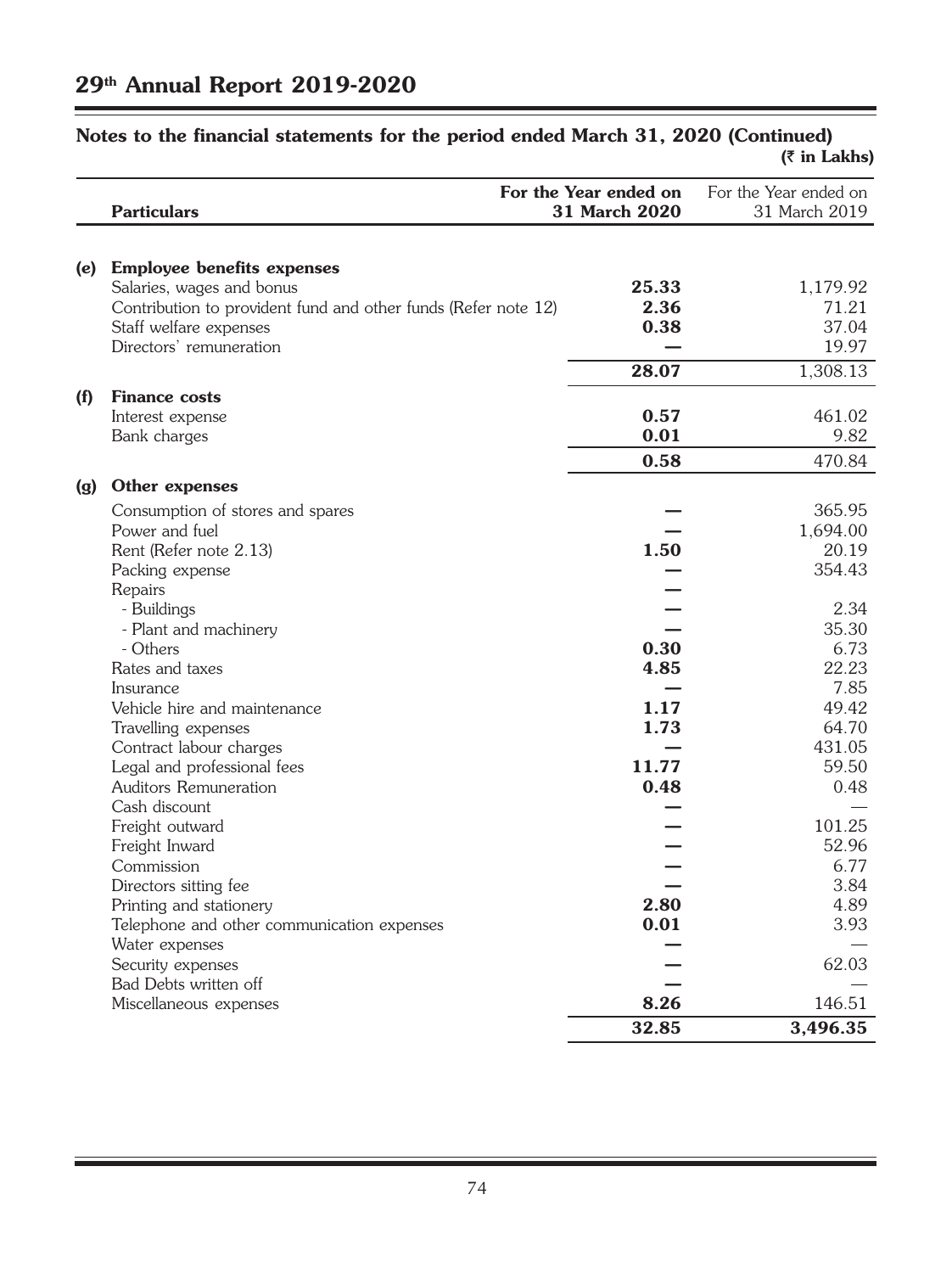# 2.11 Capital commitments and contingent liabilities

Reconciliation of opening and closing balances of the present value of the defined benefit obligation

| Changes in the present value of defined benefit obligation                                                                |                  | $(3 \in \mathsf{Lakhs})$      |  |
|---------------------------------------------------------------------------------------------------------------------------|------------------|-------------------------------|--|
| <b>Particulars</b><br>As at<br><b>31 March 2020</b>                                                                       |                  | As at<br><b>31 March 2019</b> |  |
| i. Estimated amount of contracts, net of advances,<br>remaining to be executed on capital account and<br>not provided for |                  |                               |  |
| ii. Contingent liabilities                                                                                                |                  |                               |  |
| a. Customs and Sales Tax                                                                                                  | 202.68<br>197.14 | 103.86<br>197.14              |  |
| b. Claim against The Company not acknowledged as debts<br>c. Excise Duty                                                  | 852.42           | 852.42                        |  |
| d. Service Tax                                                                                                            |                  | 21.51                         |  |
| iii. Agricultural Market Committee                                                                                        | 93.36            | 93.36                         |  |

The Company is subject to legal proceedings and claims, which have arisen in the ordinary course of business. The Company is contesting the above demand and the management including its tax advisors believes that its position will likely be upheld in the appellate process. The management believes that the ultimate outcome of these proceedings will not have a material adverse effect on the Company's financial position and results of operations. Future cash outflows in respect of the above matters are determinable only on receipt of judgments/ decisions pending at various forums / authorities.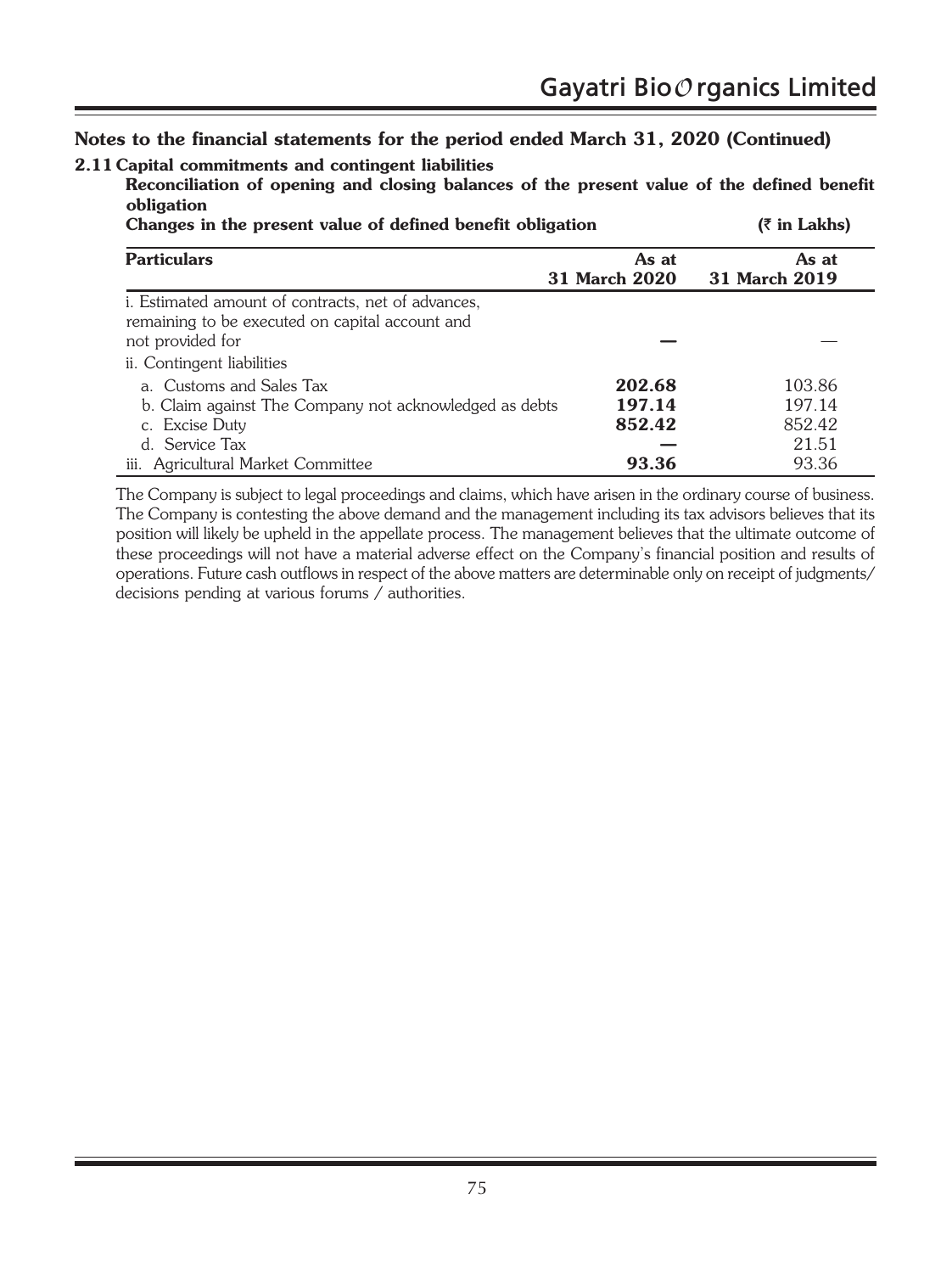# 2.12 Employee benefits

#### Defined contribution Plan:

The Company makes contributions, determined as a specified percentage of employee's salaries, in respect of qualifying employees towards provident fund which is defined contribution plans. The Company has no obligations other than the above to make specified contributions. The contributions are charged to the Statement of Profit and Loss. The amount recognised as an expense towards contribution to provident fund aggregated to  $\bar{\tau}$  4.40 in lakhs (Previous year:  $\bar{\tau}$  70.20 lakhs including employee state insurance).

#### Defined benefit plan:

The Company operates defined benefit plans that provide gratuity benefits to employees. The gratuity plan entitles an employee, who has rendered at least 5 years of continuous service to receive one-half month's basic salary for each year of completed service at the time of retirement/resignation/ termination of employment. But as the company has transferred all the employees as a condition of BTA, it has only employees recruted in the present financial year with liability only as Provident Fund for Contribution plans and hence no defined benifit obligation in the financial year

### Reconciliation of opening and closing balances of the present value of the defined benefit obligation

| Changes in the present value of defined benefit obligation |  |
|------------------------------------------------------------|--|
|------------------------------------------------------------|--|

 $($ ₹ in Lakhs)

| <b>Particulars</b>                                     |           | For the year ended<br>31-Mar-20 | For the year ended | 31-Mar-19 |
|--------------------------------------------------------|-----------|---------------------------------|--------------------|-----------|
| Obligation at beginning of the year                    |           | 321.88                          |                    | 359.67    |
| Current service cost                                   |           |                                 |                    | 20.89     |
| Interest cost                                          |           |                                 |                    | 28.77     |
| Past service cost                                      |           |                                 |                    |           |
| Actuarial (gain)/ loss                                 |           |                                 |                    | (87.46)   |
| Benefits paid                                          |           |                                 |                    |           |
| Transferred as a BTA                                   |           | (321.88)                        |                    |           |
| Obligation as at the end of the year                   |           |                                 |                    | 321.88    |
| Current Portion                                        |           |                                 |                    | 39.03     |
| Non- Current Portion                                   |           |                                 |                    | 282.85    |
| Expense recognised in the Statement of Profit and Loss |           |                                 |                    |           |
| Current service cost                                   |           |                                 |                    | 20.89     |
| Interest cost                                          |           |                                 |                    | 28.77     |
| Expected return on plan assets                         |           |                                 |                    |           |
| Past service cost                                      |           |                                 |                    |           |
| Net actuarial loss/(gain) recognised in the year       |           |                                 |                    | (87.46)   |
| Amount in "Employee benefits expense"                  |           |                                 |                    | (37.79)   |
| Amount recognised in balance sheet                     |           |                                 |                    |           |
| <b>Particulars</b>                                     | As at     | As at                           | As at              | As at     |
|                                                        | 31-Mar-20 | 31-Mar-19                       | 31-Mar-1831-Mar-17 |           |
| Present value of funded obligations                    |           | 321.88                          | 359.67             | 141.44    |
| Fair value of plan assets                              |           |                                 |                    |           |
| <b>Net liability</b>                                   |           | 321.88                          | 359.67             | 141.44    |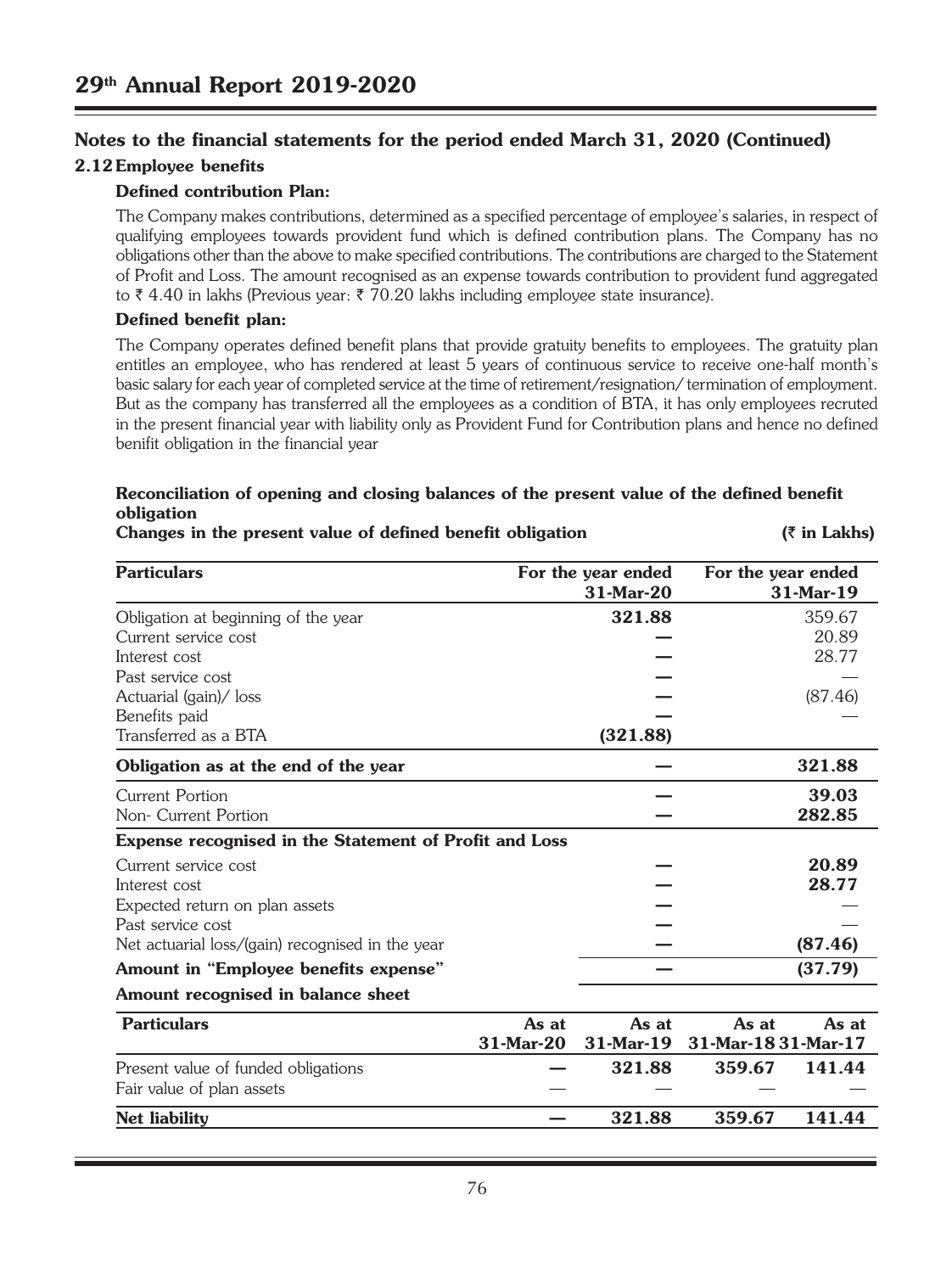#### Summary of actuarial assumptions

| <b>Particulars</b>            | For the year ended<br>$31-Mar-20$ | For the year ended<br>$31$ -Mar-19 |
|-------------------------------|-----------------------------------|------------------------------------|
| Discount Rate (p.a.)          | $0.00\%$                          | 7.65%                              |
| Salary escalation rate (p.a.) | $0.00\%$                          | 5.00%                              |

Discount rate: The discount rate is based on the prevailing market yields of Indian government securities as at the balance sheet date for the estimated term of the obligations.

Salary escalation rate: The estimates of future salary increases considered takes into account the inflation, seniority, promotion and other relevant factors.

The Company does not have any plan assets.

#### Leave encashment :

The Company has recognized amount of  $\bar{\tau}$  NIL lakhs (previous year:  $\bar{\tau}$  Nil lakhs) as expense in the Statement of Profit and Loss in respect of compensated absences

#### 2.13 Leases

The Company has taken office facilities on lease under cancellable and non-cancellable operating lease arrangements. The total rental expenses under cancellable operating lease was  $\bar{z}$  1.5 lakhs (previous year  $\bar{z}$ 11 lakhs) has been included under "Rent" in the Statement of Profit and Loss.

#### 2.14. Income tax expense

**Current tax:** Current tax provision for the year is  $\bar{\tau}$  Nil (previous year:  $\bar{\tau}$  Nil)

| Deferred tax:                                                                                   |                      | $(3 \in \mathsf{Lakhs})$ |
|-------------------------------------------------------------------------------------------------|----------------------|--------------------------|
| <b>Particulars</b>                                                                              | As at<br>$31-Mar-20$ | As at<br>$31-Mar-19$     |
| Deferred tax liability                                                                          |                      |                          |
| Excess of depreciation provided in accounts over depreciation<br>allowable under income tax law |                      | (541.15)                 |
| Deferred tax asset                                                                              |                      |                          |
| Business loss under income tax law                                                              |                      | 541.15                   |
| <b>Net</b>                                                                                      |                      |                          |

Tax losses includes business losses, short term and long term capital loss that can be carried forward under Income Tax Act, 1961 up to eight assessment years immediately succeeding the assessment year for which the loss was first computed, including unabsorbed depreciation can be carried forward to indefinite period.

Deferred tax assets on carry forward unused tax losses have been recognised to the extent of deferred tax liabilities on taxable temporary differences available. It is expected that any reversals of the deferred tax liability would be offset against the reversal of the deferred tax asset.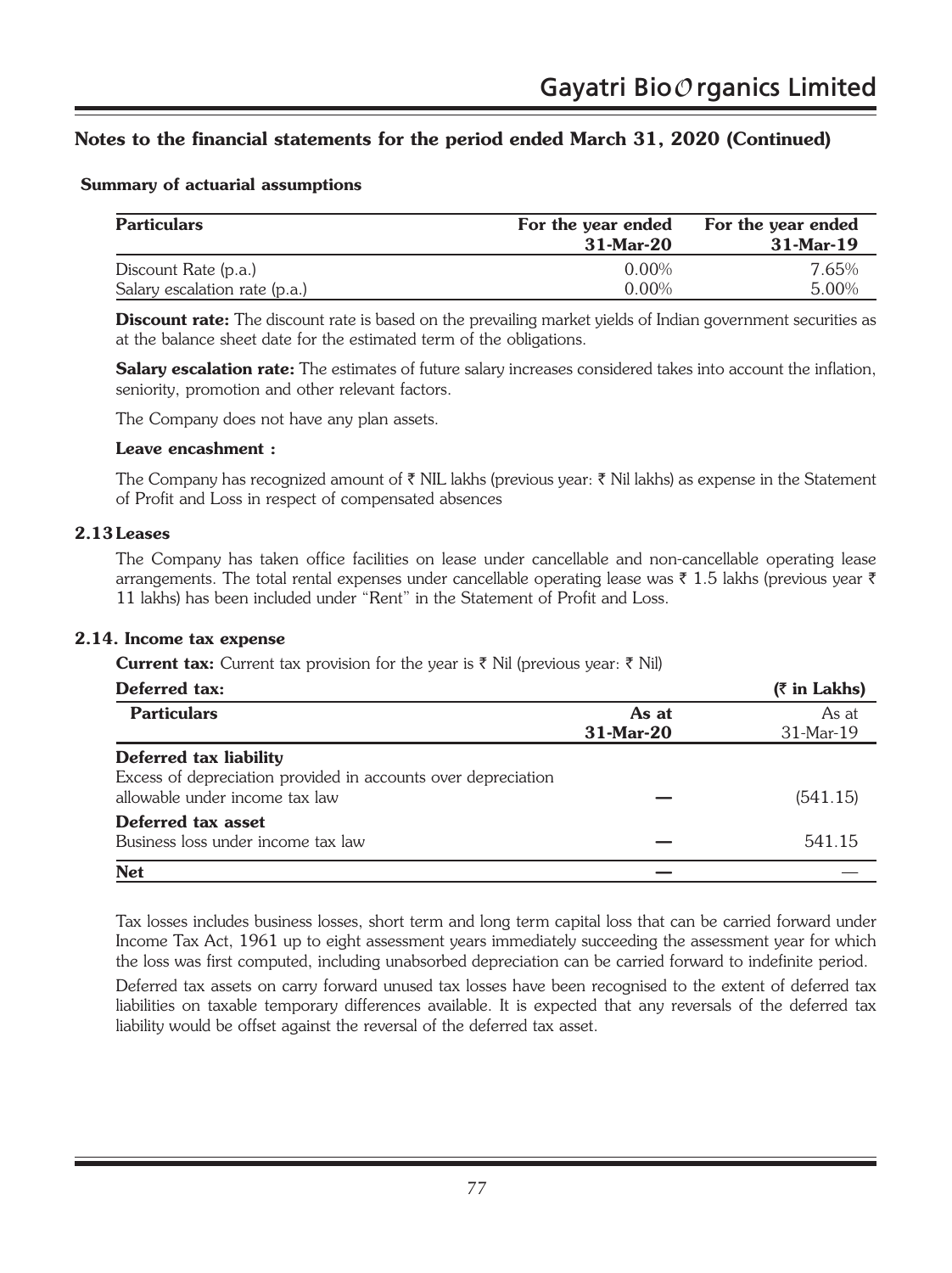#### 2.15. Earnings per share (EPS)

Basic and diluted number of shares and Earnings per share is set out below:  $(3 \text{ in Lakh})$ 

| <b>Particulars</b>                                     | For the year ended | For the year ended |
|--------------------------------------------------------|--------------------|--------------------|
|                                                        | $31-Mar-20$        | $31$ -Mar-19       |
| Net profit/(Loss) for the year from continued          |                    |                    |
| operations ( $\bar{\tau}$ in lakhs)                    |                    |                    |
| Net profit/(Loss) for the year from discontinued       |                    |                    |
| operations ( $\bar{\tau}$ in lakhs)                    | 8,447.01           | (1,454.29)         |
| Net profit for calculation of basic earnings per share |                    |                    |
| from discontinued operations                           | 8,447.01           | (1,454.29)         |
| Number of equity shares outstanding at the             |                    |                    |
| beginning of the year                                  | 78,788,142         | 78,788,142         |
| Add: Equity shares issued during the year              |                    |                    |
| Total number of equity shares outstanding at the       |                    |                    |
| end of the year                                        | 78,788,142         | 78,788,142         |
| Weighted average number of equity shares outstanding   |                    |                    |
| during the year - (Basic and Diluted)                  | 78,788,142         | 78,788,142         |
| Earnings per share of par value $\bar{z}$ 10 -         |                    |                    |
| <b>Basic/Diluted Discontinued Operations</b>           | 10.72              | (1.85)             |

2.16 The Company is incurred loss during the year and previous years. Hence, the Company does not required to contribute any amount towards contribution to Corporate Social Responsibility as per section 135 of Act.

#### 2.16 Related party transactions

#### A) Related parties

#### Key management personnel (KMP) represented on the Board of Directors

1. T Sandeep Kumar Reddy, Chairman and Promoter Director

2. C V Rayudu, Whole Time Director

3. T Sarita Reddy, Director, Wife of Chairman and Promoter Director

#### Enterprises where key management personnel have control or significant influence

1. Deep Corporation Private Limited

#### B) Related parties with whom transactions have taken place during the year:  $(\bar{z}$  in lakhs)

| Nature of transaction                                              | For the year ended<br>$31-Mar-20$ | For the year ended<br>$31$ -Mar-19 |
|--------------------------------------------------------------------|-----------------------------------|------------------------------------|
| <b>Rent</b> paid<br>Deep Corporation Private Limited               | 1.50                              | 6.48                               |
| <b>Sitting Fees Paid</b><br>T Sandeepkumar Reddy<br>T Sarita Reddy | 0.12<br>0.15                      | 0.48<br>0.60                       |
| <b>Managerial remuneration</b><br>C V Rayudu                       | 18.00                             | 19.97                              |
| C) Balances payable to related parties are as follows:             |                                   |                                    |

| Nature of balance      | For the year ended<br>$31-Mar-20$ | For the year ended<br>31-Mar-19 |
|------------------------|-----------------------------------|---------------------------------|
| <b>Unsecured loans</b> |                                   |                                 |
| T Sandeep Kumar Reddy  | 170.16                            | 170.16                          |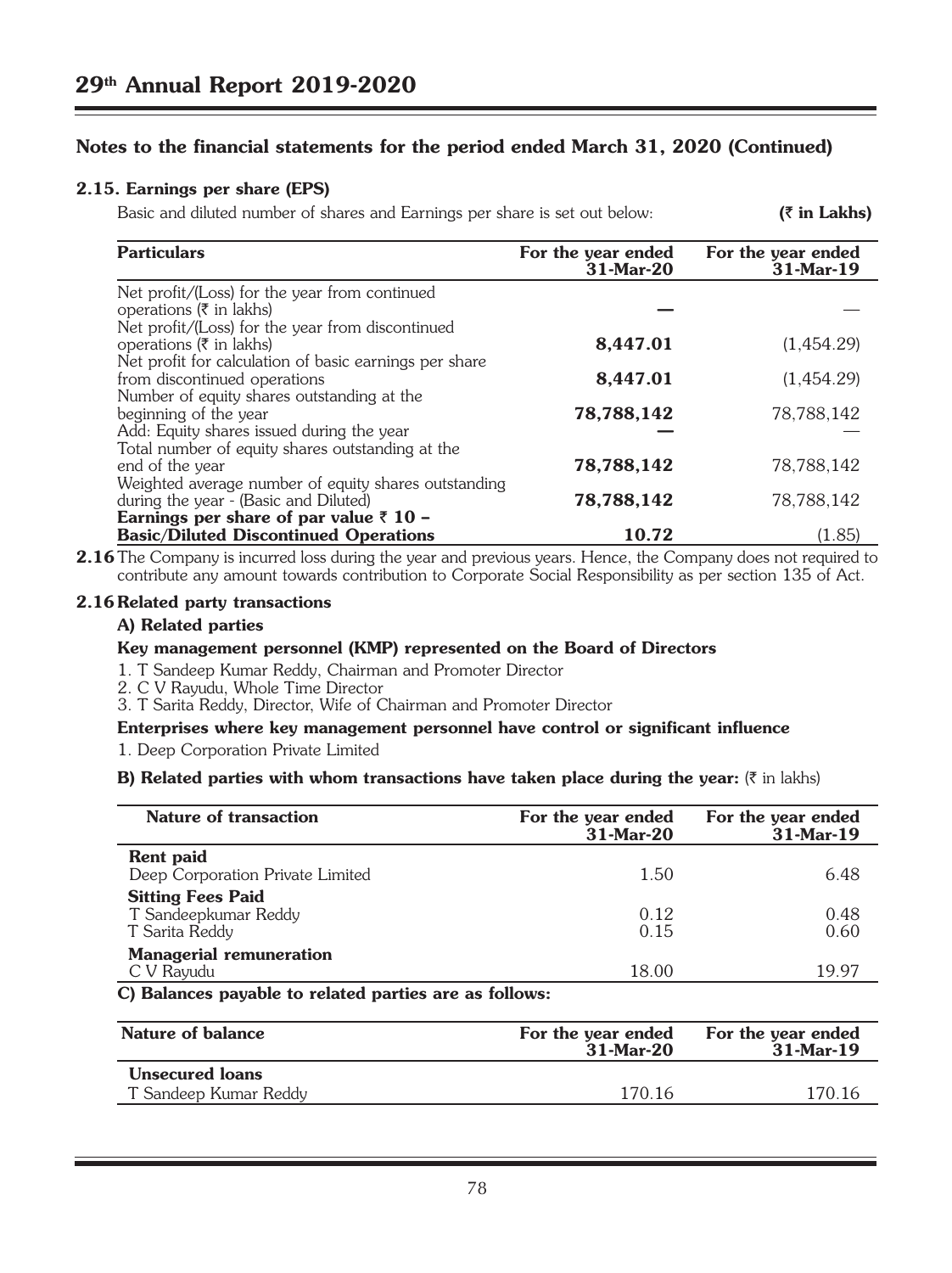# Notes to the financial statements for the period ended March 31, 2020 (Continued) 2.17 Financial instruments (` in Lakhs)

|                                                  |          | Fair value hierarchy               |                                     |                                       |
|--------------------------------------------------|----------|------------------------------------|-------------------------------------|---------------------------------------|
| Particulars                                      | Total    | Quoted prices<br>in active markets | Significant<br>observable<br>inputs | Significant<br>unobservable<br>inputs |
|                                                  |          | Level 1                            | Level 2                             | Level 3                               |
| 31-Mar-20                                        |          |                                    |                                     |                                       |
| <b>Financial Asset</b>                           |          |                                    |                                     |                                       |
| Investments                                      | 0.15     |                                    | 0.15                                |                                       |
| Trade receivables                                | 48.46    |                                    |                                     | 48.46                                 |
| Cash and cash Equivalents                        |          |                                    |                                     |                                       |
| Bank balances other Cash and                     | 95.60    |                                    |                                     | 95.60                                 |
| Cash Equivalents<br><b>Other Finacial Assets</b> | 11.97    |                                    |                                     | 11.97                                 |
| <b>Total</b>                                     | 156.17   |                                    | 0.15                                | 156.02                                |
|                                                  |          |                                    |                                     |                                       |
| <b>Financial Liability</b>                       |          |                                    |                                     |                                       |
| Trade payables                                   | 44.58    |                                    |                                     | 44.58                                 |
| <b>Borrowings</b>                                | 3,340.35 |                                    |                                     | 3,340.35                              |
| <b>Total</b>                                     | 3,384.93 |                                    |                                     | 3,384.93                              |
| 31-Mar-19                                        |          |                                    |                                     |                                       |
| <b>Financial Asset</b>                           |          |                                    |                                     |                                       |
| Investments                                      | 0.15     |                                    | 0.15                                |                                       |
| Trade receivables                                | 150.95   |                                    |                                     | 150.95                                |
| Other Finacial Assets                            | 11.97    |                                    |                                     | 11.97                                 |
| <b>Total</b>                                     | 163.07   |                                    | 0.15                                | 162.92                                |
| <b>Financial Liability</b>                       |          |                                    |                                     |                                       |
| Trade payables                                   | 44.81    |                                    |                                     | 44.81                                 |
| Borrowings                                       | 3,510.51 |                                    |                                     | 3,510.51                              |
| <b>Total</b>                                     | 3,555.32 |                                    |                                     | 3,555.32                              |

The management assessed that the fair values of financial assets approximate their carrying amounts largely due to the short-term maturities of these instruments.

The fair value of the financial assets and liabilities is included at the amount at which the instrument could be exchanged in a current transaction between willing parties, other than in a forced or liquidation sale. For fianncial assets and financial liabilities that are measured at fair value, the carrying amounts are equal to the fair value.